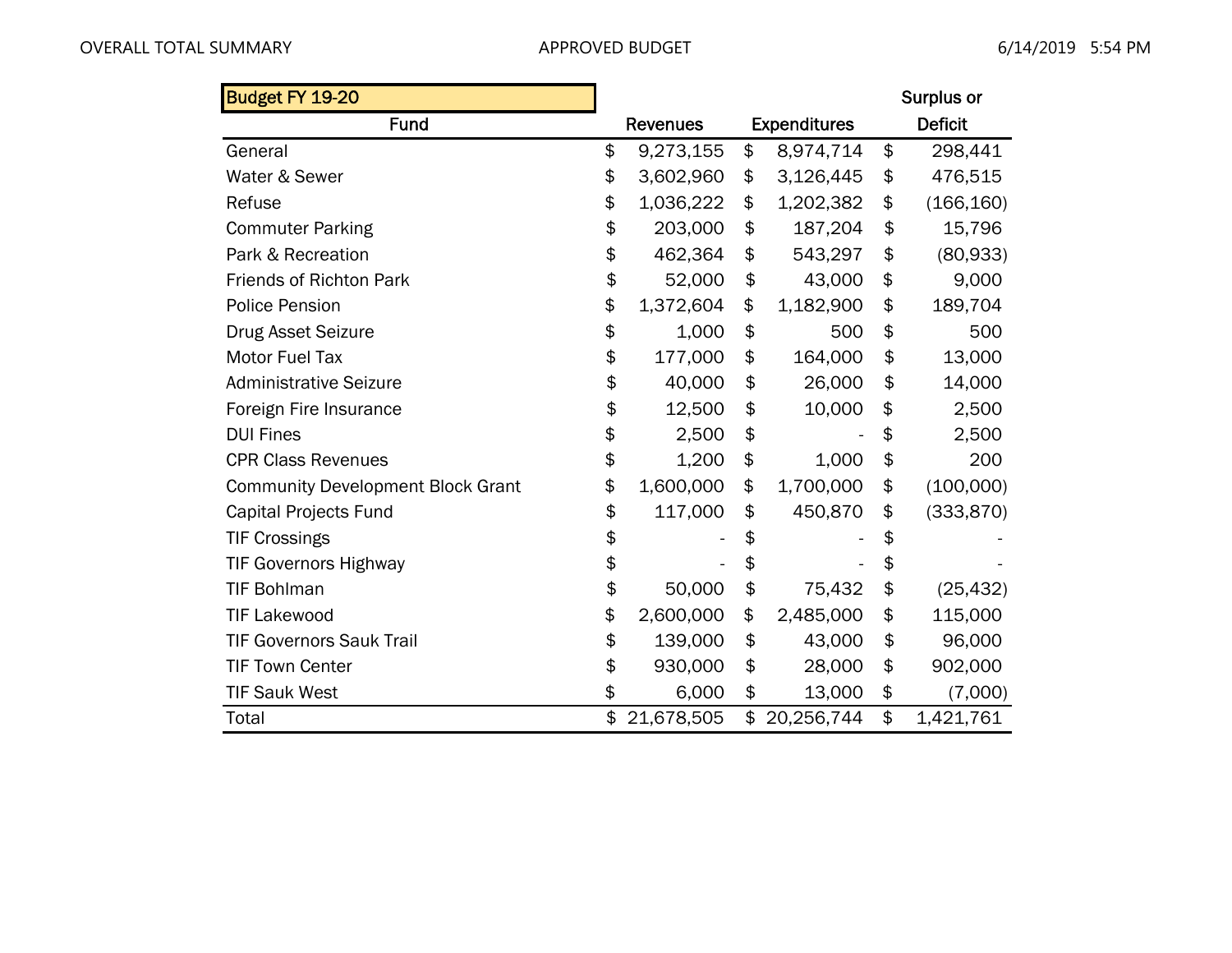|           | <b>General Fund</b>                  |    | Actual     |                           | Actual     |               | <b>Budget</b>   |               | Actual          |               | <b>Budget</b> | Change     |
|-----------|--------------------------------------|----|------------|---------------------------|------------|---------------|-----------------|---------------|-----------------|---------------|---------------|------------|
| Account # | <b>Account Description</b>           |    | FY2017     |                           | FY2018     |               | FY2019          |               | 02-28-19        |               | FY2020        | $% + or -$ |
|           |                                      |    |            |                           |            |               |                 |               |                 |               |               |            |
|           | <b>Taxes</b>                         | \$ | 5,289,565  | \$                        | 5,467,673  | \$            | 5,446,413       | \$            | 2,991,412       | \$            | 5,600,855     | 3%         |
|           | Licenses & Permits                   | \$ | 657,099    | \$                        | 661,429    | $\frac{1}{2}$ | 693,350         | \$            | 522,405         | \$            | 613,600       | $-12%$     |
|           | Intergovernmental                    | \$ | 1,327,294  | \$                        | 1,461,467  | \$            | 1,445,000       | \$            | 875,213         | \$            | 1,445,000     | 0%         |
|           | <b>Chargers for Services</b>         | \$ | 611,778    | $\boldsymbol{\hat{\phi}}$ | 742,503    | \$            | 646,200         | \$            | 507,306         | \$            | 625,000       | $-3%$      |
|           | Fines & Forfeitures                  | \$ | 408,242    | $\frac{1}{2}$             | 331,678    | \$            | 482,700         | \$            | 493,751         | \$            | 672,700       | 39%        |
|           | Miscellaneous                        | \$ | 164,551    | \$                        | 371,961    | $\frac{1}{2}$ | 240,250         | \$            | 231,554         | \$            | 241,000       | 0%         |
|           | Grants                               | \$ |            | \$                        | 681,934    | \$            | 75,000          | \$            | 81,077          | \$            | 75,000        | 0%         |
|           | Rental Income                        | \$ |            | \$                        | 8,250      | $\sqrt{2}$    | 9,000           | \$            | 7,500           | $\frac{1}{2}$ |               | $-100%$    |
|           | Revenues \$                          |    | 8,458,528  | \$                        | 9,726,895  | $\frac{1}{2}$ | 9,037,913       | \$            | 5,710,217       | \$            | 9,273,155     | 3%         |
|           |                                      |    |            |                           |            |               |                 |               |                 |               |               |            |
|           | Administration                       | \$ | 523,907    | $\frac{1}{2}$             | 696,938    | $\frac{1}{2}$ | 609,968         | $\frac{1}{2}$ | 396,766         | \$            | 622,736       | 2%         |
|           | <b>IRMA</b>                          | \$ | 108,607    | \$                        | 148,109    | $\frac{1}{2}$ | 126,900         | \$            | 23,302          | $\pmb{\$}$    | 127,718       | 1%         |
|           | <b>Building</b>                      | \$ | 215,487    | \$                        | 184,369    | \$            | 164,612         | \$            | 127,788         | \$            | 170,305       | 3%         |
|           | Planning & Zoning                    |    | 190,503    | \$                        | 216,795    | \$            | 306,182         | \$            | 183,992         | \$            | 319,983       | 5%         |
|           | Code Enforcement                     | \$ | 166,765    | \$                        | 196,179    | $\frac{1}{2}$ | 210,433         | \$            | 123,390         | \$            | 221,364       | 5%         |
|           | <b>Community Relations</b>           | \$ | 110,607    | \$                        | 127,657    | $\frac{1}{2}$ | 140,643         | \$            | 109,265         | \$            | 124,485       | $-11%$     |
|           | Economic Development                 | \$ | 2,586      | $\pmb{\$}$                | 2,687      | $\frac{1}{2}$ | 3,051           | $\,$          | 2,416           | \$            | 3,036         | $-1%$      |
|           | <b>Community Services</b>            | \$ | 108,885    | \$                        | 174,338    | \$            | 156,161         | \$            | 110,107         | \$            | 185,942       | 19%        |
|           | Finance                              | \$ | 432,220    | $\boldsymbol{\hat{\phi}}$ | 485,836    | \$            | 485,268         | \$            | 325,719         | \$            | 486,586       | 0%         |
|           | Fire                                 | \$ | 1,281,229  | \$                        | 1,858,907  | \$            | 1,227,544       | \$            | 981,802         | \$            | 1,238,869     | 1%         |
|           | Police                               | \$ | 4,061,940  | $\frac{1}{2}$             | 4,405,103  | $\frac{1}{2}$ | 4,427,376       | \$            | 3,202,589       | \$            | 4,540,655     | 3%         |
|           | <b>Police Administrative Hearing</b> | \$ | 11,101     | \$                        | 7,961      | $\sqrt{2}$    | 17,500          | \$            | 6,600           | \$            | 12,500        | $-29%$     |
|           | <b>Public Works</b>                  | \$ | 403,821    | $\frac{1}{2}$             | 505,412    | \$            | 547,101         | \$            | 396,200         | \$            | 635,536       | 16%        |
|           | <b>Transfers</b>                     | \$ | 126,819    | \$                        | 174,115    | \$            | 1,302,394       | \$            | 129,481         | \$            | 285,000       | $-78%$     |
|           | Expenses \$                          |    | 7,744,475  | $\frac{1}{2}$             | 9,184,406  | $\frac{1}{2}$ | 9,725,133       | $\frac{1}{2}$ | 6,119,418       | $\frac{1}{2}$ | 8,974,714     | $-8%$      |
|           |                                      |    |            |                           |            |               |                 |               |                 |               |               |            |
|           | Surplus (Deficit) \$                 |    | 714,053 \$ |                           | 542,489 \$ |               | $(687, 220)$ \$ |               | $(409, 200)$ \$ |               | 298,441       |            |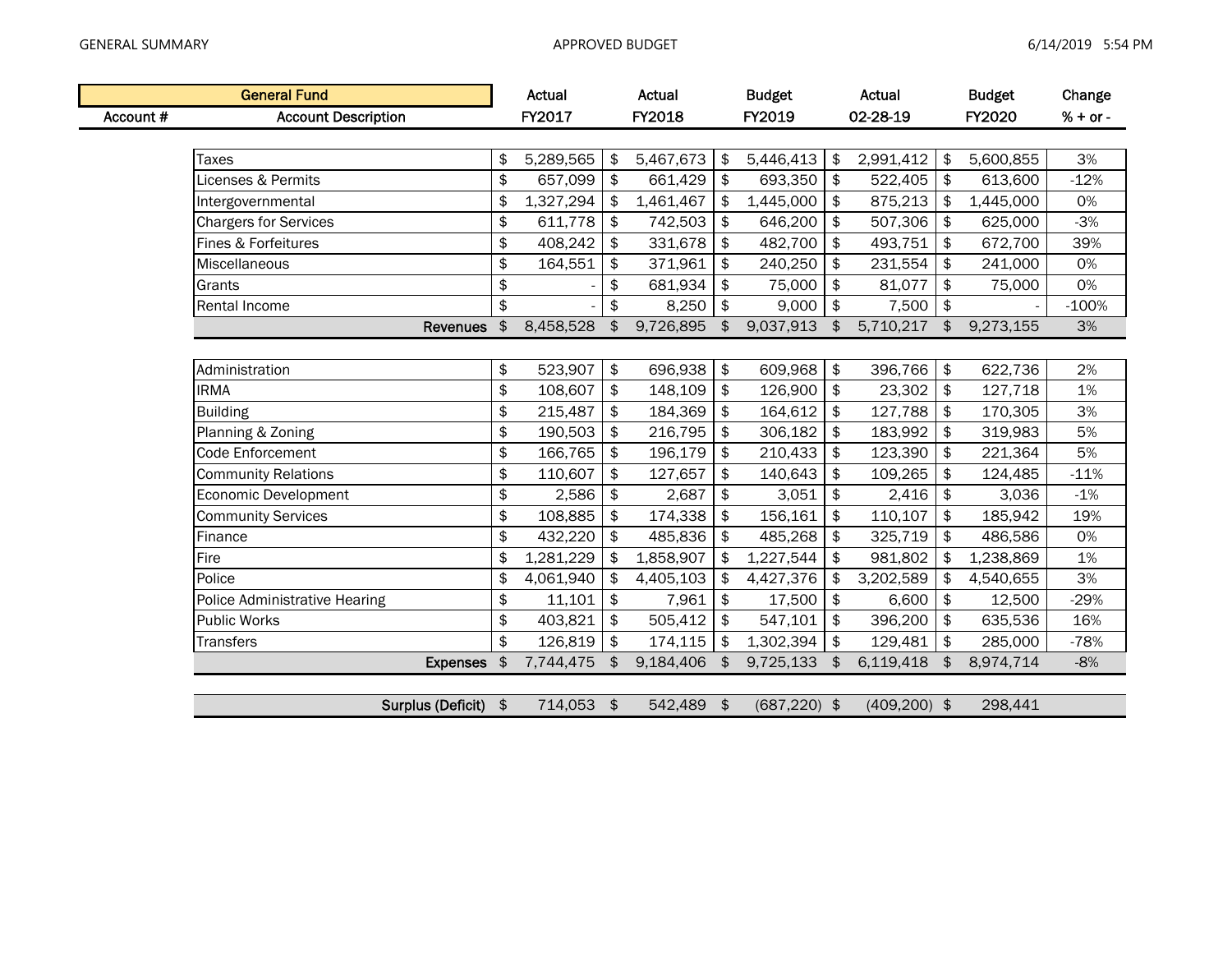|                               | <b>General Fund</b>                           |               | Actual    |               | Actual    |               | <b>Budget</b> |               | Actual       |               | <b>Budget</b> | Change     |
|-------------------------------|-----------------------------------------------|---------------|-----------|---------------|-----------|---------------|---------------|---------------|--------------|---------------|---------------|------------|
| Account#                      | <b>Account Description</b>                    |               | FY2017    |               | FY2018    |               | FY2019        |               | 02-28-19     |               | FY2020        | $% + or -$ |
|                               |                                               |               |           |               |           |               |               |               |              |               |               |            |
| 01-100-31-101 Property Tax    |                                               | \$            | 2,659,363 | \$            | 2,749,775 | \$            | 2,481,413     | \$            | 896,681      | \$            | 2,555,855     | 3%         |
| 01-100-31-130 State Use Tax   |                                               | \$            | 336,462   | \$            | 358,937   | \$            | 350,000       | \$            | 247,908      | \$            | 370,000       | 6%         |
| 01-100-31-131 State Sales Tax |                                               | \$            | 859,107   | \$            | 940,880   | \$            | 850,000       | \$            | 675,337      | \$            | 900,000       | 6%         |
| 01-100-31-132                 | Utility Tax-Exelon                            | \$            | 327,499   | \$            | 321,895   | \$            | 350,000       | \$            | 238,997      | \$            | 350,000       | 0%         |
| 01-100-31-133                 | <b>Utility Tax-Excise</b>                     | \$            | 276,632   | \$            | 228,351   | \$            | 250,000       | \$            | 139,571      | \$            | 210,000       | $-16%$     |
| 01-100-31-134                 | <b>Utility Tax-Nicor</b>                      | \$            | 110,811   | \$            | 117,922   | \$            | 175,000       | \$            | 61,134       | \$            | 100,000       | $-43%$     |
| 01-100-31-135                 | Utility Tax-Water Fund                        | \$            | 221,440   | \$            | 235,857   | \$            | 225,000       | \$            | 190,590      | \$            | 250,000       | 11%        |
|                               | 01-100-31-136 Nonhome Rule Sales Tax          | \$            | 298,928   | \$            | 320,804   | \$            | 250,000       | \$            | 231,343      | \$            | 325,000       | 30%        |
|                               | 01-100-31-137 AT&T Telephone Franchise Tax    | \$            | 163,477   | \$            | 154,258   | \$            | 175,000       | \$            | 108,408      | \$            | 80,000        | $-54%$     |
|                               | 01-100-31-138 Video Gaming Tax                | \$            | 35,847    | \$            | 38,994    | \$            | 40,000        | \$            | 51,746       | \$            | 60,000        | 50%        |
|                               | 01-100-31-139 Business District Sales Tax     | \$            |           | \$            |           | \$            | 300,000       | \$            | 149,697 \$   |               | 400,000       | 33%        |
|                               | <b>Taxes</b>                                  | $\frac{4}{5}$ | 5,289,565 | $\frac{1}{2}$ | 5,467,673 | $\frac{1}{2}$ | 5,446,413 \$  |               | 2,991,412 \$ |               | 5,600,855     | $3%$       |
|                               |                                               |               |           |               |           |               |               |               |              |               |               |            |
|                               | 01-100-32-106 Community Center Rentals        | \$            | 18,103    | \$            | 18,182    | \$            | 20,000        | \$            | 19,269       | \$            | 20,000        | 0%         |
| 01-100-32-110 Gym Rentals     |                                               | \$            | 13,150    | \$            | 16,564    | \$            | 17,000        | \$            | 9,723        | \$            | 10,000        | $-41%$     |
| 01-100-32-111 Park Rentals    |                                               | \$            | 4,239     | \$            | 3,350     | \$            | 3,000         | \$            | 2,513        | \$            | 3,000         | 0%         |
|                               | 01-100-32-210 Gaming & Raffle Licenses        | \$            |           | \$            |           | \$            |               | \$            |              | \$            |               | 0%         |
|                               | 01-100-32-211 Business License                | \$            | 29,344    | \$            | 23,035    | \$            | 27,600        | $\frac{1}{2}$ | 16,590       | \$            | 20,000        | $-28%$     |
| 01-100-32-212 Liquor License  |                                               | \$            | 22,960    | \$            | 16,910    | \$            | 10,000        | \$            | 1,900        | \$            | 10,000        | 0%         |
| 01-100-32-213 Vehicle License |                                               | \$            | 254,496   | \$            | 241,011   | \$            | 264,200       | \$            | 233,974      | \$            | 250,000       | $-5%$      |
|                               | 01-100-32-214 Vehicle License Penalties       | \$            | 11,233    | \$            | 8,733     | \$            | 9,500         | \$            | 3,184        | \$            | 9,500         | 0%         |
|                               | 01-100-32-215 Health Inspection Fee           | \$            | 7,720     | \$            | 10,740    | \$            | 11,500        | $\pmb{\$}$    | 5,940        | \$            | 11,500        | 0%         |
|                               | 01-100-32-218 Elevator Inspections            | \$            | 2,278     | \$            | 5,239     | \$            | 5,800         | \$            | 1,533        | \$            | 2,500         | $-57%$     |
| 01-100-32-219 Pet Licenses    |                                               | \$            | 310       | \$            | 180       | \$            | 350           | \$            | 105          | \$            | 200           | $-43%$     |
|                               | 01-100-32-220 Contractors License             | \$            | 42,900    | \$            | 52,260    | \$            | 52,000        | \$            | 40,200       | \$            | 45,000        | $-13%$     |
| 01-100-32-221 Building Permit |                                               | \$            | 136,441   | \$            | 124,693   | \$            | 127,000       | \$            | 102,492      | \$            | 125,000       | $-2%$      |
| 01-100-32-222 Alarm Permit    |                                               | \$            | 2,935     | \$            | 1,860     | \$            | 2,500         | $\frac{1}{2}$ | 1,330        | \$            | 2,000         | $-20%$     |
| 01-100-32-223 Alarm Incident  |                                               | \$            | 4,600     | \$            | 3,165     | \$            | 3,500         | \$            | 2,685        | \$            | 3,000         | $-14%$     |
|                               | 01-100-32-224 Solicitor Permit Fee            | \$            | 600       | \$            | 370       | \$            | 400           | $\frac{1}{2}$ |              | \$            | 400           | 0%         |
|                               | 01-100-32-225 Occupancy Inspection            | \$            | 47,125    | \$            | 50,650    | \$            | 50,000        | \$            | 40,275       | \$            | 50,000        | $0\%$      |
|                               | 01-100-32-226 Overweight Truck Permits        | \$            |           | \$            |           | \$            |               | \$            | 1,225        | \$            | 1,500         | 100%       |
|                               | 01-100-32-230 Prop Maintenance/Admin Revenues | \$            | 22,352    | \$            | 32,013    | $\,$          | 35,000        | $\frac{1}{2}$ | 12,401       | \$            | 15,000        | $-57%$     |
| 01-100-32-240                 | <b>Property Lien Revenue</b>                  | \$            | 36,313    | \$            | 52,475    | \$            | 54,000        | $\frac{1}{2}$ | 27,067       | \$            | 35,000        | $-35%$     |
|                               | License & Permits                             | $\frac{1}{2}$ | 657,099   | $\frac{4}{5}$ | 661,429   | $\frac{1}{2}$ | 693,350 \$    |               | 522,405      | $\frac{4}{5}$ | 613,600       | $-12%$     |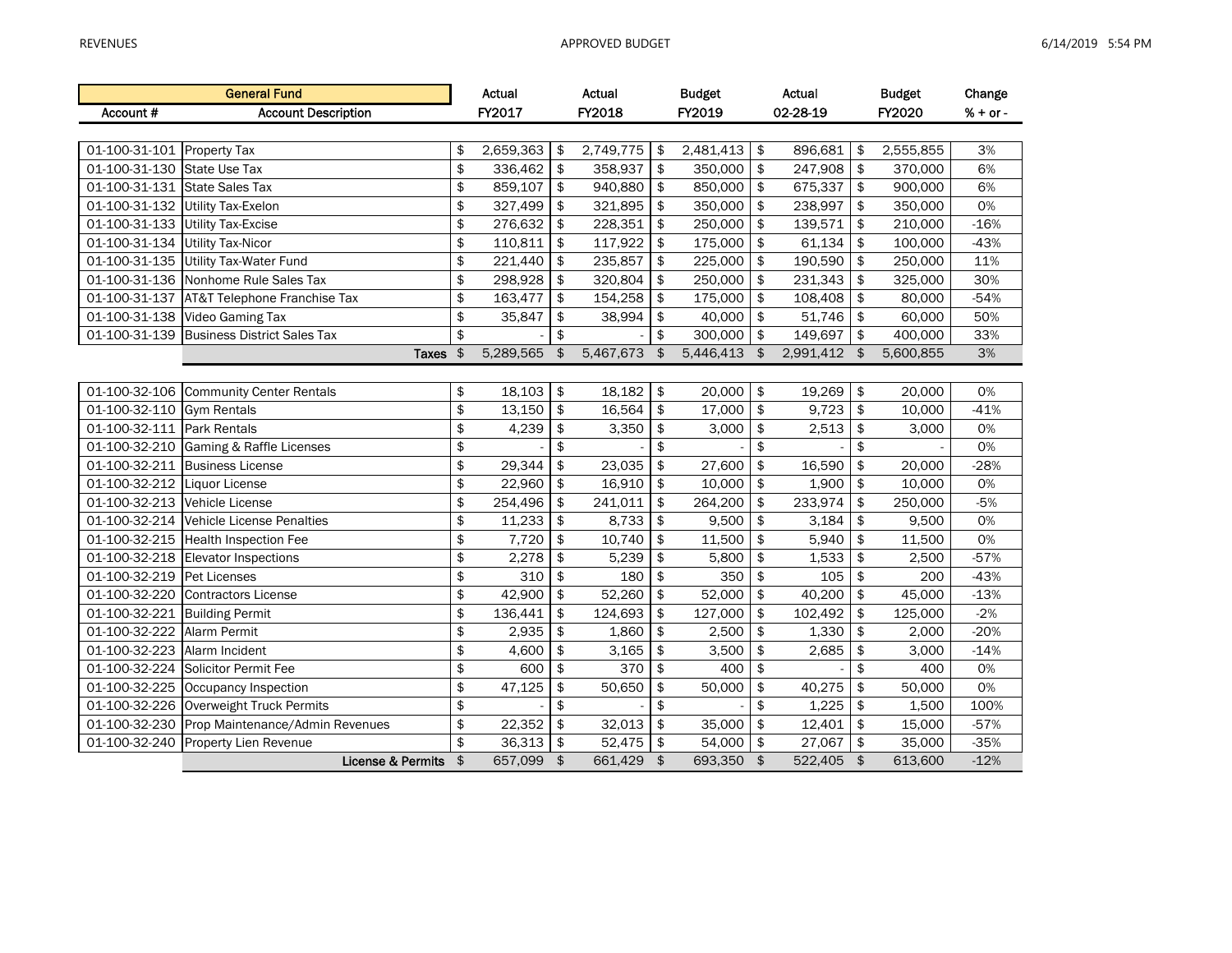|                               | 01-100-33-301 State Income Tax                 | \$            | 1,301,658    | \$             | 1,441,588 | \$                     | 1,425,000 | \$                     | 861,693 \$ |               | 1,425,000 | 0%      |
|-------------------------------|------------------------------------------------|---------------|--------------|----------------|-----------|------------------------|-----------|------------------------|------------|---------------|-----------|---------|
|                               | 01-100-33-305 Replacement Tax                  | \$            | 25,636       | $\frac{1}{2}$  | 19,879    | \$                     | 20,000    | \$                     | 13,520     | \$            | 20,000    | 0%      |
|                               | Intergovernmental Revenue                      | \$            | 1,327,294    | \$             | 1,461,467 | \$                     | 1,445,000 | \$                     | 875,213    | \$            | 1,445,000 | 0%      |
|                               |                                                |               |              |                |           |                        |           |                        |            |               |           |         |
| 01-100-34-412                 | Copying & Publication                          | \$            | 2,861        | \$             | 3,009     | \$                     | 3,200     | \$                     | 2,029      | \$            | 2,500     | $-22%$  |
|                               | 01-100-34-413 Planning & Zoning Fees           | \$            | 1,450        | \$             | 104,150   | \$                     | 1,000     | \$                     | 400        | \$            | 500       | $-50%$  |
|                               | 01-100-34-418 Cable Franchise Fee              | \$            | 142,011      | \$             | 143,912   | \$                     | 160,000   | \$                     | 136,708    | \$            | 140,000   | $-13%$  |
| 01-100-34-420 Tower Rental    |                                                | \$            | 96,311       | \$             | 106,517   | \$                     | 110,000   | \$                     | 77,617     | \$            | 130,000   | 18%     |
|                               | 01-100-34-424 Ambulance Billing                | \$            | 368,645      | \$             | 384,565   | \$                     | 370,000   | \$                     | 290,553    | \$            | 350,000   | $-5%$   |
| 01-100-34-427                 | Junior Fire Academy                            | \$            | 500          | $\pmb{\$}$     | 350       | \$                     | 2,000     | $\mathfrak{p}$         |            | \$            | 2,000     | 0%      |
|                               | <b>Charges for Services</b>                    | \$            | 611,778 \$   |                | 742,503   | $\boldsymbol{\hat{z}}$ | 646,200   | \$                     | 507,306    | $\frac{1}{2}$ | 625,000   | $-3%$   |
|                               |                                                |               |              |                |           |                        |           |                        |            |               |           |         |
|                               | 01-100-35-510 Code Enforcement Fines           | \$            | 28,179       | \$             | 38,069    | \$                     | 40,000    | \$                     | 39,579     | \$            | 45,000    | 13%     |
| 01-100-35-511                 | <b>Court Fines</b>                             | \$            | 22,320       | \$             | 20,562    | \$                     | 21,000    | \$                     | 13,102     | \$            | 20,000    | $-5%$   |
|                               | 01-100-35-512 Ordinance Violations             | \$            | 172,015      | \$             | 134,788   | \$                     | 150,000   | \$                     | 109,289    | \$            | 150,000   | 0%      |
|                               | 01-100-35-514 Administrative Hearing           | \$            | 74,155       | \$             | 53,183    | \$                     | 55,000    | \$                     | 41,611     | \$            | 50,000    | $-9%$   |
| 01-100-35-515                 | Local Ordinance Violations                     | \$            | 9,300        | $\frac{1}{2}$  | 11,455    | \$                     | 12,000    | \$                     | 12,728     | \$            | 13,500    | 13%     |
|                               | 01-100-35-516 Warrant Fee Disbursement         | \$            | 1,190        | \$             | 140       | \$                     | 1,200     | \$                     |            | \$            | 1,200     | 0%      |
|                               | 01-100-35-517 Bond Processing Fee              | \$            | 3,100        | \$             | 3,070     | \$                     | 3,500     | \$                     | 1,660      | \$            | 3,000     | $-14%$  |
|                               | 01-100-35-518 Debt Recovery Act                | \$            | 97,984       | \$             | 70,411    | \$                     | 100,000   | \$                     | 80,458     | \$            | 90,000    | $-10%$  |
|                               | 01-100-35-519 Red Light Camera Violations      | \$            |              | \$             |           | \$                     | 100,000   | \$                     | 195,323    | \$            | 300,000   | 200%    |
|                               | Fines & Forfeitures                            | $\frac{1}{2}$ | 408,242      | $\frac{1}{2}$  | 331,678   | $\frac{1}{2}$          | 482,700   | $\boldsymbol{\hat{z}}$ | 493,751    | \$            | 672,700   | 39%     |
|                               |                                                |               |              |                |           |                        |           |                        |            |               |           |         |
|                               | 01-100-36-365 Richton Park Festival            | \$            | 2,886        | \$             | 6,850     | \$                     | 8,000     | \$                     | 9,924      | \$            | 8,000     | 0%      |
| 01-100-36-366                 | I Make a Difference                            | \$            |              | \$             |           | \$                     | 250       | \$                     |            | \$            |           | $-100%$ |
| 01-100-36-601 Interest Income |                                                | \$            | 1,115        | $\frac{1}{2}$  | 2,448     | \$                     | 2,000     | \$                     | 1,988      | \$            | 2,500     | 25%     |
|                               | 01-100-36-602 Business Directory Ads           | \$            | 325          | $\frac{1}{2}$  | 150       | \$                     | 500       | \$                     | 200        | \$            | 500       | 0%      |
| 01-100-36-607                 | <b>ICC RR Quiet Zone Walls</b>                 | \$            |              | \$             | 124,919   |                        |           | \$                     |            | \$            |           | 0%      |
| 01-100-36-608                 | National Night Out Donations                   | \$            | 9,640        | \$             | 3,575     | \$                     | 5,000     | \$                     | 6,900      | \$            | 5,000     | 0%      |
|                               | 01-100-36-610 Rich Township Gasoline Purchases | \$            | 23,833       | \$             | 31,488    | \$                     | 40,000    | \$                     | 20,707     | \$            | 35,000    | $-13%$  |
|                               | 01-100-36-619 Unclaimed Prisoner Property      | \$            |              | \$             | 35        | \$                     |           | \$                     |            | \$            |           | 0%      |
| 01-100-36-641                 | Income From Sale of Assets                     | \$            |              | \$             | 6,120     | \$                     | 5,000     | \$                     |            | \$            | 5,000     | 0%      |
|                               | 01-100-36-650 Health Insurance Premiums        | \$            | 110,515      | $\mathfrak{L}$ | 110,055   | \$                     | 125,000   | \$                     | 70,792     | \$            | 125,000   | 0%      |
|                               | 01-100-36-651 Community Garden                 | \$            |              | \$             |           | \$                     | 500       | \$                     |            | \$            | 500       | 0%      |
|                               | 01-100-36-661 Fingerprinting Processing Fee    | \$            | 438          | \$             | 489       | \$                     | 500       | \$                     | 120        | \$            | 500       | 0%      |
|                               | 01-100-36-676 Gasoline Tax Rebate              | \$            | 3,813        | \$             |           | \$                     | 3,000     | \$                     | 3,911      | \$            | 3,500     | 17%     |
| 01-100-36-677 Donations       |                                                | \$            | 500          | \$             | 1,070     | \$                     | 5,000     | \$                     | 100        | \$            | 5,000     | 0%      |
|                               | 01-100-36-685 Register Over/Short              | \$            | (340)        | $\frac{1}{2}$  | 20        | \$                     |           | \$                     | (182)      | \$            |           | 0%      |
| 01-100-36-698                 | NSF Check Income                               | \$            |              | \$             |           | \$                     |           | \$                     | 75         | \$            |           | 0%      |
|                               | 01-100-36-699 Miscellaneous Income             | \$            | 11,826       | \$             | 28,998    | \$                     | 20,000    | \$                     | 87,566     | \$            | 25,000    | 25%     |
|                               | <b>Miscellaneous</b>                           | \$            | $164,551$ \$ |                | 316,217   | $\frac{1}{2}$          | 214,750   | $\frac{1}{2}$          | 202,102    | $\frac{1}{2}$ | 215,500   | 0%      |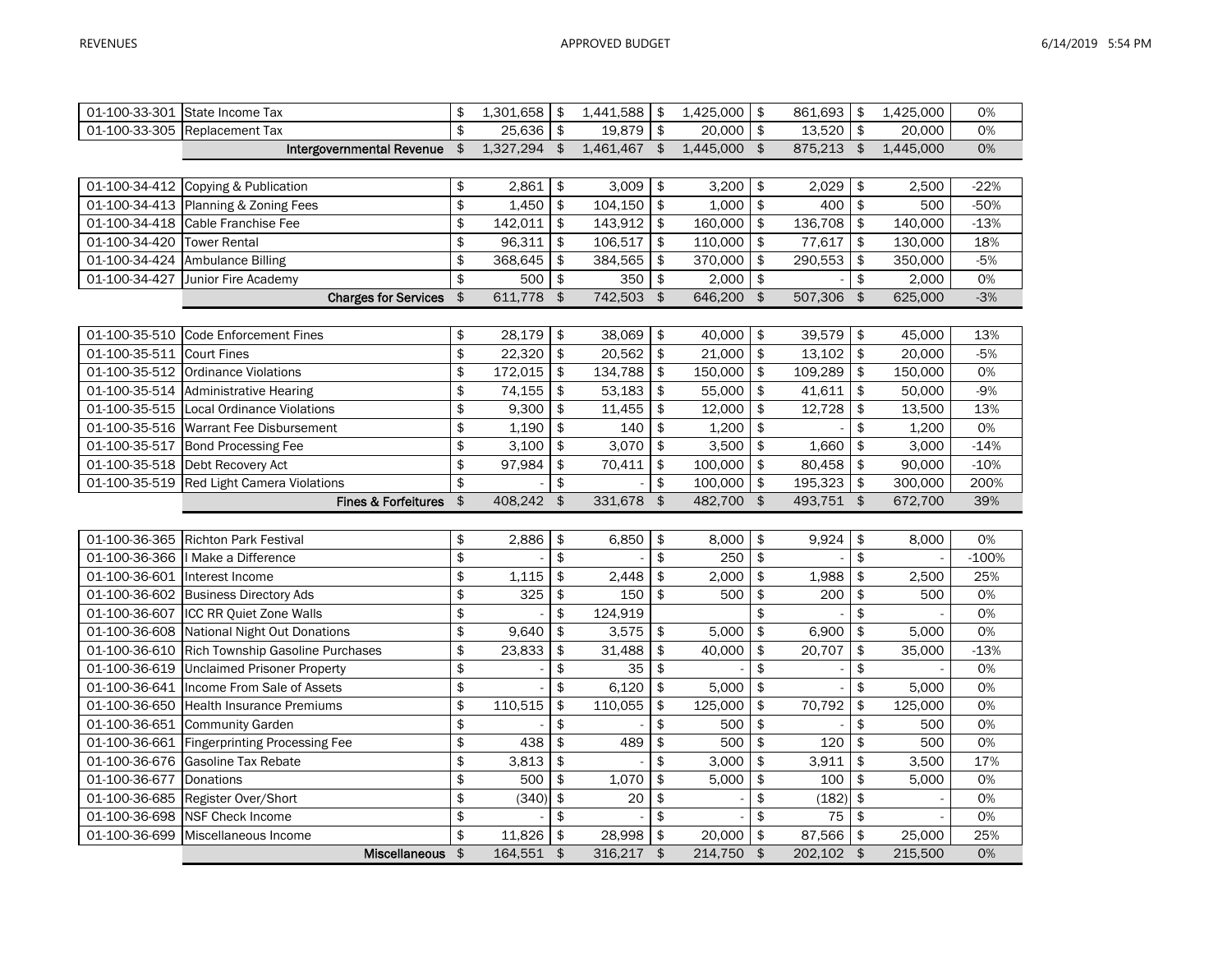|               | 01-100-38-600 Abandoned Property Program | \$                   | \$<br>34,633    | \$<br>75,000                   | \$<br>15,028    | \$<br>75,000                   | 0%      |
|---------------|------------------------------------------|----------------------|-----------------|--------------------------------|-----------------|--------------------------------|---------|
|               | Grants \$                                |                      | \$<br>34,633    | \$<br>75,000                   | \$<br>15,028    | \$<br>75,000                   | 100%    |
|               |                                          |                      |                 |                                |                 |                                |         |
| 01-100-39-602 | Rental Income-PODS                       | \$                   | \$<br>8,250     | \$<br>9,000                    | \$<br>7,500     | \$<br>$\sim$                   | $-100%$ |
|               | <b>Rental Income</b>                     | \$                   | \$<br>8,250     | \$<br>9,000                    | \$<br>7,500 \$  |                                | 100%    |
|               |                                          |                      |                 |                                |                 |                                |         |
| 01-110-36-300 | <b>IRMA Claims Revenue</b>               | \$                   | \$<br>55,664    | \$<br>25,000                   | \$<br>29,135    | \$<br>25,000                   | 0%      |
| 01-215-36-696 | <b>Sister City Revenues</b>              | \$                   | \$<br>80        | \$<br>500                      | \$<br>318       | \$<br>500                      | 0%      |
|               | <b>Dept Revenues-Miscellaneous</b>       | \$                   | \$<br>55,744    | \$<br>25,500                   | \$<br>29,453    | \$<br>25,500                   | 100%    |
|               |                                          |                      |                 |                                |                 |                                |         |
| 01-500-38-300 | Fire Dept Grants                         | \$                   | \$<br>406,868   | \$                             | \$<br>24,525    | \$                             | 0%      |
| 01-600-38-300 | Police Dept Grants                       | \$                   | \$<br>56,172    | \$                             | \$<br>25,000    | \$                             | 0%      |
| 01-600-38-301 | <b>Tobacco Grant</b>                     | \$                   | \$              | \$                             | \$<br>1,320     | \$<br>۰.                       | 0%      |
|               | 01-600-38-368 Police JAG Grant           | \$                   | \$<br>29,200    | \$                             | \$              | \$                             | 0%      |
| 01-700-38-100 | Domino's Pothole Grant                   | \$                   | \$              | \$                             | \$<br>10,000    | \$                             | 0%      |
| 01-700-38-101 | <b>RTA Grant</b>                         | \$                   | \$              | \$                             | \$<br>5,203     | \$                             | 0%      |
| 01-700-38-674 | <b>Retro Lighting Grant</b>              | \$                   | \$<br>155,062   | \$                             | \$              | \$                             | 0%      |
| 01-705-38-675 | Maple Avenue Culvert Grant               | \$                   | \$              | \$                             | \$              | \$                             | 0%      |
|               | <b>Dept Revenues-Grants</b>              | \$<br>$\overline{a}$ | \$<br>647,302   | \$<br>$\overline{\phantom{a}}$ | \$<br>66,048    | \$<br>$\overline{\phantom{a}}$ | 0%      |
|               |                                          |                      |                 |                                |                 |                                |         |
|               | <b>Total General Fund Revenues</b>       | \$<br>8,458,528      | \$<br>9,726,895 | \$<br>9,037,913                | \$<br>5,710,217 | \$<br>9,273,155                | 3%      |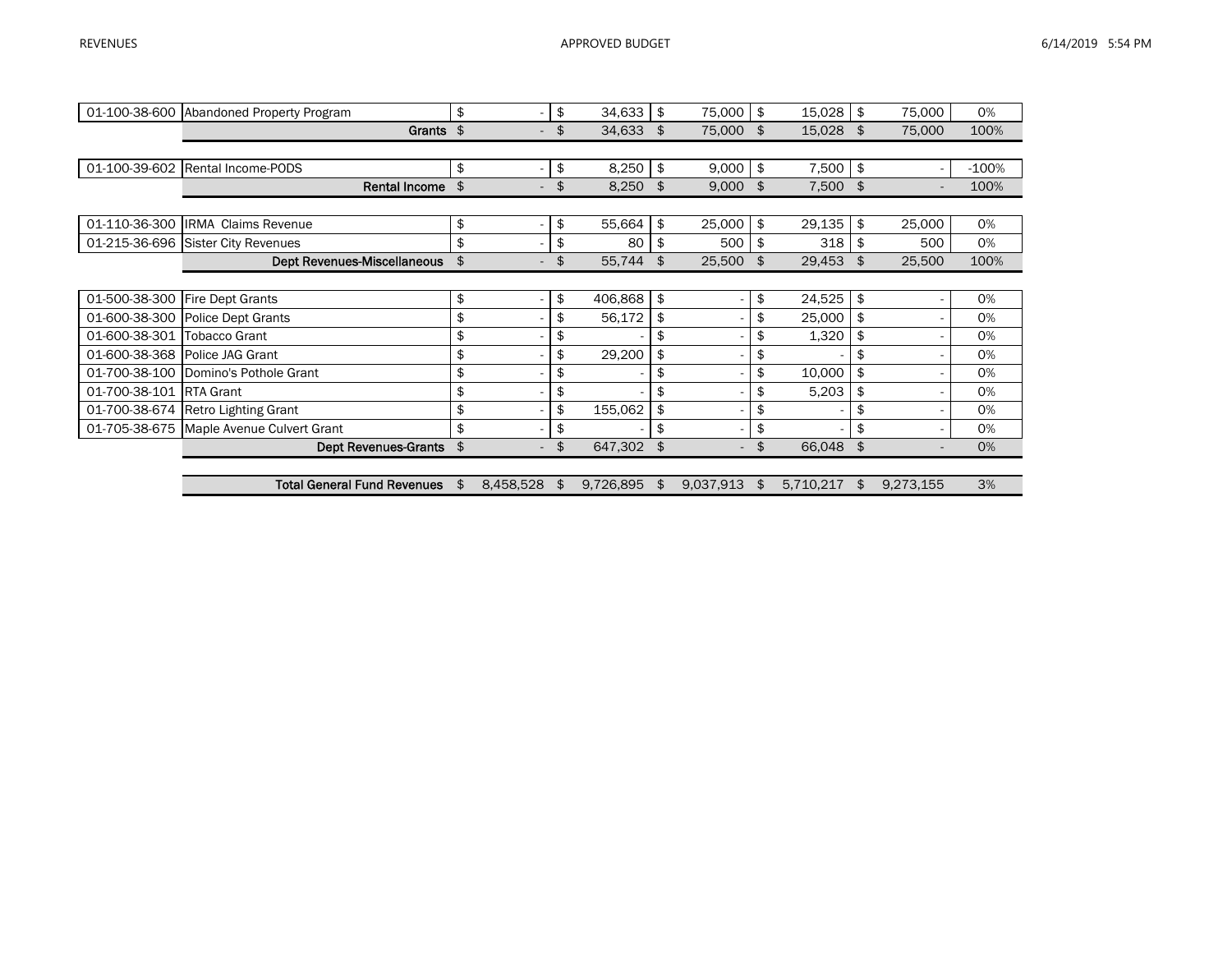|                               | Administration                            |               | Actual  |                         | Actual  |                           | <b>Budget</b> |                           | Actual   |                           | <b>Budget</b> | Change     |
|-------------------------------|-------------------------------------------|---------------|---------|-------------------------|---------|---------------------------|---------------|---------------------------|----------|---------------------------|---------------|------------|
| Account #                     | <b>Account Description</b>                |               | FY2017  |                         | FY2018  |                           | FY2019        |                           | 02-28-19 |                           | FY2020        | $% + or -$ |
| 01-100-41-101 Supervision     |                                           | \$            | 58,040  | $\sqrt{2}$              | 156,163 | $\sqrt{2}$                | 147,938       | $\boldsymbol{\hat{z}}$    | 96,761   | $\frac{1}{2}$             | 143,337       | $-3%$      |
| 01-100-41-103 Clerical        |                                           | \$            | 124,631 | $\frac{1}{2}$           | 162,077 | $\frac{1}{2}$             | 163,360       | \$                        | 107,014  | $\frac{1}{2}$             | 169,929       | 4%         |
| 01-100-41-104 Part-Time       |                                           | \$            |         | $\frac{1}{2}$           |         | $\frac{1}{2}$             | 18,000        | $\frac{1}{2}$             | 21,893   | $\frac{1}{2}$             | 19,000        | 100%       |
|                               | 01-100-41-105 Emergency Overtime          | \$            | 30,682  | $\frac{1}{2}$           | 52,005  | $\frac{1}{2}$             | 50,000        | $\boldsymbol{\hat{z}}$    | 24,551   | $\frac{1}{2}$             | 50,000        | 0%         |
| 01-100-41-106 ICMA Benefit    |                                           | \$            |         | $\frac{1}{2}$           | 6,696   | $\frac{1}{2}$             | 5,313         | $\frac{1}{2}$             |          | \$                        | 5,733         | 8%         |
|                               | 01-100-41-107 Village Officials Salaries  | \$            | 96,528  | $\frac{1}{2}$           | 102,211 | \$                        | 97,464        | \$                        | 64,887   | $\frac{1}{2}$             | 111,916       | 15%        |
| 01-100-41-120 IMRF            |                                           | \$            | 20,092  | $\sqrt{2}$              | 39,078  | $\sqrt{2}$                | 41,807        | $\frac{1}{2}$             | 25,316   | $\frac{1}{2}$             | 40,881        | $-2%$      |
| 01-100-41-121 Social Security |                                           | \$            | 19,277  | $\frac{1}{2}$           | 28,222  | $\frac{1}{2}$             | 32,398        | $\frac{1}{2}$             | 20,037   | $\frac{1}{2}$             | 31,018        | $-4%$      |
|                               | 01-100-41-125 Health Insurance            | \$            | 52,453  | $\frac{1}{2}$           | 82,733  | $\frac{1}{2}$             | 92,852        | $\frac{1}{2}$             | 54,107   | $\frac{1}{2}$             | 96,733        | 4%         |
|                               | Personnel                                 | $\frac{1}{2}$ | 401,702 | $\frac{1}{2}$           | 629,184 | $\frac{1}{2}$             | 649,132       | $\mathfrak{S}$            | 414,565  | $\mathfrak{S}$            | 668,547       | 3%         |
|                               |                                           |               |         |                         |         |                           |               |                           |          |                           |               |            |
| 01-100-42-220 Office Supplies |                                           | \$            | 11,611  | $\frac{1}{2}$           | 14,650  | $\frac{1}{2}$             | 10,000        | $\boldsymbol{\hat{z}}$    | 10,733   | $\frac{1}{2}$             | 10,000        | 0%         |
|                               | 01-100-42-232 Motor Fuels & Lubricants    | \$            | 1,001   | $\frac{1}{2}$           | 1,106   | $\frac{1}{2}$             |               | \$                        |          | \$                        | 1,000         | 100%       |
|                               | 01-100-42-235 Maintenance Supplies        | \$            | 51      | $\frac{1}{2}$           | 1,813   | $\frac{1}{2}$             | 1,000         | \$                        | 255      | $\frac{1}{2}$             | 1,000         | 0%         |
|                               | 01-100-42-239 Operating Supplies          | \$            | 1,462   | $\frac{1}{2}$           | 2,871   | $\frac{1}{2}$             | 1,000         | $\frac{1}{2}$             | 1,341    | $\frac{1}{2}$             | 2,000         | 100%       |
| 01-100-42-290 Uniforms        |                                           | \$            | 407     | $\frac{1}{2}$           | 319     | $\sqrt{2}$                | 450           | $\frac{1}{2}$             |          | $\frac{1}{2}$             | 450           | 0%         |
| 01-100-42-291 Publications    |                                           | \$            | 142     | $\frac{1}{2}$           | 2,896   | $\frac{1}{2}$             | 9,000         | $\frac{1}{2}$             | 706      | $\frac{1}{2}$             | 10,000        | 11%        |
| 01-100-42-292 Other Supplies  |                                           | \$            | 974     | $\frac{1}{2}$           | 1,204   | $\frac{1}{2}$             | 1,000         | $\boldsymbol{\hat{\phi}}$ | 105      | $\frac{1}{2}$             | 500           | $-50%$     |
|                               | <b>Commodities</b>                        | $\frac{1}{2}$ | 15,649  | $\frac{4}{5}$           | 24,858  | $\frac{1}{2}$             | 22,450        | $\boldsymbol{\hat{\phi}}$ | 13,139   | $\frac{1}{2}$             | 24,950        | 11%        |
|                               |                                           |               |         |                         |         |                           |               |                           |          |                           |               |            |
| 01-100-43-300 Legal Services  |                                           | \$            | 66,290  | $\frac{1}{2}$           | 44,601  | $\frac{1}{2}$             | 48,000        | $\frac{1}{2}$             | 28,196   | $\frac{1}{2}$             | 48,000        | 0%         |
|                               | 01-100-43-305 Unemployment Expense        | \$            | 2,317   | $\frac{1}{2}$           | 4,359   | $\frac{1}{2}$             | 5,000         | $\frac{1}{2}$             |          | $\frac{1}{2}$             | 5,000         | 0%         |
|                               | 01-100-43-307 Other Professional Services | \$            | 143,586 | $\frac{1}{2}$           | 120,165 | $\frac{1}{2}$             | 80,000        | $\frac{1}{2}$             | 47,494   | $\frac{1}{2}$             | 80,000        | 0%         |
| 01-100-43-309 Janitorial      |                                           | \$            | 15,885  | $\frac{1}{2}$           | 19,260  | $\frac{1}{2}$             | 15,000        | \$                        | 12,216   | $\frac{1}{2}$             | 15,000        | 0%         |
|                               | 01-100-43-311 Interest Expense            | \$            | 25,909  | $\frac{1}{2}$           | 34,792  | $\frac{1}{2}$             | 25,000        | \$                        | 9,508    | $\frac{1}{2}$             | 25,000        | 100%       |
| 01-100-43-320 Telephone       |                                           | \$            | 107,520 | \$                      | 104,149 | $\frac{1}{2}$             | 105,000       | \$                        | 83,617   | \$                        | 105,000       | 0%         |
| 01-100-43-321 Utilities       |                                           | \$            | 3,948   | $\frac{1}{2}$           | 2,731   | $\frac{1}{2}$             | 3,000         | $\boldsymbol{\hat{\phi}}$ | 1,990    | $\boldsymbol{\hat{\phi}}$ | 3,000         | 0%         |
|                               | 01-100-43-327 Training & Travel           | \$            | 14,496  | $\overline{\ast}$       | 15,076  | $\vert \hat{\mathcal{F}}$ | 15,000        | $\frac{1}{2}$             | 11,920   | $\frac{1}{2}$             | 16,000        | 7%         |
| 01-100-43-330 Advertising     |                                           | \$            | 137     | $\frac{1}{2}$           | 3,005   | $\frac{1}{2}$             | 3,500         | $\frac{1}{2}$             | 643      | \$                        | 3,000         | $-14%$     |
| 01-100-43-331 Printing        |                                           | \$            | 8,761   | $\frac{1}{2}$           | 10,394  | $\frac{1}{2}$             | 7,000         | \$                        | 8,808    | $\frac{1}{2}$             | 8,000         | 14%        |
|                               | 01-100-43-335 Postage & Meter Rental      | \$            | 18,209  | $\frac{1}{2}$           | 20,338  | $\frac{1}{2}$             | 14,500        | $\frac{1}{2}$             | 14,313   | $\frac{1}{2}$             | 17,500        | 21%        |
| 01-100-43-345 Dues            |                                           | \$            | 11,304  | $\overline{\mathbf{3}}$ | 22,956  | $\sqrt{2}$                | 21,000        | $\boldsymbol{\hat{z}}$    | 11,695   | $\frac{1}{2}$             | 21,000        | 0%         |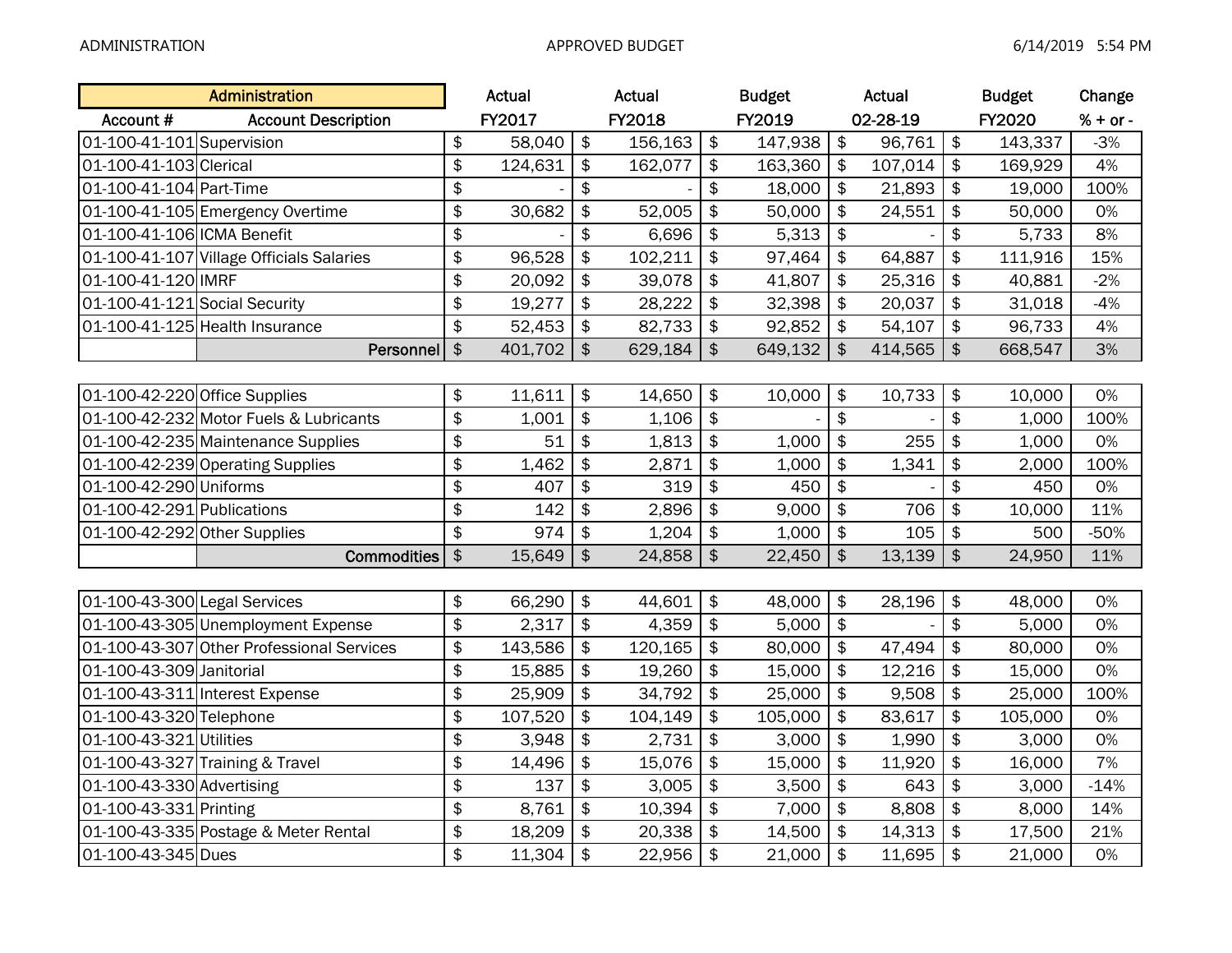| 01-100-43-346 Subscriptions |                                             | \$            | 1,785   | \$                     | 1,376      | $\frac{1}{2}$          | 2,000     | $\frac{1}{2}$          | 528     | \$                        | 1,500     | $-25%$  |
|-----------------------------|---------------------------------------------|---------------|---------|------------------------|------------|------------------------|-----------|------------------------|---------|---------------------------|-----------|---------|
| 01-100-43-350 Bank Fees     |                                             | \$            | 16,058  | $\frac{1}{2}$          | 16,274     | $\frac{1}{2}$          | 15,000    | $\frac{1}{2}$          | 16,120  | $\boldsymbol{\hat{\phi}}$ | 15,000    | 0%      |
|                             | 01-100-43-354 Vehicle Maintenance Outside   | \$            | 111     | \$                     | 117        | $\frac{1}{2}$          | 250       | $\frac{1}{2}$          | 42      | \$                        | 250       | 0%      |
|                             | 01-100-43-360 Building Maintenance Outside  | \$            | 229     | \$                     | 1,811      | $\frac{1}{2}$          | 1,000     | $\frac{1}{2}$          | 302     | \$                        | 1,000     | 0%      |
|                             | 01-100-43-363 Equipment Maintenance Outside | \$            | 6,741   | \$                     | 5,523      | $\frac{1}{2}$          | 4,500     | $\frac{1}{2}$          | 1,198   | \$                        | 2,500     | $-44%$  |
| 01-100-43-391 Events        |                                             | \$            | 5,931   | \$                     | 6,019      | $\boldsymbol{\hat{z}}$ | 13,500    | $\frac{1}{2}$          | 5.138   | \$                        | 13,500    | 0%      |
|                             | 01-100-43-392 Employee Committee Functions  | \$            | 4,827   | \$                     | 5,292      | $\frac{1}{2}$          | 6,000     | $\frac{1}{2}$          | 3,544   | \$                        | 6,500     | 8%      |
|                             | 01-100-43-396 Credit Card Fradulent Charges | \$            | 1,483   | \$                     |            | $\boldsymbol{\hat{z}}$ |           | \$                     |         | \$                        |           | 0%      |
|                             | Contractual                                 | $\frac{1}{2}$ | 455,526 | $\mathfrak{D}$         | 438,236    | $\mathfrak{S}$         | 384,250   | $\mathfrak{S}$         | 257,270 | $\mathfrak{S}$            | 386,750   | 1%      |
|                             |                                             |               |         |                        |            |                        |           |                        |         |                           |           |         |
|                             | 01-100-44-453 Public Transportation         | \$            |         | \$                     |            | $\frac{1}{2}$          | 1,200     | $\frac{1}{2}$          |         | \$                        |           | $-100%$ |
|                             | 01-100-44-454 Vehicle Maintenance           | \$            | 1,563   | \$                     | 843        | $\frac{1}{2}$          | 500       | $\frac{1}{2}$          | 601     | $\frac{1}{2}$             | 500       | 0%      |
| 01-100-44-459 Donations     |                                             | \$            |         | \$                     |            | $\frac{1}{2}$          | 500       | $\frac{1}{2}$          | 850     | $\frac{1}{2}$             | 500       | 0%      |
|                             | 01-100-44-460 Building Maintenance          | \$            | 262     | \$                     |            | \$                     | 500       | \$                     | 698     | \$                        | 500       | 0%      |
|                             | 01-100-44-482 Employee Assist Program       | \$            |         | \$                     | 2,329      | $\frac{1}{2}$          | 3,000     | $\frac{1}{2}$          |         | \$                        | 3,000     | 0%      |
|                             | 01-100-44-483 President's Expenses          | \$            | 4,297   | \$                     | 4,559      | $\frac{1}{2}$          | 4,000     | $\frac{1}{2}$          | 2,451   | \$                        | 4,000     | 0%      |
| 01-100-44-484 Board Events  |                                             | \$            | 8,682   | \$                     | 782        | $\frac{1}{2}$          | 5,000     | $\frac{1}{2}$          | 2,827   | \$                        | 5,000     | 0%      |
|                             | 01-100-44-486 Board Training & Travel       | \$            | 13,977  | \$                     | 16,613     | $\frac{1}{2}$          | 15,000    | $\frac{1}{2}$          | 15,877  | \$                        | 15,000    | 0%      |
|                             | 01-100-44-487 Manager's Expenses            | \$            | 4,064   | \$                     | 1,027      | $\frac{1}{2}$          | 1,500     | $\frac{1}{2}$          | 802     | $\frac{1}{2}$             | 1,500     | 0%      |
|                             | 01-100-44-489 Commissioners Dinner          | \$            | 3,129   | \$                     | 7,508      | $\frac{1}{2}$          | 5,000     | $\frac{1}{2}$          | 1,033   | \$                        | 5,000     | 0%      |
|                             | 01-100-44-490 Awards/Holiday Dinner         | \$            | 8,993   | \$                     | 11,827     | $\frac{1}{2}$          | 13,000    | $\boldsymbol{\hat{z}}$ | 10,345  | \$                        | 13,000    | 0%      |
| 01-100-44-494 Miscellaneous |                                             | \$            | 34,714  | \$                     | 129,393    | $\frac{1}{2}$          | 4,000     | $\frac{1}{2}$          | 934     | \$                        | 4,000     | 0%      |
|                             | <b>Operating</b>                            | $\frac{1}{2}$ | 79,680  | $\boldsymbol{\hat{z}}$ | 174,881    | $\frac{1}{2}$          | 53,200    | $\frac{1}{2}$          | 36,418  | $\frac{1}{2}$             | 52,000    | $-2%$   |
|                             |                                             |               |         |                        |            |                        |           |                        |         |                           |           |         |
|                             | <b>Total Administration</b>                 | $\frac{1}{2}$ | 952,558 | \$                     | 1,267,159  | $\mathfrak{S}$         | 1,109,032 | $\mathfrak{L}$         | 721,393 | $\sqrt{3}$                | 1,132,247 | 2%      |
|                             |                                             |               |         |                        |            |                        |           |                        |         |                           |           |         |
|                             | <b>Overhead Distribution</b>                |               |         |                        |            |                        |           |                        |         |                           |           |         |
| 35%                         | Water & Sewer                               | \$            | 333,395 | \$                     | 443,506    | \$                     | 388,161   | \$                     | 252,488 | $\frac{1}{2}$             | 396,286   | 2%      |
| 10%                         | Refuse                                      | \$            | 95,256  | \$                     | 126,716    | \$                     | 110,903   | \$                     | 72,139  | \$                        | 113,225   | 2%      |
|                             | <b>Total Overhead Distribution</b>          | $\frac{1}{2}$ | 428,651 | $\mathfrak{S}$         | 570,222    | \$                     | 499,064   | $\mathfrak{S}$         | 324,627 | $\boldsymbol{\hat{z}}$    | 509,511   | 2%      |
|                             |                                             |               |         |                        |            |                        |           |                        |         |                           |           |         |
|                             | Net Administration \$                       |               | 523,907 | $\frac{1}{2}$          | 696,938 \$ |                        | 609,968   | $\mathfrak{F}$         | 396,766 | $\sqrt{2}$                | 622,736   | 2%      |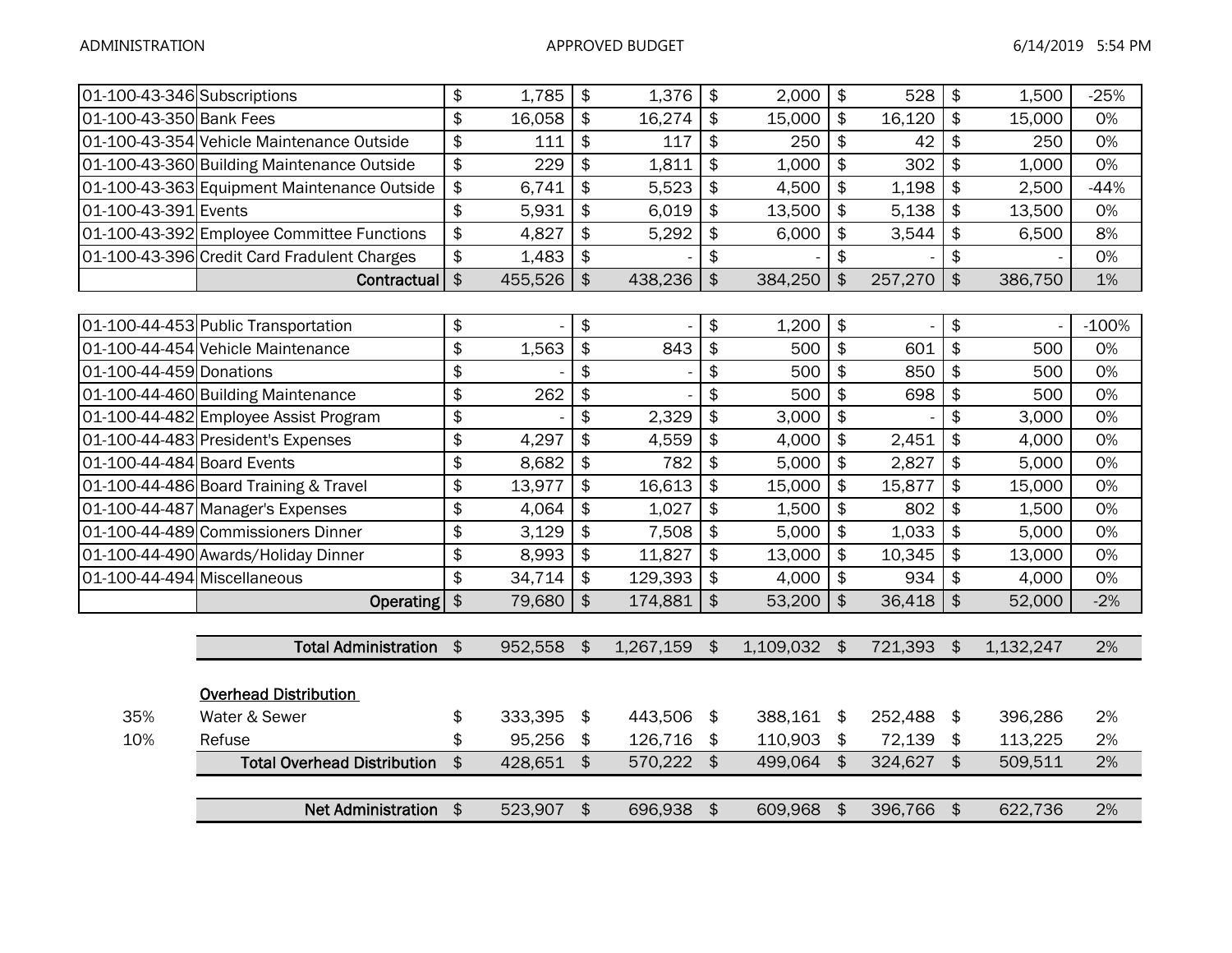|              |                   |              |                                 | FY18-19               | FY19-20   | FY19-20           |          |           | Crew   |         |           | Longevity    | Allowance    |
|--------------|-------------------|--------------|---------------------------------|-----------------------|-----------|-------------------|----------|-----------|--------|---------|-----------|--------------|--------------|
| Last Name    | <b>First Name</b> | <b>Union</b> | <b>Title</b>                    |                       | Salary    | <b>Base Wages</b> | Grade II | Grade III | Leader | Stipend | Education | Pay          | & Incentives |
| Stockstell   | Regan             | No           | Village Manager                 | $$153.251$ $$143.337$ |           | 141.937           |          |           |        |         |           | $1,400$   \$ | 1.400        |
| Davis        | Dawn              | No           | Human Resource Generalist   \$  | $54.768$ \$           | 56.959    | 56.959            |          |           |        |         |           |              |              |
| <b>Brown</b> | Amanda            | No           | <b>Administrative Secretary</b> | 50.877                | 58.166    | 53,166            |          |           |        | 5.000   |           |              | 5,000        |
| Ray          | Adam              | No           | <b>Media Coordinator</b>        | $52.215$ \$           | 54.804    | 54.304            |          |           |        |         |           | $500$   \$   | 500          |
| Interns      |                   | <b>No</b>    | Admin                           | 19.000                | 19.000    | 19,000            |          |           |        |         |           |              |              |
|              |                   |              |                                 | \$330.111             | \$332.266 | 325.366           |          |           |        | 5.000   |           | 1.900        | 6,900        |

|                  |                   |                |        |               |      | 80.00%          | 13.05%      | 28.20%  |             |                 | 1.45%    | 6.20%            |        |
|------------------|-------------------|----------------|--------|---------------|------|-----------------|-------------|---------|-------------|-----------------|----------|------------------|--------|
|                  |                   |                |        |               |      | Insurance       |             | Police  |             | Pension         |          | Social           |        |
| <b>Last Name</b> | <b>First Name</b> | <b>Medical</b> | Dental | <b>Vision</b> | Life | <b>Benefits</b> | <b>IMRF</b> | Pension | <b>ICMA</b> | <b>Benefits</b> | Medicare | <b>Security</b>  | Taxes  |
| Stockstell       | Regan             | 17.726         | 822    | 130           | 363  | 19.041          | 18,705      |         | 5,733       | 24.438          | 2.078    | $8,887$   \$     | 10,965 |
| Davis            | Dawn              | 17,596         | 928    | 130           | 222  | 18.876          | .433        |         |             | .433            | 826      | 3,531            | 4,357  |
| Brown            | Amanda            | 9,154          | 404    | 96            | 208  | 9,862           | 7,591       |         |             | .591            | 843 I    | $3.606$   \$     | 4,450  |
| Ray              | Adam              | 9,154          | 404    | 96            | 184  | 9,838           | 7,152       |         |             | .152            | 795 I    | $3.398$ $\mid$ 3 | 4,192  |
| Interns          |                   |                |        |               |      |                 |             |         |             |                 | 276      | $1,178$   \$     | 1,454  |
|                  |                   | 53.630         | 2,558  | 452           | 977  | 57.617          | 40,881      |         | 5.733       | \$46.614        | 4,818    | \$20,600         | 25,418 |

|                  |                   | <b>Total</b>  |
|------------------|-------------------|---------------|
| <b>Last Name</b> | <b>First Name</b> | Compensation  |
| Stockstell       | Regan             | \$<br>197,782 |
| Davis            | Dawn              | \$<br>87,625  |
| <b>Brown</b>     | Amanda            | \$<br>80,069  |
| Ray              | Adam              | \$<br>75,986  |
| Interns          |                   | \$<br>20,454  |
|                  |                   | 461.915       |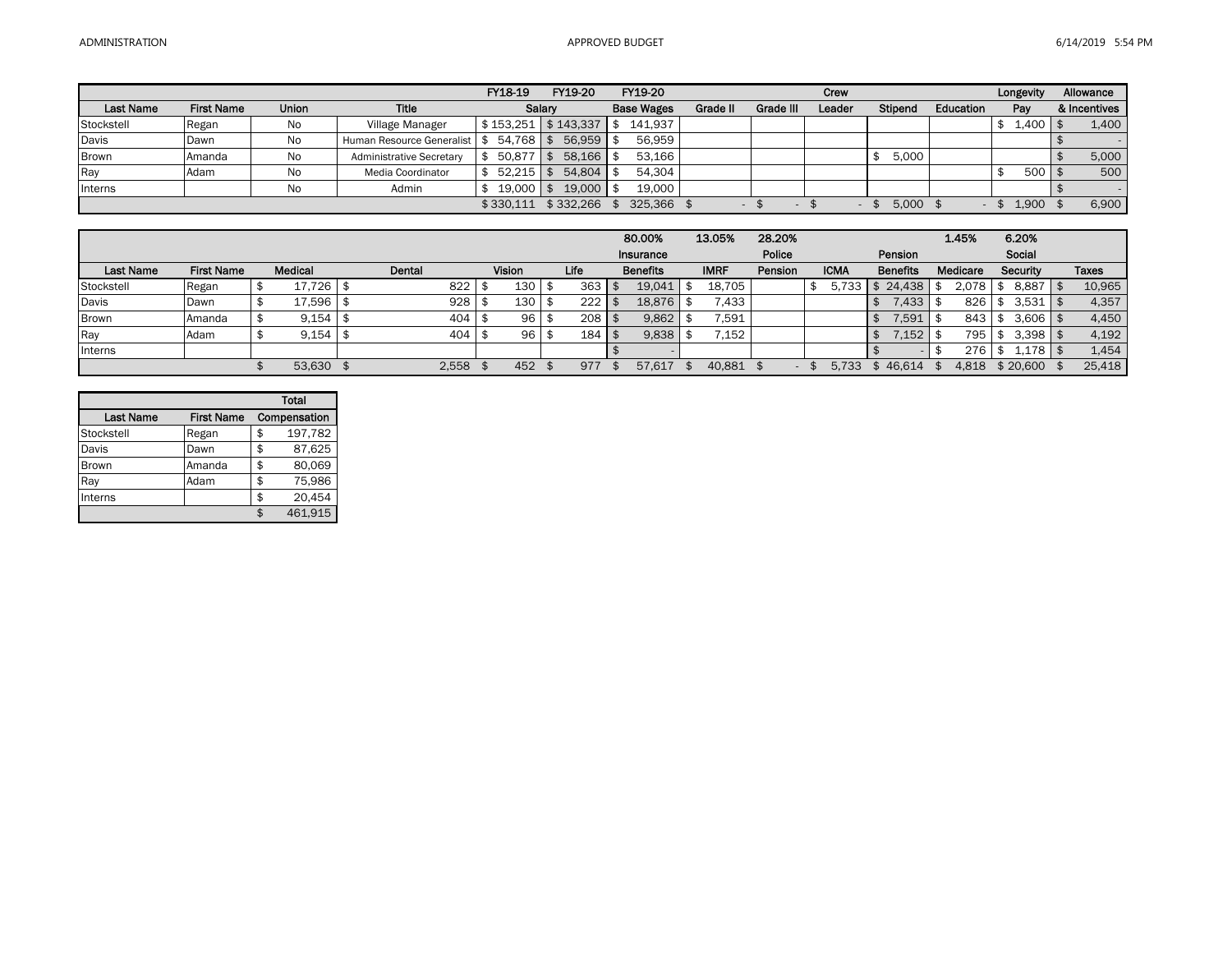|                  |                   |              |                          | FY18-19  | FY19-20       |     | <b>FY19-20</b>    |          |           | Crew   |                |                          | Longevity | Allowance    |
|------------------|-------------------|--------------|--------------------------|----------|---------------|-----|-------------------|----------|-----------|--------|----------------|--------------------------|-----------|--------------|
| <b>Last Name</b> | <b>First Name</b> | <b>Union</b> | Title                    | Salary   |               |     | <b>Base Wages</b> | Grade II | Grade III | Leader | <b>Stipend</b> | Education                | Pay       | & Incentives |
| <b>Babka</b>     | Valerie           | No           | <b>Trustee</b>           | 6,300    | \$19.154      | -\$ | 10,000            |          |           |        | 9,154          |                          |           | 9,154        |
| <b>Butler</b>    | Cynthia           | No.          | <b>Trustee</b>           | 6,300    | $10,000$ \$   |     | 10.000            |          |           |        |                |                          |           |              |
| Artis            | Jennifer          | No           | <b>Trustee</b>           | 6,300    | 15,954        |     | 6.300             |          |           |        | 9,654          |                          |           | 9,654        |
| Alexander        | Julian            | No           | Trustee                  | 6,300    | $6,300$ \$    |     | 6,300             |          |           |        |                |                          |           |              |
| Holden           | Monica            | <b>No</b>    | <b>Trustee</b>           | 6,300    | 15,954        |     | 6.300             |          |           |        | 9,654          |                          |           | 9,654        |
| Coleman          | <b>Brian</b>      | No.          | <b>Trustee</b>           | 6,300    | 19.654        |     | 10,000            |          |           |        | 9,654          |                          |           | 9,654        |
| Canady           | Joe               | <b>No</b>    | <b>Village Clerk</b>     | 6,300    | $6,300$ \$    |     | 6.300             |          |           |        |                |                          |           |              |
| Reinbold         | Richard           | No           | <b>Village President</b> | 18.000   | 18,600 \$     |     | 18.000            |          |           |        | 600            |                          |           | 600          |
|                  |                   |              |                          | \$62,100 | $$111.916$ \$ |     | 73,200 \$         |          |           |        | $$38,716$ \$   | $\overline{\phantom{a}}$ | \$        | 38,716       |

|                  |                   |         |      |        |   |               |                          | 80.00%          | 13.05%                   | 28.20%                   |             |                          | 1.45%    | 6.20%           |              |
|------------------|-------------------|---------|------|--------|---|---------------|--------------------------|-----------------|--------------------------|--------------------------|-------------|--------------------------|----------|-----------------|--------------|
|                  |                   |         |      |        |   |               |                          | Insurance       |                          | Police                   |             | Pension                  |          | Social          |              |
| <b>Last Name</b> | <b>First Name</b> | Medical |      | Dental |   | <b>Vision</b> | Life                     | <b>Benefits</b> | <b>IMRF</b>              | Pension                  | <b>ICMA</b> | <b>Benefits</b>          | Medicare | <b>Security</b> | <b>Taxes</b> |
| Babka            | Valerie           |         |      | 404    | Œ | 96            |                          | 500             |                          |                          |             |                          | 145      | \$<br>620       | 765          |
| <b>Butler</b>    | Cynthia           | 9,154   |      | 404    |   | 96            |                          | 9,654           |                          |                          |             |                          | 145      | \$<br>620       | 765          |
| Artis            | Jennifer          |         |      |        |   |               |                          |                 |                          |                          |             |                          | 91       | \$<br>391       | 482          |
| Alexander        | Julian            | 9,154   |      | 404    |   | 96            |                          | 9,654           |                          |                          |             |                          | 91       | \$<br>391       | 482          |
| Holden           | Monica            |         |      |        |   |               |                          |                 |                          |                          |             |                          | 91       | 391             | 482          |
| Coleman          | <b>Brian</b>      |         |      |        |   |               |                          |                 |                          |                          |             |                          | 145      | \$<br>620       | 765          |
| Canady           | Joe               | 9,154   | - \$ | 404    | э | 96            |                          | 9,654           |                          |                          |             |                          | 91       | \$<br>391       | 482          |
| Reinbold         | Richard           | 9.154   | - \$ | 404    | Ф | 96            |                          | 9,654           |                          |                          |             |                          | 261      | .116            | 1,377        |
|                  |                   | 36,616  |      | 2,020  |   | 480           | $\overline{\phantom{0}}$ | 39,116          | $\overline{\phantom{0}}$ | $\overline{\phantom{a}}$ |             | $\overline{\phantom{0}}$ | 1,061    | 4,538           | 5,600        |

|                  |                   | <b>Total</b>  |
|------------------|-------------------|---------------|
| <b>Last Name</b> | <b>First Name</b> | Compensation  |
| <b>Babka</b>     | Valerie           | \$<br>20,419  |
| <b>Butler</b>    | Cynthia           | \$<br>20,419  |
| Artis            | Jennifer          | \$<br>16,436  |
| Alexander        | Julian            | \$<br>16,436  |
| Holden           | Monica            | \$<br>16,436  |
| Coleman          | <b>Brian</b>      | \$<br>20.419  |
| Canady           | Joe               | \$<br>16,436  |
| Reinbold         | Richard           | \$<br>29,631  |
|                  |                   | \$<br>156,632 |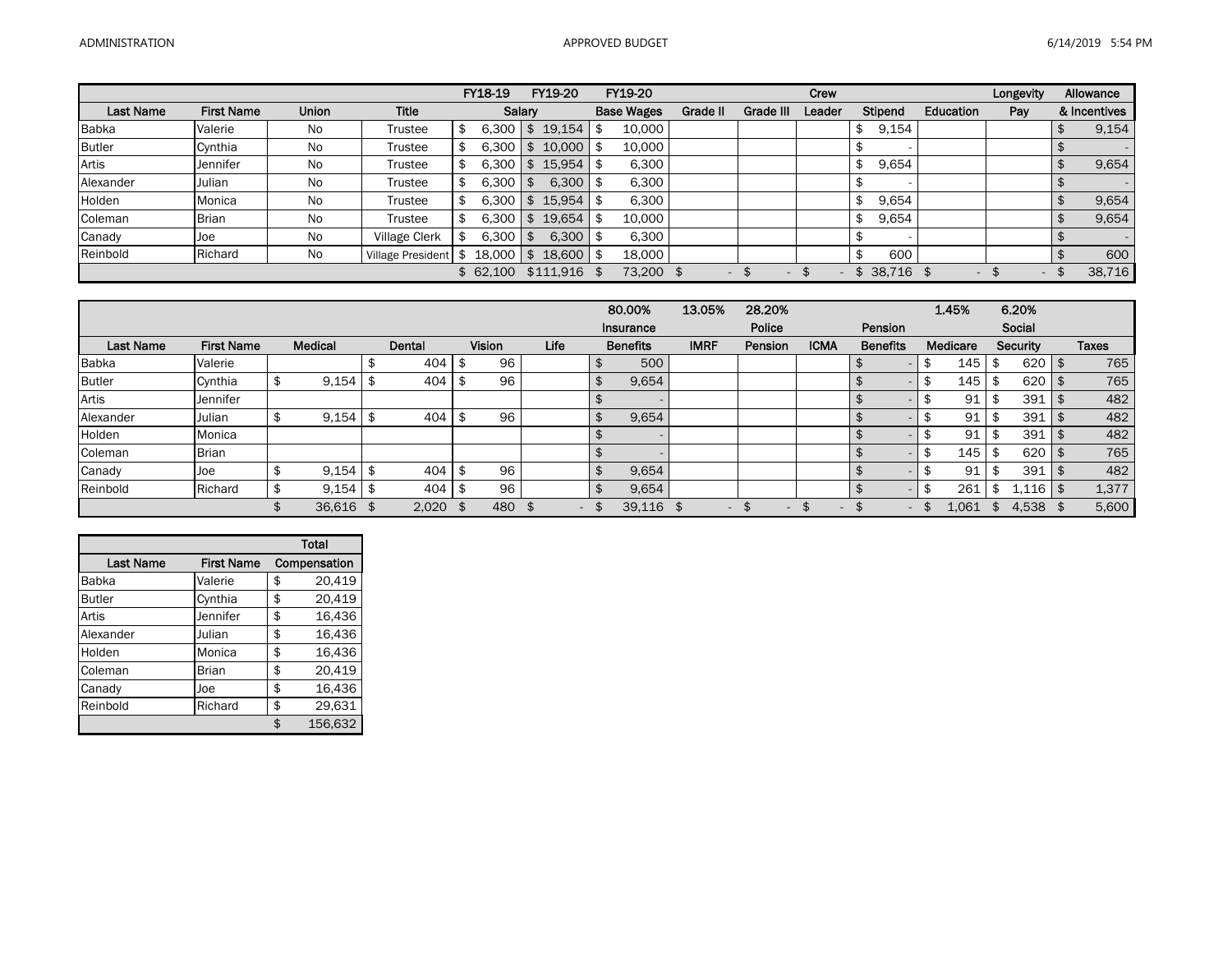|                           | <b>IRMA</b>                        |               | Actual                   | Actual        | <b>Budget</b> |                            | Actual      |               | <b>Budget</b> | Change     |
|---------------------------|------------------------------------|---------------|--------------------------|---------------|---------------|----------------------------|-------------|---------------|---------------|------------|
| Account#                  | <b>Account Description</b>         |               | FY2017                   | <b>FY2018</b> | FY2019        |                            | 02-28-19    |               | <b>FY2020</b> | $% + or -$ |
| 01-110-43-383 Deductibles |                                    | \$            |                          | \$            | \$<br>10,000  | \$                         |             | \$            | 10,000        | 0%         |
|                           | 01-110-43-384 Liability Insurance  | \$            | 231,078                  | \$<br>308,836 | \$<br>250,000 | \$                         | 20,655      | \$            | 231,740       | $-7%$      |
|                           | Contractual                        | \$            | 231,078                  | \$<br>308,836 | \$<br>260,000 | $\frac{1}{2}$              | 20,655      | \$            | 241,740       | $-7%$      |
|                           |                                    |               |                          |               |               |                            |             |               |               |            |
|                           | 01-110-46-300 IRMA Claims Expenses | \$            |                          | \$<br>6,289   | \$<br>10,000  | l \$                       | 28,923      | $\frac{1}{2}$ | 30,000        | 100%       |
|                           | Miscellaneous                      | $\frac{1}{2}$ | $\overline{\phantom{a}}$ | \$<br>6,289   | \$<br>10,000  | $\frac{1}{3}$              | 28,923      | \$            | 30,000        | 100%       |
|                           |                                    |               |                          |               |               |                            |             |               |               |            |
|                           | Total Expenditures   \$            |               | $231,078$ \$             | $315,125$ \$  | $270,000$ \$  |                            | $49,578$ \$ |               | 271,740       | 1%         |
|                           |                                    |               |                          |               |               |                            |             |               |               |            |
|                           | <b>Overhead Distribution</b>       |               |                          |               |               |                            |             |               |               |            |
| 35%                       | Water & Sewer                      | \$            | 80,877                   | \$<br>110,294 | \$<br>94,500  | \$                         | 17,352      | \$            | 95,109        | 1%         |
| 10%                       | Refuse                             | \$            | 23,108                   | \$<br>31,513  | \$<br>27,000  | \$                         | 4,958       | \$            | 27,174        | 1%         |
| 3%                        | <b>CPL</b>                         | \$            | 6,932                    | \$<br>9,454   | \$<br>8,100   | $\boldsymbol{\mathsf{\$}}$ | 1,487       | \$            | 8,152         | 1%         |
| 5%                        | <b>TIF</b>                         | \$            | 11,554                   | \$<br>15,756  | \$<br>13,500  | \$                         | 2,479       | \$            | 13,587        | 1%         |
|                           | <b>Total Overhead Distribution</b> | \$            | 122,471                  | \$<br>167,016 | \$<br>143,100 | \$                         | 26,276      | \$            | 144,022       | 1%         |
|                           |                                    |               |                          |               |               |                            |             |               |               |            |
|                           | <b>Net IRMA</b>                    | \$            | 108,607                  | \$<br>148,109 | \$<br>126,900 | \$                         | 23,302      | \$            | 127,718       | 1%         |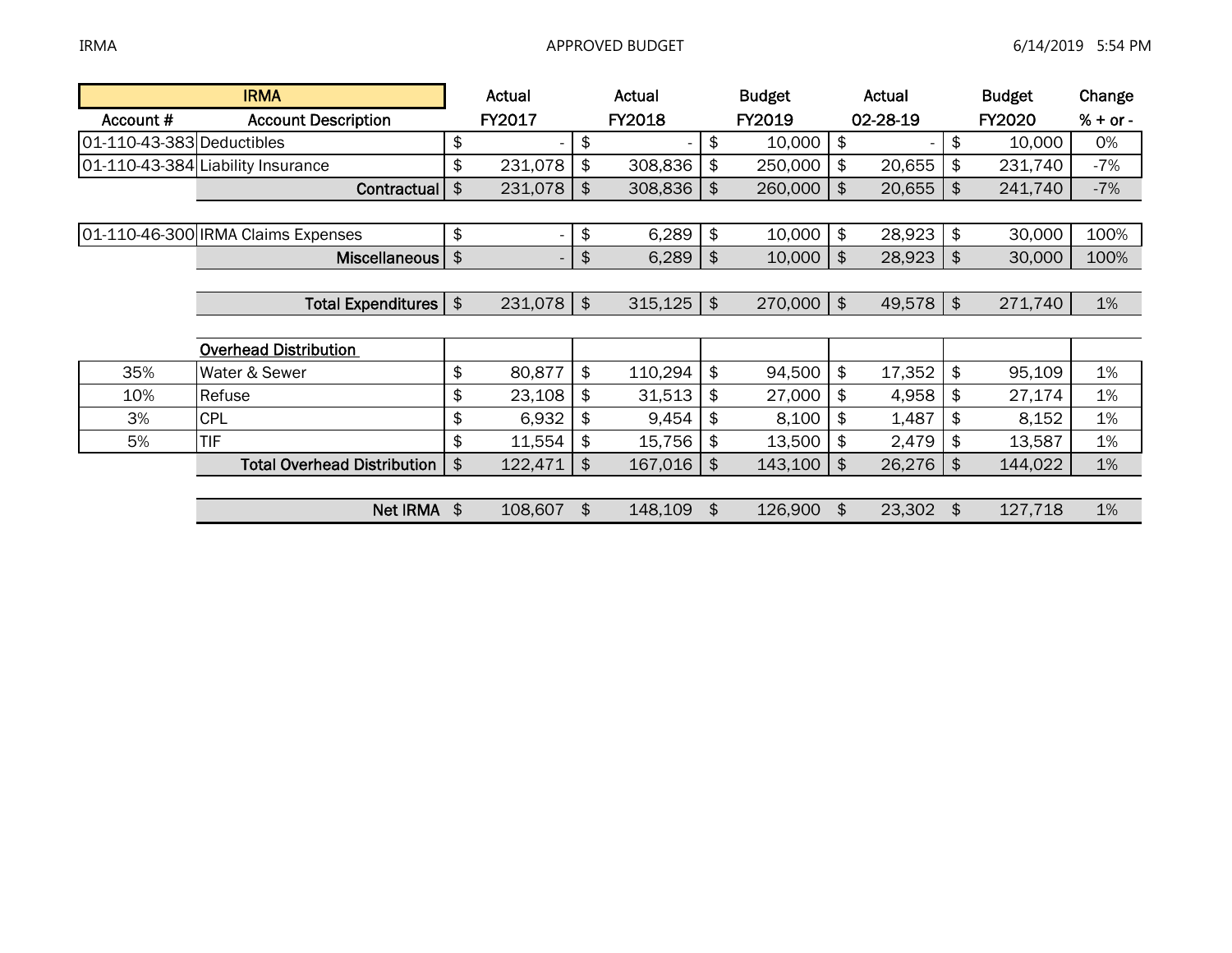|                           | <b>Building</b>                    |               | Actual         |               | Actual   |               | <b>Budget</b> |               | Actual         |               | <b>Budget</b> | Change     |
|---------------------------|------------------------------------|---------------|----------------|---------------|----------|---------------|---------------|---------------|----------------|---------------|---------------|------------|
| Account #                 | <b>Account Description</b>         |               | FY2017         |               | FY2018   |               | FY2019        |               | 02-28-19       |               | FY2020        | $% + or -$ |
|                           |                                    |               |                |               |          |               |               |               |                |               |               |            |
| 01-200-41-101 Supervision |                                    | \$            | 72,111         | \$            | 73,628   | \$            | 76,287        | \$            | 55,591         | \$            | 78,561        | 3%         |
| 01-200-41-103             | Clerical                           | \$            | 42,832         | \$            | (1, 712) | \$            |               | \$            |                | \$            |               | 0%         |
| 01-200-41-120             | <b>IMRF</b>                        | \$            | 13,616         | \$            | 9,025    | \$            | 10,245        | \$            | 7,052          | \$            | 10,252        | 0%         |
| 01-200-41-121             | Social Security                    | \$            | 8,372          | \$            | 4,982    | \$            | 5,836         | \$            | 3,908          | \$            | 6,010         | 3%         |
| 01-200-41-125             | <b>Health Insurance</b>            | \$            | 26,614         | \$            | 16,564   | \$            | 18,044        | \$            | 12,395         | \$            | 18,932        | 5%         |
|                           | Personnel                          | $\frac{1}{2}$ | 163,544        | $\frac{1}{2}$ | 102,487  | $\frac{1}{2}$ | 110,412       | $\frac{1}{2}$ | 78,946         | $\sqrt{2}$    | 113,755       | 3%         |
|                           |                                    |               |                |               |          |               |               |               |                |               |               |            |
| 01-200-42-220             | Office Supplies                    | \$            | 350            | \$            | 500      | \$            | 500           | \$            | 314            | \$            | 500           | 0%         |
| 01-200-42-232             | Motor Fuels & Lubricants           | \$            | 1,001          | \$            | 1,106    | \$            | 1,000         | \$            | 866            | \$            | 1,000         | 0%         |
| 01-200-42-235             | Maintenance Supplies               | \$            | 14             | \$            | 64       | \$            | 250           | \$            |                | \$            |               | $-100%$    |
| 01-200-42-237             | <b>Elevator Inspections</b>        | \$            | 5,426          | \$            | 5,351    | \$            | 5,500         | \$            | 2,477          | \$            | 5,500         | 0%         |
| 01-200-42-238             | Cook County Health Inspections     | \$            | 15,800         | \$            | 7,100    | \$            | 7,500         | \$            | 5,400          | \$            | 7,500         | 0%         |
| 01-200-42-239             | <b>Operating Supplies</b>          | \$            | 38             | \$            |          | \$            | 250           | \$            |                | \$            | 750           | 200%       |
| 01-200-42-257             | <b>Electrical Insepction</b>       | \$            | 5,840          | \$            | 7,360    | \$            | 6,000         | \$            | 3,640          | \$            | 6,000         | 0%         |
| 01-200-42-258             | Plumbing Inspection                | \$            | 6,160          | \$            | 11,973   | \$            | 8,000         | \$            | 8,680          | \$            | 12,000        | 50%        |
| 01-200-42-290             | <b>Uniforms</b>                    | \$            | 416            | \$            |          | \$            | 250           | \$            |                | \$            | 250           | 0%         |
| 01-200-42-291             | Publications                       | \$            |                | \$            | 486      | \$            | 2,500         | \$            | 38             | \$            | 2,000         | $-20%$     |
|                           | <b>Commodities</b>                 | $\frac{1}{2}$ | 35,045         | \$            | 33,940   | $\frac{1}{2}$ | 31,750        | $\frac{1}{2}$ | 21,415         | \$            | 35,500        | 12%        |
|                           |                                    |               |                |               |          |               |               |               |                |               |               |            |
| 01-200-43-300             | <b>Legal Services</b>              | \$            | 4,068          | \$            | 9,684    | \$            | 4,000         | \$            | 368            | \$            | 2,500         | $-38%$     |
| 01-200-43-307             | <b>Other Professional Services</b> | \$            | 1,123          | \$            | 22,758   | \$            | 5,000         | \$            | 14,522         | \$            | 5,000         | 0%         |
| 01-200-43-310             | <b>Payment Verification</b>        | \$            | 6,997          | \$            | 6,630    | \$            | 6,000         | \$            | 4,877          | \$            | 6,000         | 0%         |
| 01-200-43-327             | Training & Travel                  | \$            | 654            | \$            | 571      | \$            | 1,000         | \$            | 550            | \$            | 1,800         | 80%        |
| 01-200-43-330             | Advertising                        | $\pmb{\$}$    |                | \$            | 215      | \$            | 250           | \$            |                | \$            | 250           | 0%         |
| 01-200-43-331             | Printing                           | \$            | 2,172          | \$            | 6,239    | \$            | 3,000         | \$            | 1,043          | \$            | 1,600         | $-47%$     |
| 01-200-43-345             | Dues                               | \$            | 330            | \$            | 135      | \$            | 400           | \$            |                | \$            | 400           | 0%         |
| 01-200-43-354             | Vehicle Maintenance-Outside        | \$            |                | \$            | 515      | \$            | 500           | \$            | 188            | \$            | 1,500         | 200%       |
| 01-200-43-391             | Events                             | \$            | 1,555          | \$            | 1,095    | \$            | 1,800         | \$            | 5,879          | \$            | 1,500         | $-17%$     |
|                           | Contractual                        | \$            | 16,899         | \$            | 47,842   | $\frac{1}{2}$ | 21,950        | \$            | 27,426         | \$            | 20,550        | $-6%$      |
|                           |                                    |               |                |               |          |               |               |               |                |               |               |            |
| 01-200-44-454             | Vehicle Maintenance                |               |                | \$            | 100      | \$            | 500           | \$            |                | \$            | 500           | 0%         |
|                           | Operating \$                       |               | $\overline{a}$ | $\frac{1}{2}$ | 100      | $\frac{1}{2}$ | 500           | $\frac{1}{2}$ | $\mathbb{L}^+$ | $\frac{1}{2}$ | 500           | 0%         |
|                           |                                    |               |                |               |          |               |               |               |                |               |               |            |
|                           | Total Building \$                  |               | 215,487 \$     |               | 184,369  | $\sqrt{3}$    | 164,612 \$    |               | 127,788        | $\frac{1}{2}$ | 170,305       | 3%         |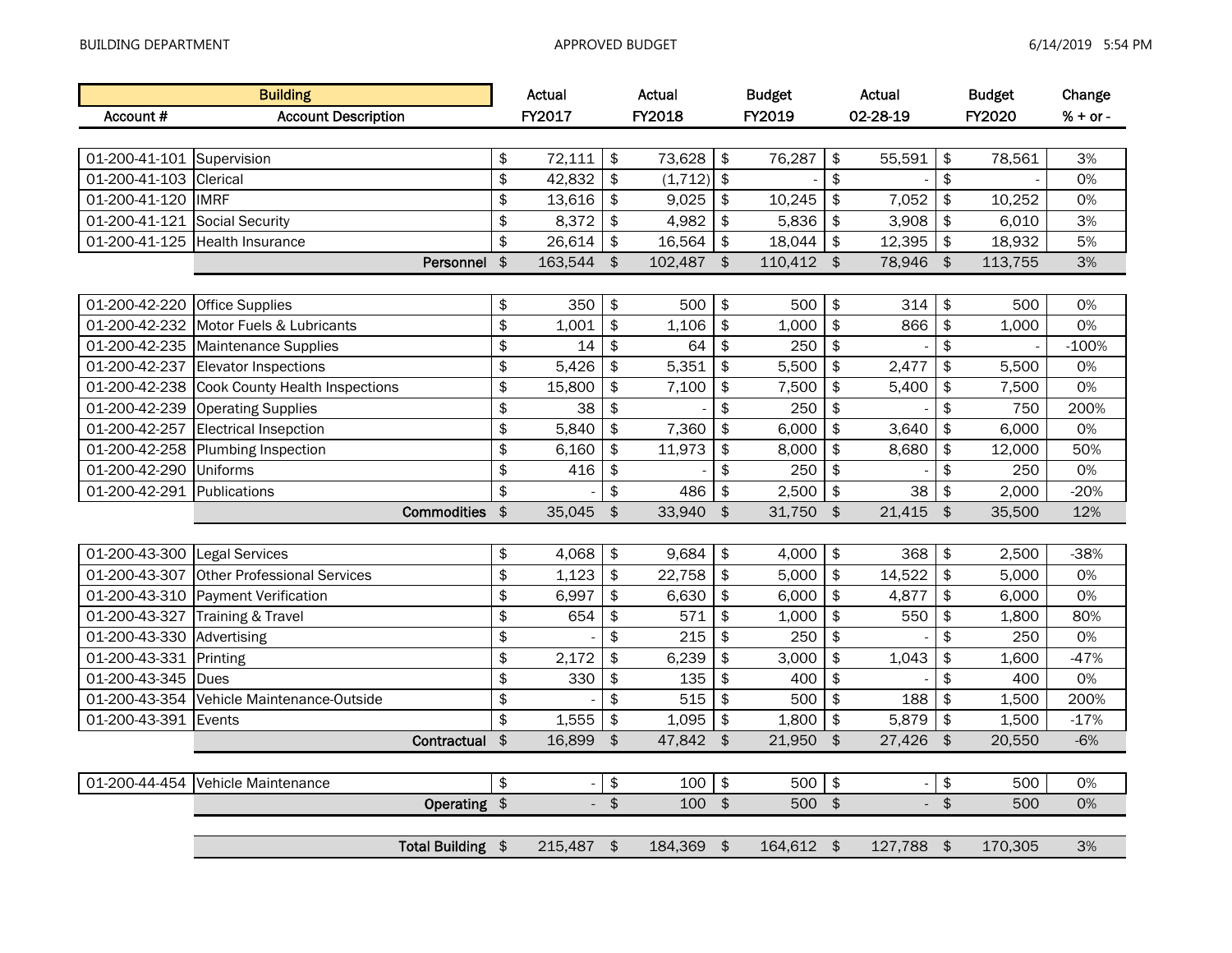|                  |                   |              |                 | FY18-19  | FY19-20 |  | FY19-20           |          |           | Crew   |         |           | Longevity | Allowance    |
|------------------|-------------------|--------------|-----------------|----------|---------|--|-------------------|----------|-----------|--------|---------|-----------|-----------|--------------|
| <b>Last Name</b> | <b>First Name</b> | <b>Union</b> | <b>Title</b>    |          | Salarv  |  | <b>Base Wages</b> | Grade II | Grade III | Leader | Stipend | Education | Pay       | & Incentives |
| Hogan            | <b>ILec</b>       | No           | <b>Building</b> | 76.287   | 78,561  |  | 78.061            |          |           |        |         |           | 500       | 500          |
|                  |                   |              |                 | \$76,287 | 78,561  |  | 78,061            |          |           |        |         |           | 500       | 500          |

|                  |                   |                |        |        |     |                  |      |     | 80,00%           | 13.05%      | 28.20%  |             |                 | 1.45%     | 6.20%    |       |  |
|------------------|-------------------|----------------|--------|--------|-----|------------------|------|-----|------------------|-------------|---------|-------------|-----------------|-----------|----------|-------|--|
|                  |                   |                |        |        |     |                  |      |     | <b>Insurance</b> |             | Police  |             | Pension         |           | Social   |       |  |
| <b>Last Name</b> | <b>First Name</b> | <b>Medical</b> |        | Dental |     | <b>Vision</b>    | Life |     | <b>Benefits</b>  | <b>IMRF</b> | Pension | <b>ICMA</b> | <b>Benefits</b> | Medicare  | Security | Taxes |  |
| Hogan            | <b>Leo</b>        |                | 17,726 |        | 822 | 130 <sub>1</sub> |      | 254 | 18.932           | 10.252      |         |             | 10.252          | $\pm 139$ | 4.871    | 6,010 |  |
|                  |                   |                | 17,726 |        | 822 | 130              |      | 254 | 18.932           | 10.252      |         |             | 10.252          | 1.139     | 4.871    | 6,010 |  |

|                  |                   |   | Total        |
|------------------|-------------------|---|--------------|
| <b>Last Name</b> | <b>First Name</b> |   | Compensation |
| Hogan            | Leo               | S | 113,755      |
|                  |                   |   | 113,755      |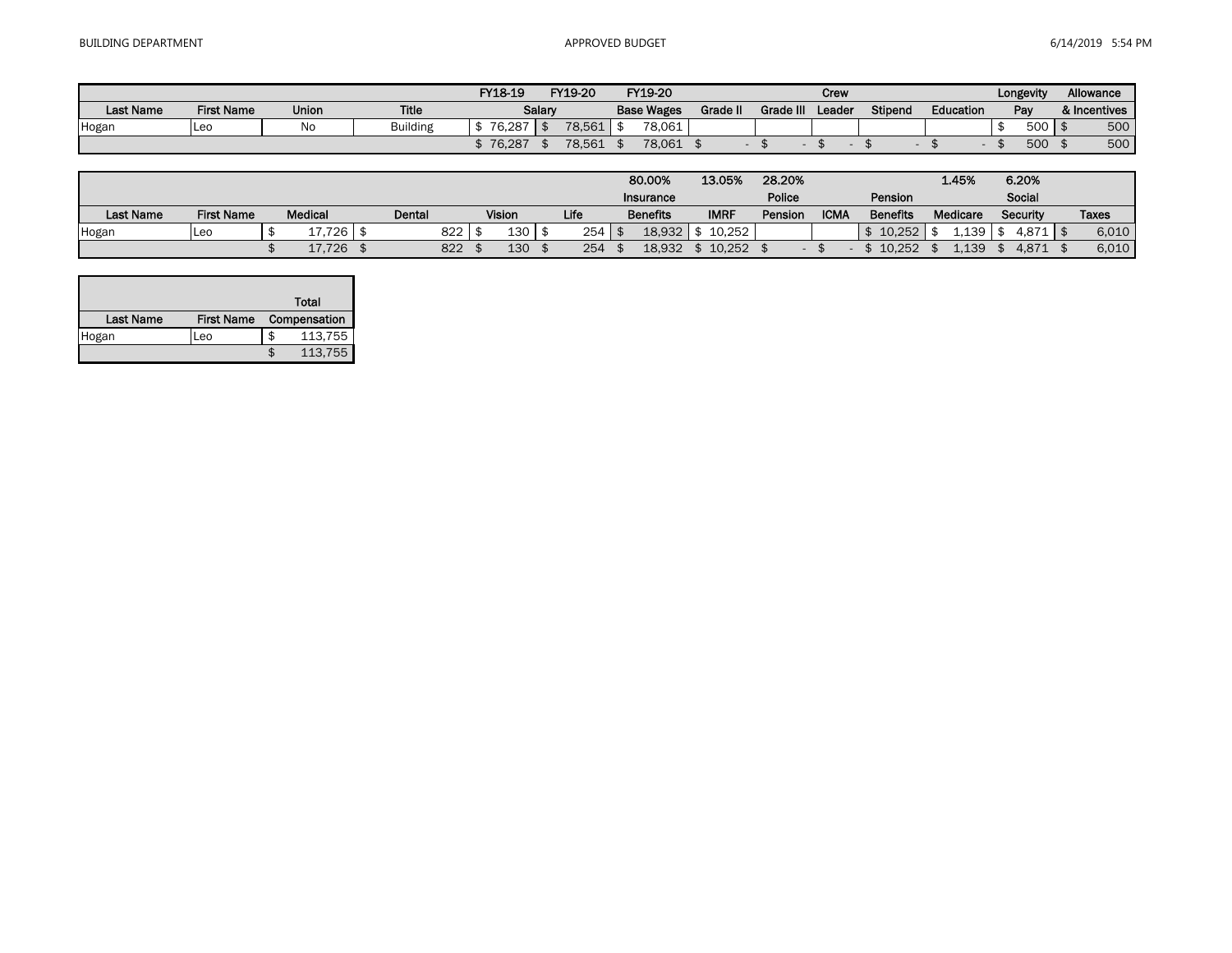|                            | <b>Planning &amp; Zoning</b>              |                         | <b>Actual</b>            |                  | Actual   |                | <b>Budget</b> |                           | Actual     |               | <b>Budget</b> | Change     |
|----------------------------|-------------------------------------------|-------------------------|--------------------------|------------------|----------|----------------|---------------|---------------------------|------------|---------------|---------------|------------|
| Account#                   | <b>Account Description</b>                |                         | FY2017                   |                  | FY2018   |                | FY2019        |                           | 02-28-19   |               | FY2020        | $% + or -$ |
|                            |                                           |                         |                          |                  |          |                |               |                           |            |               |               |            |
| 01-205-41-101 Supervision  |                                           | \$                      | 85,000                   | \$               | 13,724   | \$             | 118,163       | \$                        | 85,896     | $\frac{1}{2}$ | 115,000       | $-3%$      |
| 01-205-41-103              | Clerical                                  | \$                      |                          | \$               | 99,329   | \$             | 47,709        | \$                        | 34,507     | \$            | 49,361        | 3%         |
| 01-205-41-104              | Part Time                                 | \$                      |                          | \$               | 16,813   | \$             | 31,310        | \$                        |            | \$            | 32,171        | 100%       |
| 01-205-41-120              | <b>IMRF</b>                               | \$                      | 9,032                    | \$               | 13,845   | \$             | 26,482        | \$                        | 18,541     | \$            | 25,647        | $-3%$      |
| 01-205-41-121              | Social Security                           | \$                      | 5,758                    | \$               | 8,748    | \$             | 15,084        | \$                        | 10,692     | \$            | 15,035        | 0%         |
| 01-205-41-125              | <b>Health Insurance</b>                   | \$                      | 11,830                   | \$               | 16,872   | \$             | 32,584        | \$                        | 14,861     | \$            | 45,568        | 40%        |
|                            | Personnel                                 | $\frac{2}{3}$           | 111,620                  | $\sqrt{3}$       | 169,330  | $\frac{1}{2}$  | 271,332       | \$                        | 164,497    | $\frac{1}{2}$ | 282,783       | 4%         |
|                            |                                           |                         |                          |                  |          |                |               |                           |            |               |               |            |
| 01-205-42-220              | <b>Office Supplies</b>                    | \$                      | 1,783                    | \$               | 1,424.16 | \$             | 1,000         | \$                        | 819        | \$            | 1,000         | 0%         |
| 01-205-42-232              | Motor Fuels & Lubricants                  | $\overline{\mathbf{z}}$ | 1,001                    | \$               | 1,106    | \$             | 1,000         | \$                        | 1,732      | \$            | 2,000         | 100%       |
| 01-205-42-290              | Uniforms                                  | \$                      |                          | \$               |          | \$             | 500           | \$                        |            | \$            | 500           | 0%         |
| 01-205-42-291 Publications |                                           | \$                      |                          | \$               | 778      | \$             | 1,600         | \$                        | (130)      | $\frac{1}{2}$ | 1,600         | 0%         |
|                            | <b>Commodities</b>                        | $\frac{1}{2}$           | 2,784                    | $\frac{1}{2}$    | 3,308    | $\frac{1}{2}$  | 4,100         | $\frac{1}{2}$             | $2,421$ \$ |               | 5,100         | 24%        |
|                            |                                           |                         |                          |                  |          |                |               |                           |            |               |               |            |
| 01-205-43-300              | Legal Services                            | \$                      | 58,644                   | \$               | 14,443   | \$             | 10,000        | \$                        | 1,346      | \$            | 10,000        | 0%         |
| 01-205-43-302              | <b>Engineering Services</b>               | \$                      |                          | \$               | 544      | \$             | 2,500         | \$                        | 1,698      | \$            | 2,500         | 0%         |
|                            | 01-205-43-307 Other Professional Services | \$                      | 16,036                   | \$               | 2,627    | \$             | 12,000        | \$                        | 9,093      | \$            | 12,000        | 0%         |
| 01-205-43-327              | Training & Travel                         | \$                      | 43                       | \$               | 9,038    | \$             | 3,000         | \$                        | 1,577      | \$            | 3,000         | 0%         |
| 01-205-43-330              | Advertising                               | \$                      | 169                      | \$               | 11,197   | \$             | 1,000         | \$                        |            | \$            | 1,000         | 0%         |
| 01-205-43-331              | Printing                                  | \$                      | 436                      | \$               | 785.72   | \$             | 500           | \$                        | 3,152      | \$            | 1,600         | 220%       |
| 01-205-43-345              | <b>Dues</b>                               | \$                      | 770                      | \$               | 5,466    | \$             | 1,000         | \$                        | 50         | \$            | 1,000         | 0%         |
|                            | Contractual                               | $\boldsymbol{\hat{z}}$  | 76,099                   | \$               | 44,101   | $\mathfrak{S}$ | 30,000        | $\mathfrak{S}$            | 16,916     | \$            | 31,100        | 4%         |
|                            |                                           |                         |                          |                  |          |                |               |                           |            |               |               |            |
| 01-205-44-454              | Vehicle Maintenance                       | \$                      |                          | \$               |          | \$             | 250           | $\boldsymbol{\hat{\phi}}$ |            | \$            | 500           | 100%       |
| 01-205-44-485              | <b>Business Expense</b>                   | \$                      |                          | \$               | 55       | \$             | 500           | $\pmb{\$}$                | 157        | $\,$          | 500           | 100%       |
|                            | Operating \$                              |                         | $\overline{\phantom{0}}$ | $$\mathfrak{P}$$ | 55       | $\frac{1}{2}$  | 750           | $\frac{1}{2}$             | 157        | $\frac{1}{2}$ | 1,000         | 33%        |
|                            |                                           |                         |                          |                  |          |                |               |                           |            |               |               |            |
|                            | Total Planning & Zoning \$                |                         | 190,503 \$               |                  | 216,795  | $\frac{1}{2}$  | 306,182 \$    |                           | 183,992 \$ |               | 319,983       | 5%         |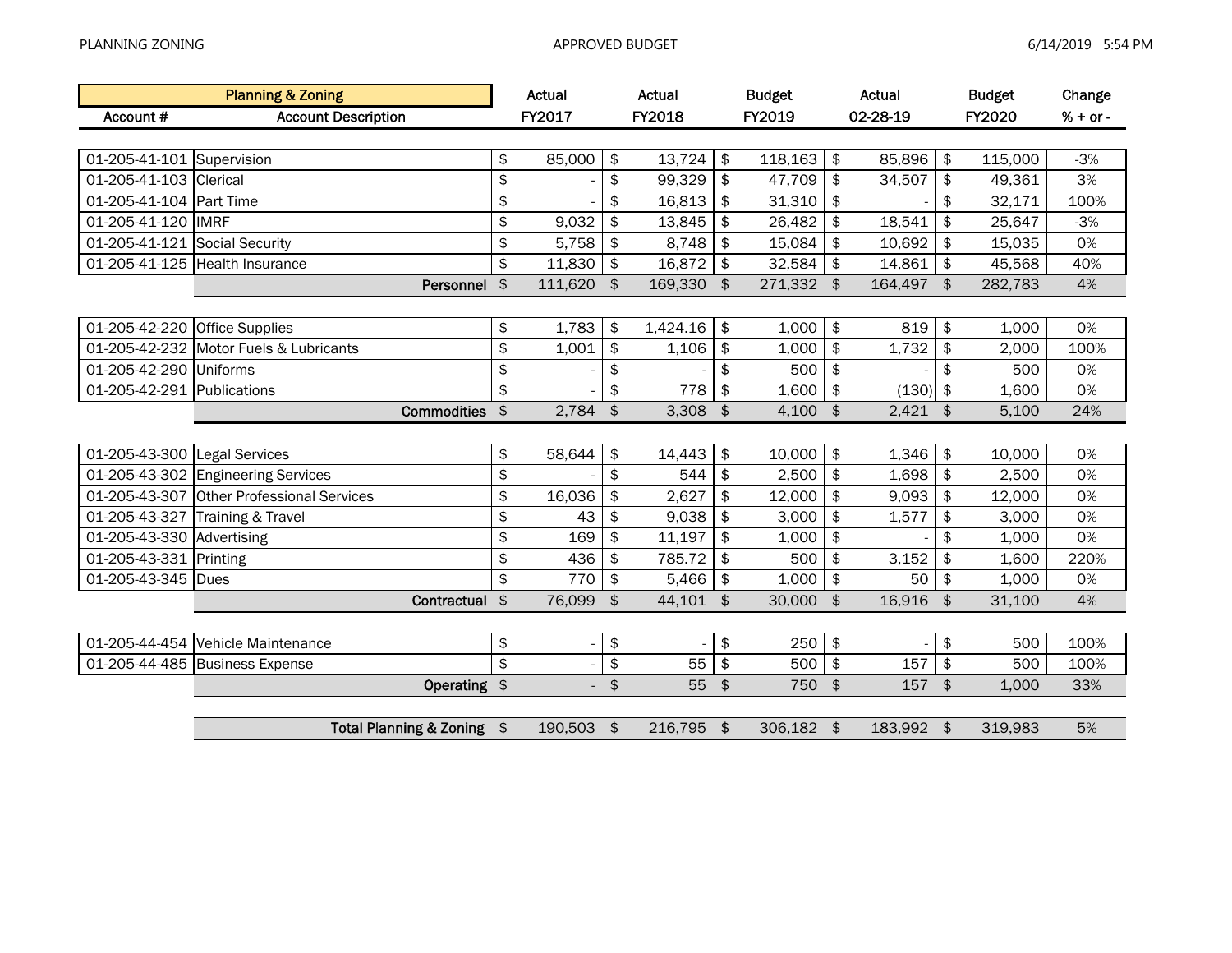$\sim$ 

|                  |                   |              |                                            | FY18-19   | FY19-20               | FY19-20           |                 |           | Crew   |                          |                  | Longevity              | Allowance    |
|------------------|-------------------|--------------|--------------------------------------------|-----------|-----------------------|-------------------|-----------------|-----------|--------|--------------------------|------------------|------------------------|--------------|
| <b>Last Name</b> | <b>First Name</b> | <b>Union</b> | Title                                      | Salarv    |                       | <b>Base Wages</b> | <b>Grade II</b> | Grade III | Leader | <b>Stipend</b>           | <b>Education</b> | Pay                    | & Incentives |
| Vacant           | Vacant            | No           | Director                                   |           | $$118.163$ $$115.000$ | 115.000           |                 |           |        |                          |                  |                        |              |
| Norwood-Baker    | <b>Sharita</b>    | No           | Administrative Assistant   \$ 47,709       |           | 49.361                | 48.861            |                 |           |        |                          |                  | $500 \mid \frac{1}{2}$ | 500          |
| Vacant           | Vacant            | No           | Part-Time Admin Assistant   \$ 31,310   \$ |           | 32.171                | 32.171            |                 |           |        |                          |                  |                        |              |
|                  |                   |              |                                            | \$197.182 | \$196.532             | 196.032           |                 |           |        | $\overline{\phantom{a}}$ |                  | 500                    | 500          |

|                  |                   |                |        |                  |        | 80,00%          | 13.05%      | 28.20%  |             |                 | 1.45%            |      | 6.20%           |        |
|------------------|-------------------|----------------|--------|------------------|--------|-----------------|-------------|---------|-------------|-----------------|------------------|------|-----------------|--------|
|                  |                   |                |        |                  |        | Insurance       |             | Police  |             | Pension         |                  |      | Social          |        |
| <b>Last Name</b> | <b>First Name</b> | <b>Medical</b> | Dental | <b>Vision</b>    | Life   | <b>Benefits</b> | <b>IMRF</b> | Pension | <b>ICMA</b> | <b>Benefits</b> | Medicare         |      | <b>Security</b> | Taxes  |
| Vacant           | <b>Vacant</b>     | 24.845         | 1,346  | 202 <sub>1</sub> | 319    | 26.712          | 15,008      |         |             | 15,008          | .668             |      | .130            | 8,798  |
| Norwood-Baker    | <b>Sharita</b>    | 7,596          | 928    | 130              | 202    | 18.856          | 6.442       |         |             | 6.442           | 716 <sub>1</sub> | - \$ | $3.060$   \$    | 3,776  |
| Vacant           | Vacant            |                |        |                  | $\sim$ |                 | 4.198       |         |             | .198            | 466              |      | $1,995$   $$$   | 2,461  |
|                  |                   | 42.441         | 2,274  | 332              | 521    | 45.568          | 25.647      |         |             | 25.647          | 2.850            |      | \$12.185        | 15.035 |

|                  |                   |    | <b>Total</b> |
|------------------|-------------------|----|--------------|
| <b>Last Name</b> | <b>First Name</b> |    | Compensation |
| Vacant           | Vacant            | \$ | 165,517      |
| Norwood-Baker    | Sharita           | \$ | 78,435       |
| Vacant           | Vacant            | \$ | 38,830       |
|                  |                   | ና  | 282,783      |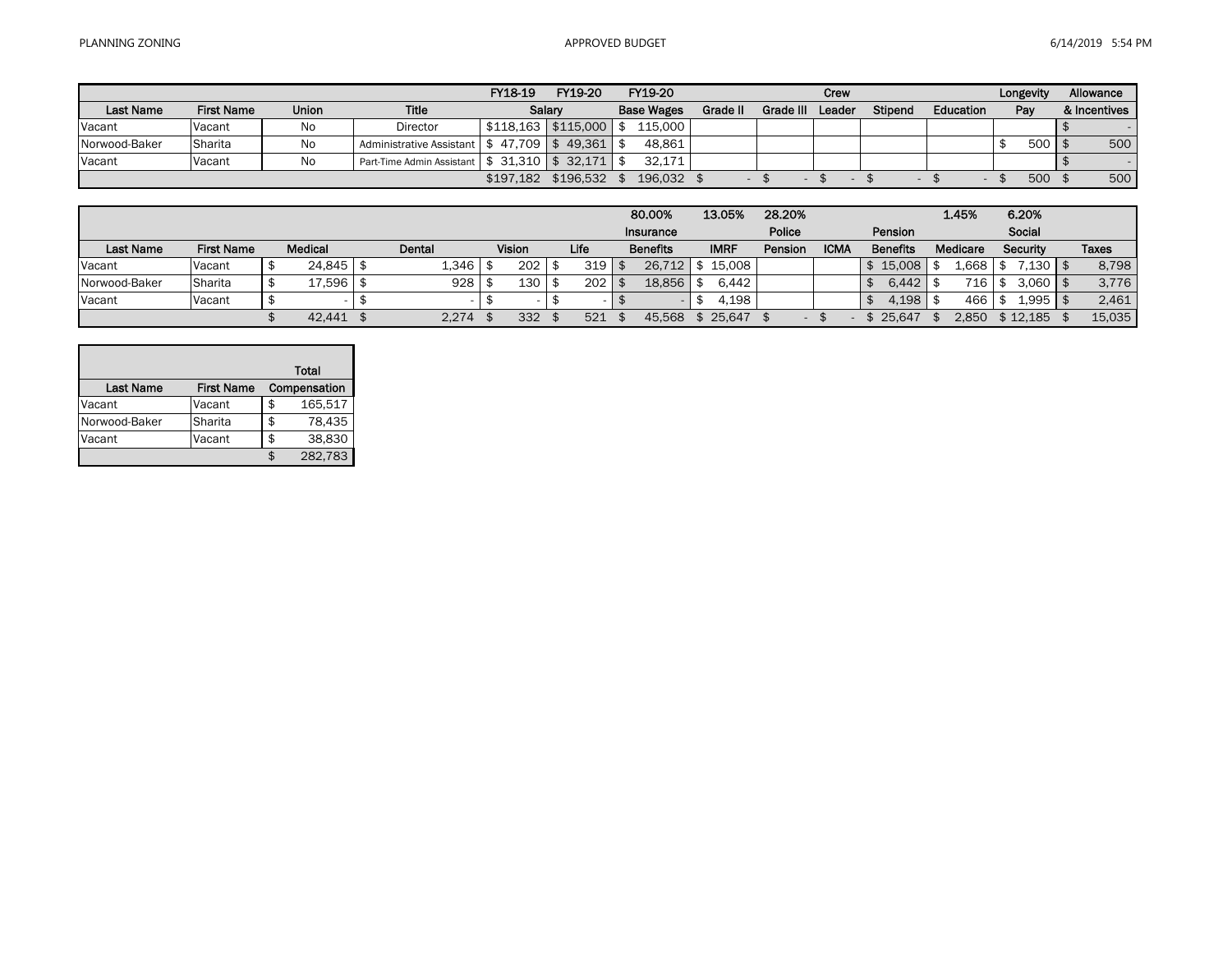|                              | <b>Code Enforcement</b>                   |               | <b>Actual</b> |               | Actual  |                      | <b>Budget</b> |               | Actual     |               | <b>Budget</b> | Change     |
|------------------------------|-------------------------------------------|---------------|---------------|---------------|---------|----------------------|---------------|---------------|------------|---------------|---------------|------------|
| Account #                    | <b>Account Description</b>                |               | FY2017        |               | FY2018  |                      | FY2019        |               | 02-28-19   |               | <b>FY2020</b> | $% + or -$ |
|                              |                                           |               |               |               |         |                      |               |               |            |               |               |            |
| 01-210-41-102                | Labor                                     | \$            | 83,544        | \$            | 94,249  | $\frac{1}{2}$        | 91,861        | \$            | 66,784     | \$            | 102,836       | 12%        |
| 01-210-41-104                | Part-Time                                 | \$            | 14,045        | \$            | 23,547  | \$                   | 31,310        | \$            | 17,302     | $\frac{1}{2}$ | 32,171        | 3%         |
| 01-210-41-120                | <b>IMRF</b>                               | \$            | 9,732         | \$            | 11,612  | \$                   | 14,542        | \$            | 10,674     | \$            | 17,618        | 21%        |
| 01-210-41-121                | Social Security                           | \$            | 7,451         | \$            | 8,737   | \$                   | 9,423         | \$            | 6,403      | \$            | 10,328        | 10%        |
| 01-210-41-125                | Health Insurance                          | \$            | 2,099         | \$            | 1,842   | \$                   | 1,847         | \$            | 1,290      | \$            | 1,961         | 6%         |
|                              | Personnel                                 | \$            | 116,872 \$    |               | 139,987 | \$                   | 148,983       | $\frac{1}{2}$ | 102,452 \$ |               | 164,914       | 11%        |
|                              |                                           |               |               |               |         |                      |               |               |            |               |               |            |
| 01-210-42-220                | <b>Office Supplies</b>                    | \$            | 1,306         | \$            | 1,471   | \$                   | 1,200         | \$            | 412        | \$            | 700           | $-42%$     |
| 01-210-42-232                | Motor Fuels & Lubricants                  | \$            | 835           | \$            | 1,160   | \$                   | 1,000         | \$            | 866        | \$            | 1,200         | 20%        |
| 01-210-42-239                | <b>Operating Supplies</b>                 | \$            | 87            | \$            | 375     | \$                   | 250           | \$            | 785        | \$            | 500           | 100%       |
| 01-210-42-290                | <b>Uniforms</b>                           | \$            | 1,551         | \$            | 1,592   | \$                   | 1,800         | \$            | 859        | \$            | 1,800         | 0%         |
|                              | <b>Commodities</b>                        | $\frac{2}{3}$ | 3,779         | $\frac{1}{2}$ | 4,598   | $\frac{1}{2}$        | 4,250         | $\frac{1}{2}$ | 2,922      | $\frac{1}{2}$ | 4,200         | $-1%$      |
|                              |                                           |               |               |               |         |                      |               |               |            |               |               |            |
| 01-210-43-306 Beautification |                                           | \$            | 2,276         | \$            | 2,891   | \$                   | 8.000         | \$            | 2,295      | \$            | 3,000         | $-63%$     |
|                              | 01-210-43-307 Other Professional Services | \$            | 3,652         | \$            | 3,360   | \$                   | 4,000         | \$            | 1,800      | \$            | 3,500         | $-13%$     |
| 01-210-43-327                | Training & Travel                         | \$            | 350           | \$            | 495     | \$                   | 2,000         | \$            | 1,724      | \$            | 2,000         | 0%         |
| 01-210-43-331                | Printing                                  | \$            | 1,443         | \$            | 2,329   | \$                   | 2,000         | \$            | 1,651      | \$            | 2,000         | 0%         |
| 01-210-43-339                | <b>Property Maintenance Assistance</b>    | \$            | 258           | \$            |         | \$                   | 750           | \$            |            | \$            |               | $-100%$    |
| 01-210-43-345                | <b>Dues</b>                               | \$            |               | \$            |         | \$                   | 100           | \$            |            | \$            | 150           | 50%        |
| 01-210-43-346 Subscriptions  |                                           | \$            |               | \$            |         | \$                   | 250           | \$            |            | \$            |               | $-100%$    |
| 01-210-43-354                | Vehicle Maintenance-Outside               | \$            | (137)         | \$            | 1,266   | \$                   | 1,500         | \$            | 356        | \$            | 1,000         | $-33%$     |
|                              | 01-210-43-357 Property Maintenance        | \$            | 37,962        | \$            | 40,456  | \$                   | 38,000        | \$            | 10,118     | \$            | 40,000        | 5%         |
|                              | Contractual \$                            |               | 45,805 \$     |               | 50,798  | $\sqrt{3}$           | 56,600        | $\frac{1}{2}$ | 17,943     | $\frac{1}{2}$ | 51,650        | $-9%$      |
|                              |                                           |               |               |               |         |                      |               |               |            |               |               |            |
| 01-210-44-454                | Vehicle Maintenance                       | \$            | 309           | \$            | 796     | $\frac{1}{2}$        | 600           | \$            | 74         | $\pmb{\$}$    | 600           | 0%         |
|                              | Operating \$                              |               | 309           | $\oint$       | 796     | $\frac{1}{2}$        | 600           | $\frac{1}{2}$ | 74 \$      |               | 600           | 0%         |
|                              |                                           |               |               |               |         |                      |               |               |            |               |               |            |
|                              | Total Code Enforcement \$                 |               | 166,765 \$    |               | 196,179 | $\overline{\bullet}$ | 210,433       | \$            | 123,390 \$ |               | 221,364       | 5%         |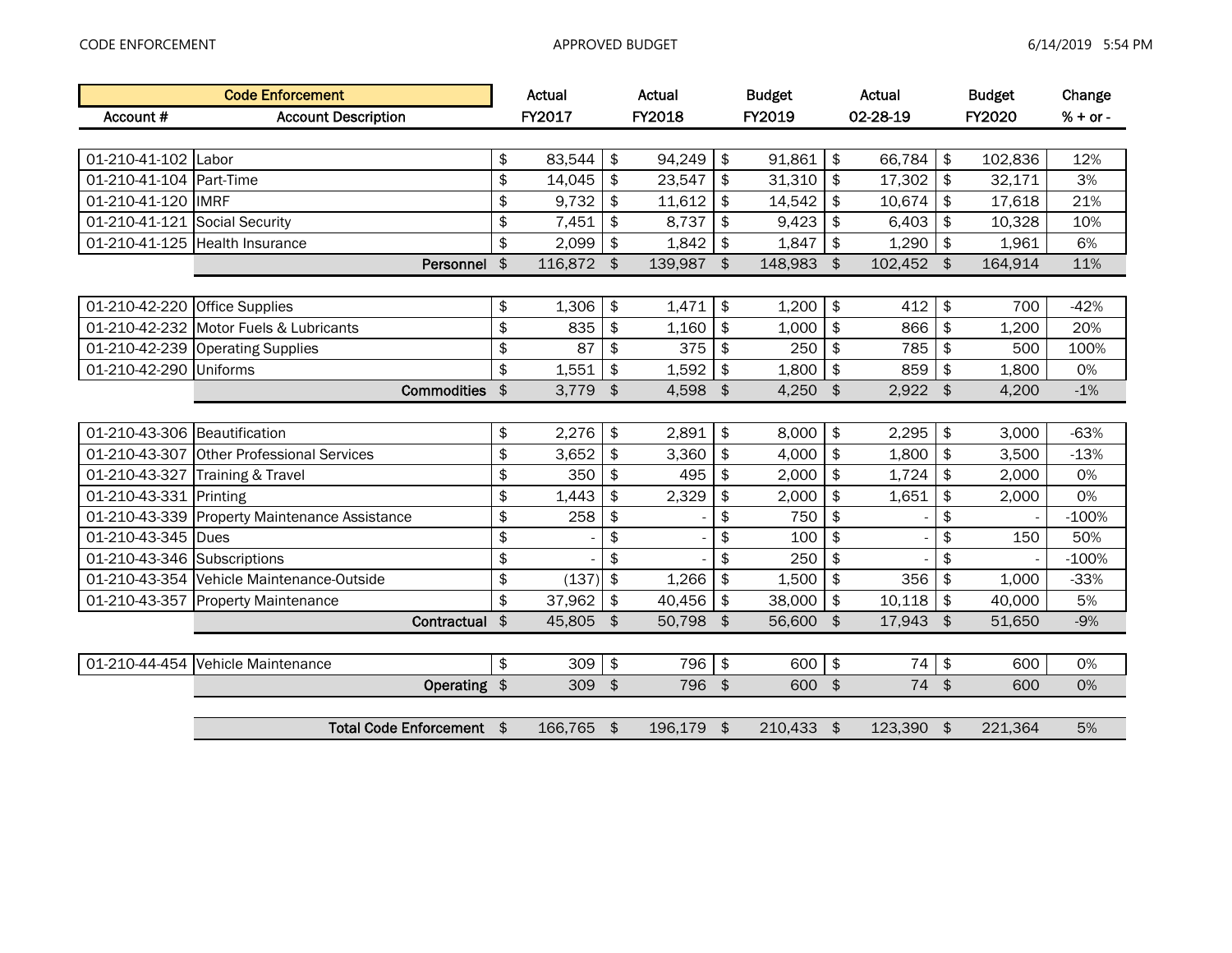|                  |                   |       |                               | FY18-19     | FY19-20   | FY19-20 |          |                  | Crew |         |           | Longevity | Allowance    |
|------------------|-------------------|-------|-------------------------------|-------------|-----------|---------|----------|------------------|------|---------|-----------|-----------|--------------|
| <b>Last Name</b> | <b>First Name</b> | Union | <b>Title</b>                  |             | Salarv    |         | Grade II | Grade III Leader |      | Stipend | Education | Pay       | & Incentives |
| Walls            | Earnest           | Yes   | Code Enforcement              | $49.092$ \$ | 54.638    | 40.707  | 4.341    | \$4.340          |      | 250     | 2.500     |           | 13,931       |
| McMullan         | Tammy             | Yes   | Code Enforcement              | $42.769$ \$ | 48.198    | 40,707  | 4.341    |                  |      | 250     | 2.900     |           | 7,491        |
| Richie           | Kevin             | Yes   | <b>PT Code Enforcement \$</b> | 31.310 \$   | 32.171    | 32.171  |          |                  |      |         |           |           |              |
|                  |                   |       |                               | \$123.171   | \$135.007 | 113.585 | 8.682    | \$4.340          |      | 500     | 5.400     | 2.500     | 21,422       |

|                  |                   |         |        |        |      | 80.00%          | 13.05%      | 28.20%  |                          |             |                 | 1.45%    | 6.20%    |              |
|------------------|-------------------|---------|--------|--------|------|-----------------|-------------|---------|--------------------------|-------------|-----------------|----------|----------|--------------|
|                  |                   |         |        |        |      | Insurance       |             | Police  |                          |             | Pension         |          | Social   |              |
| <b>Last Name</b> | <b>First Name</b> | Medical | Dental | Vision | Life | <b>Benefits</b> | <b>IMRF</b> | Pension |                          | <b>ICMA</b> | <b>Benefits</b> | Medicare | Security | <b>Taxes</b> |
| Walls            | Earnest           |         | 404    | 96     | 207  | 707             | .130        |         |                          |             | .130            | 792      | 3.388    | 4,180        |
| McMullan         | Tammy             |         | 928    | 130    | 196  | 1.254           | 6.290       |         |                          |             | 6.290           | 699      | 2.988    | 3,687        |
| Richie           | Kevin             |         |        |        |      |                 | 4,198       |         |                          |             | 4.198           | 466      | 1,995    | 2,461        |
|                  |                   | -       | 1,332  | 226    | 403  | 1.961           | 17,618      |         | $\overline{\phantom{0}}$ |             | 17.618          | 1.958    | 8,370    | 10,328       |

|                  |                   | Total        |
|------------------|-------------------|--------------|
| <b>Last Name</b> | <b>First Name</b> | Compensation |
| Walls            | Earnest           | \$<br>66,655 |
| McMullan         | Tammy             | \$<br>59,429 |
| Richie           | Kevin             | \$<br>38,830 |
|                  |                   | 164,914      |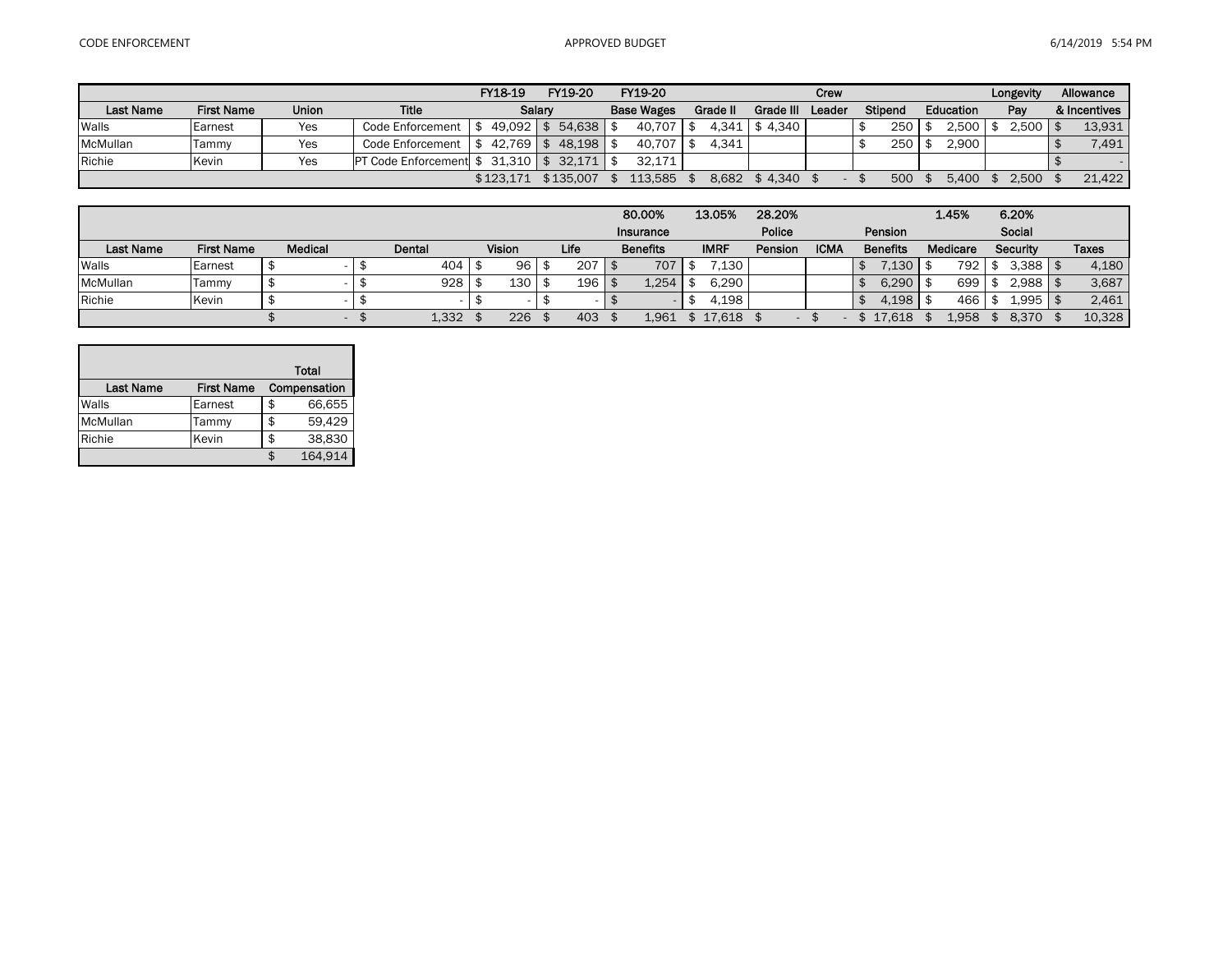|                           | <b>Community Relations</b>                 | Actual           | Actual        | <b>Budget</b> | Actual           |               | <b>Budget</b> | Change     |
|---------------------------|--------------------------------------------|------------------|---------------|---------------|------------------|---------------|---------------|------------|
| Account #                 | <b>Account Description</b>                 | FY2017           | FY2018        | FY2019        | 02-28-19         |               | <b>FY2020</b> | $% + or -$ |
|                           |                                            |                  |               |               |                  |               |               |            |
| 01-220-41-101 Supervision |                                            | \$<br>75,800     | \$<br>78,271  | \$<br>70,632  | \$<br>78,993     | \$            | 55,000        | $-22%$     |
| 01-220-41-120  IMRF       |                                            | \$<br>5,306      | \$<br>10,214  | \$<br>9,486   | \$               | \$            | 7,178         | $-24%$     |
| 01-220-41-121             | <b>Social Security</b>                     | \$<br>5,799      | \$<br>5,988   | \$<br>5,403   | \$               | \$            | 4,208         | $-22%$     |
|                           | 01-220-41-125 Health Insurance             | \$<br>7,500      | \$<br>7,500   | \$<br>7,572   | \$               | \$            | 18,100        | 139%       |
|                           | Personnel                                  | \$<br>94,404     | \$<br>101,973 | \$<br>93,093  | \$<br>78,993     | \$            | 84,485        | $-9%$      |
|                           |                                            |                  |               |               |                  |               |               |            |
| 01-220-42-220             | <b>Office Supplies</b>                     | \$<br>496        | \$<br>159     | \$<br>750     | \$<br>114        | \$            | 500           | $-33%$     |
|                           | 01-220-42-232 Motor Fuels & Lubricants     | \$<br>916        | \$<br>87      | \$<br>1,200   | \$               | \$            |               | $-100%$    |
| 01-220-42-290             | <b>Uniforms</b>                            | \$<br>17         | \$<br>50      | \$<br>500     | \$<br>194        | \$            | 500           | 0%         |
|                           | <b>Commodities</b>                         | \$<br>1,429      | \$<br>296     | \$<br>2,450   | \$<br>307        | $\frac{4}{5}$ | 1,000         | $-59%$     |
|                           |                                            |                  |               |               |                  |               |               |            |
| 01-220-43-327             | Travel & Training                          | \$<br>2,480      | \$<br>3,465   | \$<br>5,000   | \$<br>81         | \$            | 4,500         | $-10%$     |
| 01-220-43-330 Advertising |                                            | \$               | \$<br>480     | \$<br>600     | \$               | \$            | 500           | $-17%$     |
| 01-220-43-331 Printing    |                                            | \$<br>525        | \$<br>166     | \$<br>500     | \$<br>116        | \$            |               | $-100%$    |
| 01-220-43-345             | Dues                                       | \$<br>159        | \$<br>649     | \$<br>1,000   | \$<br>1,500      | \$            | 2,000         | 100%       |
| 01-220-43-391 Events      |                                            | \$<br>3,013      | \$<br>4,807   | \$<br>15,000  | \$<br>10,997     | \$            | 15,000        | 0%         |
|                           | 01-220-43-393 Resident Appreciation Picnic | \$<br>4,243      | \$<br>6,074   | \$<br>6,000   | \$<br>7,378      | \$            | 6,500         | 8%         |
| 01-220-43-394 Sister City |                                            | \$<br>16         | \$<br>3,242   | \$<br>7,000   | \$<br>5,556      | \$            | 1,500         | $-79%$     |
| 01-220-43-397             | <b>Bus Service</b>                         | \$<br>4,337      | \$<br>6,505   | \$<br>10,000  | \$<br>4,337      | \$            | 9,000         | $-10%$     |
|                           | Contractual                                | \$<br>14,773     | \$<br>25,389  | \$<br>45,100  | \$<br>29,965     | \$            | 39,000        | $-14%$     |
|                           |                                            |                  |               |               |                  |               |               |            |
|                           | <b>Total Community Relations</b>           | \$<br>110,607 \$ | 127,657 \$    | 140,643       | \$<br>109,265 \$ |               | 124,485       | $-11%$     |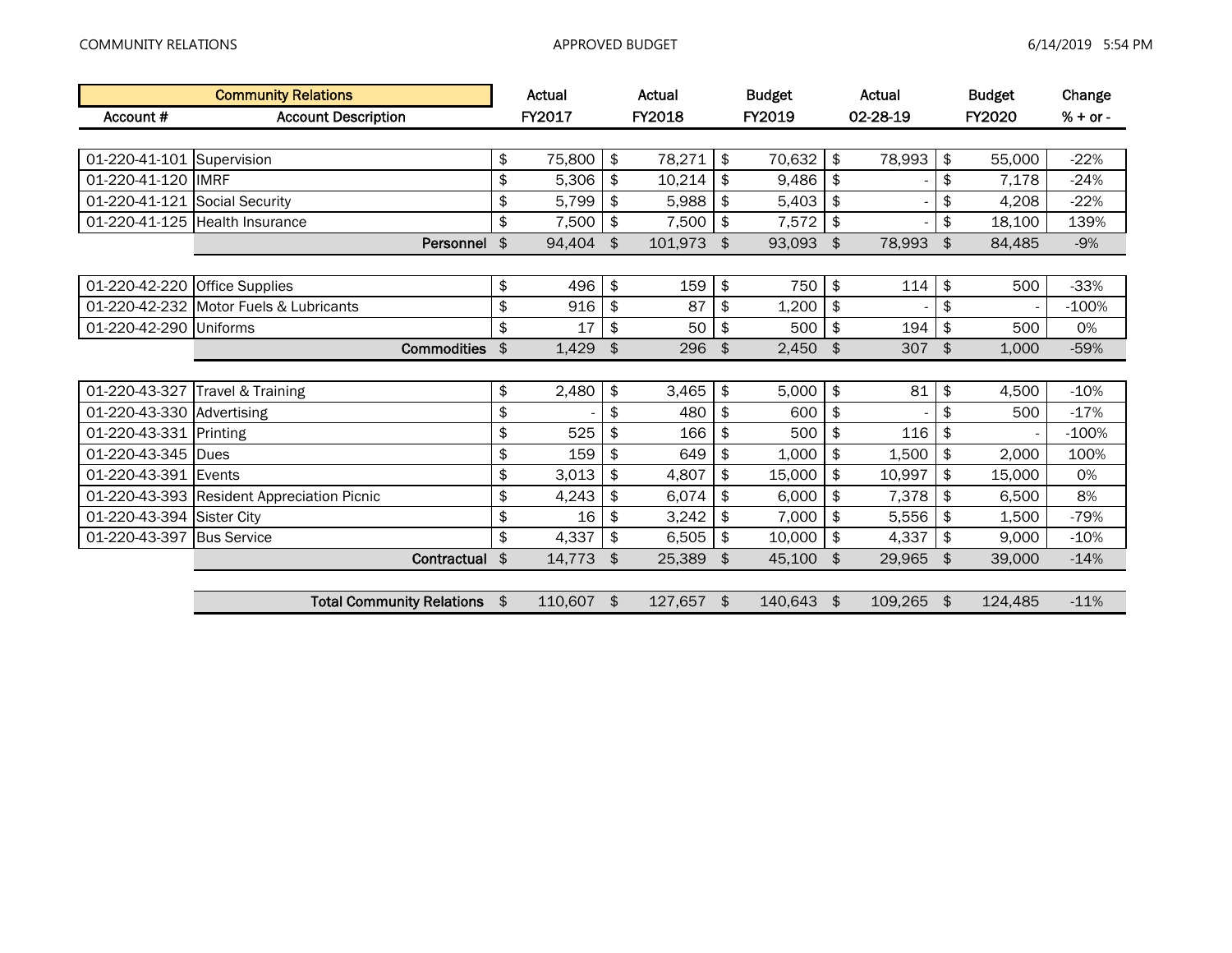|                  |                   |              |                            | FY18-19  | FY19-20  | FY19-20           |                 |           | Crew   |         |                  | Longevity | Allowance    |
|------------------|-------------------|--------------|----------------------------|----------|----------|-------------------|-----------------|-----------|--------|---------|------------------|-----------|--------------|
| <b>Last Name</b> | <b>First Name</b> | <b>Union</b> | <b>Title</b>               |          | Salary   | <b>Base Wages</b> | <b>Grade II</b> | Grade III | Leader | Stipend | <b>Education</b> | Pay       | & Incentives |
| Vacant           | Vacant            | No           | <b>Community Relations</b> | 69.832 l | \$55.000 | 55,000            |                 |           |        |         |                  |           |              |
|                  |                   |              |                            | 69,832   | \$55.000 | 55,000            |                 |           |        |         |                  |           |              |

|           |                   |                |        |     |               |      | 80.00%          | 13.05%      | 28.20%  |             |                 |      | 1.45%           | 6.20%              |              |
|-----------|-------------------|----------------|--------|-----|---------------|------|-----------------|-------------|---------|-------------|-----------------|------|-----------------|--------------------|--------------|
|           |                   |                |        |     |               |      | Insurance       |             | Police  |             | Pension         |      |                 | Social             |              |
| Last Name | <b>First Name</b> | <b>Medical</b> | Dental |     | <b>Vision</b> | Life | <b>Benefits</b> | <b>IMRF</b> | Pension | <b>ICMA</b> | <b>Benefits</b> |      | <b>Medicare</b> | Security           | <b>Taxes</b> |
| Vacant    | Vacant            | 16.912         |        | 832 | 130           | 226  | 18.100          | .178        |         |             |                 | .178 | 798             | $3.410$ $\sqrt{5}$ | 4,208        |
|           |                   | 16,912         |        | 832 | 130           | 226  | 18.100          | .178        |         |             |                 | .178 | 798             | 3.410              | 4,208        |

|                  |                   |   | Total        |
|------------------|-------------------|---|--------------|
| <b>Last Name</b> | <b>First Name</b> |   | Compensation |
| Vacant           | Vacant            | S | 84,485       |
|                  |                   |   | 84,485       |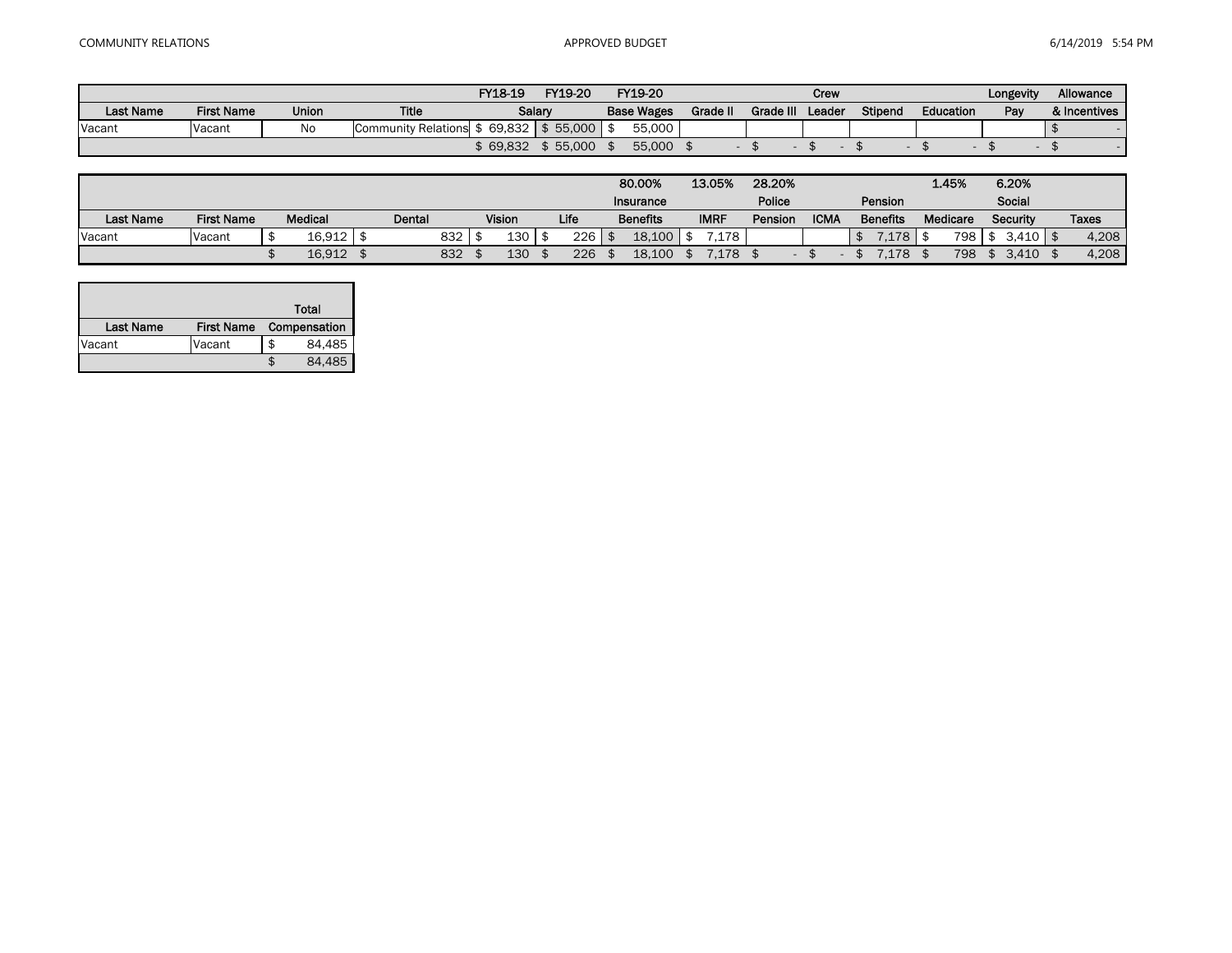|                               | <b>Economic Development</b>               |               | Actual       |                           | Actual     |               | <b>Budget</b> |               | Actual     |               | <b>Budget</b> | Change     |
|-------------------------------|-------------------------------------------|---------------|--------------|---------------------------|------------|---------------|---------------|---------------|------------|---------------|---------------|------------|
| Account #                     | <b>Account Description</b>                |               | FY2017       |                           | FY2018     |               | FY2019        |               | 02-28-19   |               | FY2020        | $% + or -$ |
|                               |                                           |               |              |                           |            |               |               |               |            |               |               |            |
| 01-225-41-103 Clerical        |                                           | \$            | 51,449       | \$                        | 52,415     | \$            | 54,662        | \$            | 57,783     | \$            | 57,220        | 5%         |
| 01-225-41-120 IMRF            |                                           | \$            | 5,960        | $\frac{1}{2}$             | 6,840      | \$            | 7,341         | \$            |            | \$            | 7,467         | 2%         |
| 01-225-41-121 Social Security |                                           | \$            | 3,475        | $\frac{1}{2}$             | 4,010      | \$            | 4,182         | \$            |            | \$            | 4,377         | 5%         |
|                               | 01-225-41-125 Health Insurance            | \$            | 14,713       | $\sqrt{2}$                | 16,872     | \$            | 17,627        | \$            |            | \$            | 17,627        | 0%         |
|                               | Personnel                                 | $\frac{1}{2}$ | 75,597 \$    |                           | 80,137 \$  |               | 83,812        | $\frac{1}{2}$ | 57,783     | $\frac{1}{2}$ | 86,692        | 3%         |
|                               |                                           |               |              |                           |            |               |               |               |            |               |               |            |
| 01-225-42-220                 | <b>Office Supplies</b>                    | \$            | 1,388        | $\boldsymbol{\hat{\phi}}$ | 1,424      | \$            | 1,000         | \$            | 461        | \$            | 1,000         | 0%         |
|                               | 01-225-42-232 Motor Fuels & Lubricants    | \$            | 1,001        | $\frac{1}{2}$             | 1,106      | \$            | 1,000         | \$            |            | \$            | 1,000         | 0%         |
| 01-225-42-290 Uniforms        |                                           | \$            |              | \$                        |            | \$            | 500           | \$            |            | \$            | 500           | 0%         |
|                               | <b>Commodities</b>                        | $\sqrt{2}$    | 2,389        | $\frac{1}{2}$             | 2,530      | $\frac{1}{2}$ | 2,500         | $\frac{1}{2}$ | 461 \$     |               | 2,500         | 0%         |
|                               |                                           |               |              |                           |            |               |               |               |            |               |               |            |
| 01-225-43-300 Legal Services  |                                           | \$            | 5,400        | $\frac{1}{2}$             | 14,443     | \$            | 10,000        | \$            | 14,257     | \$            | 10,000        | 0%         |
|                               | 01-225-43-307 Other Professional Services | $\, \, \$$    | 1,227        | $\boldsymbol{\hat{\phi}}$ | 2,627      | \$            | 1,500         | \$            | 2,694      | \$            | 2,500         | 67%        |
| 01-225-43-327                 | Training & Travel                         | \$            | 16,050       | \$                        | 9,038      | \$            | 15,000        | \$            | 13,799     | \$            | 15,000        | 0%         |
| 01-225-43-330 Advertising     |                                           | \$            | 19,950       | $\frac{1}{2}$             | 11,197     | \$            | 27,000        | \$            | 100        | \$            | 10,000        | $-63%$     |
| 01-225-43-331 Printing        |                                           | \$            | 35           | \$                        | 786        | \$            | 750           | \$            | 439        | \$            | 1,600         | 113%       |
| 01-225-43-345 Dues            |                                           | $\frac{1}{2}$ | 2,615        | \$                        | 5,466      | \$            | 3,800         | \$            | 4,142      | \$            | 4,300         | 13%        |
| 01-225-43-346 Subscriptions   |                                           | $\frac{1}{2}$ | 4,840        | $\frac{1}{2}$             |            | \$            | 1,700         | \$            | 1,596      | \$            | 1,700         | 0%         |
| 01-225-43-375 RP Festival     |                                           | \$            | 1,131        | $\frac{1}{2}$             | 4,056      | \$            | 5,000         | \$            | 24,044     | \$            | 15,000        | 200%       |
| 01-225-43-391 Events          |                                           | \$            | 59           | \$                        | 4,056      | \$            | 1,500         | \$            | 1,489      | \$            | 2,500         | 67%        |
|                               | Contractual \$                            |               | 51,306       | $\frac{1}{2}$             | 51,669     | $\frac{1}{2}$ | 66,250        | $\frac{1}{2}$ | 62,560 \$  |               | 62,600        | $-6%$      |
|                               |                                           |               |              |                           |            |               |               |               |            |               |               |            |
|                               | Total Economic Development \$             |               | 129,293 \$   |                           | 134,336 \$ |               | 152,562 \$    |               | 120,804 \$ |               | 151,792       | $-1%$      |
|                               |                                           |               |              |                           |            |               |               |               |            |               |               |            |
|                               | <b>Overhead Distribution</b>              |               |              |                           |            |               |               |               |            |               |               |            |
| 98%                           | <b>TIFs</b>                               | \$            | $126,707$ \$ |                           | 131,649    | $\frac{1}{2}$ | 149,511       | \$            | 118,388    | $\frac{1}{2}$ | 148,756       | $-1%$      |
|                               | <b>Total Overhead Distribution</b>        | $\frac{4}{5}$ | 126,707 \$   |                           | 131,649    | $\mathsf{s}$  | 149,511 \$    |               | 118,388 \$ |               | 148,756       | $-1%$      |
|                               |                                           |               |              |                           |            |               |               |               |            |               |               |            |
|                               | Net Economic Development \$               |               | $2,586$ \$   |                           | $2,687$ \$ |               | $3,051$ \$    |               | $2,416$ \$ |               | 3,036         | $-1%$      |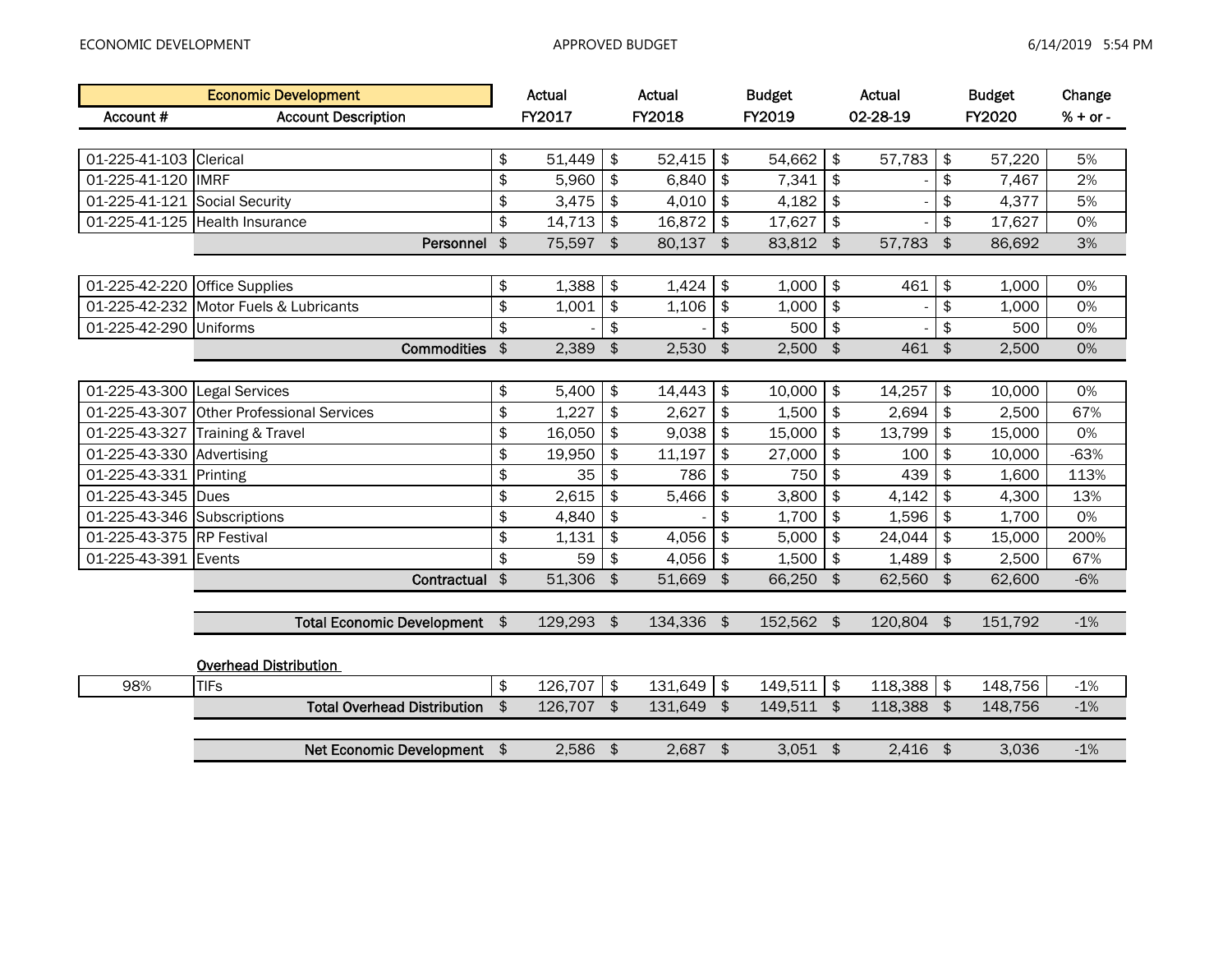|                  |                   |              |              | FY18-19 | FY19-20  | FY19-20           |          |           | Crew   |         |           | Longevity | Allowance      |     |
|------------------|-------------------|--------------|--------------|---------|----------|-------------------|----------|-----------|--------|---------|-----------|-----------|----------------|-----|
| <b>Last Name</b> | <b>First Name</b> | <b>Union</b> | <b>Title</b> |         | Salarv   | <b>Base Wages</b> | Grade II | Grade III | Leader | Stipend | Education | Pay       | & Incentives   |     |
| Drummond-Neal    | Ouida             | No           | Econ Dev     | 54.662  | \$57.220 | 56,420            |          |           |        |         |           | 800       | $\overline{9}$ | 800 |
|                  |                   |              |              | 54,662  | \$57.220 | 56,420            |          |           |        |         |           | 800       |                | 800 |

|                  |                   |         |        |     |               |      | 80.00%          | 13.05%      | 28.20%  |             |                 | 1.45%           |     | 6.20%        |              |
|------------------|-------------------|---------|--------|-----|---------------|------|-----------------|-------------|---------|-------------|-----------------|-----------------|-----|--------------|--------------|
|                  |                   |         |        |     |               |      | Insurance       |             | Police  |             | Pension         |                 |     | Social       |              |
| <b>Last Name</b> | <b>First Name</b> | Medical | Dental |     | <b>Vision</b> | Life | <b>Benefits</b> | <b>IMRF</b> | Pension | <b>ICMA</b> | <b>Benefits</b> | <b>Medicare</b> |     | Security     | <b>Taxes</b> |
| Drummond-Neal    | Ouida             | 16.912  |        | 364 | 99            | 252  | 17.627          | .467        |         |             | .467            |                 | 830 | $3.548$ \ \$ | 4,377        |
|                  |                   | 16,912  |        | 364 | 99            | 252  | 17.627          | .467        |         |             | .467            |                 | 830 | 3.548        | 4,377        |

|                  |                   |   | Total        |
|------------------|-------------------|---|--------------|
| <b>Last Name</b> | <b>First Name</b> |   | Compensation |
| IDrummond-Neal   | Ouida             | S | 86,692       |
|                  |                   |   | 86.692       |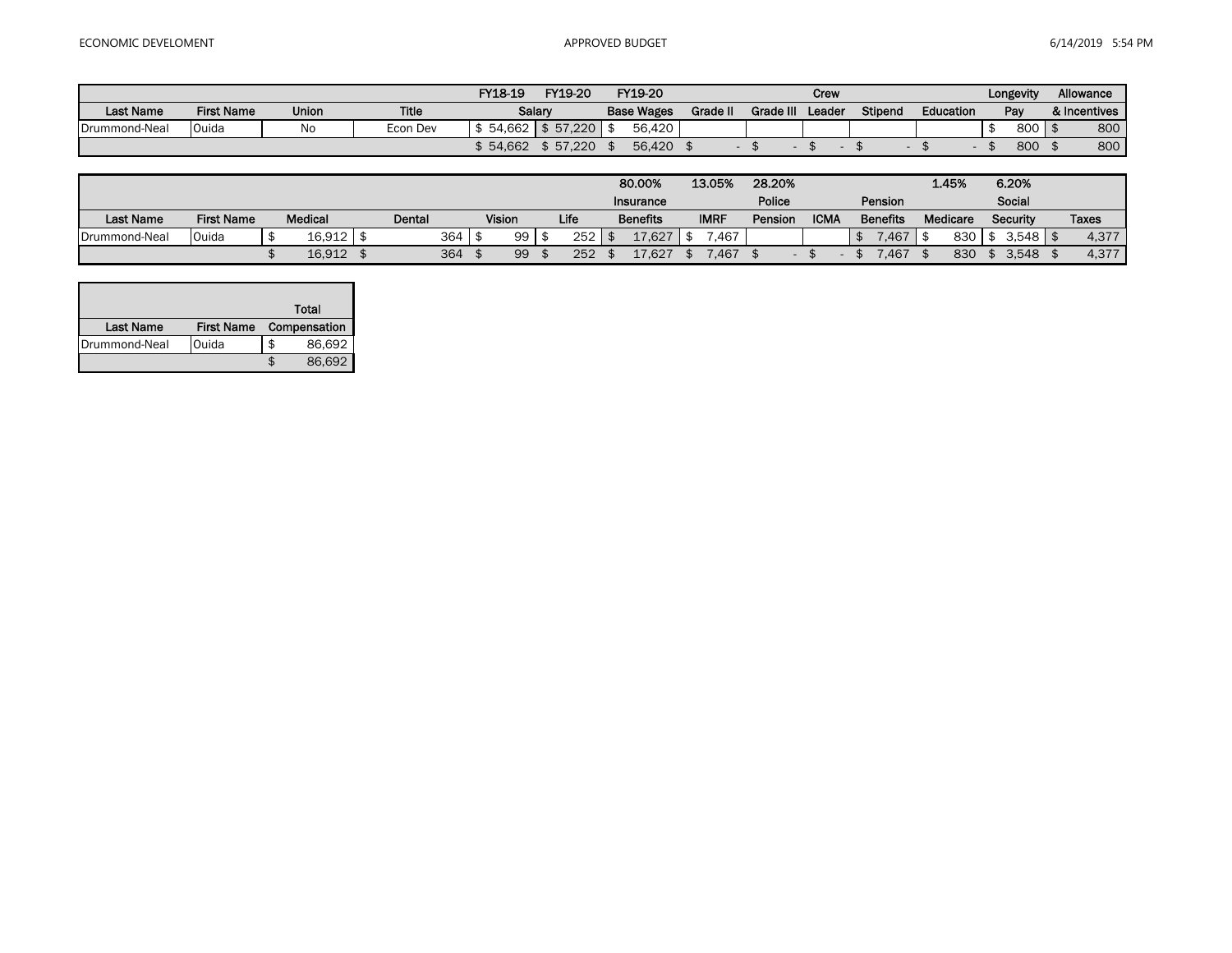|                               | <b>Community Services</b>                   |               | Actual  |                | Actual  | <b>Budget</b>    |                | Actual   |                         | <b>Budget</b> | Change     |
|-------------------------------|---------------------------------------------|---------------|---------|----------------|---------|------------------|----------------|----------|-------------------------|---------------|------------|
| Account #                     | <b>Account Description</b>                  |               | FY2017  |                | FY2018  | FY2019           |                | 02-28-19 |                         | FY2020        | $% + or -$ |
| 01-215-41-101 Supervision     |                                             | \$            | 75,800  | \$             | 43,926  | \$<br>51,297     | \$             | 33,309   | \$                      | 53.837        | 5%         |
| 01-215-41-103 Clerical        |                                             | \$            | 37,566  | \$             | 84,981  | \$<br>38,639     | \$             | 25,135   | \$                      | 39,656        | 3%         |
| 01-215-41-104 Part Time       |                                             | \$            | 88      | \$             | 52,455  | \$<br>77,513     | \$             | 48,671   | \$                      | 92,050        | 19%        |
| 01-215-41-120 IMRF            |                                             | \$            | 13,000  | \$             | 15,553  | \$<br>14,798     | \$             | 9,071    | \$                      | 15,025        | 2%         |
| 01-215-41-121 Social Security |                                             | \$            | 8,408   | \$             | 13,175  | \$<br>12,810     | \$             | 7,960    | \$                      | 14,194        | 11%        |
|                               | 01-215-41-125 Health Insurance              | \$            | 11,824  | \$             | 18,008  | \$<br>14,922     | \$             | 10,806   | \$                      | 29,214        | 96%        |
|                               | Personnel                                   | \$            | 146,685 | $\mathfrak{S}$ | 228,097 | \$<br>209,979    | \$             | 134,951  | \$                      | 243,976       | 16%        |
|                               |                                             |               |         |                |         |                  |                |          |                         |               |            |
| 01-215-42-220 Office Supplies |                                             | \$            | 917     | \$             | 5,654   | \$<br>1,500      | \$             | 2,068    | \$                      | 3,000         | 100%       |
|                               | 01-215-42-232 Motor Fuels & Lubricants      | $\frac{1}{2}$ | 1,092   | \$             | 1,106   | \$               | \$             |          | \$                      |               | 0%         |
|                               | 01-215-42-239 Operating Supplies            | \$            | 8,102   | \$             | 4,646   | \$<br>5,000      | \$             | 3,478    | \$                      | 12,000        | 140%       |
| 01-215-42-290 Uniforms        |                                             | \$            | 169     | \$             | 271     | \$<br>500        | \$             | 482      | \$                      | 500           | 0%         |
|                               | <b>Commodities</b>                          | \$            | 10,280  | \$             | 11,677  | \$<br>7,000      | \$             | 6,027    | \$                      | 15,500        | 121%       |
|                               |                                             |               |         |                |         |                  |                |          |                         |               |            |
| 01-215-43-300 Legal Services  |                                             | \$            | 1,458   | \$             | 210     | \$<br>1,500      | \$             |          | \$                      | 750           | $-50%$     |
|                               | 01-215-43-307 Other Professional Services   | \$            | 2,050   | \$             | 5,905   | \$<br>2,500      | \$             | 2,645    | \$                      | 12,000        | 380%       |
| 01-215-43-309 Janitorial      |                                             | \$            | 14,516  | \$             | 19,602  | \$<br>11,200     | \$             | 7,596    | \$                      | 15,200        | 36%        |
|                               | 01-215-43-319 Janitorial Supplies           | \$            | 185     | \$             | 1,229   | \$               | \$             |          | \$                      |               | 0%         |
| 01-215-43-321 Utilities       |                                             | \$            |         | \$             | 976     | \$<br>1,500      | \$             | 2,526    | \$                      | 3,200         | 113%       |
|                               | 01-215-43-327 Training & Travel             | \$            | 2,607   | \$             | 3,864   | \$<br>2,500      | \$             | 3,977    | \$                      | 2,500         | 0%         |
| 01-215-43-330 Advertising     |                                             | \$            | 406     | \$             | 732     | \$<br>250        | \$             | 34       | $\overline{\mathbf{S}}$ | 250           | 0%         |
| 01-215-43-331 Printing        |                                             | \$            | 525     | \$             | 346     | \$<br>250        | \$             | 92       | \$                      | 250           | 0%         |
| 01-215-43-345 Dues            |                                             | \$            | 159     | \$             | 1,168   | \$<br>500        | \$             | 559      | \$                      | 500           | 0%         |
|                               | 01-215-43-363 Equipment Maintenance-Outside | \$            |         | \$             | 13,607  | \$<br>26,000     | \$             | 17,467   | \$                      | 26,000        | 0%         |
| 01-215-43-391 Events          |                                             | \$            | 6,362   | \$             | 6,367   | \$<br>5,500      | \$             | 587      | \$                      | 1,000         | $-82%$     |
|                               | Contractual                                 | \$            | 28,267  | \$             | 54,005  | \$<br>51,700     | \$             | 35,482   | \$                      | 61,650        | 19%        |
|                               |                                             |               |         |                |         |                  |                |          |                         |               |            |
|                               | 01-215-44-460 Building Maintenance          | \$            | 12,740  | \$             | 22,801  | \$<br>15,000     | \$             | 23,705   | \$                      | 16,700        | 11%        |
|                               | 01-215-44-485 Business Expense              | \$            |         | \$             | 399     | \$<br>250        | \$             | 30       | \$                      | 250           | 0%         |
|                               | Operating                                   | \$            | 12,740  | \$             | 23,199  | \$<br>15,250     | $\mathfrak{L}$ | 23,735   | \$                      | 16,950        | 11%        |
|                               |                                             |               |         |                |         |                  |                |          |                         |               |            |
|                               | <b>Total Community Services</b>             | \$            | 197,973 | \$             | 316,979 | \$<br>283,929    | \$             | 200,195  | \$                      | 338,076       | 19%        |
|                               |                                             |               |         |                |         |                  |                |          |                         |               |            |
|                               | <b>Overhead Distribution</b>                |               |         |                |         |                  |                |          |                         |               |            |
| 35%                           | Water & Sewer                               | \$            | 69,290  | \$             | 110,943 | \$<br>99,375     | \$             | 70,068   | \$                      | 118,327       | 19%        |
| 10%                           | Refuse                                      | \$            | 19,797  | \$             | 31,698  | \$<br>28,393     | \$             | 20,020   | \$                      | 33,808        | 19%        |
|                               | <b>Total Overhead Distribution</b>          | \$            | 89,088  | \$             | 142,640 | \$<br>127,768    | \$             | 90,088   | \$                      | 152,134       | 19%        |
|                               |                                             |               |         |                |         |                  |                |          |                         |               |            |
|                               | Net Community Services \$                   |               | 108,885 | \$             | 174,338 | \$<br>156,161 \$ |                | 110,107  | \$                      | 185,942       | 19%        |

\*01-215-43-363 was moved from Parks&Rec 05-400-43-363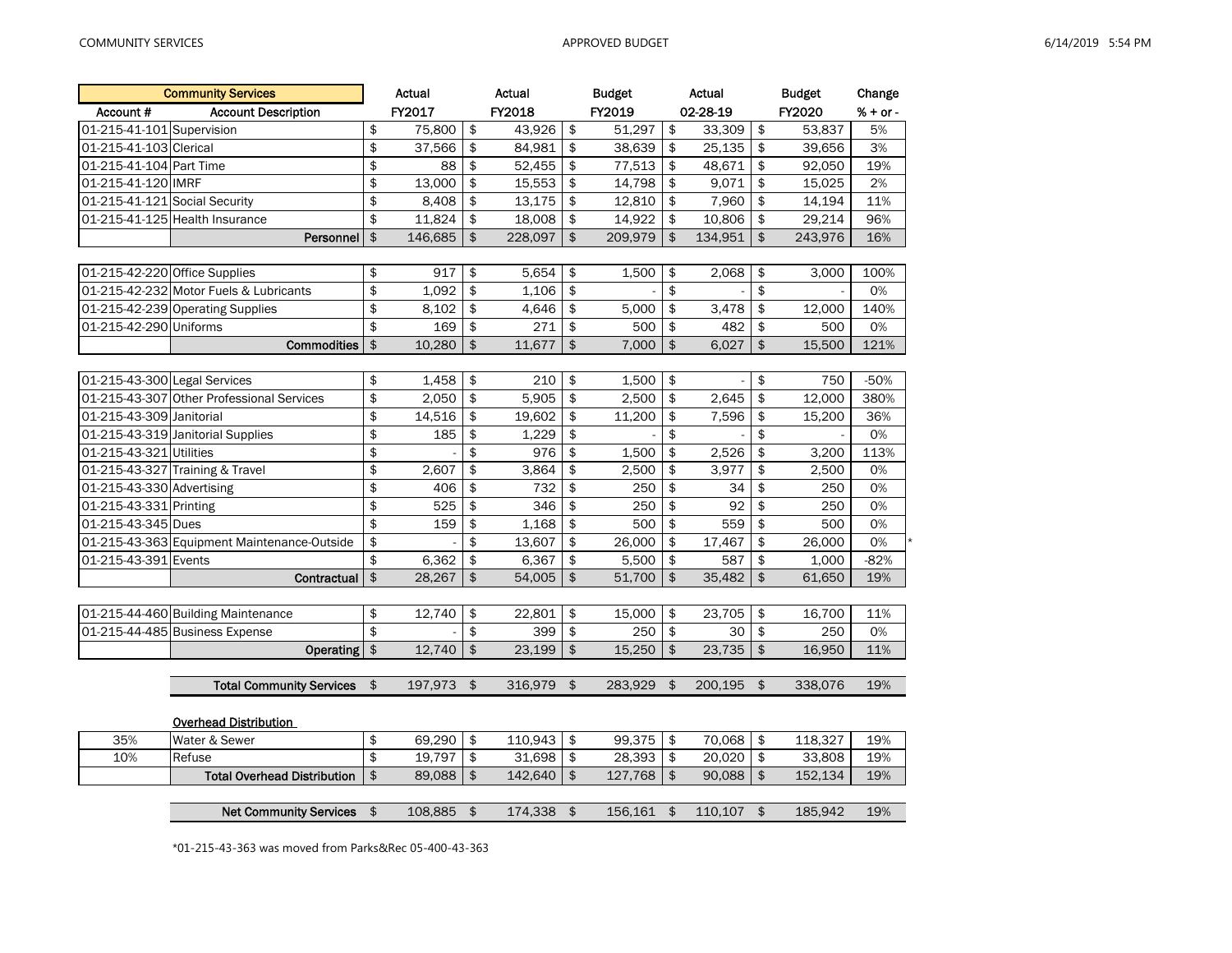|                  |                   |              |                   | FY18-19   | FY19-20               | FY19-20           |                          |           | Crew   |             |           | Longevity |     | Allowance    |       |
|------------------|-------------------|--------------|-------------------|-----------|-----------------------|-------------------|--------------------------|-----------|--------|-------------|-----------|-----------|-----|--------------|-------|
| <b>Last Name</b> | <b>First Name</b> | <b>Union</b> | <b>Department</b> | Salary    |                       | <b>Base Wages</b> | Grade II                 | Grade III | Leader | Stipend     | Education | Pay       |     | & Incentives |       |
| Robinson         | Geneen            | No           | Comm Ser          | \$50.678  | 53,837<br>$$^{\circ}$ | 53,337            |                          |           |        |             |           |           | 500 |              | 500   |
| Arias            | Tanya             | Yes          | Comm Ser          | \$38.639  | 39,656                | 38,006            |                          |           |        | 1,250<br>\$ | 400       |           |     |              | 1,650 |
| Dampier          | Debra             | <b>No</b>    | Comm Ser          | \$21,060  | 21,639<br>\$          | 21,639            |                          |           |        |             |           |           |     |              |       |
| Young            | Taylor            | No           | Comm Ser          | \$10.303  | 11,610<br>\$          | 11,610            |                          |           |        |             |           |           |     |              |       |
| Tapp             | Benjamin          | No           | Comm Ser          | 8.563     | 12,600<br>\$          | 12,600            |                          |           |        |             |           |           |     |              |       |
| Echols           | Terrell           | <b>No</b>    | Comm Ser          | 9.061     | 11,077<br>\$          | 11,077            |                          |           |        |             |           |           |     |              |       |
| Richardson       | Philip            | <b>No</b>    | Comm Ser          | 4.018     | 10.465<br>\$          | 10.465            |                          |           |        |             |           |           |     |              |       |
| Vacant           | Vacant            | <b>No</b>    | Comm Ser          | 4.793     | 12.330<br>\$          | 12,330            |                          |           |        |             |           |           |     |              |       |
| Vacant           | Vacant            | No           | Comm Ser          | \$11,000  | 12,330                | 12,330            |                          |           |        |             |           |           |     |              |       |
|                  |                   |              |                   | \$158.115 | \$185,543             | 183,393 \$        | $\overline{\phantom{0}}$ | $\sim$    |        | 1.250 \$    | 400       | -\$       | 500 |              | 2,150 |

|                  |                   |                |     |        |      |               |      | 80.00%          | 13.05%       | 28.20%                         |             |                 | 1.45%    |      | 6.20%        |      |              |
|------------------|-------------------|----------------|-----|--------|------|---------------|------|-----------------|--------------|--------------------------------|-------------|-----------------|----------|------|--------------|------|--------------|
|                  |                   |                |     |        |      |               |      | Insurance       |              | Police                         |             | Pension         |          |      | Social       |      |              |
| <b>Last Name</b> | <b>First Name</b> | <b>Medical</b> |     | Dental |      | <b>Vision</b> | Life | <b>Benefits</b> | <b>IMRF</b>  | Pension                        | <b>ICMA</b> | <b>Benefits</b> | Medicare |      | Security     |      | <b>Taxes</b> |
| Robinson         | Geneen            | \$<br>17.608   |     | 1,363  |      | 202           | 211  | 19,384          | 7.026        |                                |             | \$<br>7,026     | 781      | \$   | $3,338$   \$ |      | 4,119        |
| Arias            | Tanya             | \$<br>9,149    |     | 408    | - \$ | 98            | 175  | \$<br>9,830     | 5,175        |                                |             | \$<br>5,175     | 575      |      | 2,459        | l \$ | 3,034        |
| Dampier          | Debra             |                |     |        |      |               |      |                 | 2,824        |                                |             | 2,824           | 314      | -S   | 1,342        |      | 1,655        |
| Young            | Taylor            |                |     |        |      |               |      |                 |              |                                |             |                 | 168      |      | 720          |      | 888          |
| Tapp             | Benjamin          |                |     |        |      |               |      |                 |              |                                |             |                 | 183      |      | 781          |      | 964          |
| Echoles          | Terrell           |                |     |        |      |               |      |                 |              |                                |             |                 | 161      |      | 687          |      | 847          |
| Richardson       | Philip            |                |     |        |      |               |      |                 |              |                                |             |                 | 152      |      | 649          |      | 801          |
| Vacant           | Vacant            |                |     |        |      |               |      |                 |              |                                |             | $\sim$          | 179 I    | - SS | 764          |      | 943          |
| Vacant           | Vacant            |                |     |        |      |               |      |                 |              |                                |             |                 | 179      |      | 764          |      | 943          |
|                  |                   | 26,757         | \$. | 1,771  | \$   | 300           | 386  | 29,214          | \$<br>15,025 | \$<br>$\overline{\phantom{0}}$ |             | \$15,025        | 2,690    |      | \$11,504     |      | 14,194       |

|                  |                   | <b>Total</b>  |
|------------------|-------------------|---------------|
| <b>Last Name</b> | <b>First Name</b> | Compensation  |
| Robinson         | Geneen            | \$<br>84,365  |
| Arias            | Tanya             | \$<br>57,695  |
| Dampier          | Debra             | \$<br>26,118  |
| Young            | Taylor            | \$<br>12,498  |
| Tapp             | Benjamin          | \$<br>13,564  |
| Echoles          | Terrell           | \$<br>11,924  |
| Richardson       | Philip            | \$<br>11.265  |
| Vacant           | Vacant            | \$<br>13.273  |
| Vacant           | Vacant            | \$<br>13,273  |
|                  |                   | \$<br>243.976 |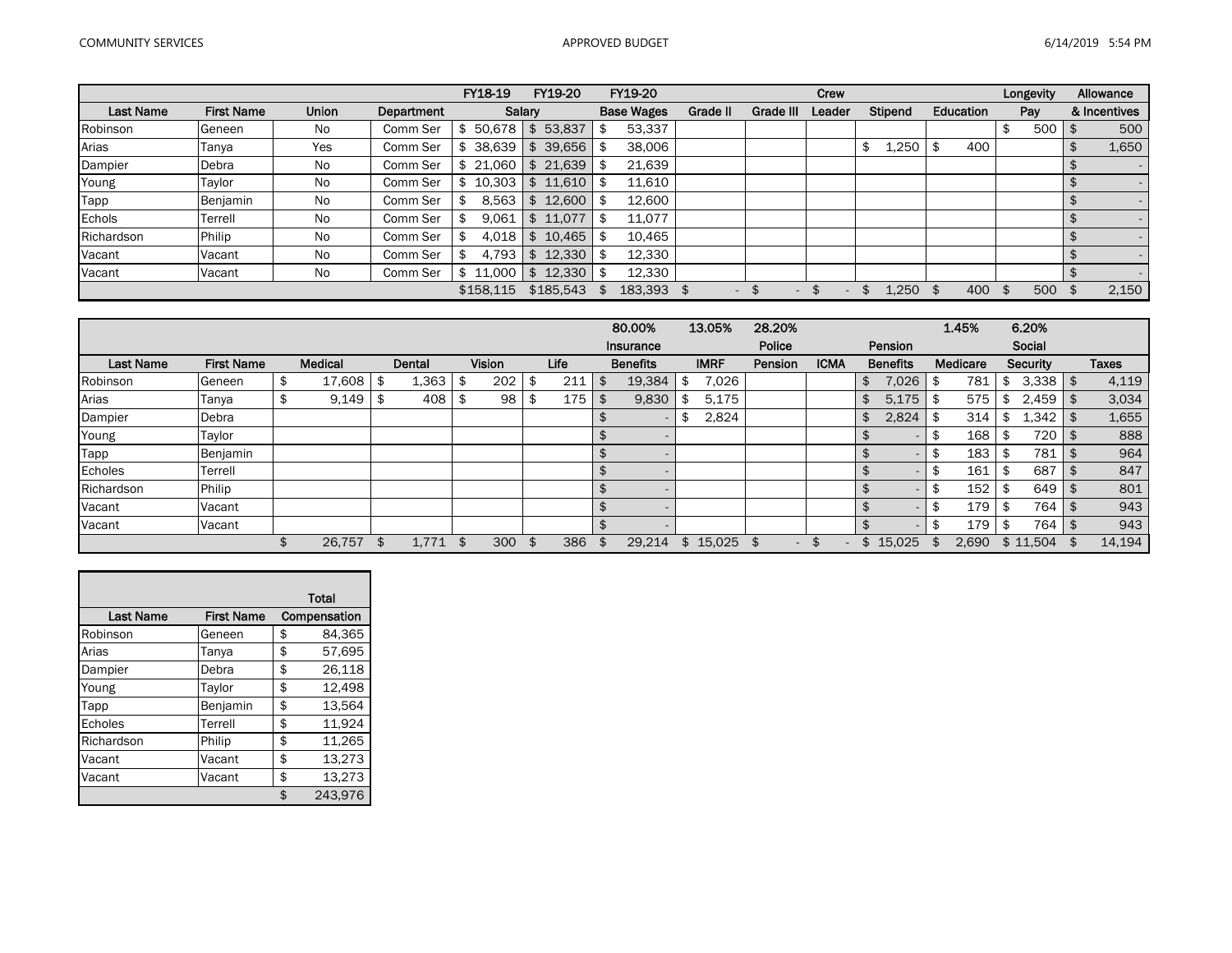|               | <b>Finance</b>                     |                     | Actual       |               | Actual     |               | <b>Budget</b> |               | Actual            |                           | <b>Budget</b> | Change     |
|---------------|------------------------------------|---------------------|--------------|---------------|------------|---------------|---------------|---------------|-------------------|---------------------------|---------------|------------|
| Account#      | <b>Account Description</b>         |                     | FY2017       |               | FY2018     |               | <b>FY2019</b> |               | 02-28-18          |                           | FY2020        | $% + or -$ |
|               |                                    |                     |              |               |            |               |               |               |                   |                           |               |            |
| 01-300-41-101 | Supervision                        | \$                  | 156,030      | \$            | 188,728    | \$            | 196,763       | \$            | 127,620           | \$                        | 216,732       | 10%        |
| 01-300-41-103 | Clerical                           | \$                  | 191,332      | \$            | 211,817    | \$            | 215,089       | \$            | 142,744           | \$                        | 223,336       | 4%         |
| 01-300-41-104 | Part Time                          | \$                  | 14,913       | \$            | 45,721     | \$            | 48,088        | \$            | 26,374            | $\frac{1}{2}$             | 50,770        | 6%         |
| 01-300-41-120 | <b>IMRF</b>                        | \$                  | 42,609       | \$            | 54,833     | \$            | 61,770        | \$            | 37,943            | \$                        | 61,770        | 0%         |
| 01-300-41-121 | Social Security                    | \$                  | 26,455       | \$            | 31,550     | \$            | 35,188        | \$            | 21,716            | \$                        | 35,188        | 0%         |
| 01-300-41-125 | <b>Health Insurance</b>            | \$                  | 63,014       | \$            | 75,804     | \$            | 82,997        | \$            | 48,828            | $\frac{1}{2}$             | 64,196        | $-23%$     |
|               | Personnel                          | $$\mathfrak{F}$$    | 494,354      | \$            | 608,452    | $\frac{1}{2}$ | 639,895       | $\frac{1}{2}$ | 405,225           | $\boldsymbol{\mathsf{s}}$ | 651,992       | 2%         |
|               |                                    |                     |              |               |            |               |               |               |                   |                           |               |            |
| 01-300-42-220 | <b>Office Supplies</b>             | \$                  | 4,396        | \$            | 5,699      | \$            | 4,350         | \$            | 3,595             | \$                        | 4,350         | 0%         |
| 01-300-42-239 | <b>Operating Supplies</b>          | \$                  | 4,361        | \$            | 4,433      | $\,$          | 750           | \$            | 95                | \$                        | 750           | 0%         |
| 01-300-42-290 | Uniforms                           | \$                  | 688          | \$            |            | \$            | 500           | \$            |                   | \$                        | 500           | 0%         |
|               | Commodities                        | $\pmb{\$}$          | 9,445        | $\,$          | 10,132     | $\,$          | 5,600         | $\,$          | 3,690             | $\frac{1}{2}$             | 5,600         | 0%         |
|               |                                    |                     |              |               |            |               |               |               |                   |                           |               |            |
| 01-300-43-300 | <b>Legal Services</b>              | \$                  | 3,007        | \$            | 29         | \$            | 100           | \$            | 473               | $\frac{1}{2}$             | 100           | 0%         |
| 01-300-43-301 | <b>Accounting Services</b>         | \$                  | 64,000       | \$            | 50,050     | \$            | 55,000        | \$            | 57,630            | \$                        | 55,000        | 0%         |
| 01-300-43-307 | <b>Other Professional Services</b> | \$                  | 159,221      | \$            | 171,832    | \$            | 115,000       | \$            | 73,059            | \$                        | 105,000       | $-9%$      |
| 01-300-43-310 | Payment Verification               | \$                  | 6,997        | \$            | 6,630      | \$            | 7,000         | \$            | 4,877             | \$                        | 7,000         | 0%         |
| 01-300-43-327 | Training & Travel                  | \$                  | 5,585        | \$            | 8,405      | \$            | 7,000         | \$            | 6,024             | \$                        | 7,000         | 0%         |
| 01-300-43-330 | Advertising                        | \$                  | 265          | \$            | 108        | \$            | 500           | \$            | 269               | \$                        | 500           | 0%         |
| 01-300-43-331 | Printing                           | \$                  | 328          | \$            | 965        | \$            | 700           | \$            | 689               | \$                        | 1,000         | 43%        |
| 01-300-43-345 | Dues                               | \$                  | 859          | \$            | 1,505      | \$            | 1,010         | \$            | 830               | \$                        | 1,010         | 0%         |
|               | Contractual                        | $\frac{1}{2}$       | 240,262      | \$            | 239,524    | $\frac{1}{2}$ | 186,310       | $\frac{1}{2}$ | 143,850           | $\frac{1}{2}$             | 176,610       | $-5%$      |
|               |                                    |                     |              |               |            |               |               |               |                   |                           |               |            |
| 01-300-44-464 | Computer Parts & Repairs           | \$                  | 36,665       | \$            | 12,207     | \$            | 45,000        | \$            | 39,323            | \$                        | 45,000        | 0%         |
| 01-300-44-485 | <b>Business Expense</b>            | \$                  | 606          | $\frac{1}{2}$ | 382        | \$            | 500           | \$            | 129               | \$                        | 500           | 0%         |
|               | <b>Operating</b>                   | $\pmb{\$}$          | 37,271       | \$            | 12,589     | $\,$          | 45,500        | \$            | 39,452            | \$                        | 45,500        | 0%         |
|               |                                    |                     |              |               |            |               |               |               |                   |                           |               |            |
| 01-300-45-575 | Computers                          | \$                  | 4,522        | \$            | 12,641     | \$            | 5,000         | $\frac{1}{2}$ |                   | \$                        | 5,000         | 0%         |
|               | Capital \$                         |                     | 4,522        | $\frac{1}{2}$ | 12,641     | $\frac{1}{2}$ | 5,000         | $\,$          |                   | \$                        | 5,000         | 0%         |
|               |                                    |                     |              |               |            |               |               |               |                   |                           |               |            |
|               | Total Finance   \$                 |                     | 785,854      | \$            | 883,338    | \$            | 882,305       | $\frac{1}{2}$ | 592,217           | $\frac{1}{2}$             | 884,702       | 0%         |
|               |                                    |                     |              |               |            |               |               |               |                   |                           |               |            |
|               | <b>Overhead Distribution</b>       |                     |              |               |            |               |               |               |                   |                           |               |            |
| 35%           | Water & Sewer                      | \$                  | 275,049      | \$            | 309,168    | \$            | 308,807       | \$            | 207,276<br>59,222 | \$                        | 309,646       | 0%         |
| 10%           | Refuse                             | \$<br>$\frac{1}{2}$ | 78,585       | \$            | 88,334     | \$            | 88,231        | \$            |                   | \$                        | 88,470        | 0%         |
|               | <b>Total Overhead Distribution</b> |                     | 353,634      | \$            | 397,502    | $\frac{1}{2}$ | 397,037       | $\,$          | 266,498           | $\frac{1}{2}$             | 398,116       | 0%         |
|               | Net Finance $\frac{1}{2}$          |                     | $432,220$ \$ |               | 485,836 \$ |               | $485,268$ \$  |               | $325,719$ \$      |                           | 486,586       | 0%         |
|               |                                    |                     |              |               |            |               |               |               |                   |                           |               |            |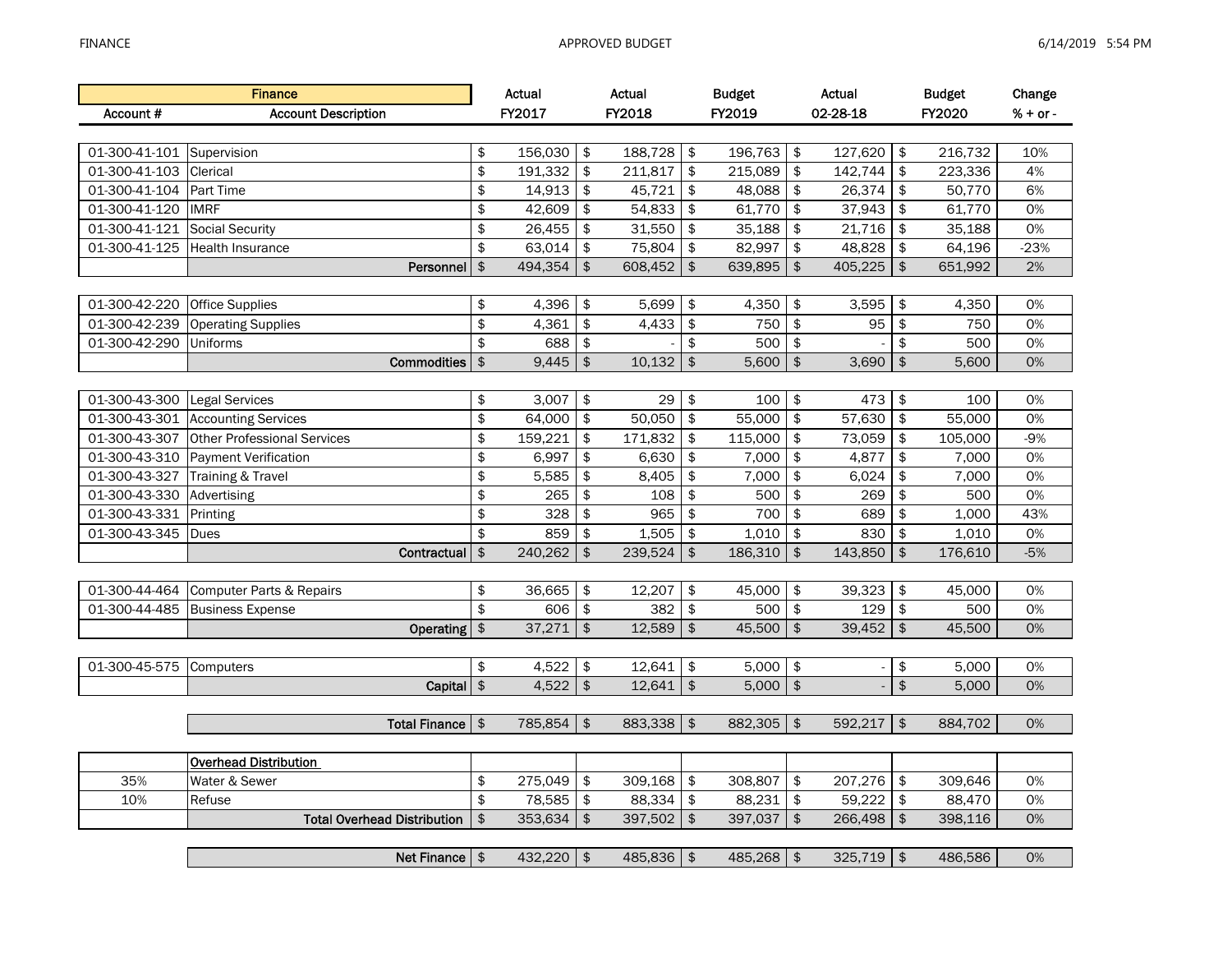|                  |                   |       |            | FY18-19   |        | FY19-20 | FY19-20           |          |           | Crew   |         |           | Longevity          | Allowance    |
|------------------|-------------------|-------|------------|-----------|--------|---------|-------------------|----------|-----------|--------|---------|-----------|--------------------|--------------|
| <b>Last Name</b> | <b>First Name</b> | Union | Department |           | Salary |         | <b>Base Wages</b> | Grade II | Grade III | Leader | Stipend | Education | Pay                | & Incentives |
| Sevier           | David             | No    | Finance    | \$124,995 | l \$   | 130,932 | 130,932           |          |           |        |         |           |                    |              |
| Margulin         | <b>Brandi</b>     | No    | Finance    | 70.113    |        | 85,800  | 85,000            |          |           |        |         |           | \$<br>800 l        | 800          |
| Harris           | Alysia            | Yes   | Finance    | 58.036    | l \$   | 59.484  | 54.084            | 1.250    | \$2,500   |        | 1,250   | 400       |                    | 5,400        |
| Williams         | Australia         | No    | Finance    | 51.233    |        | 55,500  | 55,000            |          |           |        |         |           | \$<br>$500$ \ \$   | 500          |
| Stewart          | Patricia          | No    | Finance    | 55.658    | l SS   | 58,545  | 57.745            |          |           |        |         |           | \$<br>800          | 800          |
| Nyhanna          | Joy               | Yes   | Finance    | 48,675    | l \$   | 49.807  | 42,307            | 1.250    | \$2,500   |        | 1,250   |           | \$<br>$2,500$   \$ | 7,500        |
| <b>Bruce</b>     | Channel           | Yes   | Finance    | 24.705    | - \$   | 25,385  | 25.385            |          |           |        |         |           |                    | $\sim$       |
| Ashley           | Denise            | Yes   | Finance    | 24.705    | - \$   | 25.385  | 25,385            |          |           |        |         |           |                    |              |
|                  |                   |       |            | \$458.120 |        | 490,838 | 475,838           | 2.500    | \$5,000   |        | 2.500   | 400       | 4.600              | 15,000       |

|                  |                   |                 |      |        |     |               |       | 80.00%          | 13.05%       | 28.20%                          |             |    |                 | 1.45%    | 6.20%              |        |
|------------------|-------------------|-----------------|------|--------|-----|---------------|-------|-----------------|--------------|---------------------------------|-------------|----|-----------------|----------|--------------------|--------|
|                  |                   |                 |      |        |     |               |       | Insurance       |              | Police                          |             |    | Pension         |          | Social             |        |
| <b>Last Name</b> | <b>First Name</b> | <b>Medical</b>  |      | Dental |     | <b>Vision</b> | Life  | <b>Benefits</b> | <b>IMRF</b>  | Pension                         | <b>ICMA</b> |    | <b>Benefits</b> | Medicare | Security           | Taxes  |
| Sevier           | David             |                 |      |        |     |               | 337   | 337             | 16,787       |                                 |             | \$ | 16,787          | 1,812    | $7,750$ \$         | 9,562  |
| Margulin         | Brandi            | \$<br>9,154     | ъ    | 404    |     | 96            | 248   | 9,902           | 9,638        |                                 |             |    | 9,638           | 1,041    | $4,450$   \$       | 5,491  |
| <b>Harris</b>    | Alysia            | \$<br>14,096 \$ |      | 928    | \$  | 120           | 226   | 15,370          | 7,794        |                                 |             |    | 7,794           | 842      | $3.598$   \$       | 4,440  |
| Williams         | Australia         | \$<br>17.596    | -\$  | 928    |     | 120           | 207   | 18,851          | 6,881        |                                 |             |    | 6,881           | 743      | $3,176$ \$         | 3,919  |
| <b>Stewart</b>   | Patricia          | 9,154           |      | 404    | -\$ | 96            | 223   | 9,877           | .675         |                                 |             |    | 7,675           | 829      | $3,543$ \$         | 4,372  |
| Nyhanna          | Joy               | 9,154           | - \$ | 404    | -\$ | 96            | 205   | 9,859           | 6,537        |                                 |             |    | 6,537           | 706      | \$<br>$3.018$   \$ | 3,724  |
| <b>Bruce</b>     | Channel           |                 |      |        |     |               |       |                 | 3,229        |                                 |             | £. | 3,229           | 349      | 1.491              | 1,840  |
| Ashley           | Denise            |                 |      |        |     |               |       |                 | 3,229        |                                 |             | £. | 3.229           | 349      | 1.491              | 1,840  |
|                  |                   | 59.154          |      | 3,068  |     | 528           | 1.446 | 64.196          | \$<br>61,770 | - S<br>$\overline{\phantom{a}}$ |             |    | 61.770          | 6,671    | \$28.517           | 35,188 |

|                  |                   | Total         |
|------------------|-------------------|---------------|
| <b>Last Name</b> | <b>First Name</b> | Compensation  |
| Sevier           | David             | \$<br>157,618 |
| Margulin         | <b>Brandi</b>     | \$<br>110,831 |
| <b>Harris</b>    | Alysia            | \$<br>87,088  |
| Williams         | Australia         | \$<br>85,151  |
| Stewart          | Patricia          | \$<br>80,469  |
| Nyhanna          | Jov               | \$<br>69,927  |
| <b>Bruce</b>     | Channel           | \$<br>30,454  |
| Ashley           | Denise            | \$<br>30,454  |
|                  |                   | \$<br>651.992 |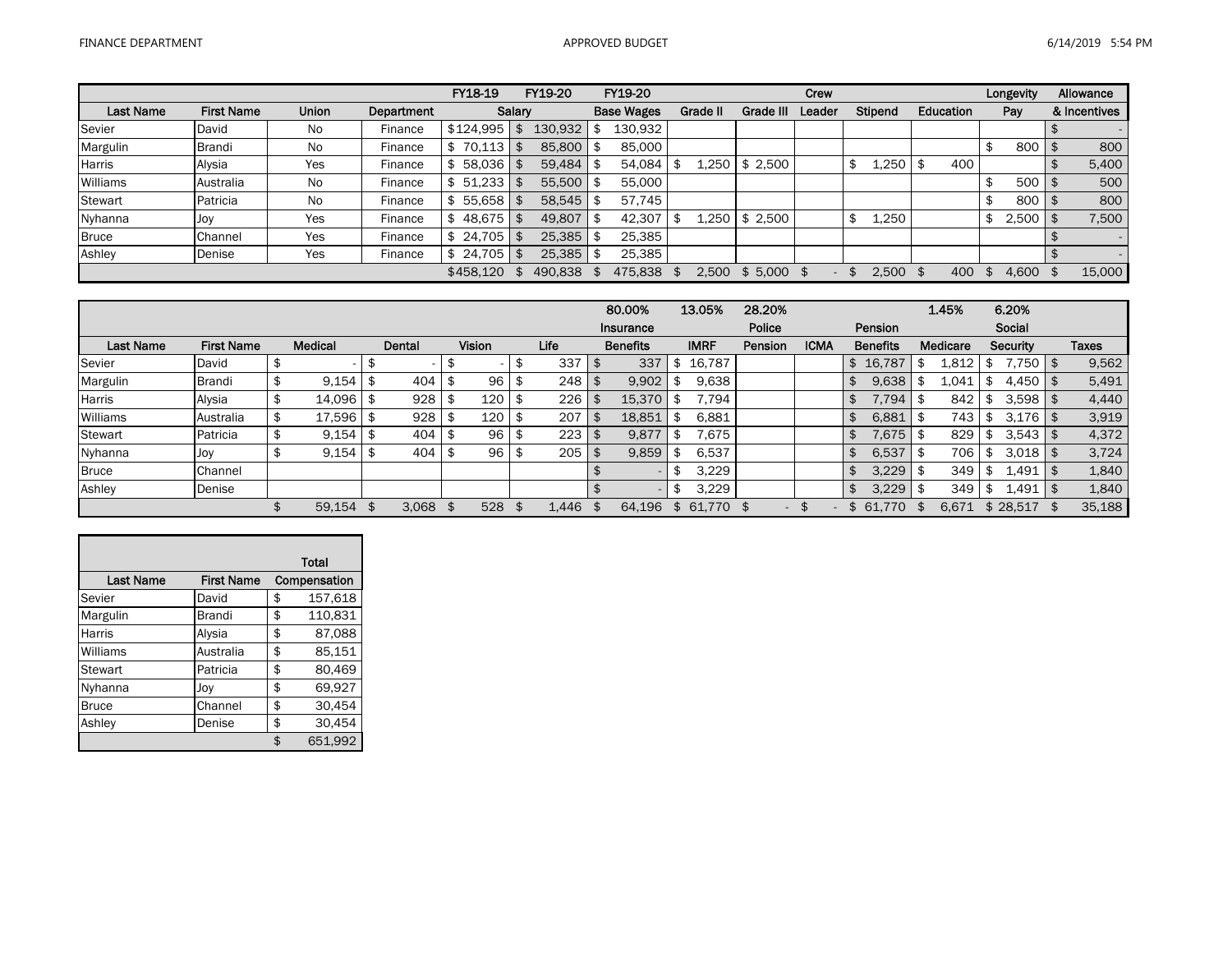|                               | <b>Fire Department</b>                      |                        | Actual    |               | Actual       |               | <b>Budget</b> |                           | Actual   |                         | <b>Budget</b> | Change     |
|-------------------------------|---------------------------------------------|------------------------|-----------|---------------|--------------|---------------|---------------|---------------------------|----------|-------------------------|---------------|------------|
| Account #                     | <b>Account Description</b>                  |                        | FY2017    |               | FY2018       |               | FY2019        |                           | 02-28-19 |                         | FY2020        | $% + or -$ |
| 01-500-41-101 Supervision     |                                             | $\frac{1}{2}$          | 184,470   | \$            | 224,119      | \$            | 195,266       | $\frac{1}{2}$             | 127,273  | $\frac{1}{2}$           | 201,399       | 3%         |
| 01-500-41-103 Clerical        |                                             | $\frac{1}{2}$          | 75,710    | \$            | 38,901       | \$            | 43,724        | $\boldsymbol{\hat{\phi}}$ | 27,117   | $\frac{1}{2}$           | 42,519        | $-3%$      |
| 01-500-41-105 Overtime        |                                             | $\frac{1}{2}$          | 30,551    | \$            | 34,474       | \$            | 25,688        | $\frac{1}{2}$             | 65,806   | $\overline{\bullet}$    | 30,000        | 17%        |
| 01-500-41-108 Station Duty    |                                             | \$                     | 693,101   | \$            | 824,209      | \$            | 662,387       | $\frac{1}{2}$             | 513,607  | $\frac{1}{2}$           | 685,000       | 3%         |
| 01-500-41-120 IMRF            |                                             | \$                     | 84,120    | \$            | 101,227      | \$            | 73,884        | $\frac{1}{2}$             | 77,078   | $\frac{1}{2}$           | 31,831        | $-57%$     |
| 01-500-41-121 Social Security |                                             | \$                     | 27,319    | \$            | 30,346       | \$            | 27,076        | $\frac{1}{2}$             | 19,343   | $\frac{1}{2}$           | 29,027        | 7%         |
|                               | 01-500-41-125 Health Insurance              | $\frac{1}{2}$          | 39,426    | \$            | 45,245       | \$            | 40,019        | $\frac{1}{2}$             | 32,153   | $\frac{1}{2}$           | 69,093        | 73%        |
|                               | Personnel \$                                |                        | 1,134,697 | \$            | 1,298,521 \$ |               | 1,068,044     | \$                        | 862,378  | $\frac{1}{2}$           | 1,088,869     | 2%         |
|                               |                                             |                        |           |               |              |               |               |                           |          |                         |               |            |
| 01-500-42-220 Office Supplies |                                             | \$                     | 1,813     | \$            | 4,179        | \$            | 3,500         | $\sqrt[6]{2}$             | 3,167    | $\frac{1}{2}$           | 3,500         | 0%         |
|                               | 01-500-42-232 Motor Fuels & Lubricants      | \$                     | 6,015     | \$            | 4,615        | \$            | 4,500         | $\frac{1}{2}$             | 3,946    | $\frac{1}{2}$           | 4,500         | 0%         |
|                               | 01-500-42-235 Maintenance Supplies          | $\frac{1}{2}$          | 4,558     | \$            | 3,958        | \$            | 3,500         | $\frac{1}{2}$             | 2,802    | $\frac{1}{2}$           | 3,500         | 0%         |
|                               | 01-500-42-239 Operating Supplies            | \$                     | 4,327     | \$            | 3,924        | \$            | 5,000         | $\boldsymbol{\hat{\phi}}$ | 3,759    | $\frac{1}{2}$           | 5,000         | 0%         |
|                               | 01-500-42-270 Medical Supplies              | \$                     | 8,565     | \$            | 5,740        | \$            | 9,000         | $\frac{1}{2}$             | 4,812    | $\frac{1}{2}$           | 10,000        | 11%        |
| 01-500-42-290 Uniforms        |                                             | \$                     | 19,664    | \$            | 39,377       | \$            | 23,000        | $\frac{1}{2}$             | 16,566   | $\frac{1}{2}$           | 25,000        | 9%         |
|                               | <b>Commodities</b>                          | $\frac{1}{2}$          | 44,941    | $\frac{1}{2}$ | 61,793       | $\frac{1}{2}$ | 48,500        | $\frac{1}{2}$             | 35,052   | $\frac{1}{2}$           | 51,500        | 6%         |
|                               |                                             |                        |           |               |              |               |               |                           |          |                         |               |            |
| 01-500-43-300 Legal Services  |                                             | \$                     | 1,995     | \$            | 210          | \$            | 1,000         | $\boldsymbol{\hat{\phi}}$ | 840      | $\frac{1}{2}$           | 1,000         | 0%         |
|                               | 01-500-43-307 Other Professional Services   | \$                     | 10,506    | \$            | 7,251        | \$            | 7,000         | $\frac{1}{2}$             | 734      | $\frac{1}{2}$           | 5,000         | $-29%$     |
|                               | 01-500-43-327 Training & Travel             | \$                     | 1,858     | \$            | 2,866        | \$            | 2,700         | $\boldsymbol{\hat{\phi}}$ | 2,232    | $\frac{1}{2}$           | 3,000         | 11%        |
| 01-500-43-331 Printing        |                                             | $\frac{1}{2}$          | 1,448     | \$            | 2,335        | \$            | 2,000         | $\frac{1}{2}$             | 1,974    | $\frac{1}{2}$           | 2,000         | 0%         |
| 01-500-43-345 Dues            |                                             | \$                     | 3,868     | \$            | 3,630        | \$            | 3,500         | $\frac{1}{2}$             | 433      | $\frac{1}{2}$           | 3,500         | 0%         |
| 01-500-43-346 Subscriptions   |                                             | \$                     | 320       | \$            |              | \$            | 300           | $\frac{1}{2}$             |          | \$                      |               | $-100%$    |
|                               | 01-500-43-351 Ambulance Billing Fees        | $\ddot{\bm{\epsilon}}$ | 24,721    | \$            | 21,945       | \$            | 22,000        | $\frac{1}{2}$             | 12,705   | $\overline{\mathbf{e}}$ | 22,000        | 0%         |
|                               | 01-500-43-354 Vehicle Maintenance-Outside   | \$                     | 12,346    | \$            | 17,907       | \$            | 15,000        | $\frac{1}{2}$             | 7,196    | $\frac{1}{2}$           | 15,000        | 0%         |
|                               | 01-500-43-360 Building Maintenance-Outside  | $\frac{1}{2}$          | 1,387     | \$            | 4,442        | \$            | 3,000         | $\frac{1}{2}$             | 3,870    | $\boldsymbol{\hat{z}}$  | 4,000         | 33%        |
|                               | 01-500-43-363 Equipment Maintenance-Outside | \$                     | 34,442    | \$            | 21,030       | \$            | 30,000        | $\frac{1}{2}$             | 19,108   | $\frac{1}{2}$           | 25,000        | $-17%$     |
|                               | Contractual                                 | $\frac{1}{2}$          | 92,891    | $\frac{1}{2}$ | 81,616       | \$            | 86,500        | $\sqrt[6]{\frac{1}{2}}$   | 49,092   | $\sqrt{2}$              | 80,500        | $-7%$      |
|                               |                                             |                        |           |               |              |               |               |                           |          |                         |               |            |
|                               | 01-500-44-454 Vehicle Maintenance           | \$                     | 1,534     | \$            | 2,111        | \$            | 3,000         | $\frac{1}{2}$             | 3,447    | \$                      | 3,000         | 0%         |
|                               | 01-500-44-455 Public Education              | \$                     | 4,345     | \$            | 4,125        | \$            | 7,500         | $\frac{1}{2}$             | 6,731    | $\frac{1}{2}$           | 7,000         | $-7%$      |
|                               | 01-500-44-460 Building Maintenance          | $\frac{1}{2}$          | 291       | \$            | 1,788        | \$            | 3,000         | $\frac{1}{2}$             | 15       | $\frac{1}{2}$           | 2,000         | $-33%$     |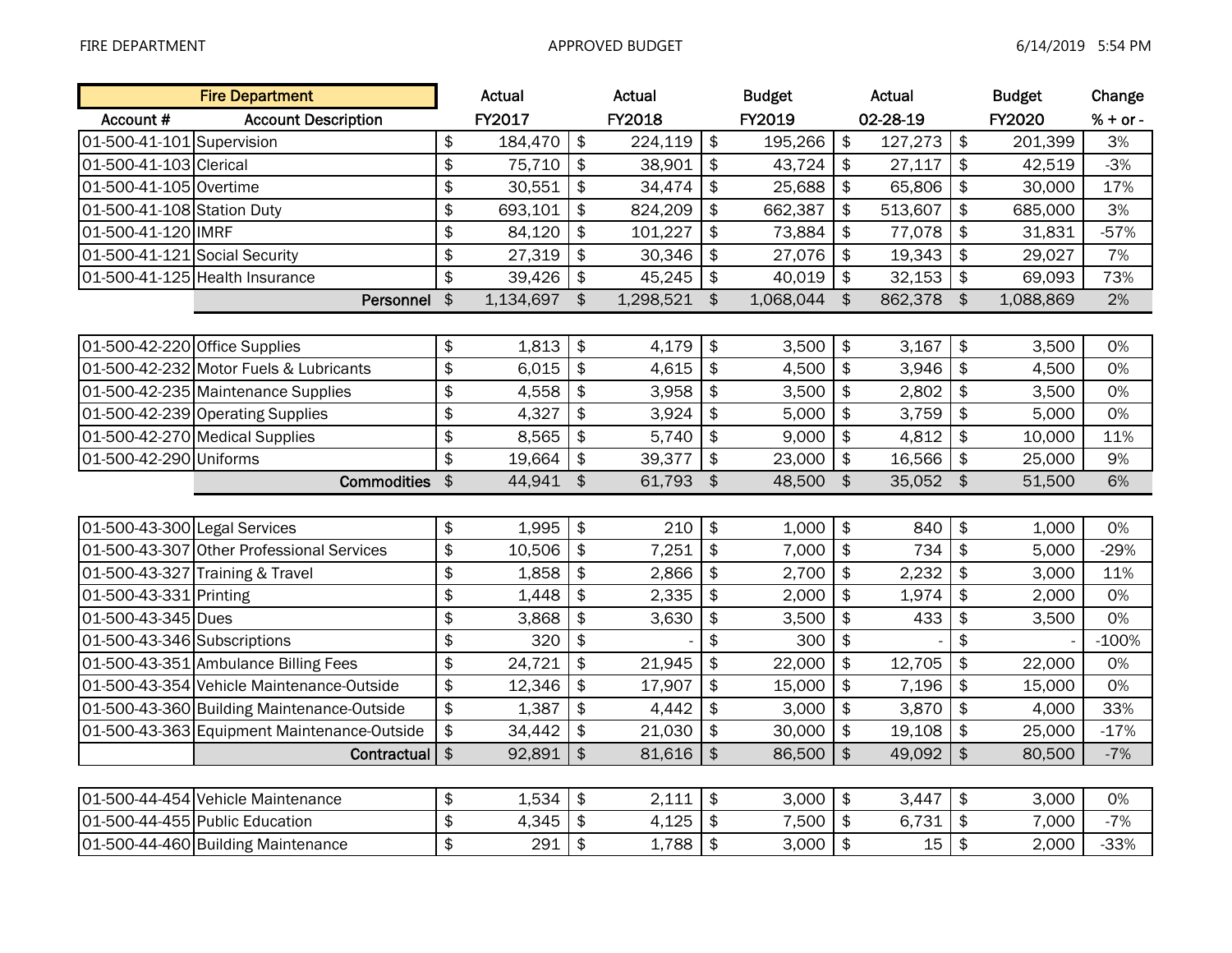| 01-500-44-462 Communication Equipment | 1,382          |     |                | 1,000          |              |                | $-100%$ |
|---------------------------------------|----------------|-----|----------------|----------------|--------------|----------------|---------|
| 01-500-44-463 Equipment Maintenance   | 1,149          |     | 743            | 3,000          | 66           | 3,000          | 0%      |
| 01-500-44-495 Small Equipment         |                | £   | 5.705          | 7,000          | 7,285        | 3,000          | $-57%$  |
| Operating $\frac{1}{2}$               | 8,700          |     | 14,473         | 24,500         | 17,543       | 18,000         | $-27%$  |
|                                       |                |     |                |                |              |                |         |
| 01-500-48-300 Fire Grant Expenditures | $\sim$         | D   | 402,505        |                | 17,737       |                | 0%      |
| Grants $\frac{1}{2}$                  | - 1            | \$. | 402,505        |                | 17,737       |                | 0%      |
|                                       |                |     |                |                |              |                |         |
| <b>Total Fire</b>                     | \$1,281,228.60 |     | \$1,858,907.43 | \$1,227,544.00 | \$981,802.21 | \$1,238,869.32 | 1%      |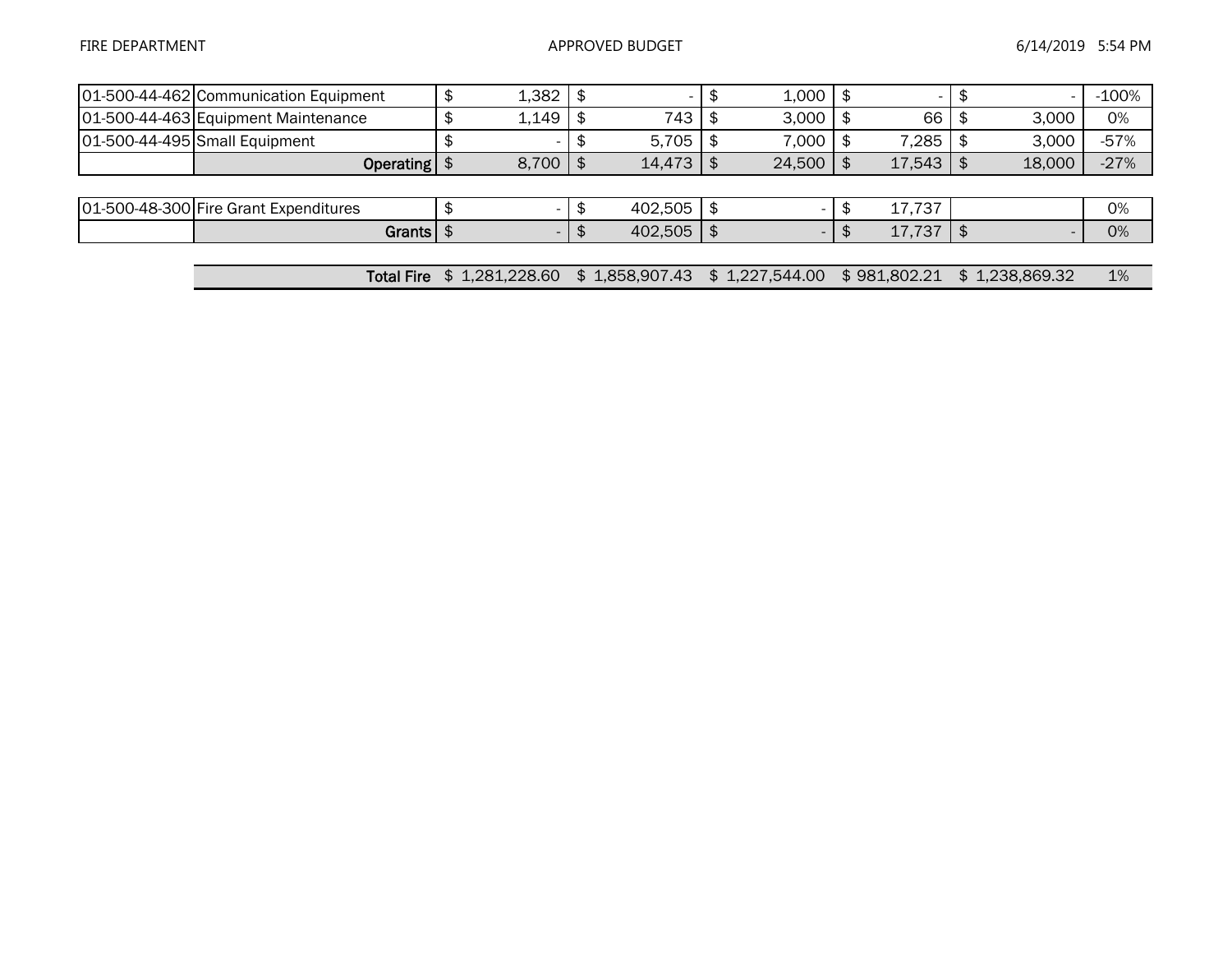|                     |                   |              |            | FY18-19     | FY19-20        | FY19-20           |          |                  | Crew   |             |                          | Longevity   | Allowance    |
|---------------------|-------------------|--------------|------------|-------------|----------------|-------------------|----------|------------------|--------|-------------|--------------------------|-------------|--------------|
| <b>Last Name</b>    | <b>First Name</b> | <b>Union</b> | Department | Salary      |                | <b>Base Wages</b> | Grade II | <b>Grade III</b> | Leader | Stipend     | Education                | Pay         | & Incentives |
| Wilson              | Rodney            | No.          | Fire       | \$105,387   | \$109.576      | 109,076           |          |                  |        |             |                          | 500         | 500          |
| Hodges              | Paul              | No           | Fire       | 89.379      | 91,823<br>\$   | 91,323            |          |                  |        |             |                          | 500         | 500          |
| Zambrano            | Angela            | No           | Fire       | 43.724      | 42,519<br>\$   | 39,219            |          |                  |        | 2,500<br>\$ |                          | 800         | 3,300        |
| <b>Station Duty</b> |                   | No           | Fire       | \$535,328   | \$554,447      | 554,447           |          |                  |        |             |                          |             |              |
| Officer in Charge   |                   | No           | Fire       | 10.750      | 11,046<br>\$   | 11.046            |          |                  |        |             |                          |             |              |
| <b>Training</b>     |                   | No           | Fire       | 77.585      | 79,719         | 79.719            |          |                  |        |             |                          |             |              |
| Call Out            |                   | No           | Fire       | 33.656      | 34,582<br>\$   | 34.582            |          |                  |        |             |                          |             |              |
| Junior Fire Academy |                   | <b>No</b>    | Fire       | 5.068<br>\$ | 5,207<br>\$    | 5,207             |          |                  |        |             |                          |             |              |
| Overtime            |                   | No           | Fire       | 25.688      | 30,000<br>l \$ | 30,000            |          |                  |        |             |                          |             |              |
|                     |                   |              |            | \$926.565   | \$958,918      | 954,618 \$        |          | £.               |        | 2.500       | $\overline{\phantom{0}}$ | \$<br>1.800 | 4,300        |

|                     |                   |                |           |               |     |      | 80.00%          | 13.05%      | 28.20%        |             |                 | 1.45%    |    | 6.20%        |              |
|---------------------|-------------------|----------------|-----------|---------------|-----|------|-----------------|-------------|---------------|-------------|-----------------|----------|----|--------------|--------------|
|                     |                   |                |           |               |     |      | Insurance       |             | Police        |             | Pension         |          |    | Social       |              |
| <b>Last Name</b>    | <b>First Name</b> | <b>Medical</b> | Dental    | <b>Vision</b> |     | Life | <b>Benefits</b> | <b>IMRF</b> | Pension       | <b>ICMA</b> | <b>Benefits</b> | Medicare |    | Security     | <b>Taxes</b> |
| Wilson              | Rodney            | \$<br>17.654   | \$<br>836 | 125           |     | 313  | 18,928          | 14,300      |               |             | \$14,300        | 1,589    | \$ | $6,794$ \ \$ | 8,383        |
| Hodges              | Paul              | \$<br>21,262   | 1,214     | 207           |     | 320  | 23,003          | 11,983      |               |             | \$11,983        | 1,331    |    | $5,693$   \$ | 7,024        |
| Zambrano            | Angela            | 25,483         | 1,214     | 207           |     | 258  | 27,162          | 5,549       |               |             | 5,549<br>\$     | 617      | S  | $2,636$   \$ | 3,253        |
| <b>Station Duty</b> |                   |                |           |               |     |      |                 |             |               |             |                 | 8,039    |    |              | 8,039        |
| Officer in Charge   |                   |                |           |               |     |      |                 |             |               |             |                 | 160      |    |              | 160          |
| Training            |                   |                |           |               |     |      |                 |             |               |             |                 | 1,156    |    |              | 1,156        |
| Call Out            |                   |                |           |               |     |      |                 |             |               |             |                 | 501      |    |              | 501          |
| Junior Fire Academy |                   |                |           |               |     |      |                 |             |               |             |                 | 76       |    |              | 76           |
| Overtime            |                   |                |           |               |     |      |                 |             |               |             |                 | 435      |    |              | 435          |
|                     |                   | 64,399         | 3,264     | 539           | -96 | 891  | 69,093          | \$31,831    | \$.<br>$\sim$ |             | 31,831<br>\$    | \$13.904 |    | \$15,123     | 29,027       |

|                     |                   | <b>Total</b>    |
|---------------------|-------------------|-----------------|
| <b>Last Name</b>    | <b>First Name</b> | Compensation    |
| Wilson              | Rodney            | \$<br>151,186   |
| Hodges              | Paul              | \$<br>133.834   |
| Zambrano            | Angela            | \$<br>78,482    |
| <b>Station Duty</b> |                   | \$<br>562,486   |
| Officer in Charge   |                   | \$<br>11.206    |
| Training            |                   | \$<br>80.875    |
| Call Out            |                   | \$<br>35,083    |
| Junior Fire Academy |                   | \$<br>5,283     |
| Overtime            |                   | \$<br>30,435    |
|                     |                   | \$<br>1,088,869 |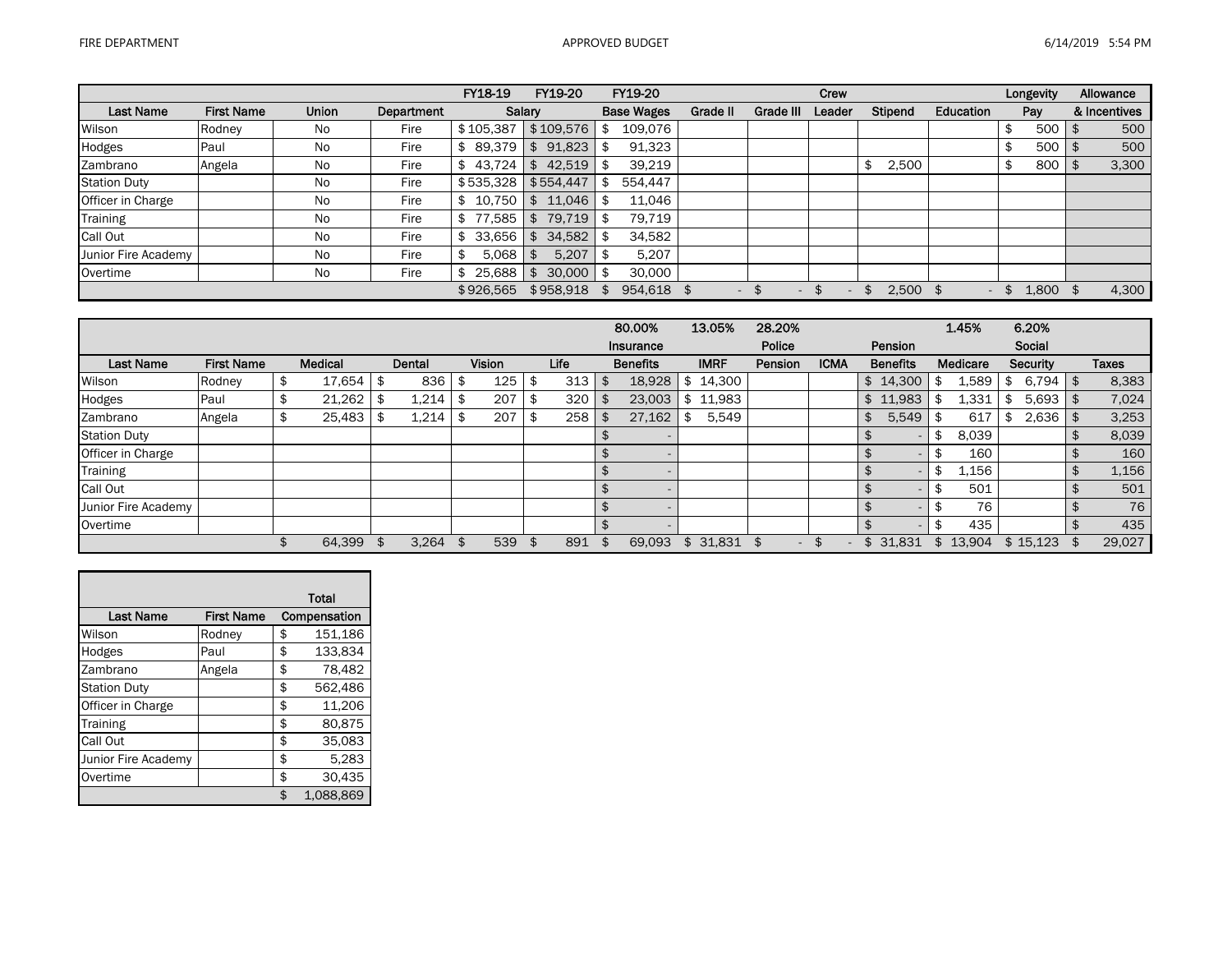| 01-600-41-101                | Supervision                                 | \$            | 719,358      | \$             | 885,587                  | \$<br>839,620   | \$             | 591,610   | \$             | 870,384   | 4%     |
|------------------------------|---------------------------------------------|---------------|--------------|----------------|--------------------------|-----------------|----------------|-----------|----------------|-----------|--------|
| 01-600-41-102                | Labor                                       | \$            | 1,496,015    | \$             | 1,609,612                | \$<br>1,793,798 | \$             | 1,248,291 | \$             | 1,806,158 | 1%     |
| 01-600-41-103 Clerical       |                                             | \$            | 231,186      | \$             | 191,519                  | \$<br>176,749   | \$             | 130,673   | \$             | 188,338   | 7%     |
| 01-600-41-104                | Part Time                                   | \$            | 61,388       | \$             | 52,751                   | \$<br>92,566    | \$             | 39,853    | \$             | 65,020    | $-30%$ |
| 01-600-41-105 Overtime       |                                             | \$            | 256,102      | \$             | 292,343                  | \$<br>180,000   | \$             | 219,833   | \$             | 210,000   | 17%    |
| 01-600-41-120                | <b>IMRF</b>                                 | \$            | 34,605       | \$             | 48,213                   | \$<br>34,169    | \$             | 22.256    | \$             | 33,063    | $-3%$  |
| 01-600-41-121                | <b>Social Security</b>                      | \$            | 61,122       | \$             | 55,352                   | \$<br>58,561    | \$             | 41,493    | \$             | 61,237    | 5%     |
|                              | 01-600-41-125 Health Insurance              | \$            | 429.949      | \$             | 483.797                  | \$<br>538,313   | \$             | 388.283   | \$             | 639,995   | 19%    |
|                              | Personnel                                   | \$            | 3,289,725    | $\mathfrak{s}$ | 3,619,174                | \$<br>3,713,776 | $\mathfrak{s}$ | 2,682,292 | $\mathfrak{S}$ | 3,874,195 | 4%     |
|                              |                                             |               |              |                |                          |                 |                |           |                |           |        |
| 01-600-42-220                | <b>Office Supplies</b>                      | \$            | 6.173        | \$             | 4.446                    | \$<br>4,500     | \$             | 3,883     | \$             | 4,500     | 0%     |
| 01-600-42-232                | Motor Fuels & Lubricants                    | \$            | 48,069       | \$             | 53,683                   | \$<br>43,500    | \$             | 42,164    | \$             | 53,000    | 22%    |
|                              | 01-600-42-235 Maintenance Supplies          | \$            | 674          | \$             | 165                      | \$<br>500       | \$             | 10        | \$             | 500       | 0%     |
| 01-600-42-239                | <b>Operating Supplies</b>                   | \$            | 4,958        | \$             | 5,510                    | \$<br>5,000     | \$             | 8,454     | \$             | 5,000     | 0%     |
|                              | 01-600-42-280 Firearm Supplies              | \$            | 4,477        | \$             | 6,639                    | \$<br>5,000     | \$             | 2,237     | \$             | 5,000     | 0%     |
| 01-600-42-290                | <b>Uniforms</b>                             | \$            | 28,514       | \$             | 41,334                   | \$<br>35,000    | \$             | 35,423    | \$             | 35,000    | 0%     |
| 01-600-42-291                | Publications                                | \$            |              | \$             | 1.086                    | \$<br>1.000     | \$             | 126       | \$             | 1,000     | 0%     |
|                              | Commodities                                 | \$            | 92,864       | $\frac{1}{2}$  | 112,863                  | \$<br>94,500    | $\mathfrak{s}$ | 92,298    | $\mathfrak{s}$ | 104,000   | 10%    |
|                              |                                             |               |              |                |                          |                 |                |           |                |           |        |
| 01-600-43-300 Legal Services |                                             | \$            | 33,826       | \$             | 25,212                   | \$<br>30.000    | \$             | 17,159    | \$             | 28.000    | $-7%$  |
| 01-600-43-307                | <b>Other Professional Services</b>          | \$            | 32,936       | \$             | 35,384                   | \$<br>35,000    | \$             | 28,819    | \$             | 20,000    | $-43%$ |
|                              | 01-600-43-310 Payment Verification          | \$            | 6,997        | \$             | 6,630                    | \$<br>6,500     | \$             | 4,877     | \$             | 7,200     | 11%    |
|                              | 01-600-43-315  Investigation Expense        | \$            | 1.117        | \$             | 1,564                    | \$<br>1,600     | \$             | 884       | \$             | 1.600     | 0%     |
|                              | 01-600-43-324 Fingerprinting-State Police   | \$            | 60           | \$             | 179                      | \$<br>500       | \$             | 60        | \$             | 500       | 0%     |
|                              | 01-600-43-327 Training & Travel             | \$            | 20,463       | \$             | 18,997                   | \$<br>18,000    | \$             | 7,228     | \$             | 18,000    | 0%     |
| 01-600-43-330 Advertising    |                                             | \$            |              | \$             | $\overline{\phantom{a}}$ | \$<br>500       | \$             | 200       | \$             | 500       | 0%     |
| 01-600-43-331                | Printing                                    | \$            | 12,381       | \$             | 14,344                   | \$<br>13,000    | \$             | 12,615    | \$             | 13,000    | 0%     |
| 01-600-43-345                | Dues                                        | \$            | 4,060        | \$             | 4,083                    | \$<br>5,000     | \$             | 3,285     | \$             | 4,000     | $-20%$ |
| 01-600-43-346                | Subscriptions                               | \$            | 126          | \$             | 247                      | \$<br>500       | \$             | 95        | \$             | 10,000    | 1900%  |
| 01-600-43-352 Southcom Fees  |                                             | \$            | 452,673      | \$             | 461,302                  | \$<br>410,000   | \$             | 308,463   | \$             | 375,660   | $-8%$  |
|                              | 01-600-43-354 Vehicle Maintenance-Outside   | \$            | 37,578       | \$             | 31,287                   | \$<br>30,000    | \$             | 14,649    | \$             | 30,000    | 0%     |
|                              | 01-600-43-360 Building Maintenance-Outside  | \$            | 9,637        | \$             | 2,372                    | \$<br>5,000     | \$             | 987       | \$             | 3,000     | $-40%$ |
|                              | 01-600-43-363 Equipment Maintenance-Outside | \$            | 7,494        | \$             | 23,610                   | \$<br>7,000     | \$             | 2,232     | \$             | 5,000     | $-29%$ |
| 01-600-43-365                | Rental                                      | \$            | 2,763        | \$             | 583                      | \$<br>1,000     | \$             | 1,000     | \$             | 1,000     | 0%     |
| 01-600-43-391                | Events                                      | \$            | 3,968        | \$             | 6.606                    | \$<br>6,500     | \$             | 3,335     | \$             | 6,500     | 0%     |
| 01-600-43-485                | <b>Animal Control</b>                       | \$            | 2,419        | \$             | 1,875                    | \$<br>2,500     | \$             | 785       | \$             | 2,000     | $-20%$ |
|                              | Contractual                                 | \$            | 628,497      | $\frac{1}{2}$  | 634,274                  | \$<br>572,600   | $\frac{1}{2}$  | 406,670   | $\mathfrak{s}$ | 525,960   | $-8%$  |
|                              |                                             |               |              |                |                          |                 |                |           |                |           |        |
|                              | 01-600-44-451 National Night Out            | \$            | 7,537        | \$             | 8,946                    | \$<br>7,500     | \$             | 7,778     | \$             | 7,500     | 0%     |
| 01-600-44-452                | K-9 Unit                                    | \$            | 12.610       | \$             | 5.677                    | \$<br>15.000    | \$             | 3.784     | \$             | 7.500     | $-50%$ |
|                              | 01-600-44-454 Vehicle Maintenance           | \$            | 17,177       | \$             | 19,298                   | \$<br>15,000    | \$             | 6,848     | \$             | 15,000    | 0%     |
| 01-600-44-481                | Fire & Police Commission                    | \$            | 12,540       | \$             | 4,871                    | \$<br>8,500     | \$             | 2,870     | \$             | 6,000     | $-29%$ |
|                              | 01-600-44-485 Business Expenses             | \$            | 990          | $\mathfrak{s}$ |                          | \$<br>500       | \$             | 48        | \$             | 500       | 0%     |
|                              | Operating                                   | $\frac{1}{2}$ | 50,854       | $\mathfrak{s}$ | 38,791                   | \$<br>46,500    | $\mathfrak{s}$ | 21,328    | \$             | 36,500    | $-22%$ |
|                              |                                             |               |              |                |                          |                 |                |           |                |           |        |
|                              | Total Police \$                             |               | 4.061.940 \$ |                | 4.405.103 \$             | 4.427.376 \$    |                | 3.202.589 | $\mathfrak{S}$ | 4.540.655 | 3%     |

|                           | <b>Police</b>                  | Actual            |      | Actual      |      | <b>Budget</b>   |      | Actual       |      | <b>Budget</b> | Change                 |
|---------------------------|--------------------------------|-------------------|------|-------------|------|-----------------|------|--------------|------|---------------|------------------------|
| Account #                 | <b>Account Description</b>     | FY2017            |      | FY2018      |      | FY2019          |      | 02-28-19     |      | FY2020        | $% + or -$             |
|                           |                                |                   |      |             |      |                 |      |              |      |               |                        |
| 01-600-41-101 Supervision |                                | \$<br>719.358     | l \$ | 885,587     | l \$ | 839.620 \$      |      | $591.610$ \$ |      | 870,384       | 4%                     |
| 01-600-41-102 Labor       |                                | \$<br>1.496.015   |      | 1,609,612   | \$   | 1,793,798       | \$   | 1,248,291    | -\$  | 1,806,158     | 1%                     |
| 01-600-41-103 Clerical    |                                | \$<br>231,186     | l \$ | 191,519     | - \$ | 176,749 \$      |      | $130,673$ \$ |      | 188,338       | 7%                     |
| 01-600-41-104 Part Time   |                                | \$<br>61,388      | l \$ | 52,751      | -\$  | 92,566          | l \$ | $39,853$ \$  |      | 65,020        | $-30%$                 |
| 01-600-41-105 Overtime    |                                | \$<br>256,102     |      | 292.343     | - \$ | 180,000         | l \$ | $219,833$ \$ |      | 210,000       | 17%                    |
| 01-600-41-120 IMRF        |                                | \$<br>$34.605$ \$ |      | $48.213$ \$ |      | 34,169          | l \$ | $22.256$ \$  |      | 33.063        | $-3%$                  |
| 01-600-41-121             | Social Security                | \$<br>$61,122$ \$ |      | 55,352      | l \$ | 58,561          | -\$  | $41.493$ \$  |      | 61.237        | 5%                     |
|                           | 01-600-41-125 Health Insurance | 429.949           |      | 483.797     | \$   | 538,313         | l \$ | 388,283      | l \$ | 639.995       | 19%                    |
|                           | <b>Darconnal</b>               | 3.289.725         | ¢    | 3619171     |      | $3713776$ $\pm$ |      | 268229       | ¢    | 3.871.195     | $\Lambda$ <sup>o</sup> |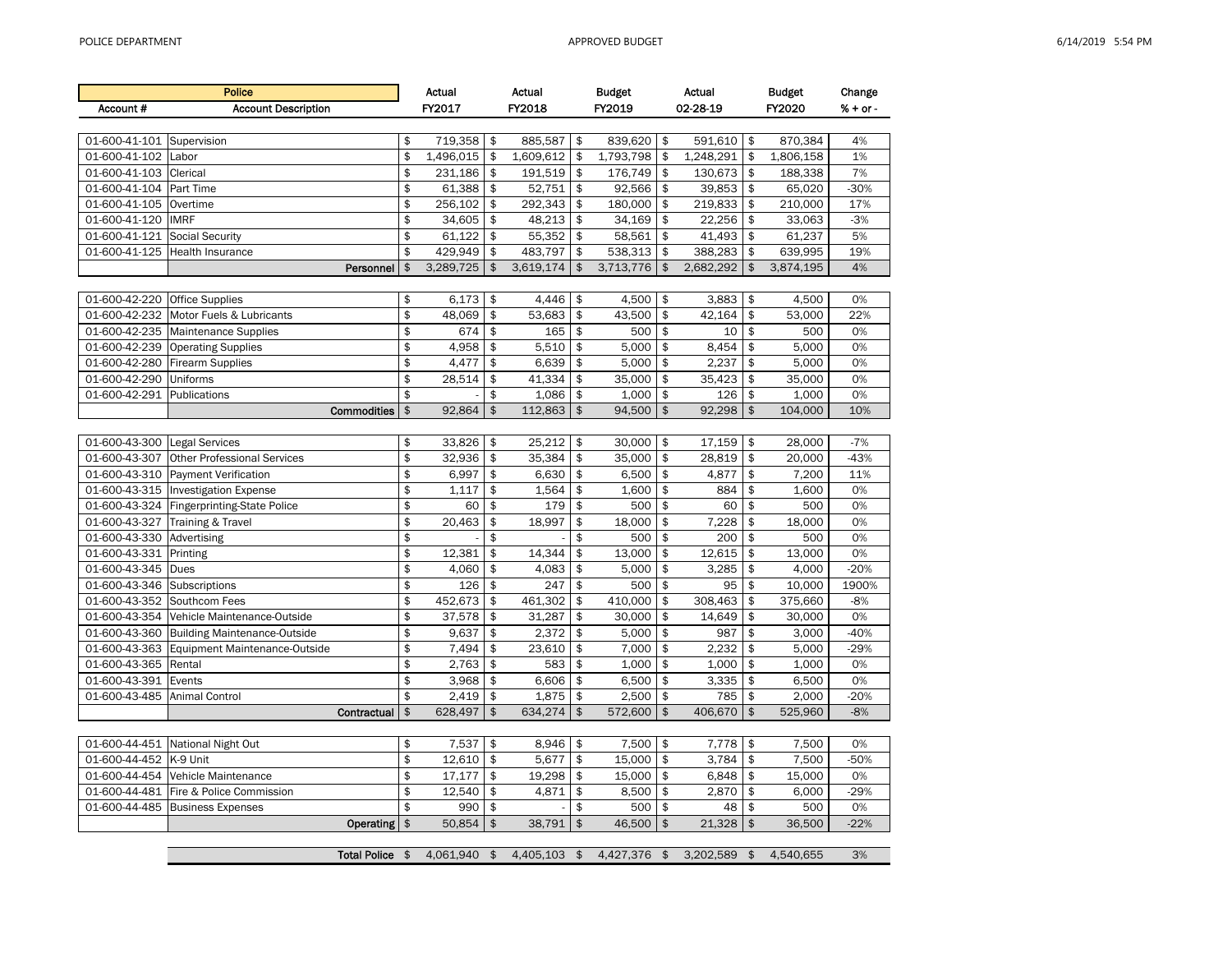|                   |                   |              |                            | FY18-19      | FY19-20   | FY19-20           |          |                          | Crew   |         |           | Longevity                                                        | Allowance    |
|-------------------|-------------------|--------------|----------------------------|--------------|-----------|-------------------|----------|--------------------------|--------|---------|-----------|------------------------------------------------------------------|--------------|
| <b>Last Name</b>  | <b>First Name</b> | <b>Union</b> | <b>Title</b>               |              | Salarv    | <b>Base Wages</b> | Grade II | Grade III                | Leader | Stipend | Education | Pay                                                              | & Incentives |
| Williams          | <b>Elvia</b>      | <b>No</b>    | Police Chief               | \$123,583    | \$126,948 | 125,698           |          |                          |        |         | 750       | 500                                                              | 1,250        |
| Owens             | Rodney            | No           | <b>Deputy Police Chief</b> | \$113.483    | \$116.549 | 114.549           |          |                          |        |         | 600<br>\$ | 400 l                                                            | 2,000        |
| <b>Nieukirk</b>   | Douglas           | No           | Commander                  | \$107.385    | \$112.654 | 110.654           |          |                          |        |         | 600       | $\pm 400$                                                        | 2,000        |
| Davis             | Orlando           | <b>No</b>    | Sergeant                   | 98.052       | \$100.684 | 98,334<br>-96     |          |                          |        | 600     | 600       | 150 l                                                            | 2,350        |
| Galvan            | James             | No           | Sergeant                   | \$104.616    | \$109.754 | 106.254           |          |                          |        | 1,500   | 600       | 400 l                                                            | 3,500        |
| Young             | Matthew           | No           | Sergeant                   | 98,535       | \$101.893 | 99,293            |          |                          |        | 600     | 600       | $\textcolor{red}{\textbf{1.400}}\mid\textcolor{red}{\textbf{7}}$ | 2,600        |
| <b>Miramontes</b> | Gilberto          | No           | Sergeant                   | 97.752       | \$101.102 | 99.052            |          |                          |        | 600     | 300       | 1.150                                                            | 2,050        |
| Rank              | Jason             | No           | Sergeant                   | 97.452<br>S. | \$100.802 | 99,052            |          |                          |        | 600     |           | $\perp$ ,150                                                     | 1,750        |
|                   |                   |              |                            | \$840.858    | \$870.384 | 852.884 \$        |          | $\overline{\phantom{a}}$ |        | 3.900   | 4.050     | 9.550                                                            | 17,500       |

|                  |                   |      |               |      |        |      |               |       |          | 80.00%          | 13.05%      | 28.20%       |             |                 | 1.45%    | 6.20%                    |              |
|------------------|-------------------|------|---------------|------|--------|------|---------------|-------|----------|-----------------|-------------|--------------|-------------|-----------------|----------|--------------------------|--------------|
|                  |                   |      |               |      |        |      |               |       |          | Insurance       |             | Police       |             | Pension         |          | Social                   |              |
| <b>Last Name</b> | <b>First Name</b> |      | Medical       |      | Dental |      | <b>Vision</b> | Life  |          | <b>Benefits</b> | <b>IMRF</b> | Pension      | <b>ICMA</b> | <b>Benefits</b> | Medicare | Security                 | <b>Taxes</b> |
| Williams         | Elvia             |      | $9,154$ \$    |      | 832    |      | 96            | 340   | <b>S</b> | 10.422          |             | 35,799<br>\$ |             | 35,799<br>\$    | 1,841    |                          | 1,841        |
| Owens            | Rodney            |      | $25,476$ \$   |      | 1.346  | - \$ | 202           | 295   | -96      | 27,319          |             | 32,867       |             | 32,867<br>\$    | 1,690    |                          | 1,690        |
| <b>Nieukirk</b>  | Douglas           |      | $25,476$ \$   |      | 1.346  |      | 202           | 311   |          | 27,335          |             | \$31,768     |             | \$31,768        | 1,633    |                          | 1,633        |
| Davis            | Orlando           | ৾৾ঌ  | $21,274$ \$   |      | 1.346  |      | 202           | 276   | \$       | 23,098          |             | 28,393       |             | \$28,393        | 1,460    |                          | 1,460        |
| Galvan           | James             | - \$ | $25,476$   \$ |      | 1,346  |      | 130           | 298   | -\$      | 27,250          |             | 30,951       |             | \$30,951        | 1,591    |                          | 1,591        |
| Young            | Matthew           |      | 17,596        | - \$ | 936    |      | 130           | 295   |          | 18.957          |             | 28,734       |             | \$28,734        | 1,477    |                          | 1,477        |
| Miramontes       | Gilberto          |      | $25,476$ \$   |      | 1.346  |      | 202           | 299   | <b>S</b> | 27,323          |             | 28,511       |             | 28,511<br>\$    | 1,466    |                          | 1,466        |
| Rank             | Jason             |      | $25,476$ \$   |      | 1,346  |      | 202           | 296   | \$       | 27,320          |             | \$28,426     |             | \$28,426        | 1,462    |                          | 1,462        |
|                  |                   |      | 175,404       | - \$ | 9.844  |      | .366          | 2.410 | <b>S</b> | 189,024         |             | \$245,448    |             | \$245.448       | 12.621   | $\overline{\phantom{0}}$ | 12,621       |

|                  |                   | Total           |
|------------------|-------------------|-----------------|
| <b>Last Name</b> | <b>First Name</b> | Compensation    |
| Williams         | Elvia             | \$<br>175,009   |
| Owens            | Rodney            | \$<br>178,425   |
| <b>Nieukirk</b>  | Douglas           | \$<br>173,391   |
| Davis            | Orlando           | \$<br>153,635   |
| Galvan           | James             | \$<br>169,546   |
| Young            | Matthew           | \$<br>151,061   |
| Miramontes       | Gilberto          | \$<br>158,401   |
| Rank             | Jason             | \$<br>158,009   |
| Administration   |                   | \$<br>1,317,477 |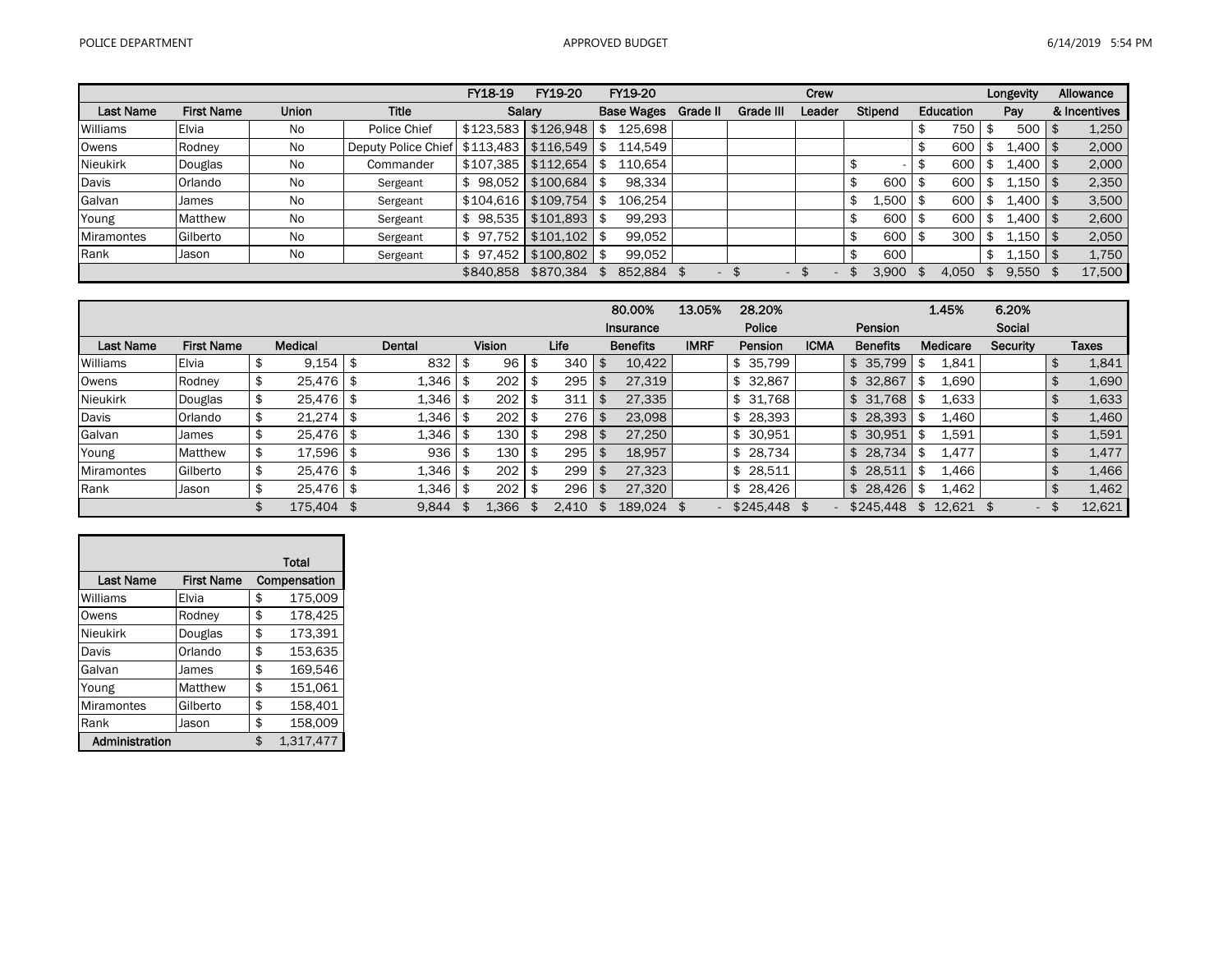|            |                   |       |                 | FY18-19      |           | FY19-20     | FY1920                 |          |                | Crew   |                  |     |           | Longevity   |               | Allowance    |
|------------|-------------------|-------|-----------------|--------------|-----------|-------------|------------------------|----------|----------------|--------|------------------|-----|-----------|-------------|---------------|--------------|
| Last Name  | <b>First Name</b> | Union | <b>Title</b>    |              | Salary    |             | <b>Base Wages</b>      | Grade II | Grade III      | Leader | Stipend          |     | Education | Pay         |               | & Incentives |
| Crement    | Joseph            | Yes   | Police Corporal | \$<br>92,644 | <b>\$</b> | 94,922      | 93,422                 |          |                |        | \$<br>600        | -\$ |           | \$<br>900   |               | 1,500        |
| Steele     | <b>Brian</b>      | Yes   | Police Corporal | 92,644       | \$        | 96.072      | \$<br>93,422           |          |                |        | 1,500            |     |           | \$<br>1.150 |               | 2,650        |
| Immormino  | Anthony           | Yes   | Police Corporal | 92,644       | -\$       | 94,922      | 93,422<br>\$           |          |                |        | \$               | \$  | 600       | \$<br>900   |               | 1,500        |
| Anderson   | <b>Brian</b>      | Yes   | Police Corporal | \$<br>92,644 | \$        | 94,922      | 93,422<br>$\mathbf{f}$ |          |                |        | \$<br>600        |     |           | \$<br>900   | \$            | 1,500        |
| Jones      | Kristopher        | Yes   | Police Corporal | 91,144       | -\$       | 93,422      | 93,422                 |          |                |        |                  |     |           |             |               |              |
| Bedford    | Kishawn           | Yes   | Police Officer  | 77,900       | \$        | 83,844      | 83,544                 |          |                |        |                  | \$  | 300       |             | \$            | 300          |
| Beglau     | Kristen           | Yes   | Police Officer  | \$<br>90,174 | - \$      | 92,406      | 91,506<br>\$           |          |                |        | \$<br>600        | \$  | 300       |             | \$            | 900          |
| Blood      | Caleb             | Yes   | Police Officer  | 73,804       | \$        | 77,540      | 77,540<br>\$           |          |                |        |                  |     |           |             | \$            | $\sim$       |
| Bloom      | Kenneth           | Yes   | Police Officer  | 91,624       | \$        | 93,856      | 91,506<br>\$           |          |                |        | 600              | \$  | 600       | \$<br>1,150 | \$            | 2,350        |
| Dahlberg   | Ryan              | Yes   | Police Officer  | \$<br>80,700 | \$        | 86,677      | 83,577<br>\$           |          |                |        | 2,500            | \$  | 600       |             |               | 3,100        |
| Derewonko  | Andrew            | Yes   | Police Officer  | \$<br>90,774 | \$        | 93.006      | 91,506<br>\$           |          |                |        | 600              |     |           | \$<br>900   | \$            | 1,500        |
| Gericke    | Clint             | Yes   | Police Officer  | \$<br>91,624 | \$        | 93,856      | 91,506<br>\$           |          |                |        | \$<br>600        | \$  | 600       | \$<br>1,150 | \$            | 2,350        |
| Hedgepeth  | Alonzo            | Yes   | Police Officer  | 66,377       | \$        | 72,064      | 71,464<br>\$           |          |                |        |                  |     | 600       |             |               | 600          |
| LaPorte    | Jalye             | Yes   | Police Officer  | \$<br>67,577 | \$        | 73,264      | 71,464<br>\$           |          |                |        | \$<br>1,500      | \$  | 300       |             | \$            | 1,800        |
| Madison    | Darius            | Yes   | Police Officer  | \$<br>65,777 | \$        | 71,464      | \$<br>71,464           |          |                |        |                  |     |           |             | \$            |              |
| Ramirez    | Hector            | Yes   | Police Officer  | \$<br>75,304 | \$        | 81,040      | \$<br>79,540           |          |                |        | 1,500            |     |           |             | $\frac{1}{2}$ | 1,500        |
| Shaw       | William           | Yes   | Police Officer  | \$<br>69,721 | \$        | 75,649 \$   | 75,649                 |          |                |        |                  |     |           |             | \$            |              |
| Zimmermann | Robert            | Yes   | Police Officer  | \$<br>70,921 | \$        | 72,664 \$   | 71,464                 |          |                |        | \$<br>600        | \$  | 600       |             | \$            | 1,200        |
| Bowen      | Steven            | Yes   | Police Officer  | \$<br>63,804 | \$        | 68,021      | \$<br>67,421           |          |                |        |                  | \$  | 600       |             | \$            | 600          |
| Sanders    | Joseph            | Yes   | Police Officer  | \$<br>63,804 | \$        | 65,385      | \$<br>64,785           |          |                |        |                  | \$  | 600       |             | \$            | 600          |
| Warren     | Christina         | Yes   | Police Officer  | \$<br>63,804 | \$        | 65,385      | \$<br>64,785           |          |                |        |                  | \$  | 600       |             | \$            | 600          |
| Vacant     | Vacant            | Yes   | Police Officer  | \$<br>63,204 | \$        | 65.777      | \$<br>65,777           |          |                |        |                  |     |           |             | \$.           |              |
|            |                   |       |                 | \$1,728,613  |           | \$1,806,158 | $$1.781.608$ \$        |          | - \$<br>$\sim$ | \$     | $-$ \$ 11,200 \$ |     | 6,300     | \$<br>7.050 |               | 24,550       |

|                  |                   |                |               |        |               |             |              | 80.00%          | 13.05%      | 28.20%        |             |                |                 |          | 1.45%    | 6.20%           |     |              |
|------------------|-------------------|----------------|---------------|--------|---------------|-------------|--------------|-----------------|-------------|---------------|-------------|----------------|-----------------|----------|----------|-----------------|-----|--------------|
|                  |                   |                |               |        |               |             |              | Insurance       |             | Police        |             |                | Pension         |          |          | Social          |     |              |
| <b>Last Name</b> | <b>First Name</b> | <b>Medical</b> |               | Dental | <b>Vision</b> | Life        |              | <b>Benefits</b> | <b>IMRF</b> | Pension       | <b>ICMA</b> |                | <b>Benefits</b> |          | Medicare | <b>Security</b> |     | <b>Taxes</b> |
| Crement          | Joseph            | \$<br>25,475   | l \$          | 1.346  | \$<br>202     | \$<br>274   | - \$         | 27,297          |             | \$26.768      |             |                | \$26.768        | \$       | 1,376    |                 | \$  | 1,376        |
| <b>Steele</b>    | <b>Brian</b>      | \$<br>25.475   | \$            | 1,346  | \$<br>130     | \$<br>274   |              | 27.225          |             | \$27,092      |             |                | \$27.092        | \$       | 1,393    |                 | \$  | 1,393        |
| Immormino        | Anthony           | \$<br>9,154    | \$            | 404    | \$<br>96      | \$<br>274   | <b>S</b>     | 9,928           |             | \$26,768      |             |                | 26.768          | \$       | 1,376    |                 | \$  | 1,376        |
| Anderson         | <b>Brian</b>      | \$             | \$            |        | \$            | \$<br>274   | l \$         | 274             |             | \$26,768      |             | \$             | 26,768          | \$       | 1,376    |                 | \$  | 1,376        |
| Jones            | Kristopher        | \$<br>25,475   | \$            | 822    | \$<br>130     | \$<br>274   |              | 26,701          |             | 26,345<br>\$  |             |                | 26.345          | \$       | 1,355    |                 | \$  | 1,355        |
| Bedford          | Kishawn           | \$             | \$            | 1,346  | \$<br>202     | \$<br>250   |              | 1.798           |             | 23,644<br>\$  |             |                | 23,644          | \$       | 1,216    |                 | \$  | 1,216        |
| Beglau           | Kristen           | \$<br>17,596   | \$            | 925    | \$<br>202     | \$<br>274   |              | 18,997          |             | \$26,058      |             | $\mathfrak{L}$ | 26.058          | \$       | 1,340    |                 | \$  | 1,340        |
| Blood            | Caleb             | \$<br>25.475   | $\frac{3}{2}$ | 925    | \$<br>202     | \$<br>250   |              | 26.852          |             | \$26.467      |             | $$^{\circ}$    | 26.467          | \$       | 1.124    |                 | \$  | 1,124        |
| Bloom            | Kenneth           | \$<br>25.475   | \$            | 1.346  | \$<br>202     | \$<br>274   |              | 27,297          |             | 26.467        |             |                | 26.467          | \$       | 1.361    |                 | \$  | 1,361        |
| Dahlberg         | Ryan              | \$<br>14,798   | \$            | 822    | \$<br>130     | \$<br>250   |              | 16.000          |             | \$24,443      |             |                | \$24.443        | \$       | 1,257    |                 | \$  | 1,257        |
| Derewonko        | Andrew            | \$<br>9.154    | \$            | 404    | \$<br>96      | \$<br>274   | $\mathsf{R}$ | 9.928           |             | \$26,228      |             |                | 26.228          | \$       | 1.349    |                 | \$  | 1,349        |
| Gericke          | Clint             | \$<br>8.236    | \$            | 404    | \$<br>99      | \$<br>274   |              | 9.013           |             | \$26,467      |             | $$^{\circ}$    | 26.467          | \$       | 1.361    |                 | \$  | 1,361        |
| Hedgepeth        | Alonzo            | \$<br>25,475   | \$            | 1.346  | \$<br>202     | \$<br>226   |              | 27,249          |             | 20,322<br>\$  |             |                | 20.322          | \$       | 1,045    |                 |     | 1,045        |
| LaPorte          | Jalye             | \$<br>24,845   | \$            | 1,346  | \$<br>202     | \$<br>226   |              | 26,619          |             | 20,660<br>\$  |             |                | 20,660          | \$       | 1.062    |                 | \$  | 1,062        |
| Madison          | Darius            | \$<br>9.154    | \$            | 404    | \$<br>96      | \$<br>250   |              | 9.904           |             | \$20,153      |             |                | 20.153          | \$       | 1.036    |                 | \$  | 1,036        |
| Ramirez          | Hector            | \$<br>25.476   | \$            | 1.346  | \$<br>202     | \$<br>250   |              | 27.274          |             | \$22,853      |             | \$             | 22,853          | \$       | 1.175    |                 | \$  | 1,175        |
| Shaw             | William           | \$<br>25,476   | \$            | 1,346  | \$<br>202     | \$<br>250   |              | 27,274          |             | 21,333<br>\$  |             | \$             | 21,333          | \$       | 1,097    |                 | \$  | 1,097        |
| Zimmermann       | Robert            | \$<br>24,845   | \$            | 1,346  | \$<br>96      | \$<br>226   |              | 26,513          |             | \$20,491      |             | \$             | 20,491          | \$       | 1,054    |                 | \$  | 1,054        |
| Bowen            | Steven            | \$<br>25,476   | \$            | 1,346  | \$<br>130     | \$<br>226   |              | 27,178          |             | \$19,182      |             |                | \$19,182        | \$       | 986      |                 | \$  | 986          |
| Sanders          | Joseph            | \$<br>9,154    | \$            | 404    | \$<br>96      | \$<br>226   |              | 9,880           |             | \$18,439      |             |                | \$18,439        | <b>S</b> | 948      |                 | \$  | 948          |
| Warren           | Christina         | \$<br>17,596   | \$            | 925    | \$<br>130     | \$<br>226   |              | 18,877          |             | \$18,439      |             | $$^{\circ}$    | 18,439          | \$       | 948      |                 |     | 948          |
| Vacant           | Vacant            | \$<br>16.912   | \$            | 832    | \$<br>130     | \$<br>226   |              | 18.100          |             | 18,549<br>\$  |             | $\mathfrak{L}$ | 18.549          | \$       | 954      |                 | \$. | 954          |
|                  |                   | 390.722 \$     |               | 20.731 | \$<br>3.177   | \$<br>5.548 | \$           | 420.178         | - \$        | $-$ \$513.938 | - \$        |                | \$513.938       |          | \$26.189 | -\$             | \$  | 26,189       |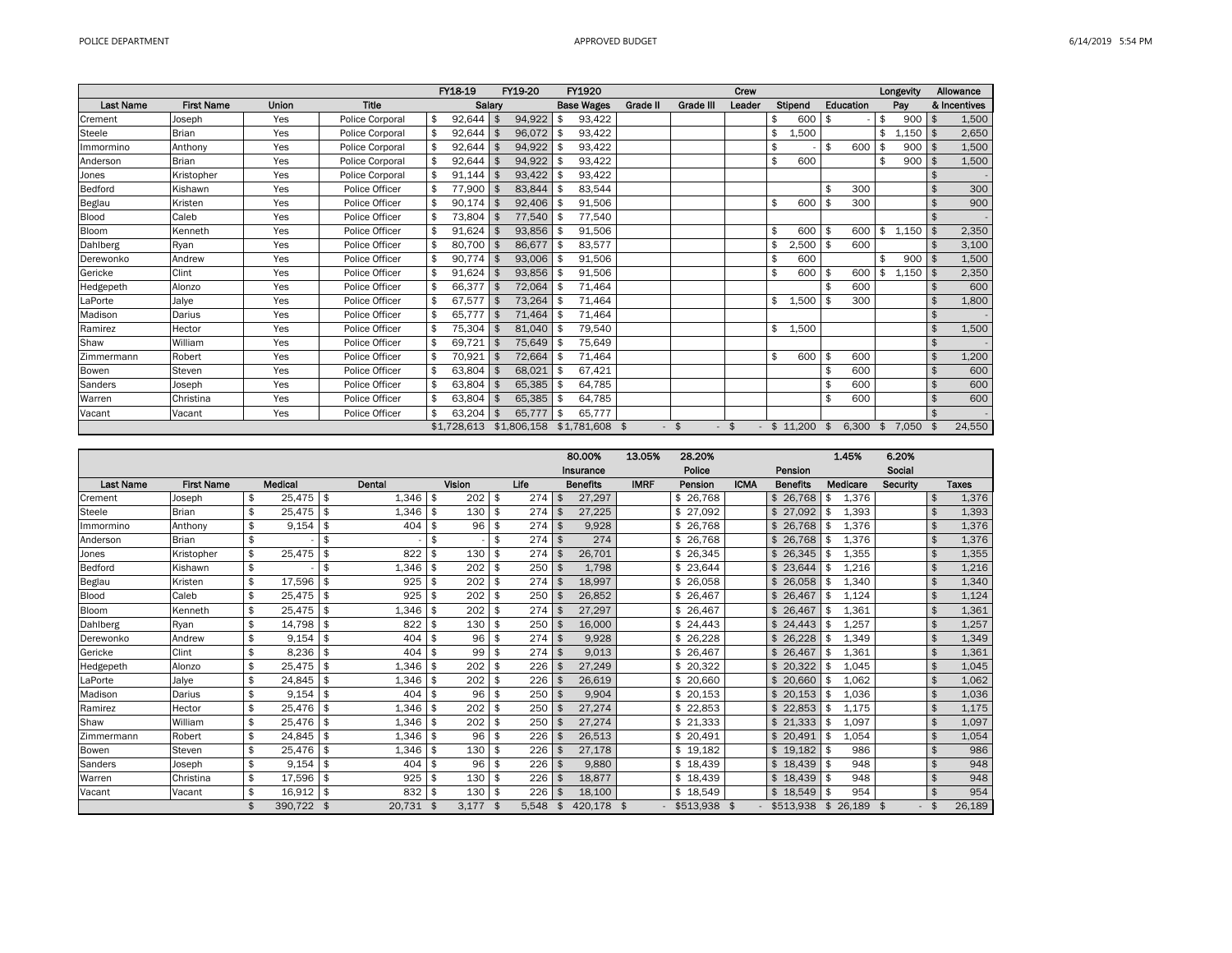|                  |                   | Total           |
|------------------|-------------------|-----------------|
| <b>Last Name</b> | <b>First Name</b> | Compensation    |
| Crement          | Joseph            | \$<br>150,363   |
| Steele           | Brian             | \$<br>151,782   |
| Immormino        | Anthony           | \$<br>132,994   |
| Anderson         | <b>Brian</b>      | \$<br>123,340   |
| Jones            | Kristopher        | \$<br>147,823   |
| Bedford          | Kishawn           | \$<br>110,502   |
| Beglau           | Kristen           | \$<br>138,801   |
| Blood            | Caleb             | \$<br>131,984   |
| Bloom            | Kenneth           | \$<br>148,981   |
| Dahlberg         | Ryan              | \$<br>128,377   |
| Derewonko        | Andrew            | \$<br>130,510   |
| Gericke          | Clint             | \$<br>130,697   |
| Hedgepeth        | Alonzo            | \$<br>120,680   |
| LaPorte          | Jalye             | \$<br>121,606   |
| Madison          | Darius            | \$<br>102,557   |
| Ramirez          | Hector            | \$<br>132,342   |
| Shaw             | William           | \$<br>125,353   |
| Zimmermann       | Robert            | \$<br>120,722   |
| Bowen            | Steven            | \$<br>115,367   |
| Sanders          | Joseph            | \$<br>94,652    |
| Warren           | Christina         | \$<br>103,649   |
| Vacant           | Vacant            | \$<br>103,380   |
| <b>Officers</b>  |                   | \$<br>2,766,463 |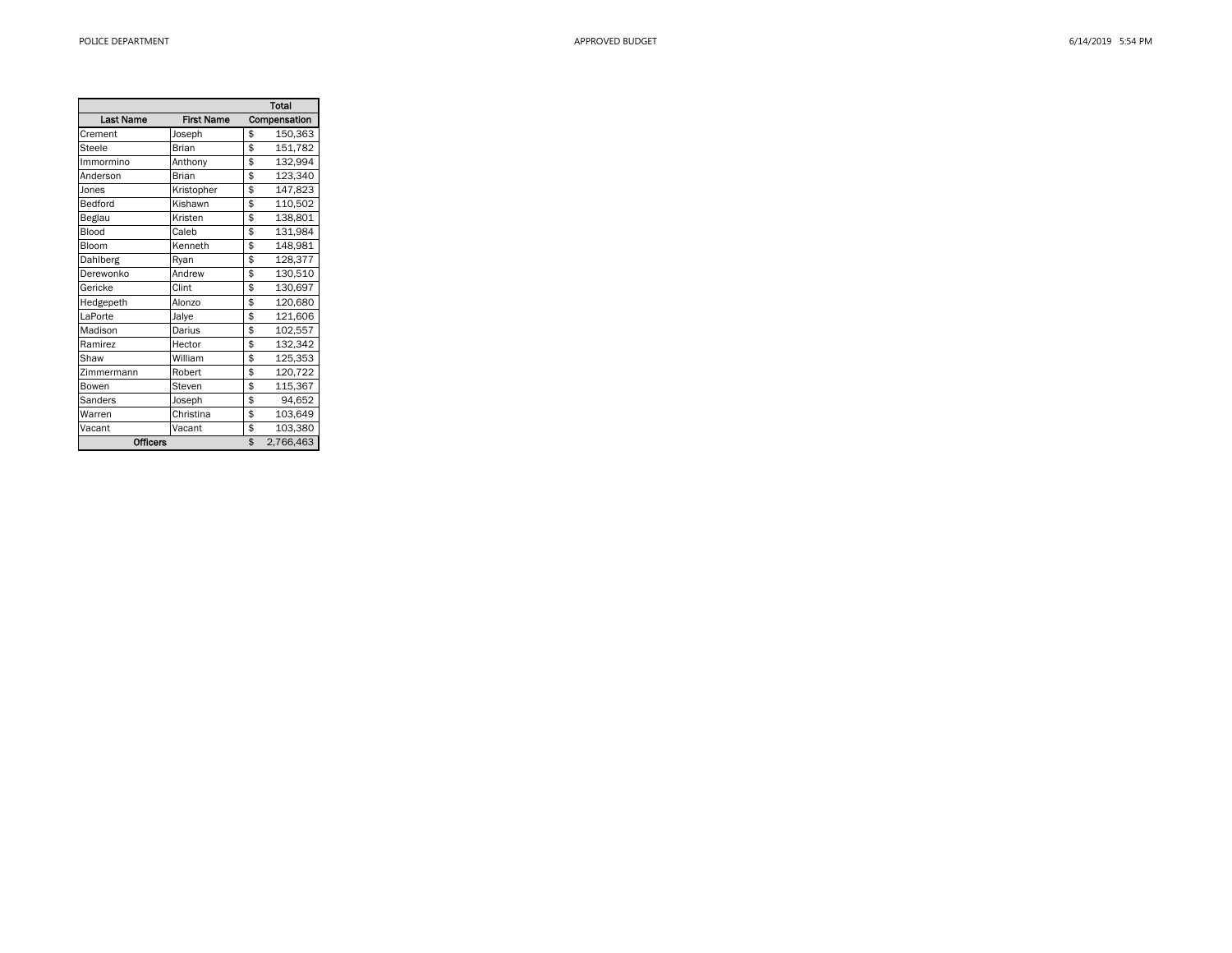|                  |                   |              |                           | FY18-19   | FY19-20     | FY19-20           |          |           | Crew   |         |           | Longevity    | Allowance    |
|------------------|-------------------|--------------|---------------------------|-----------|-------------|-------------------|----------|-----------|--------|---------|-----------|--------------|--------------|
| <b>Last Name</b> | <b>First Name</b> | <b>Union</b> | <b>Title</b>              |           | Salary      | <b>Base Wages</b> | Grade II | Grade III | Leader | Stipend | Education | Pay          | & Incentives |
| Anderson         | Niasha            | Yes          | <b>Records Clerk</b>      | 38.419    | 39.441      | 38,191            |          |           |        | 1,250   |           |              | 1,250        |
| Jordan           | Cambria           | Yes          | <b>Records Clerk</b>      | 47.169    | 48,191      | 38,191            | 1,250    | 2,500     |        | 1,250   |           | $5,000$   \$ | 10,000       |
| Sturdivant       | Crystal           | Yes          | <b>Records Clerk</b>      | 47.169    | 48,191      | 38,191            | 1,250    | 2,500     |        | 1,250   |           | $5,000$   \$ | 10,000       |
| Zurek            | Virginia          | Yes          | <b>Police Secretary</b>   | 48.992    | 52,515      | 38,217            | 1,250    | 2,500     |        | 3,048   |           | 7,500        | 14,298       |
| Vacant           |                   | No           | Part-Time Records Clerks  | 46.238    | 47.510      | 47.510            |          |           |        |         |           |              |              |
| Vacant           |                   | No           | Part-Time Police Officers | 46.238    | $17.510$ \$ | 17.510            |          |           |        |         |           |              |              |
| Overtime         |                   |              |                           | \$200,000 | \$210,000   | 210,000           |          |           |        |         |           |              |              |
|                  |                   |              |                           | \$474.225 | \$463,358   | 427,810           | 3.750    | 7.500     |        | 6,798   |           | \$17,500     | 35,548       |

|                           |                   |   |                          |        |        |   |      | 80.00%          | 13.05%      | 28.20%  |             |    |                 | 1.45%    | 6.20%    |              |
|---------------------------|-------------------|---|--------------------------|--------|--------|---|------|-----------------|-------------|---------|-------------|----|-----------------|----------|----------|--------------|
|                           |                   |   |                          |        |        |   |      | Insurance       |             | Police  |             |    | Pension         |          | Social   |              |
| <b>Last Name</b>          | <b>First Name</b> |   | Medical                  | Dental | Vision |   | Life | <b>Benefits</b> | <b>IMRF</b> | Pension | <b>ICMA</b> |    | <b>Benefits</b> | Medicare | Security | <b>Taxes</b> |
| Anderson                  | Niasha            |   | 9,154                    | 404    | 96     |   | 205  | 9.859           | 5,147       |         |             |    | 5.147           | 572      | 2,445    | 3,017        |
| Jordan                    | Cambria           |   | $\overline{\phantom{a}}$ | 822    | 96     | ъ | 236  | 1,154           | 6,289       |         |             | ъ  | 6.289           | 699      | 2,988    | 3,687        |
| Sturdivant                | Crystal           |   | 9,154                    | 404    | 96     |   | 236  | 9,890           | 6,289       |         |             | ъ  | 6.289           | 699      | 2,988    | 3,687        |
| Zurek                     | Virginia          | D | 9,154                    | 404    | 96     |   | 236  | 9,890           | 6,853       |         |             | Œ  | 6,853           | 761      | 3,256    | 4,017        |
| <b>IPT Records Clerks</b> |                   |   |                          |        |        |   |      |                 | 6,200       |         |             |    | 6.200           | 689      | 2.946    | 3,635        |
| <b>PT Police Officer</b>  |                   |   |                          |        |        |   |      |                 | 2,285       |         |             |    | 2.285           | 254      | 1.086    | 1,340        |
| Overtime                  |                   |   |                          |        |        |   |      |                 |             | 59.220  |             |    | 59.220          | 3.045    |          | 3,045        |
|                           |                   |   | 27,462 \$                | 2.034  | 384    |   | 913  | 30.793          | 33.063      | 59.220  |             | \$ | 92.283          | 6.719    | \$15,708 | 22,427       |

|                                 |                   | Total         |
|---------------------------------|-------------------|---------------|
| <b>Last Name</b>                | <b>First Name</b> | Compensation  |
| Anderson                        | Niasha            | \$<br>57,464  |
| Jordan                          | Cambria           | \$<br>59,321  |
| Sturdivant                      | Crystal           | \$<br>68,057  |
| Zurek                           | Virginia          | \$<br>73,276  |
| PT Records Clerks               |                   | \$<br>57,345  |
| PT Police Officer               |                   | \$<br>21,135  |
| Overtime                        |                   | \$<br>272,265 |
| <b>Clerical &amp; Part Time</b> |                   | 608.861       |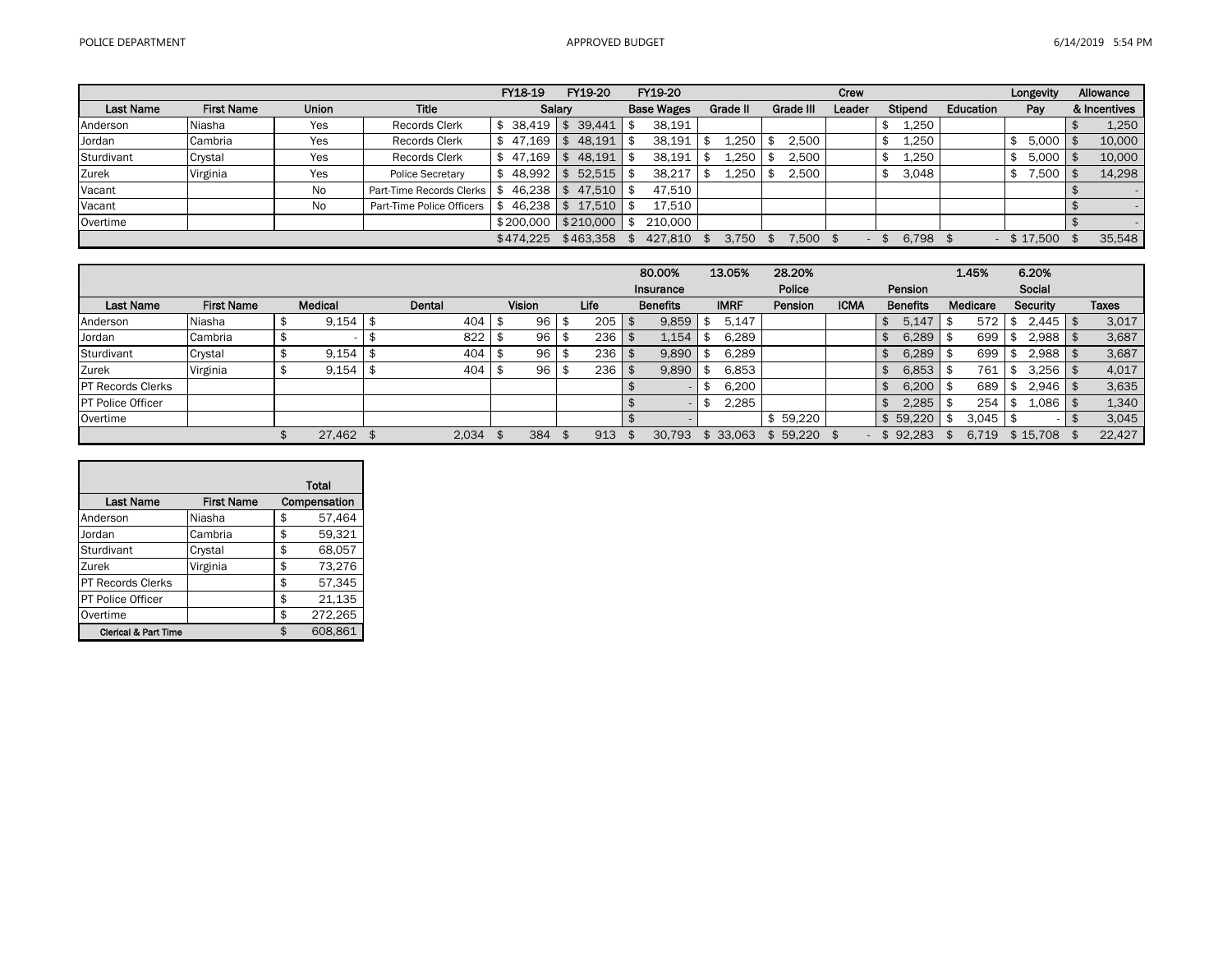|                              | <b>Administrative Hearing</b>             | Actual        |     | Actual        | <b>Budget</b> | Actual      | <b>Budget</b> | Change     |
|------------------------------|-------------------------------------------|---------------|-----|---------------|---------------|-------------|---------------|------------|
| Account #                    | <b>Account Description</b>                | FY2017        |     | <b>FY2018</b> | FY2019        | 02-28-19    | <b>FY2020</b> | $% + or -$ |
|                              |                                           |               |     |               |               |             |               |            |
| 01-610-43-300 Legal Services |                                           | 10.313        | \$  | 7,961         | 15.000        | 6,600       | 12.000        | $-20%$     |
|                              | 01-610-43-307 Other Professional Services | 788           |     |               | 500           | $\sim$      | 500           | 0%         |
| 01-610-43-331 Printing       |                                           |               |     |               | 2,000         |             |               | $-100%$    |
|                              | Contractual   \$                          | $11,101$   \$ |     | 7,961         | 17,500        | 6,600       | 12,500        | $-29%$     |
|                              |                                           |               |     |               |               |             |               |            |
|                              | <b>Total Expenditures</b>                 | 11.101        | \$. | 7.961         | 17.500        | \$<br>6.600 | 12.500        | $-29%$     |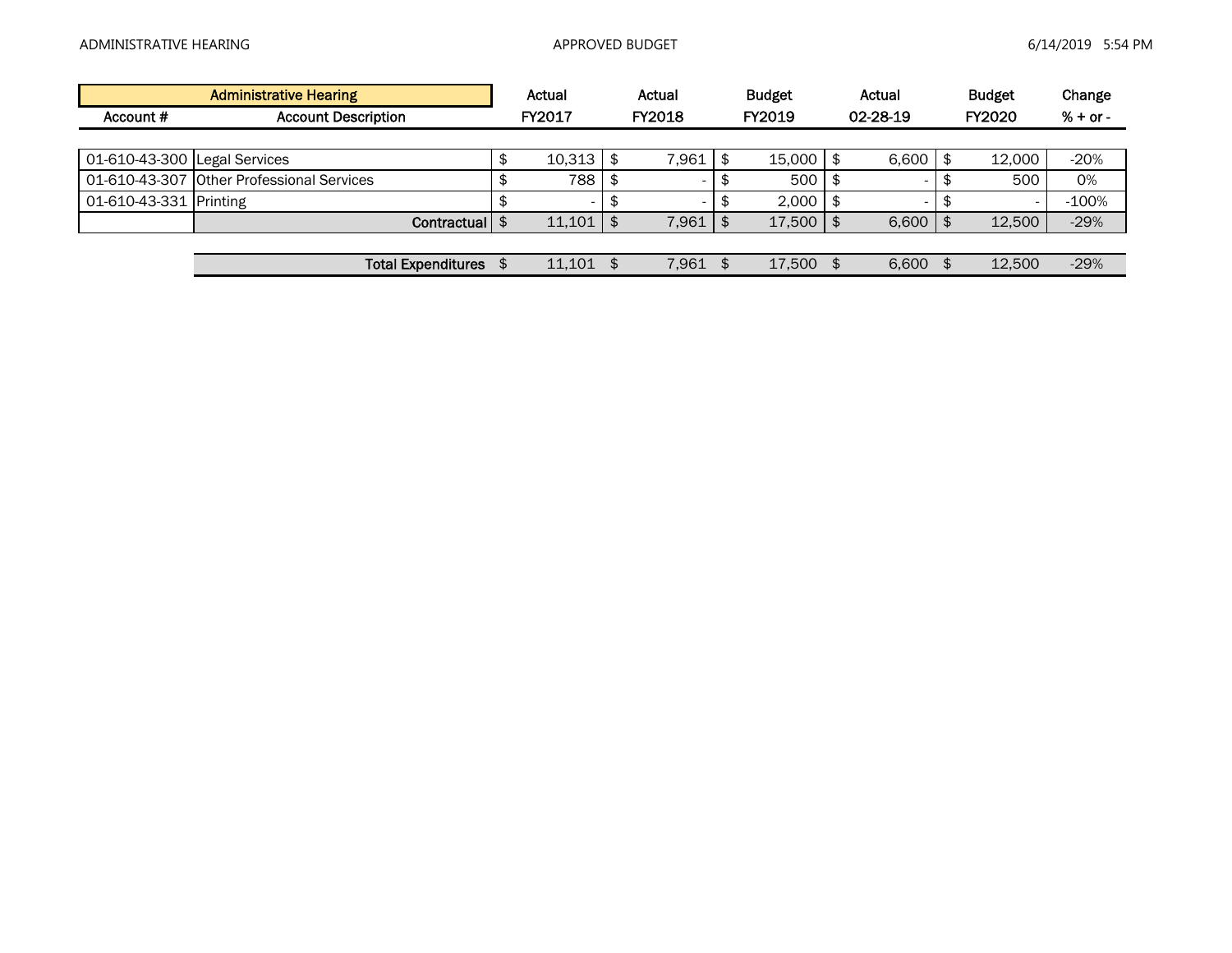|                               | <b>Public Works</b>                         |               | Actual  |               | Actual  |               | <b>Budget</b> |                           | Actual   |                           | <b>Budget</b> | Change     |
|-------------------------------|---------------------------------------------|---------------|---------|---------------|---------|---------------|---------------|---------------------------|----------|---------------------------|---------------|------------|
| Account #                     | <b>Account Description</b>                  |               | FY2017  |               | FY2018  |               | FY2019        |                           | 02-28-19 |                           | FY2020        | $% + or -$ |
| 01-700-41-101 Supervision     |                                             | \$            | 125,878 | \$            | 108,259 | \$            | 101,209       | \$                        | 76,239   | $\frac{1}{2}$             | 188,738       | 86%        |
| 01-700-41-102                 | Labor                                       | \$            | 318,947 | \$            | 373,012 | \$            | 355,844       | \$                        | 322,245  | \$                        | 453,134       | 27%        |
| 01-700-41-103                 | Clerical                                    | \$            | 39,539  | \$            | 50,486  | \$            | 51,322        | \$                        | 37,307   | $\frac{1}{2}$             | 52,384        | 2%         |
| 01-700-41-104 Part-Time       |                                             | \$            | 25,725  | \$            | 41,011  | \$            | 110,900       | \$                        | 14,721   | $\boldsymbol{\hat{\phi}}$ | 20,000        | $-82%$     |
| 01-700-41-120                 | <b>IMRF</b>                                 | \$            | 58,464  | \$            | 77,697  | \$            | 71,054        | \$                        | 57,993   | \$                        | 93,210        | 31%        |
| 01-700-41-121 Social Security |                                             | \$            | 37,623  | \$            | 42,711  | \$            | 47,371        | \$                        | 33,444   | \$                        | 54,641        | 15%        |
|                               | 01-700-41-125 Health Insurance              | \$            | 110,802 | $\frac{1}{2}$ | 137,723 | $\frac{1}{2}$ | 153,980       | \$                        | 118,539  | \$                        | 193,694       | 26%        |
|                               | Personnel                                   | $\frac{1}{2}$ | 716,978 | $\frac{1}{2}$ | 830,898 | $\frac{1}{2}$ | 891,680       | $\frac{1}{2}$             | 660,488  | $\frac{1}{2}$             | 1,055,801     | 18%        |
|                               |                                             |               |         |               |         |               |               |                           |          |                           |               |            |
| 01-700-42-220 Office Supplies |                                             | \$            | 1,283   | \$            | 2,968   | \$            | 3,000         | \$                        | 4,349    | \$                        | 3,000         | 0%         |
|                               | 01-700-42-232 Motor Fuels & Lubricants      | \$            | 12,926  | $\frac{1}{2}$ | 14,794  | \$            | 13,000        | $\boldsymbol{\hat{\phi}}$ | 13,119   | $\boldsymbol{\hat{\phi}}$ | 16,000        | 23%        |
|                               | 01-700-42-235   Maintenance Supplies        | \$            | 24,736  | \$            | 13,253  | \$            | 17,000        | \$                        | 3,601    | $\frac{1}{2}$             | 15,000        | $-12%$     |
|                               | 01-700-42-239 Operating Supplies            | \$            | 1,959   | \$            | 4,027   | \$            | 3,200         | \$                        | 4,745    | $\frac{1}{2}$             | 10,000        | 213%       |
| 01-700-42-290 Uniforms        |                                             | \$            | 6,612   | \$            | 8,039   | \$            | 7,500         | $\boldsymbol{\hat{\phi}}$ | 5,372    | \$                        | 7,500         | 0%         |
|                               | <b>Commodities</b>                          | $\frac{1}{2}$ | 47,516  | \$            | 43,081  | $\frac{1}{2}$ | 43,700        | $\frac{1}{2}$             | 31,186   | $\frac{1}{2}$             | 51,500        | 18%        |
|                               |                                             |               |         |               |         |               |               |                           |          |                           |               |            |
| 01-700-43-300 Legal Services  |                                             | \$            | 1,155   | \$            | 2,363   | \$            | 2,500         | \$                        | 2,044    | $\pmb{\$}$                | 2,000         | 100%       |
|                               | 01-700-43-302 Engineering Services          | \$            | 25,055  | \$            | 6,750   | \$            | 15,000        | \$                        | 26,725   | \$                        | 10,000        | $-33%$     |
| 01-700-43-307                 | <b>Other Professional Services</b>          | \$            | 20,368  | \$            | 36,454  | \$            | 38,000        | \$                        | 23,438   | \$                        | 40,000        | 5%         |
|                               | 01-700-43-308 Lawn Maintenance              | \$            | 5,200   | \$            | 24,494  | \$            | 17,000        | \$                        | 9,577    | \$                        | 16,000        | $-6%$      |
| 01-700-43-321 Utilities       |                                             | \$            | 4,234   | \$            | 75,298  | $\frac{1}{2}$ | 82,000        | \$                        | 55,799   | \$                        | 70,000        | $-15%$     |
|                               | 01-700-43-327 Training & Travel             | \$            | 1,754   | \$            | 3,914   | \$            | 3,000         | \$                        | 1,485    | \$                        | 4,000         | 33%        |
| 01-700-43-331 Printing        |                                             | \$            | 1,049   | \$            | 2,464   | \$            | 1,200         | \$                        | 2,692    | \$                        | 3,000         | 150%       |
| 01-700-43-345                 | <b>Dues</b>                                 | \$            | 1,810   | $\frac{1}{2}$ |         | \$            | 1,500         | \$                        | 660      | \$                        | 1,500         | 0%         |
| 01-700-43-346 Subscriptions   |                                             | \$            | (1,500) | $\frac{1}{2}$ | 2,395   | \$            | 1,500         | $\boldsymbol{\hat{\phi}}$ | 1,500    | $\boldsymbol{\hat{\phi}}$ | 1,500         | 0%         |
|                               | 01-700-43-354 Vehicle Maintenance-Outside   | \$            | 20,396  | $\frac{1}{2}$ | 6,219   | $\frac{1}{2}$ | 15,000        | \$                        | 3,977    | $\boldsymbol{\hat{z}}$    | 10,000        | $-33%$     |
|                               | 01-700-43-360 Building Maintenance-Outside  | \$            | 11,983  | \$            | 5,981   | \$            | 7,500         | $\frac{1}{2}$             | 2,261    | $\frac{1}{2}$             | 3,000         | $-60%$     |
|                               | 01-700-43-361 Park Maintenance              | \$            | 7,685   | \$            | 10,713  | \$            | 20,000        | $\boldsymbol{\hat{\phi}}$ | 19,470   | \$                        | 40,000        | 100%       |
|                               | 01-700-43-363 Equipment Maintenance-Outside | \$            | 2,140   | \$            | 3,962   | \$            | 7,500         | $\boldsymbol{\hat{\phi}}$ | 366      | $\frac{1}{2}$             | 7,500         | 0%         |
|                               | 01-700-43-364 Holiday Decorations           | \$            |         | \$            | 18,044  | \$            | 20,000        | \$                        | 3,123    | \$                        | 10,000        | $-50%$     |
| 01-700-43-365 Rental          |                                             | \$            | 235     | \$            | 1,363   | \$            | 1,700         | \$                        | 1,142    | \$                        | 2,000         | 18%        |
| 01-700-43-485 Animal Control  |                                             | \$            | 5,560   | \$            | 3,722   | \$            | 5,000         | $\boldsymbol{\hat{\phi}}$ | 2,800    | \$                        | 5,000         | 0%         |
|                               | Contractual                                 | $\frac{1}{2}$ | 107,124 | \$            | 204,136 | $\frac{1}{2}$ | 238,400       | $\frac{1}{2}$             | 157,059  | $\mathfrak{S}$            | 225,500       | $-5%$      |
|                               |                                             |               |         |               |         |               |               |                           |          |                           |               |            |
|                               | 01-700-44-454 Vehicle Maintenance           | \$            | 23,315  | $\frac{1}{2}$ | 26,981  | \$            | 30,000        | $\frac{1}{2}$             | 24,944   | $\frac{1}{2}$             | 35,000        | 17%        |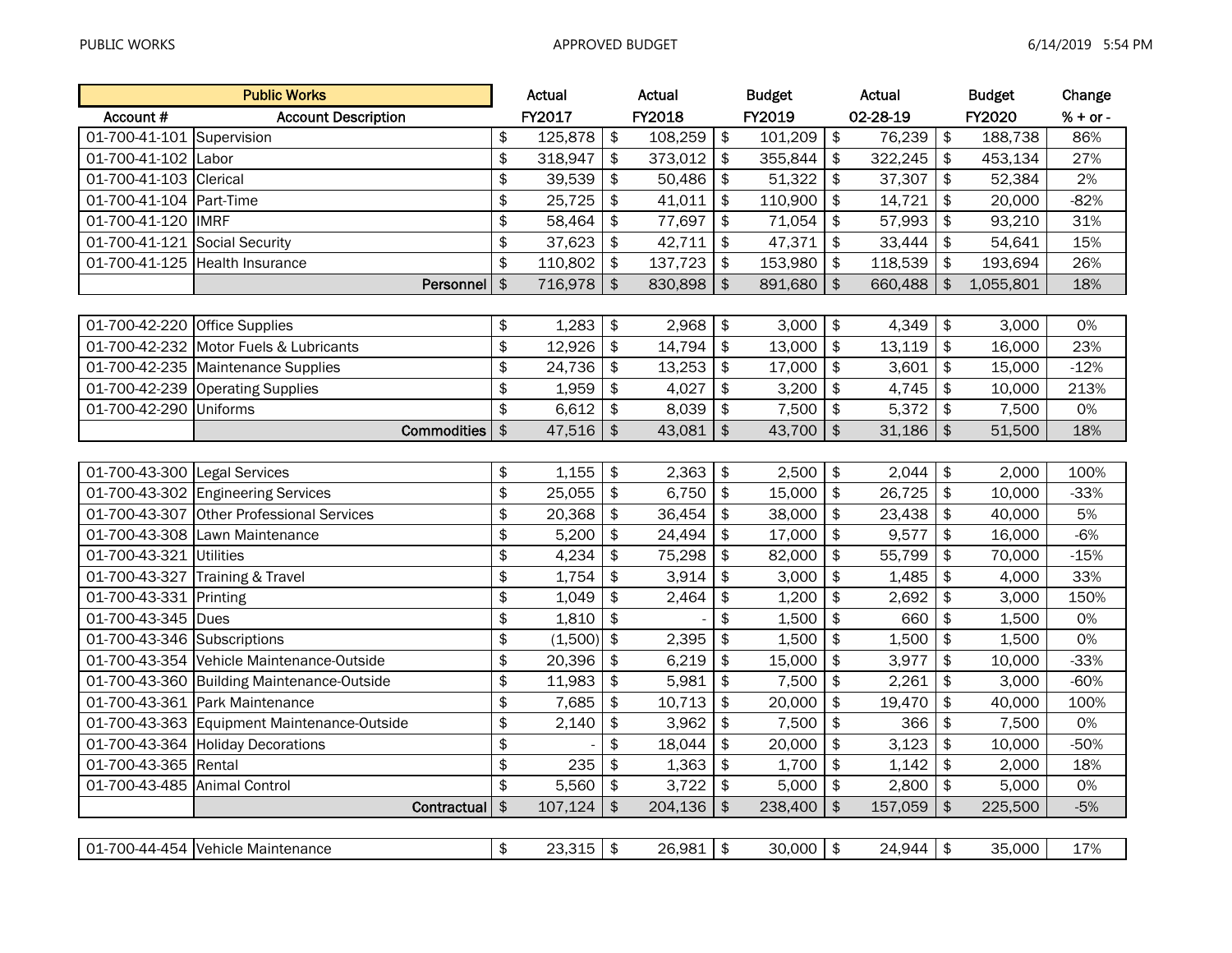|     | 01-700-44-460 Building Maintenance  | \$            | 379     | \$<br>1,009     | 1,000           | \$<br>1.451   | \$<br>25,000    | 2400% |
|-----|-------------------------------------|---------------|---------|-----------------|-----------------|---------------|-----------------|-------|
|     | 01-700-44-463 Equipment Maintenance | \$            | 250     | 5,798           | 500             | \$<br>227     | 1,000           | 100%  |
|     | 01-700-44-485 Business Expense      | \$            |         | \$<br>348       | 500             | \$            | \$<br>500       | 0%    |
|     | 01-700-44-495 Small Equipment       | \$            | 1,817   | \$<br>10,887    | 10,000          | \$<br>5,090   | \$<br>18,000    | 80%   |
|     | Operating $\frac{1}{2}$             |               | 25,761  | \$<br>45,024    | \$<br>42,000    | \$<br>31,712  | \$<br>79,500    | 89%   |
|     |                                     |               |         |                 |                 |               |                 |       |
|     | <b>Total Public Works</b>           | \$            | 897,379 | \$<br>1,123,139 | \$<br>1,215,780 | \$<br>880,445 | \$<br>1.412.301 | 16%   |
|     |                                     |               |         |                 |                 |               |                 |       |
|     | <b>Overhead Distribution</b>        |               |         |                 |                 |               |                 |       |
| 40% | Water & Sewer                       | \$            | 358,952 | \$<br>449,255   | \$<br>486,312   | \$<br>352,178 | \$<br>564,921   | 16%   |
| 10% | Refuse                              | \$            | 89,738  | \$<br>112,314   | \$<br>121,578   | \$<br>88,045  | \$<br>141.230   | 16%   |
| 5%  | TIF                                 | \$            | 44,869  | \$<br>56,157    | \$<br>60,789    | \$<br>44,022  | \$<br>70,615    | 16%   |
|     | <b>Total Overhead Distribution</b>  | $\frac{4}{5}$ | 493,558 | \$<br>617,726   | \$<br>668,679   | \$<br>484,245 | \$<br>776.766   | 16%   |
|     |                                     |               |         |                 |                 |               |                 |       |
|     |                                     |               |         |                 |                 |               |                 |       |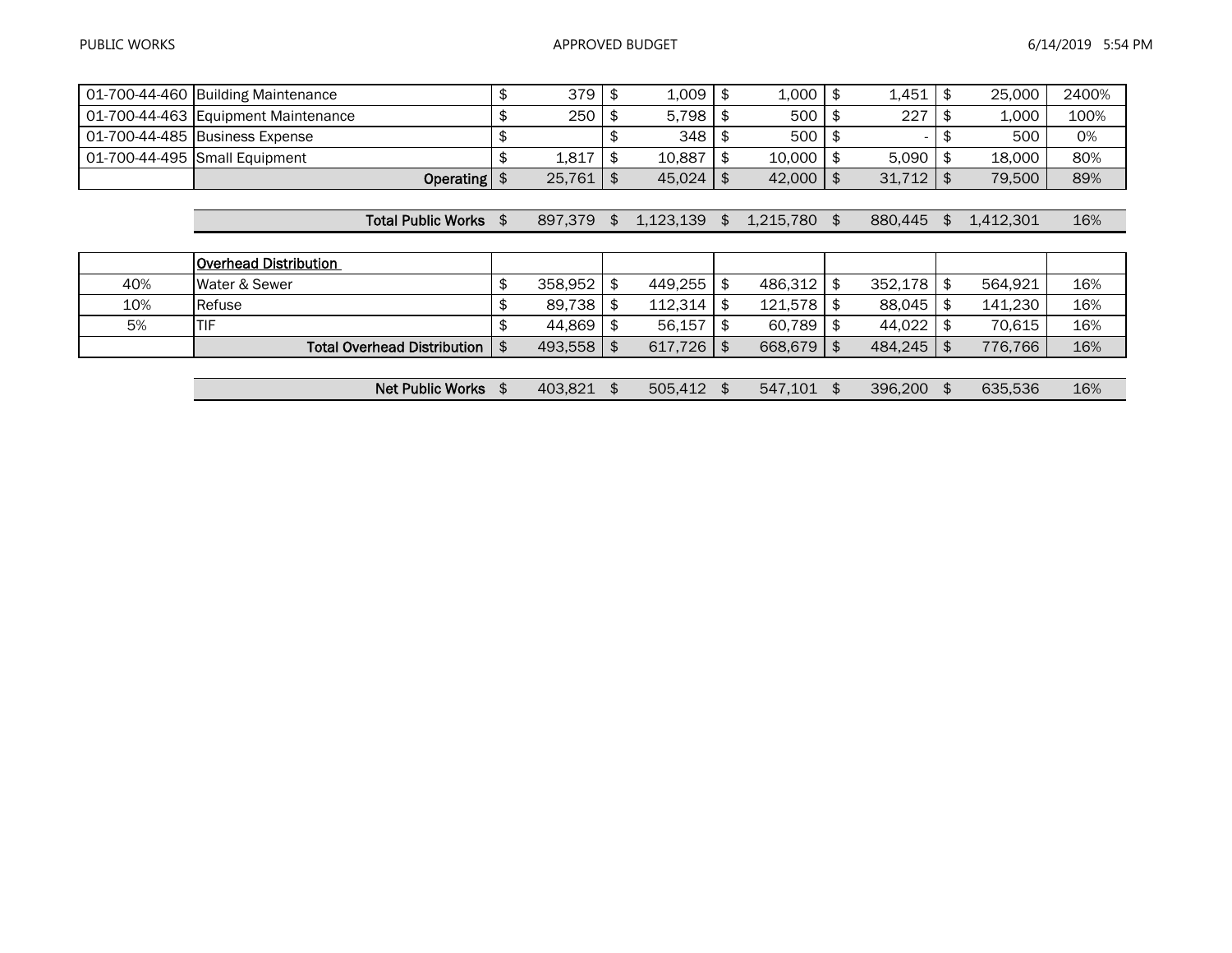|                    |                   |              |                              | FY18-19            | FY19-20                   | FY19-20           |                |            |             | Crew     |             |           | Longevity          | Allowance    |
|--------------------|-------------------|--------------|------------------------------|--------------------|---------------------------|-------------------|----------------|------------|-------------|----------|-------------|-----------|--------------------|--------------|
| <b>Last Name</b>   | <b>First Name</b> | <b>Union</b> | <b>Title</b>                 |                    | Salarv                    | <b>Base Wages</b> |                | Grade II   | Grade III   | Leader   | Stipend     | Education | Pay                | & Incentives |
| Wegrzyn            | Mike              | No           | <b>Public Works Director</b> | \$101.209          | \$105.510                 | 105,510           |                |            |             |          |             |           |                    |              |
| Richers            | Matthew           | No           | <b>Assistant PW Director</b> | l \$               | 81.000 \$ 83.228          | 83.228            |                |            |             |          |             |           |                    |              |
| Coley              | Joseph            | Yes          | Mechanic                     |                    | $$70.913 \;   \; $72.683$ | 72.683            |                |            |             |          |             |           |                    |              |
| Anifer             | Andrew            | Yes          | Maintenance Operator II      | $49.620$ \$<br>\$  | $50.710$   \$             | $40,710$ \$       |                | $2,500$ \$ | 2.500       |          |             |           | \$<br>$5,000$   \$ | 10,000       |
| Cross              | James             | Yes          | Crew Leader                  | \$64.620           | $$65.710$ \$              | $40.710$ \$       |                | $2.500$ \$ | 2.500       | \$10,000 |             |           | $$10,000$ \ \$     | 25,000       |
| Johnston           | Thomas            | Yes          | <b>Mechanic Assistant</b>    |                    | 46.831 \$47.981           | 42,981            |                |            |             |          |             |           | \$<br>5,000        | 5,000        |
| Post               | Roxanne           | Yes          | Maintenance Operator II      | 47.120<br>- \$     | 50.710<br>l \$            | 40.710            | $1$ \$         | 2,500      | \$<br>2.500 |          |             |           | \$<br>$5,000$   \$ | 10,000       |
| Wade               | Balcari           | Yes          | Maintenance Operator II      | <b>S</b><br>42.121 | 43.210<br>$1$ \$          | 40.710            |                |            |             |          |             |           | \$<br>$2,500$ \$   | 2,500        |
| <b>Doss</b>        | Gregory           | Yes          | Maintenance Operator I       |                    | \$40,710                  | 40,710            |                |            |             |          |             |           |                    |              |
| <b>Clemons</b>     | Stephen           | Yes          | Maintenance Operator I       | - \$               | \$40.710                  | 40,710            |                |            |             |          |             |           |                    |              |
| Vacant             | Vacant            | Yes          | Maintenance Operator         | - \$               | 40.710<br>\$              | 40.710            |                |            |             |          |             |           |                    |              |
| <b>Clark-Wells</b> | Sara              | Yes          | <b>Receptionist III</b>      | \$50,288           | 52.384<br>\$              | 39.684            | \$             | 1.250      | 2.500<br>\$ |          | \$<br>1,250 | 200<br>\$ | \$<br>7,500        | 12,700       |
| Summer/Seasonal    |                   | No           | Part-Time                    | 40.000             | \$<br>20,000              | 20.000            |                |            |             |          |             |           |                    |              |
|                    |                   |              |                              | \$593,722          | \$714.256                 | 649.056           | $\mathfrak{L}$ | 8.750      | \$10,000    | \$10.000 | . 250       | 200<br>\$ | \$35,000           | 65,200       |

|                 |                   |                 |      |        |      |               |             |      | 80.00%          | 13.05%      | 28.20%         |             |                 |     | 1.45%    | 6.20%                |        |
|-----------------|-------------------|-----------------|------|--------|------|---------------|-------------|------|-----------------|-------------|----------------|-------------|-----------------|-----|----------|----------------------|--------|
|                 |                   |                 |      |        |      |               |             |      | Insurance       |             | Police         |             | Pension         |     |          | Social               |        |
| Last Name       | <b>First Name</b> | <b>Medical</b>  |      | Dental |      | <b>Vision</b> | Life        |      | <b>Benefits</b> | <b>IMRF</b> | <b>Pension</b> | <b>ICMA</b> | <b>Benefits</b> |     | Medicare | Security             | Taxes  |
| Wegrzyn         | Mike              | \$<br>14,798 \$ |      | 822    | \$   | 130           | \$<br>298   |      | 16,048          | \$13,769    |                |             | \$13,769        | \$  | 1,530    | \$<br>$6,542$ \$     | 8,072  |
| Richers         | Matthew           | 13,370          | l \$ | 888    | \$   | 130           | \$<br>284   |      | 14,672          | \$10,861    |                |             | \$10,861        | \$  | 1,207    | \$<br>5,160          | 6,367  |
| Coley           | Joseph            | \$<br>16,912    | \$   | 822    | - \$ | 96            | \$<br>236   |      | 18.066          | \$9,485     |                |             | \$9,485         | \$  | 1.054    | \$<br>4,506          | 5,560  |
| Anifer          | Andrew            | 25.476 \$       |      | 404    | \$   | 96            | \$<br>226   |      | 26.202          | \$6,618     |                |             | \$<br>6,618     | \$  | 735      | \$<br>3,144          | 3,879  |
| Cross           | James             | 17,726          | l \$ | 822    | -\$  | 130           | \$<br>250   |      | 18,928          | \$8,575     |                |             | \$8,575         | \$  | 953      | \$<br>4,074          | 5,027  |
| Johnston        | Thomas            | $21,274$ \$     |      | 1,356  | \$   | 207           | \$<br>202   |      | 23,039          | \$6,262     |                |             | \$6,262         | \$  | 696      | \$<br>$2,975$   \$   | 3,671  |
| Post            | Roxanne           | 25,476 \$       |      | 1,356  | \$   | 207           | \$<br>226   | - 96 | 27.265          | \$6,618     |                |             | \$<br>6,618     | -\$ | 735      | \$<br>3,144          | 3,879  |
| Wade            | Balcari           | 7,621           | \$   | 404    | \$   | 391           | \$<br>178   | \$   | 8.594           | \$<br>5,639 |                |             | \$5.639         | \$  | 627      | \$<br>2,679          | 3,306  |
| <b>Doss</b>     | Gregory           | \$<br>9,235     | -\$  | 404    | \$   | 391           | \$<br>178   |      | 10,208          | \$<br>5,313 |                |             | \$5,313         | \$  | 590      | \$<br>2,524          | 3,114  |
| Clemons         | Stephen           | 9,235           | -\$  | 404    | \$   | 391           | \$<br>178   |      | 10.208          | \$5,313     |                |             | \$<br>5,313     | \$  | 590      | \$<br>2,524          | 3,114  |
| Vacant          | Vacant            | 9,235           | - \$ | 404    | -\$  | 391           | \$<br>178   | -96  | 10.208          | \$5,313     |                |             | \$5,313         | \$  | 590      | \$<br>2,524          | 3,114  |
| Clark-Wells     | Sara              | \$<br>9,235     | \$   | 404    | \$   | 391           | \$<br>226   |      | 10.256          | \$6,836     |                |             | \$6,836         | \$  | 760 l    | \$<br>$3,248$ \ \ \$ | 4,007  |
| Summer/Seasonal |                   | \$              |      |        | -\$  |               | \$          |      |                 | 2,610<br>\$ |                |             | \$2.610         | \$  | 290      | \$<br>1,240          | 1,530  |
|                 |                   | 179.593         |      | 8.490  |      | 2.951         | \$<br>2.660 |      | 193.694         | \$93,210    |                |             | \$93.210        | \$  | 10.357   | \$44.284             | 54,641 |

|                  |                   | Total           |
|------------------|-------------------|-----------------|
| <b>Last Name</b> | <b>First Name</b> | Compensation    |
| Wegrzyn          | Mike              | \$<br>143,399   |
| <b>Richers</b>   | Matthew           | \$<br>115.128   |
| Coley            | Joseph            | \$<br>105,794   |
| Anifer           | Andrew            | \$<br>87,409    |
| Cross            | James             | \$<br>98.240    |
| Johnston         | Thomas            | \$<br>80.952    |
| Post             | Roxanne           | \$<br>88,472    |
| Wade             | Balcari           | \$<br>60,748    |
| Doss             | Gregory           | \$<br>59.345    |
| Clemons          | Stephen           | \$<br>59.345    |
| Vacant           |                   | \$<br>59,345    |
| Clark-Wells      | Sara              | \$<br>73,483    |
| Summer/Seasonal  |                   | \$<br>24.140    |
|                  |                   | \$<br>1.055.801 |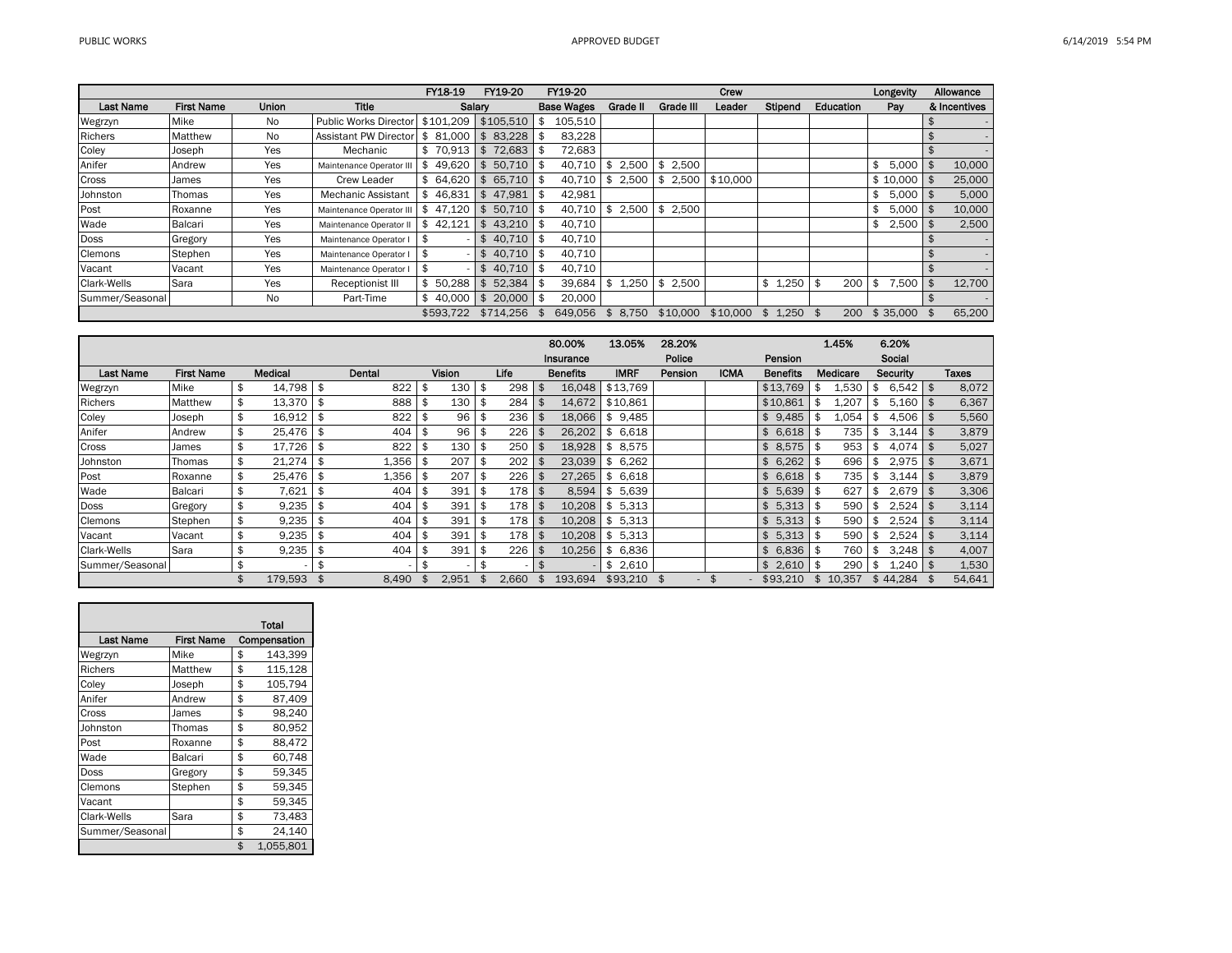|                             | <b>Transfers</b>                              | Actual                         | Actual                         |    | <b>Budget</b> | Actual                         |                | <b>Budget</b> | Change     |
|-----------------------------|-----------------------------------------------|--------------------------------|--------------------------------|----|---------------|--------------------------------|----------------|---------------|------------|
| Account #                   | <b>Account Description</b>                    | <b>FY2017</b>                  | FY2018                         |    | FY2019        | 02-28-19                       |                | <b>FY2020</b> | $% + or -$ |
|                             |                                               |                                |                                |    |               |                                |                |               |            |
|                             | 01-900-41-130 Retirees Insurance              | \$<br>88,116                   | \$<br>129,852                  | \$ | 120,000       | \$<br>93,252                   | \$             | 120,000       | 0%         |
|                             | 01-900-42-233 Rich Township Gasoline Purchase | \$<br>38,703                   | \$<br>44,263                   |    | 40,000        | \$<br>36,229                   |                | 40.000        | 0%         |
|                             | 01-900-46-128 Parks & Rec Property Tax        | \$                             | \$                             |    | 125,000       | \$<br>۰.                       |                | 125,000       | 0%         |
| 01-900-46-129 CDBG Transfer |                                               | \$<br>$\overline{\phantom{0}}$ | \$                             | \$ | 100,000       | \$<br>۰.                       | \$             |               | $-100%$    |
|                             | 01-900-46-697 General Fund Transfer           | \$                             | \$                             | ъ  | 126,394       | \$<br>$\overline{\phantom{0}}$ | \$             |               | $-100%$    |
|                             | 01-900-46-945 Capital Transfer                | \$<br>$\overline{\phantom{0}}$ | \$<br>$\overline{\phantom{a}}$ | \$ | 791.000       | \$<br>$\overline{\phantom{0}}$ | \$.            |               | $-100%$    |
|                             | <b>Commodities</b>                            | 126,819                        | \$<br>174,115                  |    | 1,302,394     | \$<br>129.481                  | \$.            | 285,000       | $-78%$     |
|                             |                                               |                                |                                |    |               |                                |                |               |            |
|                             | <b>Total Transfers</b>                        | 126,819                        | \$<br>174.115                  |    | 1.302.394     | \$<br>129,481                  | $\mathfrak{L}$ | 285,000       | $-78%$     |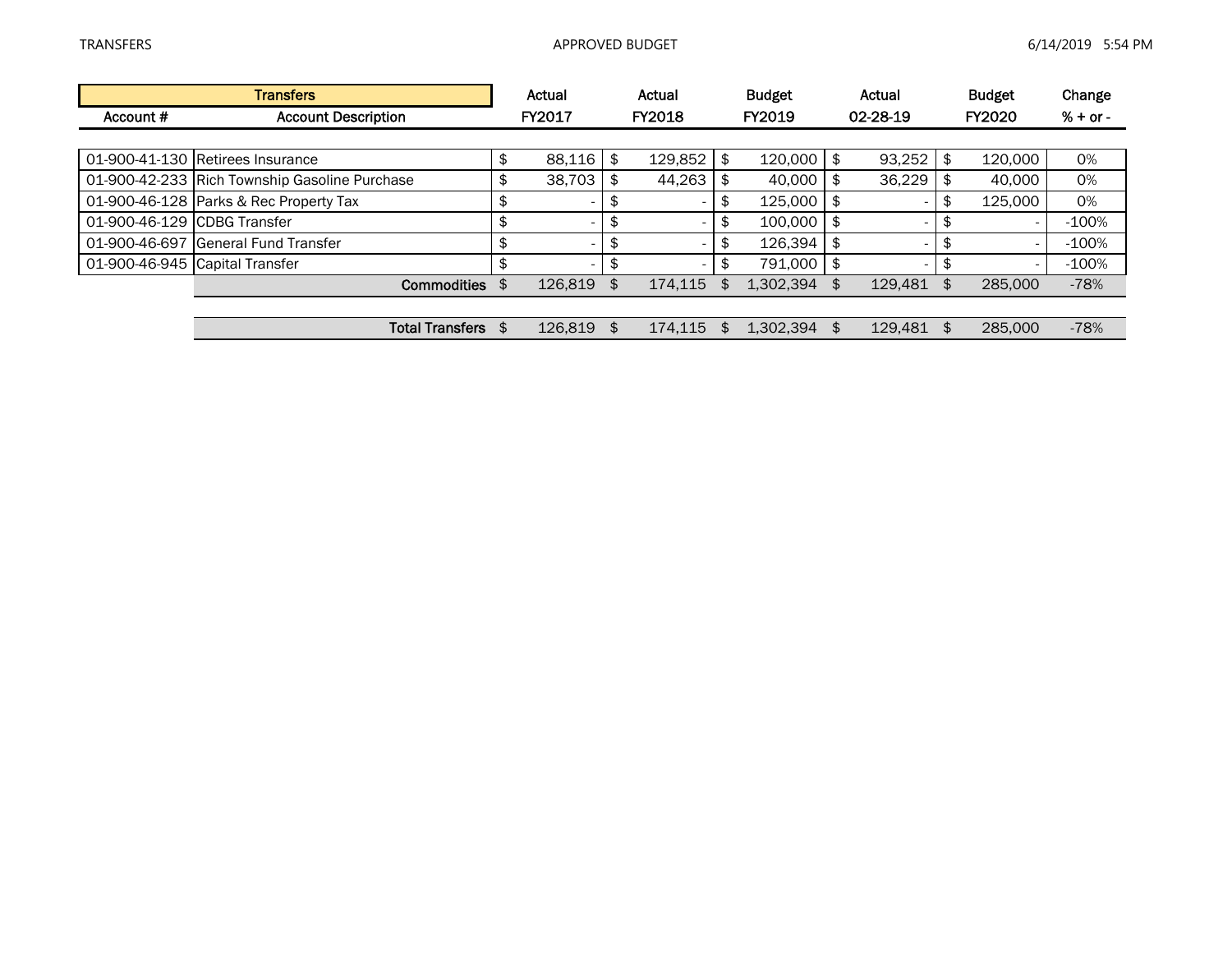|           | <b>CPL Fund</b>              | Actual        | Actual              |    | <b>Budget</b> | Actual           |      | <b>Budget</b> | Change     |
|-----------|------------------------------|---------------|---------------------|----|---------------|------------------|------|---------------|------------|
| Account # | <b>Account Description</b>   | <b>FY2017</b> | <b>FY2018</b>       |    | <b>FY2019</b> | 02-28-18         |      | <b>FY2020</b> | $% + or -$ |
|           |                              |               |                     |    |               |                  |      |               |            |
|           | <b>Chargers for Services</b> | \$<br>253,658 | \$<br>194,028       | \$ | 210,000       | \$<br>176,976    | \$   | 203,000       | $-3%$      |
|           | Revenues \$                  | 253,658       | \$<br>194,028       | \$ | 210,000       | \$<br>176,976 \$ |      | 203,000       | $-3%$      |
|           |                              |               |                     |    |               |                  |      |               |            |
|           | Personnel                    | \$<br>87,154  | \$<br>103,496       | \$ | 98,297        | \$<br>69,530     | \$   | 101,204       | 3%         |
|           | <b>Commodities</b>           | \$<br>688     | \$<br>16,419        | S  | 4,900         | \$<br>(4,874)    | - \$ | 12,000        | 145%       |
|           | <b>Contractual</b>           | \$<br>13,223  | \$<br>62,108        | \$ | 55,500        | \$<br>13,992     |      | 41,000        | $-26%$     |
|           | Operating                    | \$            | \$<br>47,674        | \$ | 25,600        | \$<br>419        | S    | 33,000        | 29%        |
|           | Expenses \$                  | 101.065       | \$<br>229,697       | \$ | 184.297       | \$<br>79.067     | \$   | 187.204       | 2%         |
|           |                              |               |                     |    |               |                  |      |               |            |
|           | Surplus (Deficit) \$         | 152.593       | \$<br>$(35,669)$ \$ |    | 25.703        | \$<br>97,909 \$  |      | 15,796        |            |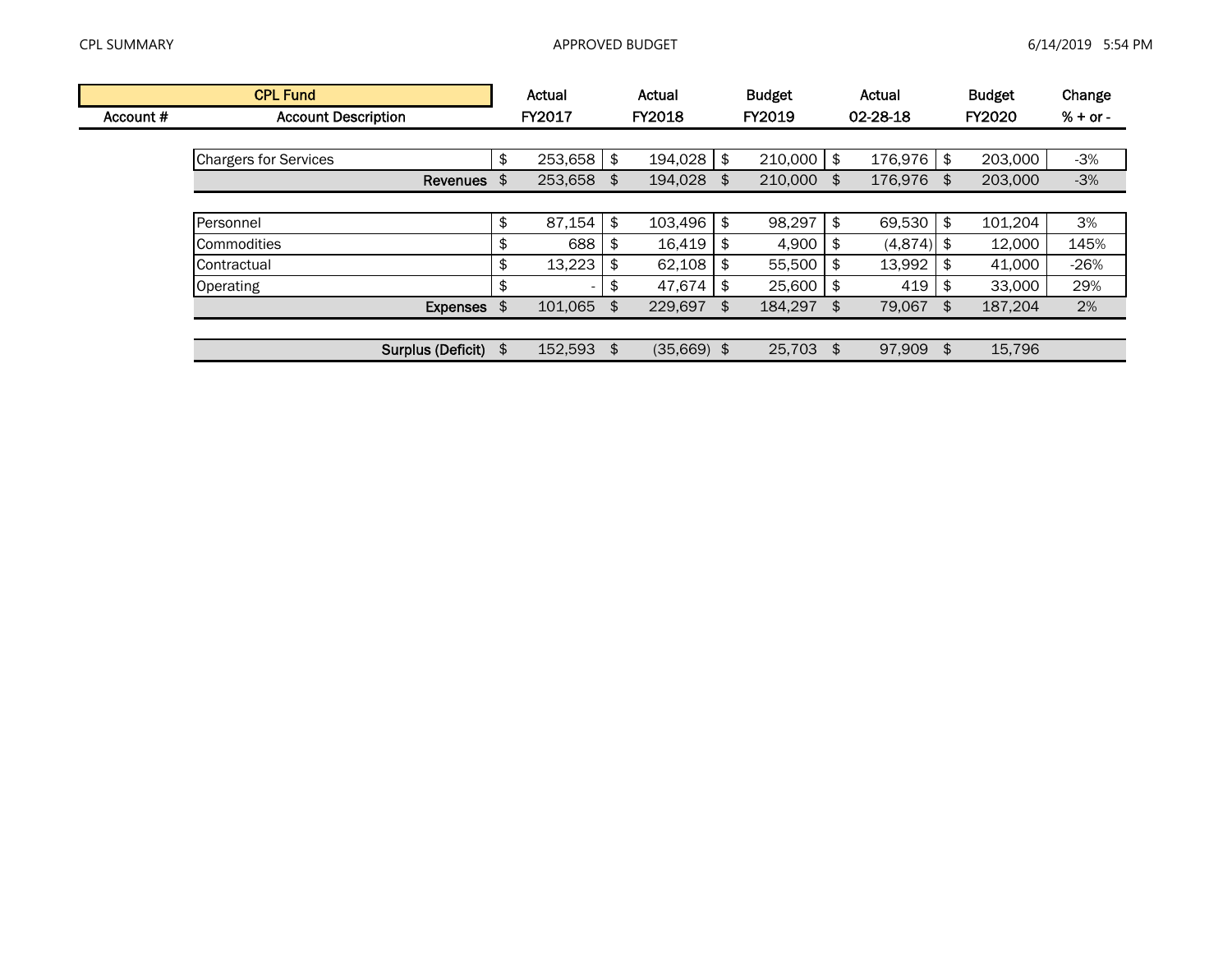|           | <b>CPL</b>                              |        | Actual        |     | Actual  | <b>Budget</b> |      | Actual   |      | <b>Budget</b> | Change     |
|-----------|-----------------------------------------|--------|---------------|-----|---------|---------------|------|----------|------|---------------|------------|
| Account # | <b>Account Description</b>              |        | <b>FY2017</b> |     | FY2018  | FY2019        |      | 02-28-19 |      | FY2020        | $% + or -$ |
|           |                                         |        |               |     |         |               |      |          |      |               |            |
|           | 53-811-34-445 Daily Parking Fees        | ጥ<br>⊅ | 91,261        | \$  | 82,256  | 80,000        | - \$ | 64,449   | - \$ | 80.000        | 0%         |
|           | 53-811-34-446 Monthly Parking Permits   | ጥ<br>⊅ | 101,259       | \$  | 71.240  | 80,000        |      | 66,415   | - SS | 75.000        | $-6%$      |
|           | 53-811-34-447 Quarterly Parking Permits |        | $61,139$ \$   |     | 40,532  | 50,000        |      | 46.112   | - \$ | 48.000        | $-4%$      |
|           | <b>Charges for Services</b>             | \$     | 253,658       | \$. | 194,028 | 210,000       |      | 176,976  | - SS | 203,000       | $-3%$      |
|           |                                         |        |               |     |         |               |      |          |      |               |            |
|           | <b>Total CPL Revenues</b>               |        | 253.658       |     | 194.028 | 210,000       |      | 176.976  |      | 203,000       | $-3%$      |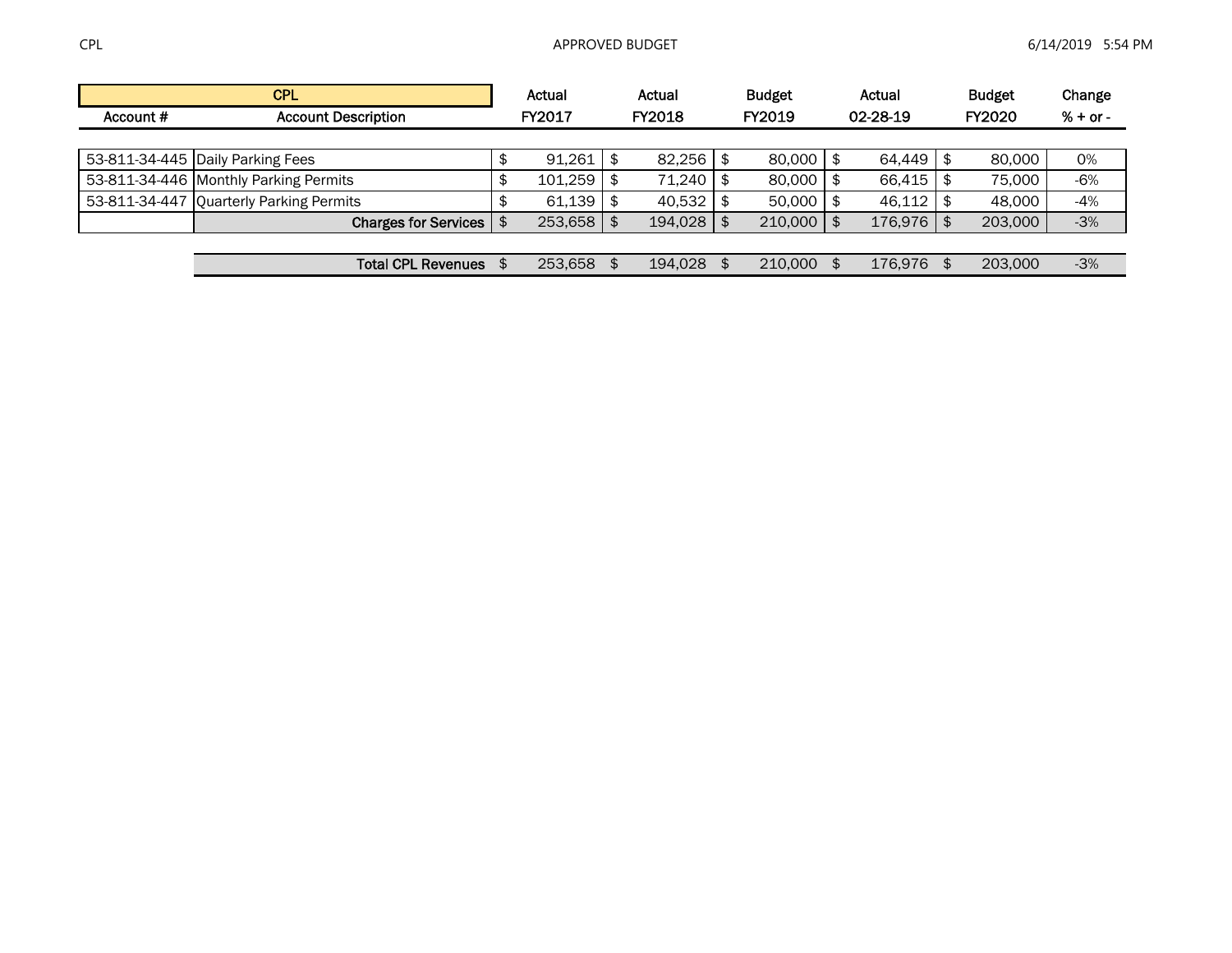|                               | <b>Commuter Parking Lot</b>            |               | Actual  |                                | Actual  |               | <b>Budget</b> | Actual         |               | <b>Budget</b> | Change     |
|-------------------------------|----------------------------------------|---------------|---------|--------------------------------|---------|---------------|---------------|----------------|---------------|---------------|------------|
| Account #                     | <b>Account Description</b>             |               | FY2017  |                                | FY2018  |               | FY2019        | 02-28-19       |               | FY2020        | $% + or -$ |
|                               |                                        |               |         |                                |         |               |               |                |               |               |            |
| 53-811-41-102                 | Labor                                  | \$            | 38,840  | \$                             | 50,203  | \$            | 47,773        | \$<br>35,429   | \$            | 49,048        | 3%         |
| 53-811-41-104                 | Part-Time                              | \$            | 24,703  | \$                             | 25,287  | \$            | 25,000        | \$<br>15,520   | \$            | 25,000        | 0%         |
| 53-811-41-120                 | <b>IMRF</b>                            | \$            | 4,644   | \$                             | 5,936   | \$            | 5,416         | \$<br>4,703    | \$            | 6,218         | 15%        |
| 53-811-41-121 Social Security |                                        | \$            | 4,659   | \$                             | 5,264   | \$            | 5,568         | \$<br>3,861    | \$            | 5,558         | 0%         |
| 53-811-41-125                 | <b>Health Insurance</b>                | \$            | 14,308  | \$                             | 16,806  | \$            | 14,540        | \$<br>10,017   | \$            | 15,380        | 6%         |
|                               | Personnel                              | $\pmb{\$}$    | 87,154  | \$                             | 103,496 | \$            | 98,297        | \$<br>69,530   | \$            | 101,204       | 3%         |
|                               |                                        |               |         |                                |         |               |               |                |               |               |            |
| 53-811-42-220                 | <b>Office Supplies</b>                 | \$            | 68      | \$                             |         | \$            | 150           | \$             | \$            |               | $-100%$    |
| 53-811-42-235                 | <b>Maintenance Supplies</b>            | \$            | 265     | \$                             | 1,075   | \$            | 1,000         | \$             | \$            | 1,000         | 0%         |
| 53-811-42-239                 | <b>Operating Supplies</b>              | \$            | 355     | \$                             | 12,229  | \$            | 750           | \$<br>(5, 372) | \$            | 5,000         | 567%       |
| 53-811-42-290                 | Uniforms                               | \$            |         | \$                             | 3,114   | \$            | 3,000         | \$<br>498      | \$            | 6,000         | 100%       |
|                               | <b>Commodities</b>                     | $\frac{1}{2}$ | 688     | $\ddot{\boldsymbol{\epsilon}}$ | 16,419  | \$            | 4,900         | \$<br>(4, 874) | $\frac{1}{2}$ | 12,000        | 145%       |
|                               |                                        |               |         |                                |         |               |               |                |               |               |            |
| 53-811-43-307                 | <b>Other Professional Services</b>     | \$            |         | \$                             | 5,350   | \$            | 4,500         | \$<br>4,572    | \$            | 1,000         | $-78%$     |
| 53-811-43-308                 | Lawn Maintenance                       | \$            | 5,195   | \$                             | 8,935   | \$            | 10,000        | \$<br>6,023    | \$            | 8,000         | $-20%$     |
| 53-811-43-309                 | Janitorial Services                    | \$            |         | \$                             | 1,175   | \$            |               | \$             | \$            |               | 0%         |
| 53-811-43-312 Snow Removal    |                                        | \$            |         | \$                             | 27,805  | \$            | 25,000        | \$             | \$            | 24,000        | $-4%$      |
| 53-811-43-321                 | <b>Utilities</b>                       | \$            | 8,028   | \$                             | 5,063   | \$            | 7,000         | \$<br>3,397    | \$            | 6,000         | $-14%$     |
| 53-811-43-358                 | Coin Unit Maintenance Contract         | \$            |         | \$                             | 11,700  | \$            | 7,000         | \$             | \$            | 1,000         | $-86%$     |
| 53-811-43-485                 | <b>Animal Control</b>                  | \$            |         | \$                             | 2,080   | \$            | 2,000         | \$             | \$            | 1,000         | $-50%$     |
|                               | Contractual                            | $\frac{1}{2}$ | 13,223  | \$                             | 62,108  | \$            | 55,500        | \$<br>13,992   | \$            | 41,000        | $-26%$     |
|                               |                                        |               |         |                                |         |               |               |                |               |               |            |
|                               | 53-811-44-400 Depreciation Expense     | \$            |         | \$                             | 47,425  | \$            | 25,000        | \$             | \$            | 25,000        | 0%         |
| 53-811-44-460                 | <b>Building Maintenance</b>            | \$            |         | \$                             | 201     | \$            | 250           | \$<br>419      | \$            | 5,000         | 1900%      |
| 53-811-44-463                 | <b>Equipment Maintenance</b>           | \$            |         | \$                             | 48      | \$            | 250           | \$             | \$            | 3,000         | 1100%      |
|                               | 53-811-44-476 Other Operating Expenses | \$            |         | \$                             |         | \$            | 100           | \$             | \$            |               | $-100%$    |
|                               | Operating \$                           |               |         | \$                             | 47,674  | $\frac{1}{2}$ | 25,600        | \$<br>419      | $\frac{4}{5}$ | 33,000        | 29%        |
|                               |                                        |               |         |                                |         |               |               |                |               |               |            |
|                               | <b>Total Commuter Parking</b>          | \$            | 101,065 | \$                             | 229,697 | \$            | 184,297 \$    | 79,067 \$      |               | 187,204       | 2%         |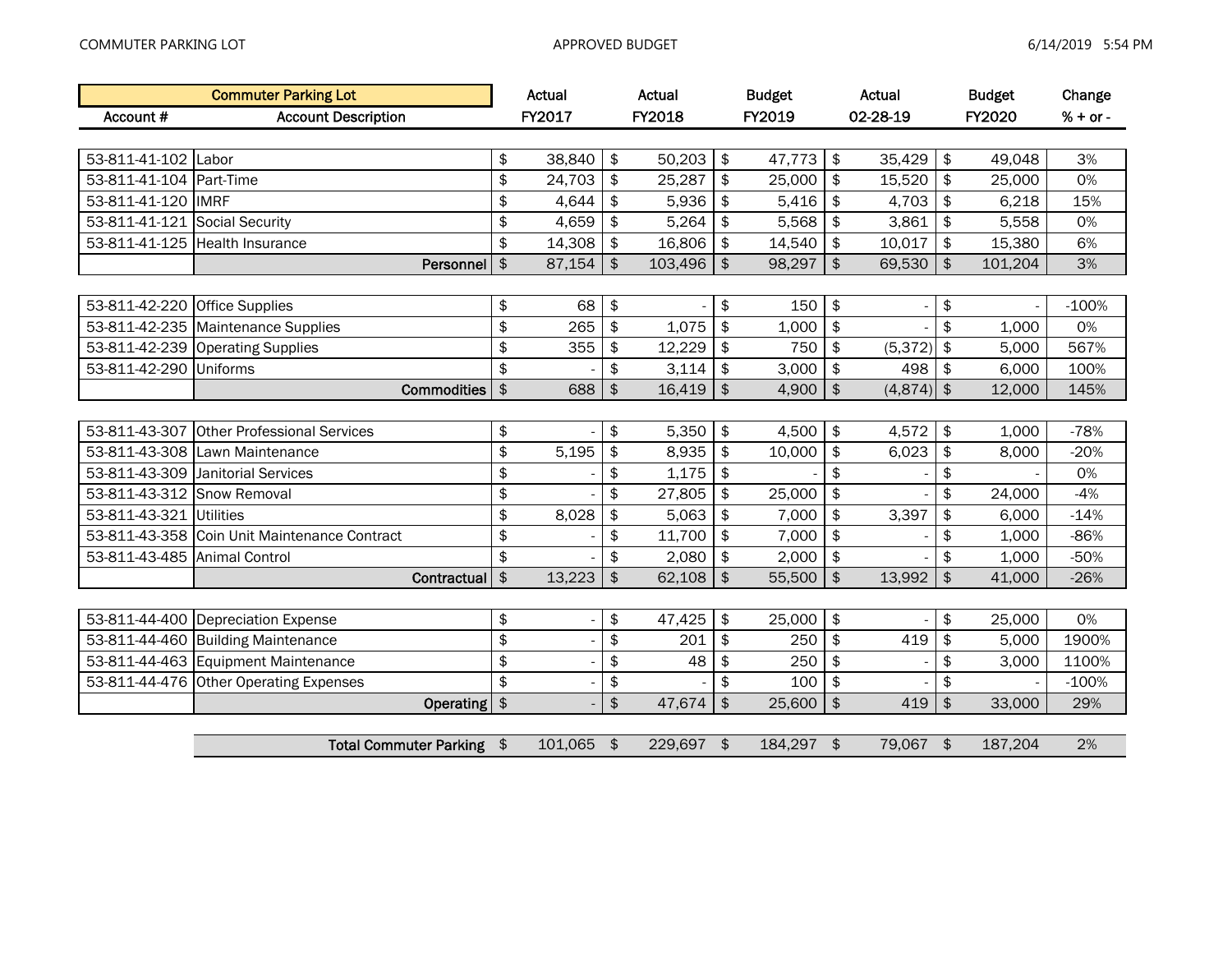|                  |                   |       |            | FY17-18       | FY18-19       | FY18-19           |          |           | Crew   |         |           | Longevity | Allowance    |
|------------------|-------------------|-------|------------|---------------|---------------|-------------------|----------|-----------|--------|---------|-----------|-----------|--------------|
| <b>Last Name</b> | <b>First Name</b> | Union | Department |               | Salary        | <b>Base Wages</b> | Grade II | Grade III | Leader | Stipend | Education | Pay       | & Incentives |
| Schoeling        | Jeffrey           | No    | <b>CPL</b> | $46.532$   \$ | 49.048        | 47.648            |          |           |        |         |           | .400      | 1,400        |
| <b>Part Time</b> |                   | No    | CPL        | 25,000        | 25,000<br>1 S | 25,000            |          |           |        |         |           |           |              |
|                  |                   |       |            | \$71.532      | 74.048        | 72,648            |          |           |        |         |           | 1.400     | 1,400        |

|                  |                   |                |        |                  |      |  | 80.00%          | 13.05%      | 28.20%  |             |                 | 1.45%    | 6.20%           |       |
|------------------|-------------------|----------------|--------|------------------|------|--|-----------------|-------------|---------|-------------|-----------------|----------|-----------------|-------|
|                  |                   |                |        |                  |      |  | Insurance       |             | Police  |             | Pension         |          | Social          |       |
| <b>Last Name</b> | <b>First Name</b> | <b>Medical</b> | Dental | Vision           | Life |  | <b>Benefits</b> | <b>IMRF</b> | Pension | <b>ICMA</b> | <b>Benefits</b> | Medicare | <b>Security</b> | Taxes |
| Schoeling        | Jeffrey           | 14,096         | 928    | 130 <sub>1</sub> | 226  |  | 15,380          | 6,218       |         |             | 6.218           | 691.     | 2.954           | 3.645 |
| <b>Part Time</b> |                   |                |        |                  |      |  |                 |             |         |             |                 | 363      | .,550           | 1.913 |
|                  |                   | 14.096         | 928    | 130              | 226  |  | 15.380          | 6.218       |         |             | 6.218           | 1.053    | 4.504           | 5,558 |

|                  |                   |   | Total        |
|------------------|-------------------|---|--------------|
| Last Name        | <b>First Name</b> |   | Compensation |
| Schoeling        | Jeffrey           | S | 74,291       |
| <b>Part Time</b> |                   | S | 26,913       |
|                  |                   |   | 101,204      |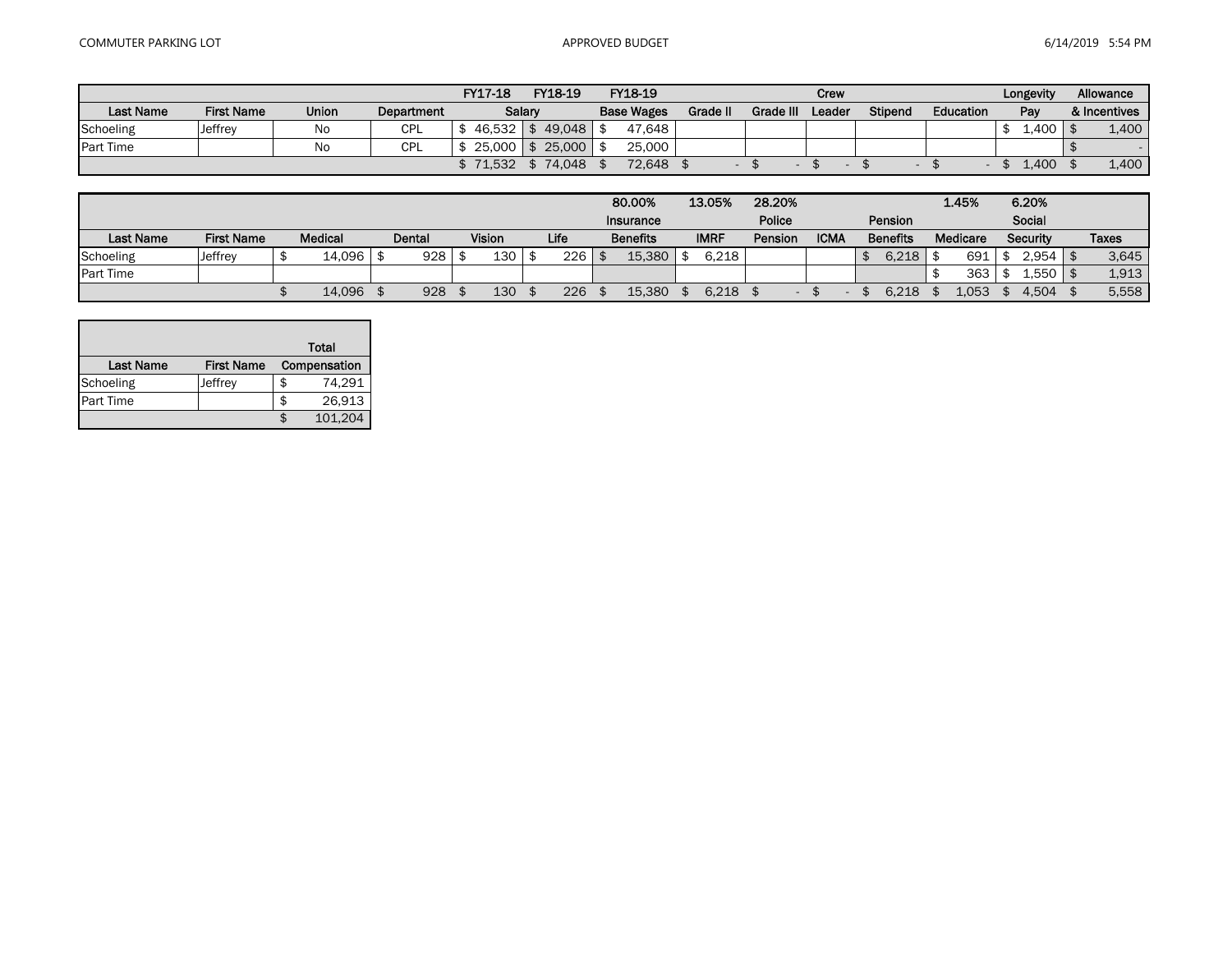|           | Parks & Rec                    | Actual          |               | Actual         |               | <b>Budget</b>            | Actual                |               | <b>Budget</b> | Change     |
|-----------|--------------------------------|-----------------|---------------|----------------|---------------|--------------------------|-----------------------|---------------|---------------|------------|
| Account # | <b>Account Description</b>     | <b>FY2017</b>   |               | <b>FY2108</b>  |               | <b>FY2019</b>            | 02-28-19              |               | <b>FY2020</b> | $% + or -$ |
|           | <b>Administrative Revenues</b> | \$<br>100,882   | \$            | 104,749        | \$            | 155,696                  | \$<br>574             | \$            | 163,864       | 5%         |
|           | Adult Programs                 | \$<br>4,319     | \$            | 972            | \$            | 11,000                   | \$<br>37,455          | $\frac{1}{2}$ | 40,000        | 264%       |
|           | Youth Programs                 | \$<br>61,183    | \$            | 28,729         | \$            | 44,000                   | \$<br>17,726          | \$            | 31,000        | $-30%$     |
|           | Other Program Revenues         | \$<br>11,004    | \$            | 8,147          |               | 8,000                    | \$<br>4,337           | \$            | 3,500         | -56%       |
|           | <b>Special Events</b>          | \$<br>5,245     | \$            | 6,140          | \$            | 32,000                   | \$<br>3,150           | \$            | 25,000        | $-22%$     |
|           | Education                      | \$<br>164,552   | \$            | 194,178        | \$            | 303,750                  | \$<br>166,873         | \$            | 199,000       | $-34%$     |
|           | Revenues \$                    | 347,185         | $\frac{1}{2}$ | 342,914        | $\frac{4}{5}$ | 554,446                  | \$<br>230,115 \$      |               | 462,364       | $-17%$     |
|           |                                |                 |               |                |               |                          |                       |               |               |            |
|           | Administrative                 | \$<br>441,297   | \$            | 353,751        | \$            | 480,446                  | \$<br>295,517         | \$            | 468,797       | $-2\%$     |
|           | <b>Adult Programs</b>          | \$<br>4,635     | \$            | 1,846          | \$            | 4,000                    | \$<br>14,486          | \$            | 15,000        | 275%       |
|           | Youth Programs                 | \$<br>37,527    | \$            | 26,639         | \$            | 25,000                   | \$<br>6,845           | \$            | 15,500        | $-38%$     |
|           | Trips                          | \$              | \$            | 321            | \$            | 4,000                    | \$<br>1,398           | \$            | 2,000         | $-50%$     |
|           | <b>Special Events</b>          | \$<br>4,599     | \$            | 6,427          |               | 11,000                   | \$<br>4,546           | \$            | 8,000         | $-27%$     |
|           | Education                      | \$<br>26,747    | \$            | 15,378         | \$            | 30,000                   | \$<br>40,604          | \$            | 34,000        | 13%        |
|           | Expenses \$                    | 514,805         | \$            | 404,362        | \$            | 554,446                  | \$<br>363,397         | \$            | 543,297       | $-2%$      |
|           |                                |                 |               |                |               |                          |                       |               |               |            |
|           | Surplus (Deficit) \$           | $(167, 620)$ \$ |               | $(61, 448)$ \$ |               | $\overline{\phantom{a}}$ | \$<br>$(133, 281)$ \$ |               | (80, 933)     | $-20%$     |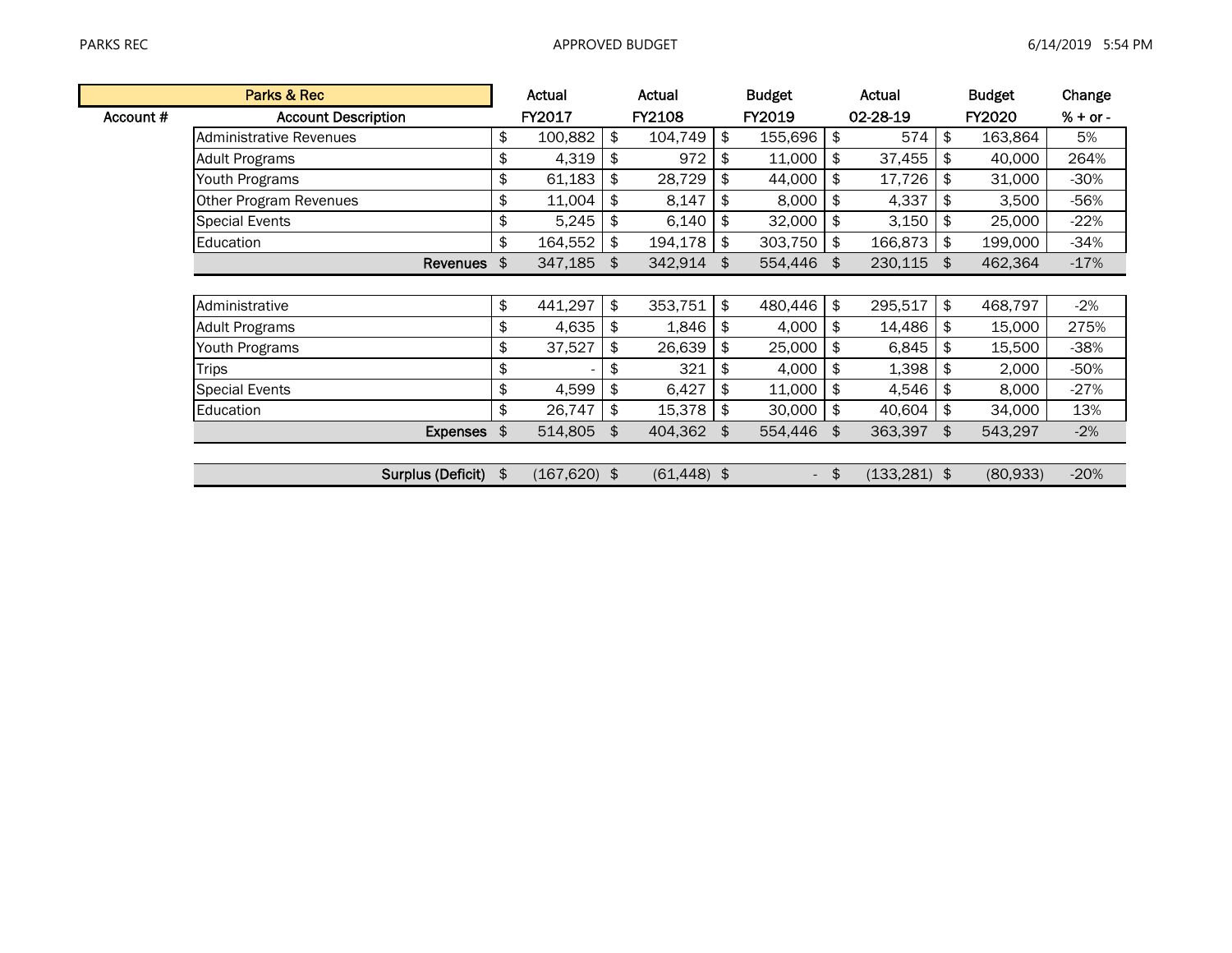|                              | <b>Parks &amp; Recreation</b>         |               | Actual  |                           | Actual  |               | <b>Budget</b> |               | <b>Actual</b>            |                           | <b>Budget</b> | Change     |
|------------------------------|---------------------------------------|---------------|---------|---------------------------|---------|---------------|---------------|---------------|--------------------------|---------------------------|---------------|------------|
| Account #                    | <b>Account Description</b>            |               | FY2017  |                           | FY2018  |               | FY2019        |               | 02-28-19                 |                           | FY2020        | $% + or -$ |
| 05-400-31-101                | <b>Property Tax</b>                   | \$            | 95,900  | $\frac{1}{2}$             | 99,682  | \$            | 125,000       | $\frac{4}{3}$ | $\overline{a}$           | \$                        | 125,000       | 0%         |
| 05-400-36-651                | Concessions                           | \$            | 4,832   | \$                        | 4,752   | \$            | 5,000         | \$            | 424                      | \$                        | 5,000         | 100%       |
| 05-400-36-652                | <b>Community Garden</b>               | \$            | 150     | $\frac{1}{2}$             | 315     | \$            | 250           | \$            | 60                       | $\frac{1}{2}$             | 250           | 100%       |
| 05-400-36-697                | Transfer In                           | \$            |         | \$                        |         | \$            | 24,946        | \$            |                          | \$                        | 33,114        | 33%        |
| 05-400-36-699                | Miscellaneous Income                  | \$            |         | \$                        |         | \$            | 500           | \$            | 90                       | \$                        | 500           | 0%         |
|                              | <b>Administrative Revenues</b>        | $\frac{1}{2}$ | 100,882 | $\frac{1}{2}$             | 104,749 | \$            | 155,696       | $\frac{1}{2}$ | 574                      | \$                        | 163,864       | 5%         |
|                              |                                       |               |         |                           |         |               |               |               |                          |                           |               |            |
| 05-405-71-101 Adult Programs |                                       | \$            | 4,319   | $\frac{1}{2}$             | 972     | \$            | 11,000        | \$            | 37,455                   | \$                        | 40,000        | 264%       |
|                              | <b>Adult Programs</b>                 | $\frac{1}{2}$ | 4,319   | $\frac{1}{2}$             | 972     | $\frac{1}{2}$ | 11,000        | $\frac{1}{2}$ | 37,455                   | $\frac{1}{2}$             | 40,000        | 264%       |
|                              |                                       |               |         |                           |         |               |               |               |                          |                           |               |            |
| 05-405-72-200                | Youth Programs                        | \$            | 15,896  | $\frac{1}{2}$             | 3,551   | \$            | 10,000        | \$            | 4,394                    | \$                        | 6,000         | $-40%$     |
| 05-405-72-201                | <b>Martial Arts</b>                   | \$            | 6,856   | $\frac{1}{2}$             | 5,120   | \$            | 6,000         | \$            | 3,630                    | \$                        | 5,000         | $-17%$     |
| 05-405-72-203                | Basketball/Cheerleading               | \$            | 38,431  | $\sqrt{2}$                | 20,058  | \$            | 28,000        | $\,$          | 9,702                    | \$                        | 20,000        | $-29%$     |
|                              | <b>Youth Programs</b>                 | $\frac{1}{2}$ | 61,183  | $\boldsymbol{\hat{\phi}}$ | 28,729  | \$            | 44,000        | $\frac{1}{2}$ | 17,726                   | $\boldsymbol{\hat{\phi}}$ | 31,000        | $-30%$     |
|                              |                                       |               |         |                           |         |               |               |               |                          |                           |               |            |
|                              | 05-405-73-301 Drop in Basketball      | \$            | 6,765   | \$                        | 4,797   | \$            | 5,000         | \$            | 1,824                    | \$                        | 3,500         | $-30%$     |
| 05-405-74-401                | Parks                                 | \$            | 4,239   | \$                        | 3,350   | \$            | 3,000         | \$            | 2,513                    | \$                        |               | $-100%$    |
|                              | <b>Other Program Revenues</b>         | $\frac{4}{5}$ | 11,004  | $\frac{1}{2}$             | 8,147   | \$            | 8,000         | $\frac{1}{2}$ | 4,337                    | \$                        | 3,500         | $-56%$     |
|                              |                                       |               |         |                           |         |               |               |               |                          |                           |               |            |
| 05-405-75-500                | Daddy/Daughter Dance                  | \$            | 1,435   | \$                        | 2,180   | \$            | 2,000         | \$            | 670                      | \$                        | 2,000         | 0%         |
| 05-405-75-501                | Mother/Son Bowling                    | $\frac{1}{2}$ | 880     | $\frac{1}{2}$             | 865     | \$            | 1,000         | \$            | 180                      | $\frac{1}{2}$             | 1,000         | 0%         |
| 05-405-75-502                | <b>Fall Festival</b>                  | \$            |         | \$                        |         | \$            | 2,000         | \$            | $\overline{\phantom{a}}$ | \$                        | 2,000         | 0%         |
| 05-405-75-504                | <b>Holiday Event</b>                  | \$            |         | \$                        |         | \$            | 2,000         | \$            | $\overline{a}$           | \$                        | 2,000         | 0%         |
| 05-405-75-505                | Presidents Golf Outing                | \$            |         | \$                        | 425     | \$            |               | \$            |                          | \$                        |               | 0%         |
| 05-405-75-511                | Children's Sepcial Events             | \$            | 2,930   | $\frac{1}{2}$             | 2,670   | \$            | 25,000        | $\,$          | 2,300                    | \$                        | 18,000        | $-28%$     |
|                              | <b>Special Events Programs</b>        | $\frac{1}{2}$ | 5,245   | $\frac{1}{2}$             | 6.140   | $\frac{1}{2}$ | 32,000        | $\frac{1}{2}$ | 3,150                    | $\frac{1}{2}$             | 25,000        | $-22%$     |
|                              |                                       |               |         |                           |         |               |               |               |                          |                           |               |            |
| 05-405-76-600                | Before Care                           | \$            | 3,185   | \$                        | 15,582  | \$            | 14,000        | \$            | 10,862                   | \$                        | 14,000        | 0%         |
| 05-405-76-601                | After Care                            | \$            | 61,152  | \$                        | 80,633  | \$            | 75,000        | \$            | 48,351                   | \$                        | 50,000        | $-33%$     |
| 05-405-76-602                | Teen Camp                             | \$            | 17,478  | $\sqrt{2}$                | 4,474   | \$            | 51,750        | \$            | 32,862                   | \$                        | 40,000        | $-23%$     |
| 05-405-76-604                | Camp Bananas                          | \$            | 78,506  | \$                        | 86,498  | \$            | 138,000       | \$            | 63,123                   | \$                        | 80,000        | $-42%$     |
| 05-405-76-605                | <b>Extended Camp</b>                  | \$            | 4,230   | \$                        | 6,992   | \$            | 25,000        | \$            | 11,676                   | \$                        | 15,000        | $-40%$     |
|                              | <b>Education Programs</b>             | $\frac{1}{2}$ | 164,552 | $\frac{1}{2}$             | 194,178 | $\frac{1}{2}$ | 303,750       | \$            | 166,873                  | \$                        | 199,000       | $-34%$     |
|                              |                                       |               |         |                           |         |               |               |               |                          |                           |               |            |
|                              | <b>Total Parks &amp; Rec Revenues</b> | $\frac{1}{2}$ | 347,185 | $\frac{1}{2}$             | 342,914 | $\frac{1}{2}$ | 554,446       | $\frac{1}{2}$ | 230,115                  | $\frac{1}{2}$             | 462,364       | $-17%$     |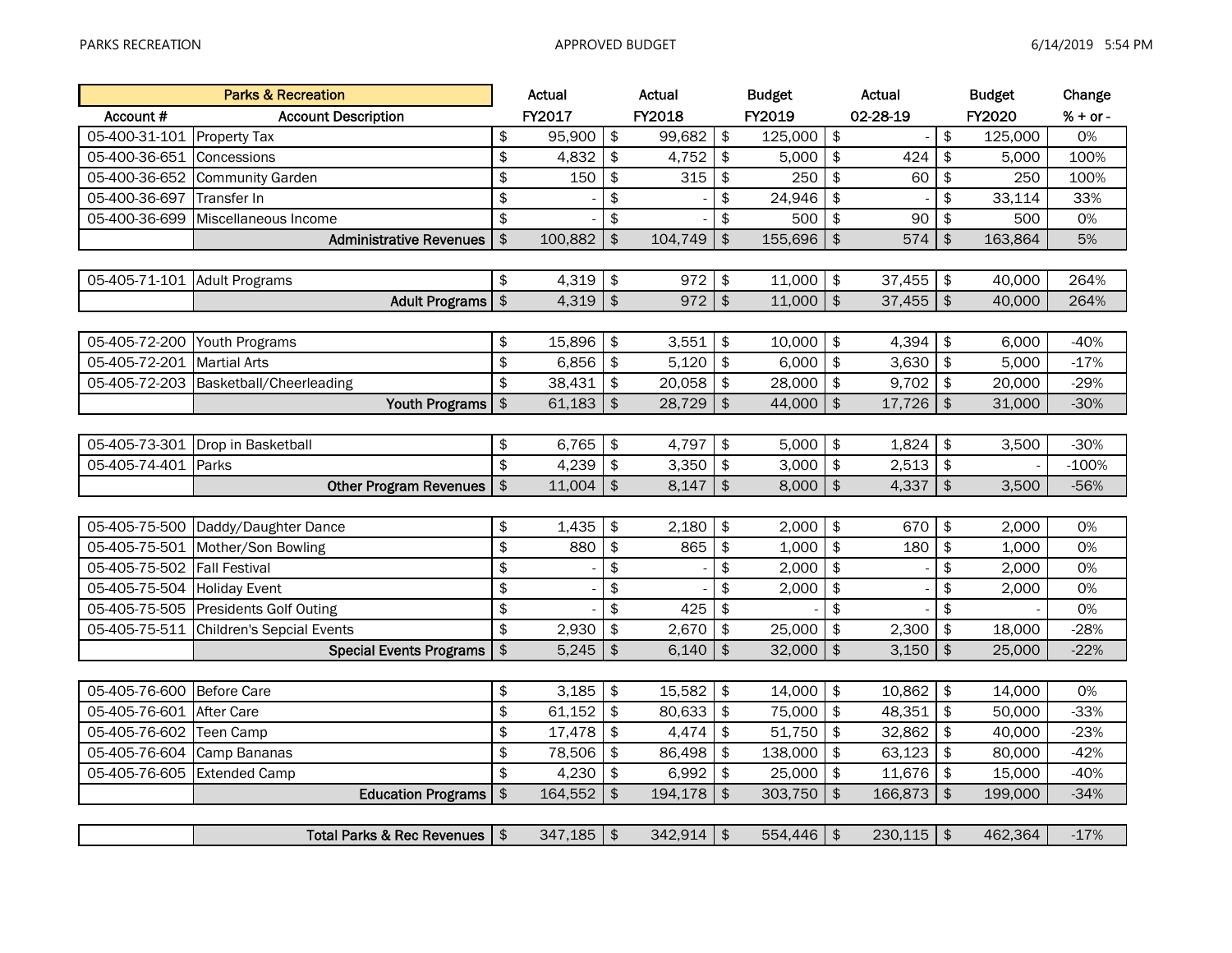|               | <b>Parks &amp; Recreation-Administration</b> |               | Actual       |                  | Actual       |               | <b>Budget</b> |               | Actual   |               | <b>Budget</b> | Change   |
|---------------|----------------------------------------------|---------------|--------------|------------------|--------------|---------------|---------------|---------------|----------|---------------|---------------|----------|
| Account #     | <b>Account Description</b>                   |               | FY2017       |                  | FY2018       |               | FY2019        |               | 02-28-19 |               | FY2020        | % + or - |
|               |                                              |               |              |                  |              |               |               |               |          |               |               |          |
| 05-400-41-101 | Supervision                                  | \$            | 70,807       | \$               | 53,602       | \$            | 59,511        | \$            | 32,008   | \$            | 59,280        | 0%       |
| 05-400-41-102 | Labor                                        | \$            | 35,309       | \$               | 57,164       | \$            | 69,068        | \$            | 32,358   | \$            | 45,000        | $-35%$   |
| 05-400-41-104 | Part-Time                                    | \$            | 183,753      | \$               | 79,208       | \$            | 122,102       | \$            | 117,061  | \$            | 175,547       | 44%      |
| 05-400-41-120 | <b>IMRF</b>                                  | \$            | 16,670       | \$               | 13,573       | \$            | 19,985        | \$            | 10,235   | \$            | 20,782        | 4%       |
| 05-400-41-121 | <b>Social Security</b>                       | \$            | 21,637       | \$               | 13,414       | \$            | 18,710        | \$            | 13,651   | \$            | 20,176        | 8%       |
| 05-400-41-125 | <b>Health Insurance</b>                      | $\frac{1}{2}$ | 18,952       | \$               | 17,489       | \$            | 23,470        | $\sqrt{2}$    | 10,801   | \$            | 29,512        | 26%      |
|               | Personnel                                    | $\frac{1}{2}$ | 347,129      | $\frac{1}{2}$    | 234,449      | $\frac{1}{2}$ | 312,846       | $\frac{1}{2}$ | 216,114  | $\frac{1}{2}$ | 350,297       | 12%      |
|               |                                              |               |              |                  |              |               |               |               |          |               |               |          |
| 05-400-42-220 | <b>Office Supplies</b>                       | \$            | 2,797        | \$               | 1,240        | \$            | 1,500         | \$            | 621      | \$            |               | $-100%$  |
| 05-400-42-232 | Motor Fuels & Lubricants                     | \$            | 1,086        | \$               | 1,226        | \$            | 1,200         | \$            | 1,732    | \$            | 1,800         | 50%      |
| 05-400-42-239 | <b>Operating Supplies</b>                    | \$            | 12,500       | \$               | 6,507        | \$            | 7,000         | \$            | 2,989    | \$            |               | $-100%$  |
| 05-400-42-250 | Concessions                                  | \$            | 2,942        | \$               | 2,961        | \$            | 3,000         | \$            | 239      | \$            | 2,500         | $-17%$   |
| 05-400-42-290 | Uniforms                                     | \$            | 794          | \$               | 1,304        | \$            | 2,000         | \$            | 146      | \$            | 2,000         | 0%       |
|               | <b>Commodities</b>                           | \$            | 20,119       | $\frac{1}{2}$    | 13,237       | \$            | 14,700        | $\frac{1}{2}$ | 5,727    | $\frac{1}{2}$ | 6,300         | $-57%$   |
|               |                                              |               |              |                  |              |               |               |               |          |               |               |          |
| 05-400-43-307 | <b>Other Professional Services</b>           | \$            | 8,609        | \$               | 3,456        | \$            | 9,500         | \$            | 14,734   | \$            |               | $-100%$  |
| 05-400-43-309 | Janitorial                                   | \$            | 4,142        | \$               | 2,940        | \$            | 4,000         | \$            | 2,444    | \$            |               | $-100%$  |
| 05-400-43-310 | <b>Payment Verification</b>                  | \$            | 8,073        | \$               | 7,650        | \$            | 7,000         | \$            | 5,627    | \$            | 6,500         | $-7%$    |
| 05-400-43-321 | <b>Utilities</b>                             | \$            | 787          | \$               | 2,340        | \$            |               | \$            |          | \$            |               | 0%       |
| 05-400-43-327 | Training & Travel                            | \$            | 1,219        | \$               | 1,097        | \$            | 3,000         | \$            | 2,306    | \$            | 3,000         | 0%       |
| 05-400-43-330 | Advertising                                  | \$            | 575          | \$               | 695          | \$            | 700           | \$            | 542      | \$            | 700           | 0%       |
| 05-400-43-331 | Printing                                     | \$            | 3,753        | \$               | 6,653        | \$            | 6,000         | \$            | 11,890   | \$            | 9,000         | 50%      |
| 05-400-43-335 | Postage & Meter Rental                       | \$            | 424          | \$               | 700          | \$            | 1,000         | \$            |          | \$            | 1,000         | 0%       |
| 05-400-43-344 | SSSRA/ADA                                    | \$            | 34,619       | \$               | 50,502       | \$            | 72,000        | \$            | 17,697   | \$            | 72,000        | 0%       |
| 05-400-43-354 | Vehicle Maintenance-Outside                  | \$            | 160          | \$               |              | \$            | 250           | \$            |          | \$            | 250           | 0%       |
| 05-400-43-363 | Equipment Maintenance-Outside                | \$            | 1,427        | \$               | 13,607       | \$            | 26,000        | \$            | 17,467   | \$            |               | $-100%$  |
| 05-400-43-365 | Rental                                       | \$            | 1,760        | \$               | 15,199       | \$            | 15,500        | \$            |          | \$            | 15,500        | 0%       |
|               | Contractual                                  | $\frac{1}{2}$ | 65,548       | $\frac{1}{2}$    | 104,839      | \$            | 144,950       | $\frac{1}{2}$ | 72,707   | $\frac{1}{2}$ | 107,950       | $-26%$   |
|               |                                              |               |              |                  |              |               |               |               |          |               |               |          |
| 05-400-44-450 | <b>Community Garden</b>                      | \$            | 4,731        | \$               | 307          | \$            | 4,500         | \$            |          | \$            | 3,000         | $-33%$   |
| 05-400-44-454 | Vehicle Maintenance                          | \$            | 1,288        | \$               | 651          | \$            | 1,500         | \$            |          | \$            | 1,000         | $-33%$   |
| 05-400-44-460 | <b>Building Maintenance</b>                  | \$            | 2,101        | \$               |              | \$            | 1,700         | \$            | 929      | \$            |               | $-100%$  |
| 05-400-44-485 | <b>Business Expenses</b>                     | \$            | 382          | \$               | 268          | \$            | 250           | \$            | 40       | \$            | 250           | 0%       |
|               | <b>Operating</b>                             | $\frac{1}{2}$ | 8,502        | $$\mathfrak{F}$$ | 1,226        | $\, \, \$$    | 7,950         | $\frac{1}{2}$ | 969      | $\,$          | 4,250         | $-47%$   |
|               |                                              |               |              |                  |              |               |               |               |          |               |               |          |
|               | Administrative Expenses   \$                 |               | $441,297$ \$ |                  | $353,751$ \$ |               | $480,446$ \$  |               | 295,517  | $\sqrt{3}$    | 468,797       | $-2%$    |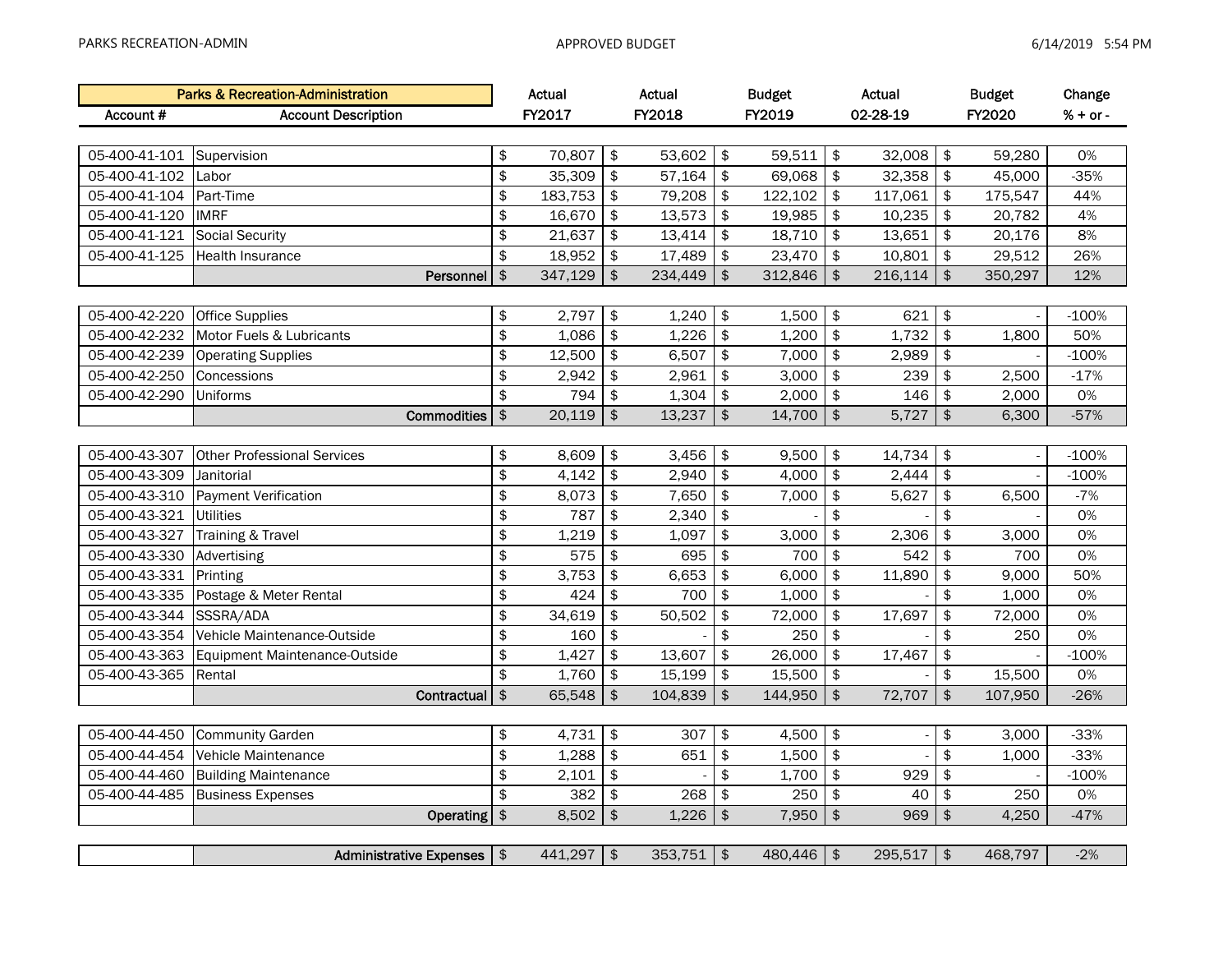|               | <b>Parks &amp; Recreation-Programs</b> |                | Actual     |               | Actual     |               | <b>Budget</b> |               | Actual    |               | <b>Budget</b> | Change     |
|---------------|----------------------------------------|----------------|------------|---------------|------------|---------------|---------------|---------------|-----------|---------------|---------------|------------|
| Account #     | <b>Account Description</b>             |                | FY2017     |               | FY2018     |               | FY2019        |               | 02-28-19  |               | FY2020        | $% + or -$ |
|               |                                        |                |            |               |            |               |               |               |           |               |               |            |
| 05-405-81-100 | <b>Adult Programs</b>                  | \$             | 4,635      | \$            | 1,846      | \$            | 4,000         | \$            | 14,486    | \$            | 15,000        | 275%       |
|               | <b>Adult Program Expenses</b>          | $\frac{1}{2}$  | 4,635      | \$            | 1,846      | \$            | 4,000         | \$            | 14,486    | $\frac{1}{2}$ | 15,000        | 275%       |
|               |                                        |                |            |               |            |               |               |               |           |               |               |            |
| 05-405-82-200 | Youth Programs                         | \$             | 16,191     | $\frac{1}{2}$ | 4,068      | \$            | 8,500         | \$            | 2,647     | \$            | 3,500         | $-59%$     |
| 05-405-82-201 | <b>Martial Arts</b>                    | \$             | 4,470      | $\sqrt{3}$    | 4,072      | $\frac{1}{2}$ | 4,000         | $\frac{1}{2}$ | 2,334     | \$            | 4,000         | 0%         |
| 05-405-82-203 | Basketball/Cheerleading                | \$             | 16,866     | \$            | 18,500     | \$            | 12,500        | \$            | 1,864     | \$            | 8,000         | $-36%$     |
|               | <b>Youth Program Expenses</b>          | $\frac{1}{2}$  | 37,527     | \$            | 26,639     | \$            | 25,000        | $\frac{1}{2}$ | 6,845     | $\frac{1}{2}$ | 15,500        | $-38%$     |
|               |                                        |                |            |               |            |               |               |               |           |               |               |            |
| 05-405-83-300 | <b>Trips</b>                           | \$             |            | \$            | 321        | \$            | 4,000         | \$            | 1,398     | \$            | 2,000         | $-50%$     |
|               | <b>Trips</b>                           | $\updownarrow$ |            | $\pmb{\$}$    | 321        | \$            | 4,000         | $\frac{1}{2}$ | 1,398     | $\frac{1}{2}$ | 2,000         | $-50%$     |
|               |                                        |                |            |               |            |               |               |               |           |               |               |            |
| 05-405-85-500 | Daddy Daughter Dance                   | \$             | 1,016      | \$            | 2,306      | \$            | 1,500         | \$            | 779       | \$            | 1,000         | $-33%$     |
| 05-405-85-501 | Mother Son Bowling                     | \$             | 944        | \$            | 636        | \$            | 1,500         | \$            | 616       | \$            | 1,000         | $-33%$     |
| 05-405-85-503 | <b>Holiday Express</b>                 | \$             | 1,517      | \$            | 1,231      | \$            | 1,500         | \$            | 849       | \$            | 1,000         | $-33%$     |
| 05-405-85-504 | <b>Tree Lighting Ceremony</b>          | \$             | 633        | \$            | 348        | \$            | 1,500         | \$            |           | \$            | 1,000         | $-33%$     |
| 05-405-85-511 | <b>Special Events</b>                  | \$             | 489        | \$            | 1,907      | \$            | 5,000         | \$            | 2,302     | \$            | 4,000         | $-20%$     |
|               | <b>Special Events Program Expenses</b> | $\frac{1}{2}$  | 4,599      | \$            | 6,427      | \$            | 11,000        | $\frac{1}{2}$ | 4,546     | $\frac{1}{2}$ | 8,000         | $-27%$     |
|               |                                        |                |            |               |            |               |               |               |           |               |               |            |
| 05-405-86-600 | Before Care                            | \$             | 266        | $\frac{1}{2}$ | 106        | \$            | 1,000         | \$            | 625       | \$            | 1,000         | 0%         |
| 05-405-86-601 | After Care                             | \$             | 853        | $\frac{1}{2}$ | 1,319      | \$            | 2,000         | \$            | 1,592     | \$            | 2,000         | 0%         |
| 05-405-86-602 | Teen Camp                              | \$             | 7,437      | \$            | 1,113      | \$            | 8,000         | \$            | 11,533    | \$            | 8,000         | 0%         |
| 05-405-86-604 | Camp Bananas                           | \$             | 18,191     | \$            | 12,840     | \$            | 19,000        | \$            | 26,855    | \$            | 23,000        | 21%        |
|               | <b>Education Program Expenses</b>      | \$             | 26,747     | $\frac{2}{3}$ | 15,378     | \$            | 30,000        | $\frac{1}{2}$ | 40,604    | $\frac{1}{2}$ | 34,000        | 13%        |
|               |                                        |                |            |               |            |               |               |               |           |               |               |            |
|               | <b>Total Program Expenses</b>          | \$             | 73,508     | $\frac{1}{2}$ | 50,611 \$  |               | 74,000 \$     |               | 67,879 \$ |               | 74,500        | 1%         |
|               |                                        |                |            |               |            |               |               |               |           |               |               |            |
|               | Total Parks & Rec \$                   |                | 514,805 \$ |               | 404,362 \$ |               | 554,446       | \$            | 363,397   | \$            | 543,297       | $-2%$      |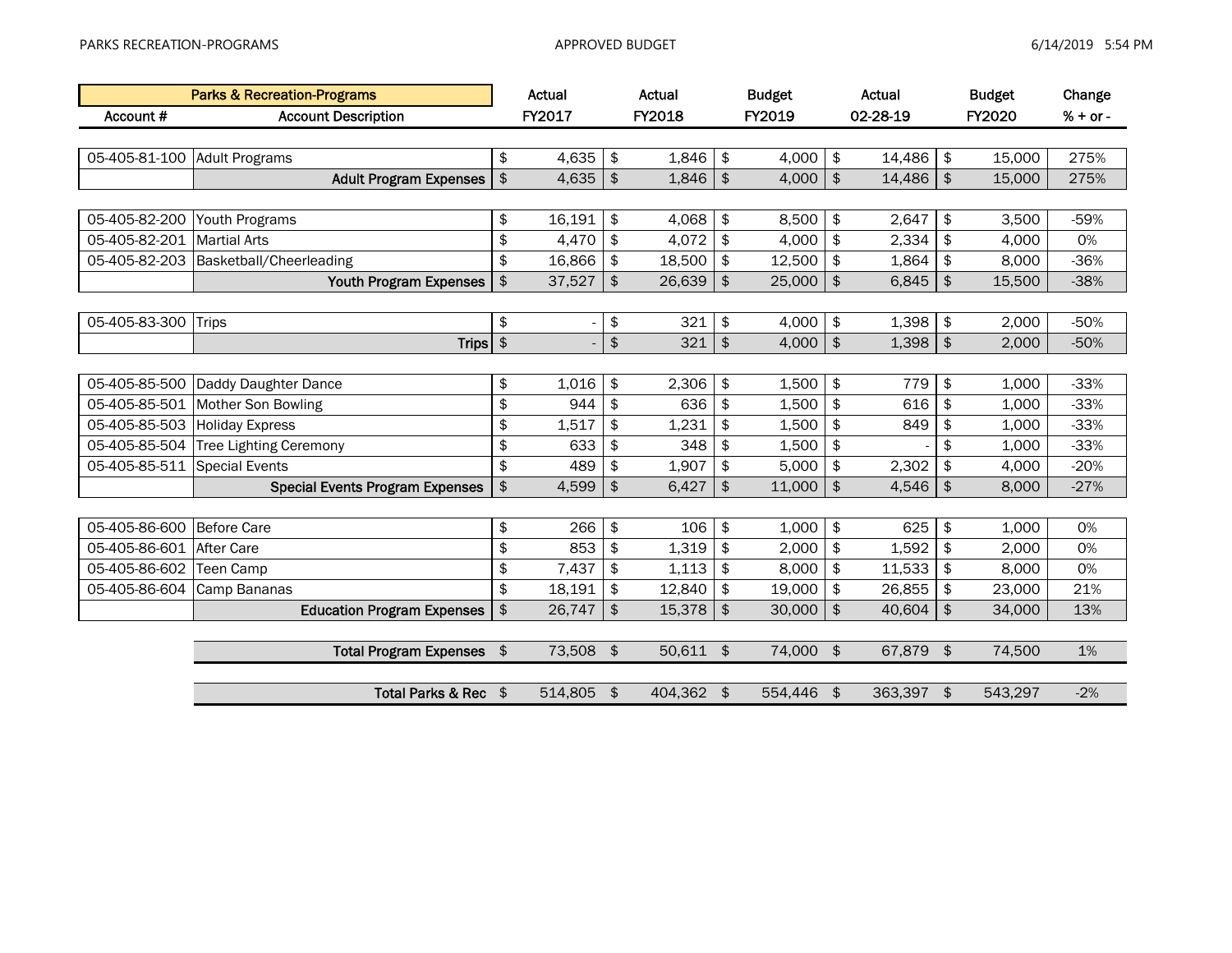|                      |                   |              |                          | FY18-19          |            | FY19-20   | FY19-20           |          |              | Crew         |              |              | Longevity |                | Allowance    |
|----------------------|-------------------|--------------|--------------------------|------------------|------------|-----------|-------------------|----------|--------------|--------------|--------------|--------------|-----------|----------------|--------------|
| Last Name            | <b>First Name</b> | <b>Union</b> | <b>Title</b>             | Salary           |            |           | <b>Base Wages</b> | Grade II | Grade III    | Leader       | Stipend      | Education    | Pay       |                | & Incentives |
| Turner               | Ashley            | No           | Supervisor               | \$57,000         | \$         | 59,280    | \$<br>59,280      |          |              |              |              |              |           | \$             |              |
| Wilkerson            | Davia             | No           | Program Coordinator      |                  |            | 45,000    | \$<br>44,500      |          |              |              |              |              | \$<br>500 |                | 500          |
| Johnson              | Targett           | No           | Sports Coordinator       | 33,000           | \$         | 33,908    | \$<br>33,908      |          |              |              |              |              |           |                |              |
| <b>Barrett</b>       | Linda             | No           | Challengers Before/After | \$<br>20,250     | \$         | 21,060    | \$<br>21,060      |          |              |              |              |              |           | $\mathfrak{L}$ |              |
| Vacant               | Vacant            | No           | Challengers Before/After | \$<br>9,250      | \$         | 9,504     | \$<br>9,504       |          |              |              |              |              |           | \$             |              |
| <b>Bush</b>          | Robert            | No           | Challengers Before/After | \$<br>9,250      | \$         | 9,504     | \$<br>9,504       |          |              |              |              |              |           | \$             |              |
| <b>Bush</b>          | Danielle          | No           | Challengers Before/After | \$<br>9,250      | \$         | 9,504     | \$<br>9,504       |          |              |              |              |              |           | \$             |              |
| Vacant               | Vacant            | No           | <b>Recreation Asst.</b>  | \$11,300         | \$         | 9,504     | \$<br>9,504       |          |              |              |              |              |           | \$             |              |
| Russell              | Lil Melvin        | No           | <b>Recreation Asst.</b>  | 8,302            | \$         | 9,504     | \$<br>9,504       |          |              |              |              |              |           | \$             |              |
| Townes               | Jeminot           | No           | Counselors               | \$<br>$8,255$ \$ |            | 8,530     | \$<br>9,504       |          |              |              |              |              |           | \$             |              |
| Young                | Kyann             | No           | Counselors               | \$<br>8,255      | - \$       | 8,530     | \$<br>9,504       |          |              |              |              |              |           | $\mathfrak{L}$ |              |
| Summer Camp          | Counselors        | No           | Counselors               | \$32,000         | \$         | 32,880    | \$<br>32,880      |          |              |              |              |              |           | \$             |              |
| Teen Camp            | Youth Programs    | <b>No</b>    | Youth Programs           | \$<br>7,000      | <b>5</b>   | 7,193     | \$<br>7,193       |          |              |              |              |              |           | \$             |              |
| Fee Based            | Instructors       | <b>No</b>    | Instructors              | \$<br>8,000      | <b>5</b>   | 8,220     | \$<br>8,220       |          |              |              |              |              |           | \$             |              |
| Vacant               |                   |              |                          |                  |            |           |                   |          |              |              |              |              |           | $\mathfrak{L}$ |              |
| <b>Outdoor Parks</b> | <b>Park Maint</b> | No           | Park Maint               | \$<br>,500       | $\sqrt{3}$ | 7,706     | \$<br>7,706       |          |              |              |              |              |           | $\mathfrak{L}$ |              |
|                      |                   |              |                          | \$266,855        |            | \$279,827 | \$<br>281,275 \$  | $\sim$   | \$<br>$\sim$ | \$<br>$\sim$ | \$<br>$\sim$ | \$<br>$\sim$ | \$<br>500 | - \$           | 500          |

|                      |                   |                  |     |        |      |               |      |      |                           | 80.00%          | 13.05%              | 28.20%  |                    |                    |                 |     | 1.45%    |     | 6.20%           |              |
|----------------------|-------------------|------------------|-----|--------|------|---------------|------|------|---------------------------|-----------------|---------------------|---------|--------------------|--------------------|-----------------|-----|----------|-----|-----------------|--------------|
|                      |                   |                  |     |        |      |               |      |      |                           | Insurance       |                     | Police  |                    |                    | Pension         |     |          |     | Social          |              |
| <b>Last Name</b>     | <b>First Name</b> | Medical          |     | Dental |      | <b>Vision</b> |      | Life |                           | <b>Benefits</b> | <b>IMRF</b>         | Pension | <b>ICMA</b>        |                    | <b>Benefits</b> |     | Medicare |     | <b>Security</b> | <b>Taxes</b> |
| Turner               | Ashley            | \$<br>$9,154$ \$ |     | 404    | \$   | 96            | l \$ | 227  | -\$                       | 9,881           | \$<br>7,736         |         |                    | \$                 | 7,736           | -\$ | 860      | \$  | $3,675$ \$      | 4,535        |
| Wilkerson            | Davia             | \$<br>9,154      | \$  | 404    | \$   | 96            | \$   | 165  | $\frac{4}{5}$             | 9,819           | \$<br>5,873         |         |                    | \$                 | 5,873           | \$  | 653      | \$  | 2,371           | 3,024        |
| Johnson              | Targett           | \$<br>9,154      | -\$ | 404    | -\$  | 96            | \$   | 158  | \$                        | 9,812           | \$<br>4,425         |         |                    | \$                 | 4,425           | \$  | 447      | \$  | 1,911           | 2,358        |
| Barrett              | Linda             |                  |     |        |      |               |      |      |                           |                 | 2,748               |         |                    | \$                 | 2,748           | -\$ | 305      | \$  | $1,306$   \$    | 1,611        |
| Dawson               | Sheila            |                  |     |        |      |               |      |      | \$                        |                 |                     |         |                    | $\frac{1}{2}$      |                 | \$  | 138      | \$  | $589$ \$        | 727          |
| <b>Bush</b>          | Robert            |                  |     |        |      |               |      |      | \$                        |                 |                     |         |                    | $\frac{1}{2}$      |                 | \$  | 138      | \$  | $589$ \$        | 727          |
| <b>Bush</b>          | Danielle          |                  |     |        |      |               |      |      | \$                        |                 |                     |         |                    | $\frac{1}{2}$      |                 | \$  | 138      | \$  | $589$ \$        | 727          |
| Dixon                | Michelle          |                  |     |        |      |               |      |      | \$                        |                 |                     |         |                    | $\mathfrak{S}$     |                 | \$  | 138      | \$  | $589$ \$        | 727          |
| Russell              | Lil Melvin        |                  |     |        |      |               |      |      | \$                        |                 |                     |         |                    | $\mathfrak{S}$     |                 | \$  | 138      | \$  | $589$ \$        | 727          |
| Townes               | Jeminot           |                  |     |        |      |               |      |      | \$                        |                 |                     |         |                    | $\frac{1}{2}$      |                 | \$  | 124      | -\$ | $589$ \$        | 713          |
| Young                | Kyann             |                  |     |        |      |               |      |      | \$                        |                 |                     |         |                    | $\frac{1}{2}$      |                 | \$  | 124      | \$  | $589$ \$        | 713          |
| Summer Camp          | Counselors        |                  |     |        |      |               |      |      | \$                        |                 |                     |         |                    | \$                 |                 | \$  | 464      | \$  | 1,984           | 2,448        |
| Teen Camp            | Youth Programs    |                  |     |        |      |               |      |      | \$                        |                 |                     |         |                    | $\frac{1}{2}$      |                 | \$  | 104      | \$  | 446             | 550          |
| Fee Based            | Instructors       |                  |     |        |      |               |      |      | \$                        |                 |                     |         |                    | $\frac{1}{2}$      |                 |     |          |     |                 |              |
| Vacant               |                   |                  |     |        |      |               |      |      | $\boldsymbol{\mathsf{s}}$ |                 |                     |         |                    | $\frac{1}{2}$      |                 |     |          |     |                 |              |
| <b>Outdoor Parks</b> | Park Maint        |                  |     |        |      |               |      |      |                           |                 |                     |         |                    | $\mathbf{\hat{S}}$ |                 | \$  | 112      | \$  | 478             | 590          |
|                      |                   | \$<br>27,462 \$  |     | 1,212  | - \$ | 288           | \$   | 550  | \$                        |                 | 29,512 \$ 20,782 \$ |         | $\mathbf{\hat{S}}$ |                    | \$20,782        |     | 3,881    |     | \$16,296        | 20,176       |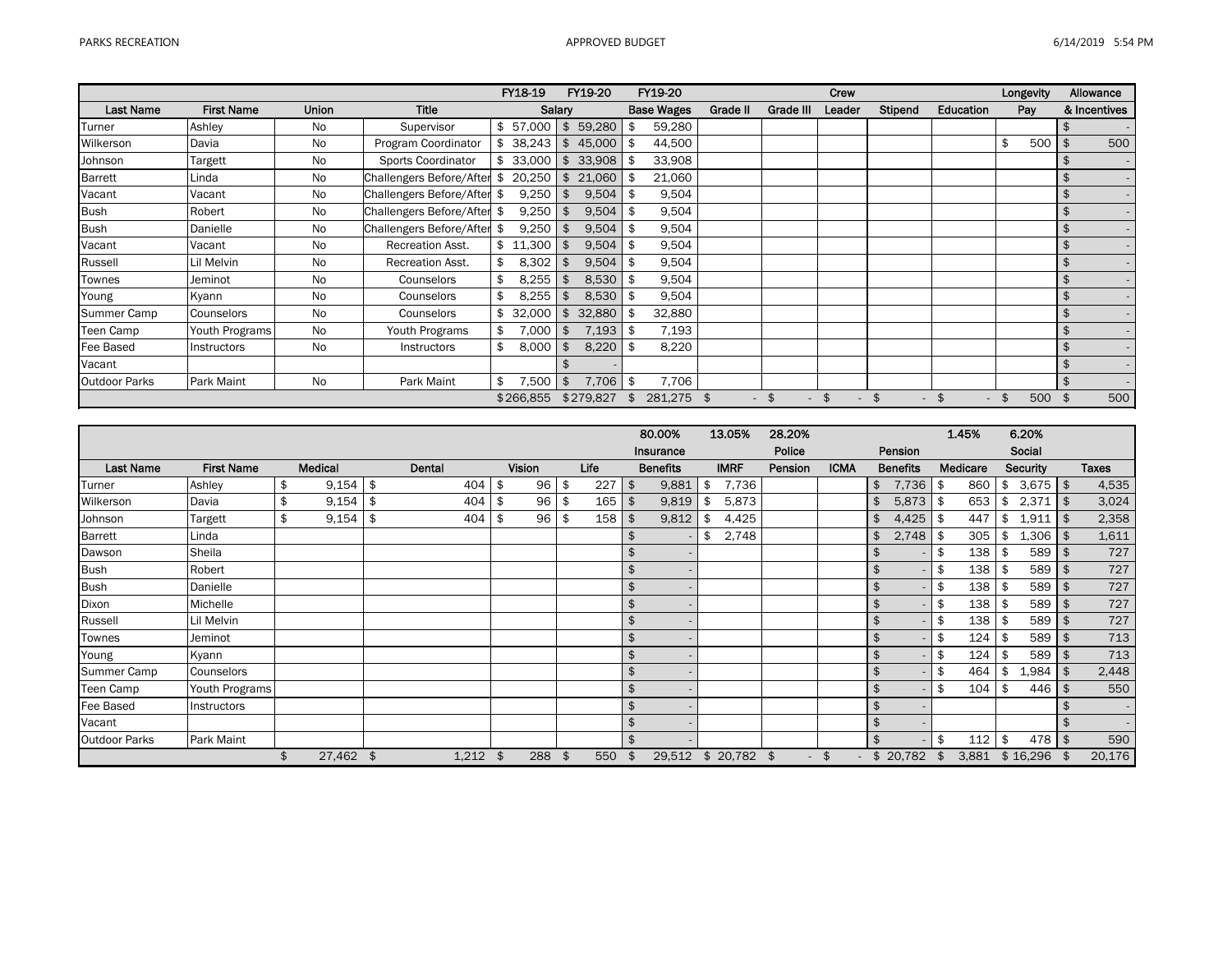Ē.

|                      |                   | Total         |
|----------------------|-------------------|---------------|
| <b>Last Name</b>     | <b>First Name</b> | Compensation  |
| Turner               | Ashley            | \$<br>81,432  |
| Wilkerson            | Davia             | \$<br>63,715  |
| Johnson              | Targett           | \$<br>50,503  |
| Barrett              | Linda             | \$<br>25,419  |
| Dawson               | Sheila            | \$<br>10,231  |
| Bush                 | Robert            | \$<br>10,231  |
| Bush                 | Danielle          | \$<br>10,231  |
| Dixon                | Michelle          | \$<br>10,231  |
| Russell              | Lil Melvin        | \$<br>10,231  |
| Townes               | Jeminot           | \$<br>9,243   |
| Young                | Kyann             | \$<br>9,243   |
| Summer Camp          | Counselors        | \$<br>35,328  |
| Teen Camp            | Youth Programs    | \$<br>7,743   |
| Fee Based            | Instructors       | \$<br>8,220   |
| Vacant               |                   | \$            |
| <b>Outdoor Parks</b> | Park Maint        | \$<br>8,296   |
|                      |                   | \$<br>350,297 |

÷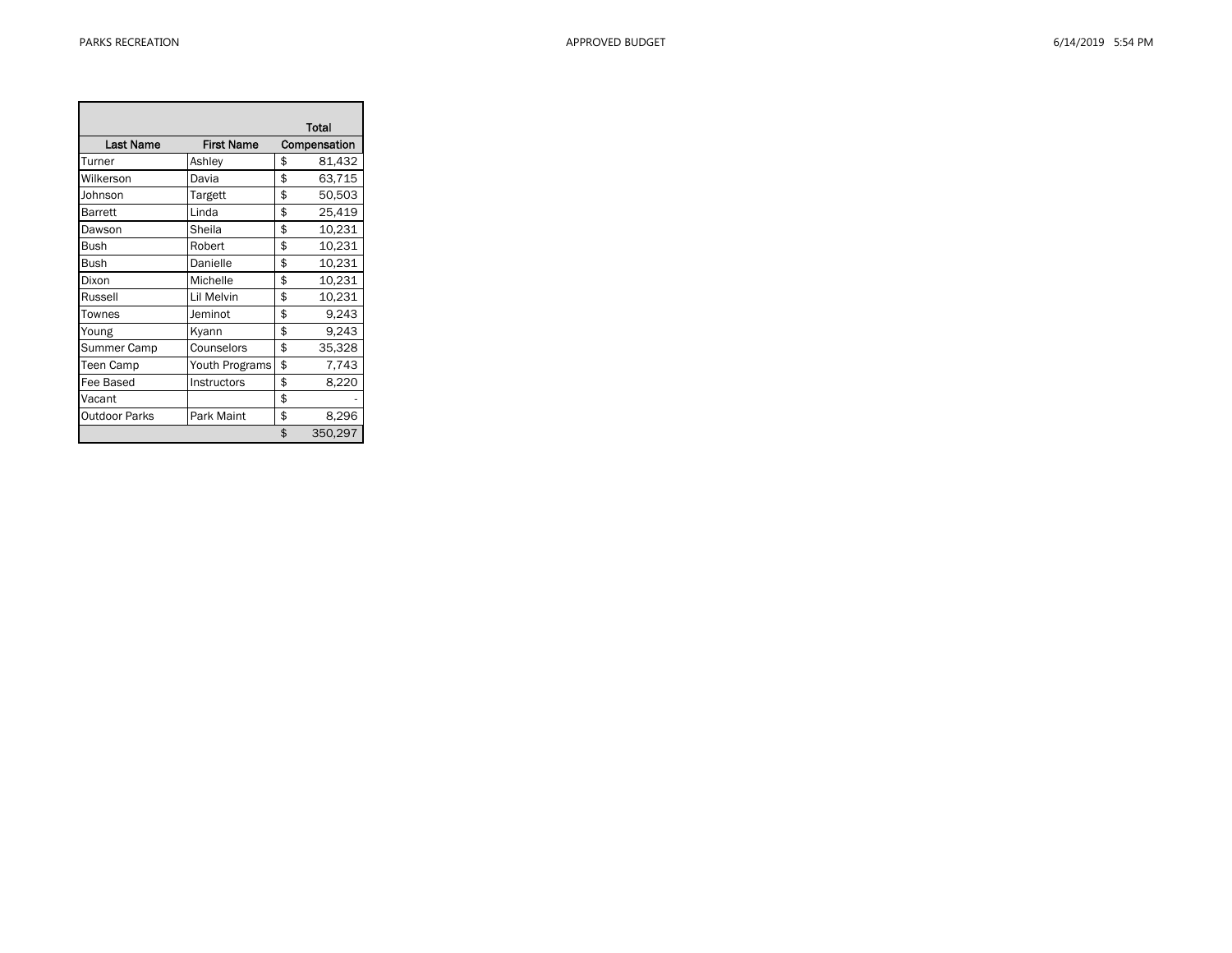|           | <b>Refuse</b>                |     | Actual  | Actual                |    | <b>Budget</b> | Actual                |     | <b>Budget</b> | Change     |
|-----------|------------------------------|-----|---------|-----------------------|----|---------------|-----------------------|-----|---------------|------------|
| Account # | <b>Account Description</b>   |     | FY2017  | FY2018                |    | FY2019        | 02-28-19              |     | FY2020        | $% + or -$ |
|           | <b>Charges for Services</b>  | \$  | 980,493 | \$<br>982,228         | \$ | 1,101,836     | \$<br>756,240         | \$  | 1,036,222     | -6%        |
|           | <b>Revenues</b>              | -\$ | 980,493 | \$<br>982,228         |    | 1,101,836     | \$<br>756,240         | \$. | 1,036,222     | $-6%$      |
|           |                              |     |         |                       |    |               |                       |     |               |            |
|           | Contractual                  | \$  | 560,921 | \$<br>760,344         | \$ | 615,940       | \$<br>432,080         | \$  | 720,000       | 17%        |
|           | Operating                    | \$  | 31,022  | \$<br>38,191          | \$ | 35,000        | \$<br>$\qquad \qquad$ | \$  | 78,475        | 124%       |
| 10%       | OH-Administration            | \$  | 95,256  | \$<br>126,716         | \$ | 110,903       | \$<br>72,139          | \$  | 113,225       | 2%         |
| 10%       | <b>OH-IRMA</b>               | \$  | 23,108  | \$<br>31,513          | S  | 27,000        | \$<br>4,958           | \$  | 27,174        | 1%         |
| 10%       | <b>OH-Community Services</b> | \$  | 19,797  | \$<br>31,698          | S  | 28,393        | \$<br>20,020          | \$  | 33,808        | 19%        |
| 10%       | <b>OH-Finance</b>            | \$  | 78,585  | \$<br>88,334          | \$ | 88,231        | \$<br>59,222          | \$  | 88,470        | 0%         |
| 10%       | IOH-Public Works             | \$  | 89,738  | \$<br>112,314         | \$ | 121,578       | \$<br>88,045          | \$  | 141,230       | 16%        |
|           | Expenses \$                  |     | 898,427 | \$<br>1,189,110       | \$ | 1,027,045     | \$<br>676,463         | \$  | 1,202,382     | 17%        |
|           |                              |     |         |                       |    |               |                       |     |               |            |
|           | Surplus (Deficit)            | \$  | 82,066  | \$<br>$(206, 881)$ \$ |    | 74,791        | \$<br>79,777          | \$  | (166, 160)    | $-322%$    |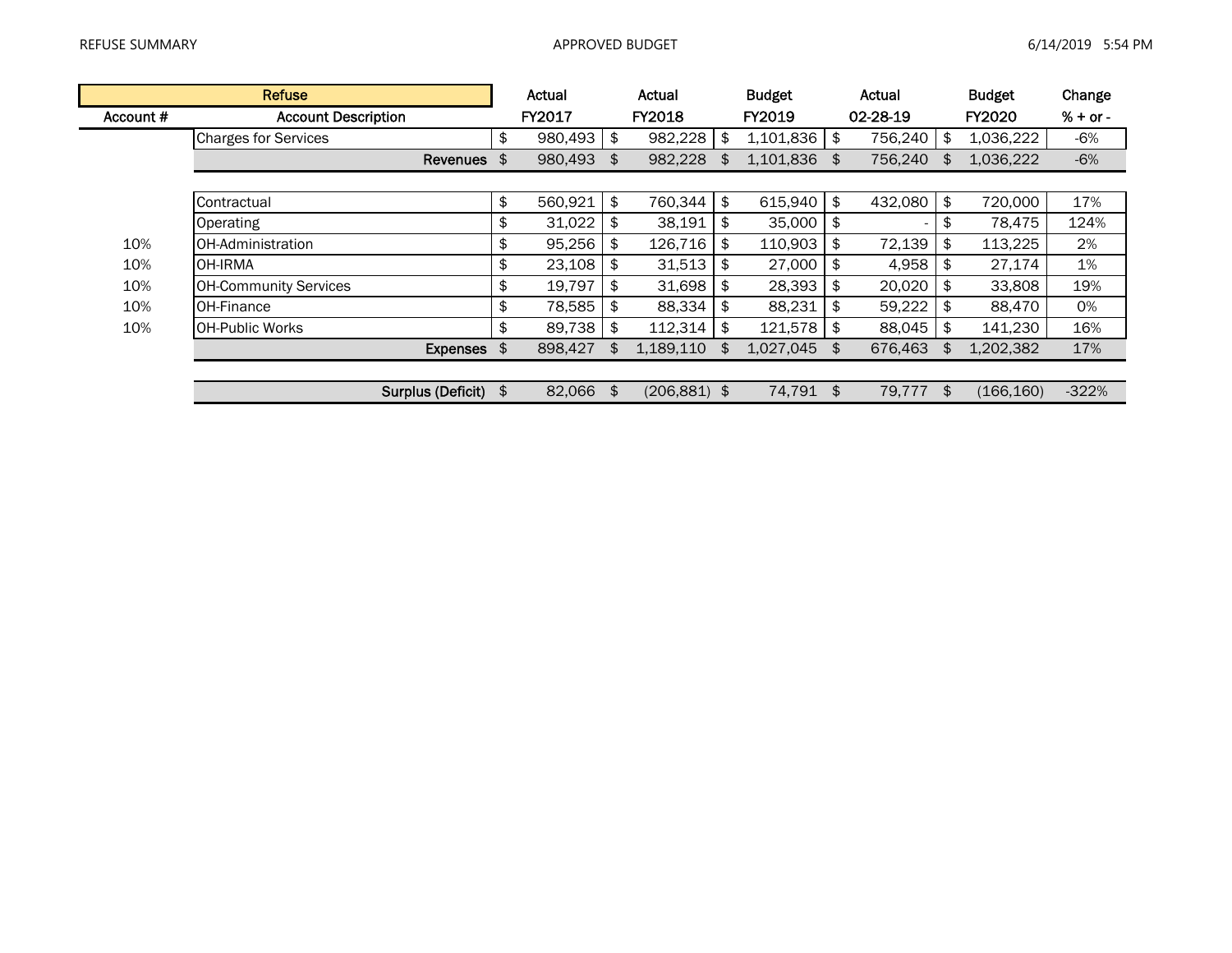|                              | <b>Refuse</b>                      | Actual  |      | Actual  | <b>Budget</b> |     | Actual       | <b>Budget</b> | Change     |
|------------------------------|------------------------------------|---------|------|---------|---------------|-----|--------------|---------------|------------|
| Account #                    | <b>Account Description</b>         | FY2017  |      | FY2018  | FY2019        |     | 02-28-19     | <b>FY2020</b> | $% + or -$ |
| 54-570-34-450 Refuse Billing |                                    | 954.570 | - SS | 956.982 | 1.060.649     |     | 736,688      | 996,222       | -6%        |
|                              | 54-570-34-451 Refuse Penalties     | 25.923  |      | 25.246  | 41.187        | 1 S | $14.552$ \$  | 35,000        | $-15%$     |
|                              | 54-570-34-418 Refuse-Franchise Fee |         |      |         |               |     | $5.000$   \$ | 5.000         | 100%       |
|                              | <b>Charges for Services</b>        | 980.493 |      | 982.228 | 1.101.836     |     | 756.240      | 1.036.222     | $-6%$      |
|                              |                                    |         |      |         |               |     |              |               |            |
|                              | <b>Total Revenues</b>              | 980.493 |      | 982.228 | 1.101.836     |     | 756.240      | 1.036.222     | $-6%$      |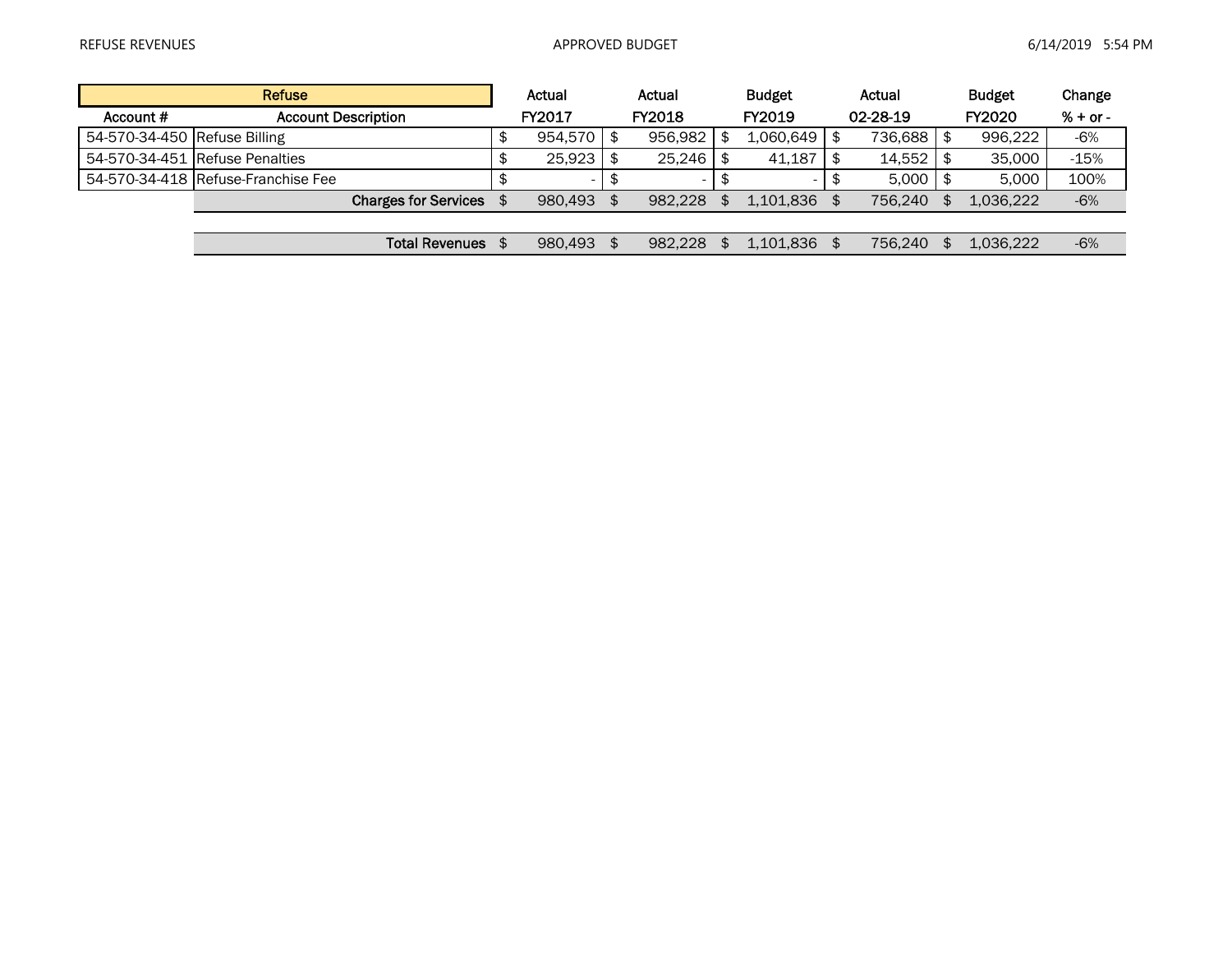|                             | Refuse                         | Actual                         | Actual        | <b>Budget</b>                  |            | Actual       | <b>Budget</b> | Change     |
|-----------------------------|--------------------------------|--------------------------------|---------------|--------------------------------|------------|--------------|---------------|------------|
| Account #                   | <b>Account Description</b>     | FY2017                         | <b>FY2018</b> | FY2019                         |            | 02-28-19     | <b>FY2020</b> | $% + or -$ |
|                             |                                |                                |               |                                |            |              |               |            |
| 54-570-43-390 Refuse        |                                | \$<br>560,921                  | \$<br>760,344 | \$<br>615,940                  | \$         | $432,080$ \$ | 720,000       | 17%        |
|                             | Contractual                    | \$<br>560,921                  | \$<br>760,344 | \$<br>615,940                  | \$         | $432,080$ \$ | 720,000       | 17%        |
|                             |                                |                                |               |                                |            |              |               |            |
|                             | 54-570-44-401 Bad Debt Expense | \$<br>31,022                   | $(2,677)$ \$  | $35,000$   \$                  |            |              | \$<br>38.475  | 10%        |
| 54-570-44-494 Miscellaneous |                                | \$<br>$\overline{\phantom{a}}$ | 40,868        | \$<br>$\overline{\phantom{a}}$ | \$         |              | \$<br>40.000  | 0%         |
|                             | Operating                      | \$<br>31,022                   | \$<br>38,191  | \$<br>35,000                   | $\sqrt{3}$ | ۰.           | \$<br>78,475  | 124%       |
|                             |                                |                                |               |                                |            |              |               |            |
|                             | <b>Total Refuse</b>            | \$<br>591.943                  | \$<br>798,536 | \$<br>650.940                  | \$         | 432,080 \$   | 798.475       | 23%        |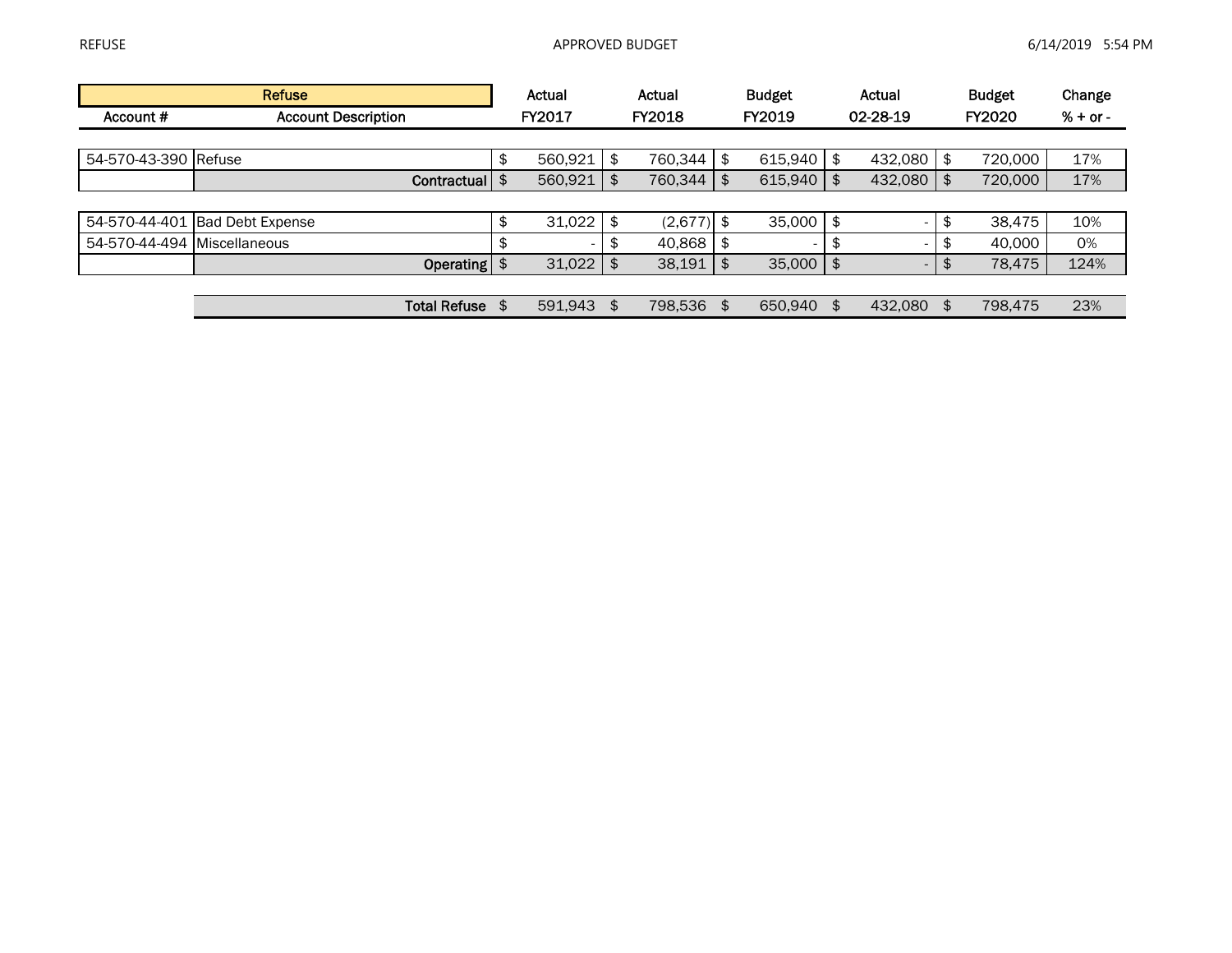|           | Water & Sewer/ Storm Water              | Actual          | Actual          |     | <b>Budget</b> | Actual          | <b>Budget</b>   | Change     |
|-----------|-----------------------------------------|-----------------|-----------------|-----|---------------|-----------------|-----------------|------------|
| Account # | <b>Account Description</b>              | FY2017          | FY2018          |     | FY2019        | 02-28-19        | <b>FY2020</b>   | $% + or -$ |
|           | Charges for Services-Water & Sewer      | \$<br>2,368,886 | \$<br>2,519,697 | \$  | 2,995,900     | \$<br>1,983,323 | \$<br>3,117,076 | 4%         |
|           | <b>Charges for Services-Storm Water</b> | \$<br>403,202   | \$<br>412,724   | \$  | 469,200       | \$<br>333,026   | \$<br>485,084   | 3%         |
|           | Miscellaneous-Water & Sewer             | \$<br>250       | \$<br>200       | Ъ.  | 400           | \$<br>9,225     | \$<br>800       | 100%       |
|           | <b>Revenues</b>                         | \$<br>2,772,338 | \$<br>2,932,622 | \$. | 3,465,500     | \$<br>2,325,574 | \$<br>3,602,960 | 4%         |
|           |                                         |                 |                 |     |               |                 |                 |            |
|           | Water & Sewer Operating                 | \$<br>767,891   | \$<br>885,120   | \$  | 1,643,004     | \$<br>796,901   | \$<br>1,503,546 | -8%        |
|           | Water & Sewer OH-Administration         | \$<br>333,395   | \$<br>443,506   | S   | 388,161       | \$<br>252,488   | \$<br>396,286   | 2%         |
|           | Water & Sewer OH-IRMA                   | \$<br>80,877    | \$<br>110,294   | \$. | 94,500        | \$<br>17,352    | \$<br>95,109    | 1%         |
|           | Water & Sewer OH-Community Services     | \$<br>69,290    | \$<br>110,943   | \$. | 99,375        | \$<br>70,068    | \$<br>118,327   | 19%        |
|           | Water & Sewer OH-Finance                | \$<br>275,049   | \$<br>309,168   | Ъ.  | 308,807       | \$<br>207,276   | \$<br>309,646   | 0%         |
|           | Water & Sewer OH-Public Works           | \$<br>358,952   | \$<br>449,255   | \$  | 486,312       | \$<br>352,178   | \$<br>564,921   | 16%        |
|           | <b>Storm Water Operating</b>            | \$<br>48,440    | \$<br>146,523   | \$  | 147,400       | \$<br>7,011     | \$<br>138,610   | -6%        |
|           | <b>Expenses</b>                         | \$<br>1,933,895 | \$<br>2,454,809 |     | 3,167,559     | \$<br>1,703,274 | 3,126,445       | $-1%$      |
|           |                                         |                 |                 |     |               |                 |                 |            |
|           | Surplus (Deficit)                       | \$<br>838,443   | \$<br>477,812   | \$  | 297,941       | \$<br>622,300   | \$<br>476,515   |            |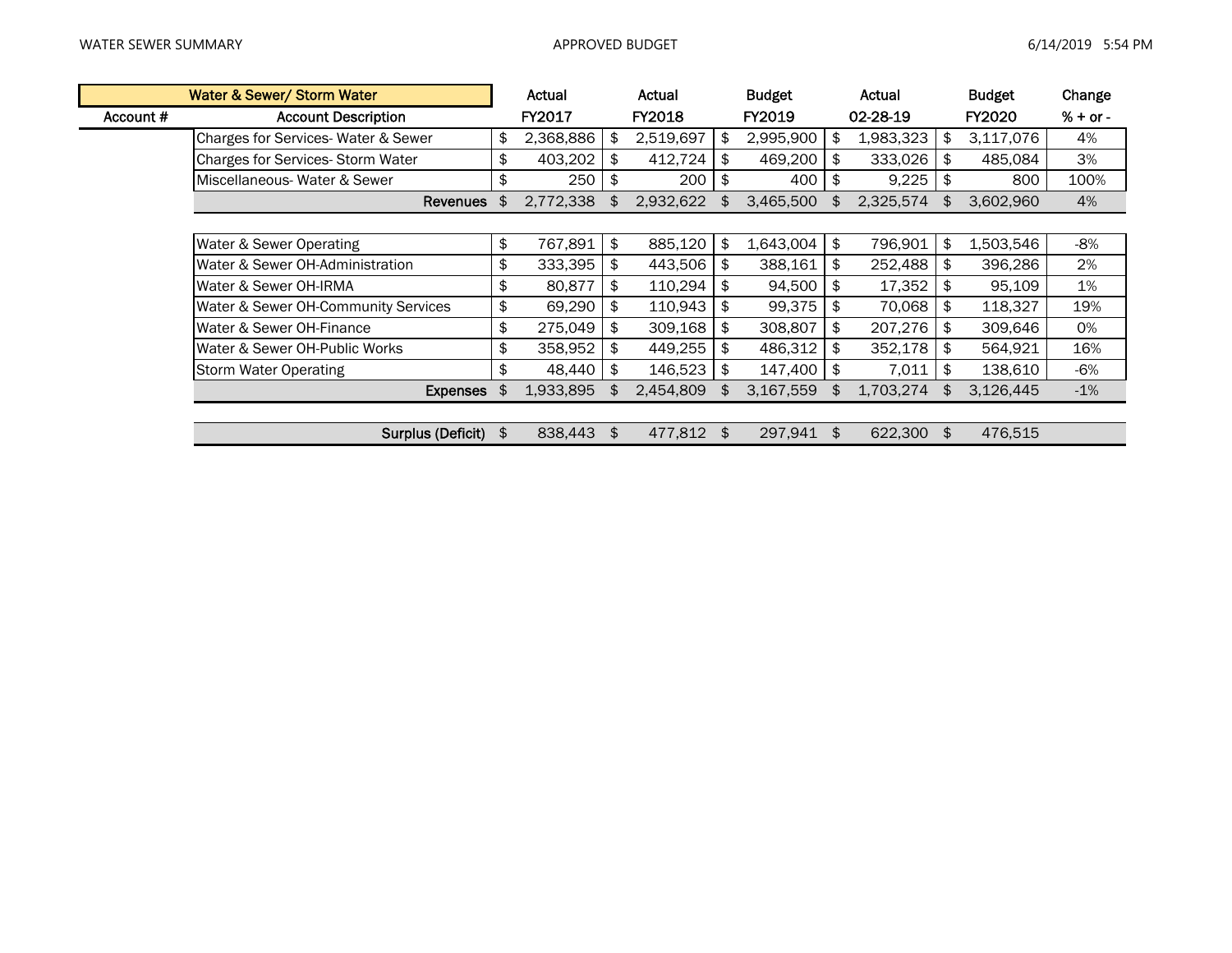|               | <b>Water &amp; Sewer</b>        |     | Actual        |     | Actual    |     | <b>Budget</b> |     | Actual    | <b>Budget</b>   | Change     |
|---------------|---------------------------------|-----|---------------|-----|-----------|-----|---------------|-----|-----------|-----------------|------------|
| Account #     | <b>Account Description</b>      |     | <b>FY2017</b> |     | FY2018    |     | FY2019        |     | 02-28-19  | <b>FY2020</b>   | $% + or -$ |
| 55-560-34-450 | Water & Sewer Billing           |     | 2,198,780     | \$  | 2,306,637 | \$  | 2,792,400     | -\$ | 1,853,773 | \$<br>2,904,096 | 4%         |
| 55-560-34-451 | Water & Sewer Penalties         | \$  | 58,052        | \$  | 78,609    | \$  | 62,000        | -\$ | 33,475    | \$<br>64,480    | 4%         |
| 55-560-34-452 | Water & Sewer Turn On Fees      | \$  | 61,950        | \$  | 69,480    | \$  | 75,000        | -\$ | 51,000    | \$<br>80,000    | 7%         |
| 55-560-34-453 | Water & Sewer Tap Inspection    | \$  |               | \$  |           | \$  | 1,000         |     |           | \$<br>1,000     | 0%         |
| 55-560-34-456 | Temporary Turn On Fee           | \$  | 33,360        | \$  | 41,900    | \$  | 42,000        |     | 28,800    | \$<br>38,000    | $-10%$     |
| 55-560-34-459 | Water & Sewer Meter Sales       | \$  | 2,744         | \$  | 7,821     | \$  | 8,000         | -\$ | 2,844     | \$<br>4,000     | -50%       |
| 55-560-34-460 | <b>Water Administration Fee</b> | \$  | 14,000        | \$  | 15,250    | \$  | 15,500        |     | 10,100    | \$<br>15,000    | $-3%$      |
| 55-560-34-461 | Meter Technology Fee            | \$  | ۰             | \$  |           | \$  |               |     | 3,150     | \$<br>10,000    | 100%       |
| 55-560-34-470 | Commercial Water Usage          |     | ۰             | \$  |           | \$  |               |     | 181       | \$<br>500       | 100%       |
|               | <b>Charges for Services</b>     |     | 2,368,886     | \$  | 2,519,697 | \$  | 2,995,900     | \$  | 1,983,323 | \$<br>3,117,076 | 4%         |
|               |                                 |     |               |     |           |     |               |     |           |                 |            |
| 55-560-36-698 | NSF Check Income                | \$  | 250           | \$  | 200       | \$  | 300           | -\$ | 125       | \$<br>300       | 0%         |
| 55-560-36-699 | Miscellaneous Income            |     |               | \$  |           | \$  | 100           |     | 9,100     | \$<br>500       | 400%       |
|               | <b>Miscellaneous</b>            | \$  | 250           | \$  | 200       | \$  | 400           | \$  | 9,225     | \$<br>800       | 100%       |
|               |                                 |     |               |     |           |     |               |     |           |                 |            |
|               | <b>Total Water &amp; Sewer</b>  | \$. | 2,369,136     | \$. | 2,519,897 | \$. | 2,996,300     | \$  | 1,992,548 | \$<br>3,117,876 | 4%         |
|               |                                 |     |               |     |           |     |               |     |           |                 |            |

|           | <b>Storm Water</b>                  | Actual        | Actual        |                | <b>Budget</b> | Actual         | <b>Budget</b> | Change     |
|-----------|-------------------------------------|---------------|---------------|----------------|---------------|----------------|---------------|------------|
| Account # | <b>Account Description</b>          | FY2017        | <b>FY2018</b> |                | FY2019        | 02-28-19       | FY2020        | $% + or -$ |
|           | 55-580-34-450 Storm Water Billing   | 403.202       | 410.356       | \$             | 469.200       | $326.708$ \$   | 478.584       | 2%         |
|           | 55-580-34-451 Storm Water Penalties |               | 2.368         |                | -             | $6,318$ \$     | 6.500         | 100%       |
|           | <b>Charges for Services</b>         | \$<br>403.202 | 412.724       | $\mathfrak{L}$ | 469,200       | $333,026$   \$ | 485.084       | 3%         |
|           |                                     |               |               |                |               |                |               |            |
|           | <b>Total Storm Water</b>            | \$<br>403.202 | 412.724       | \$.            | 469.200       | 333.026 \$     | 485.084       | 3%         |
|           |                                     |               |               |                |               |                |               |            |
|           | Total W&S / Storm Water             | 2.772.338     | 2.932.622     |                | 3.465.500     | 2.325.574      | 3.602.960     | 4%         |

\*New revenues for FY2019

Meter Technology- residents who didn't exchange meter

Commercial Water Usage- charging for construction companies to use Village water.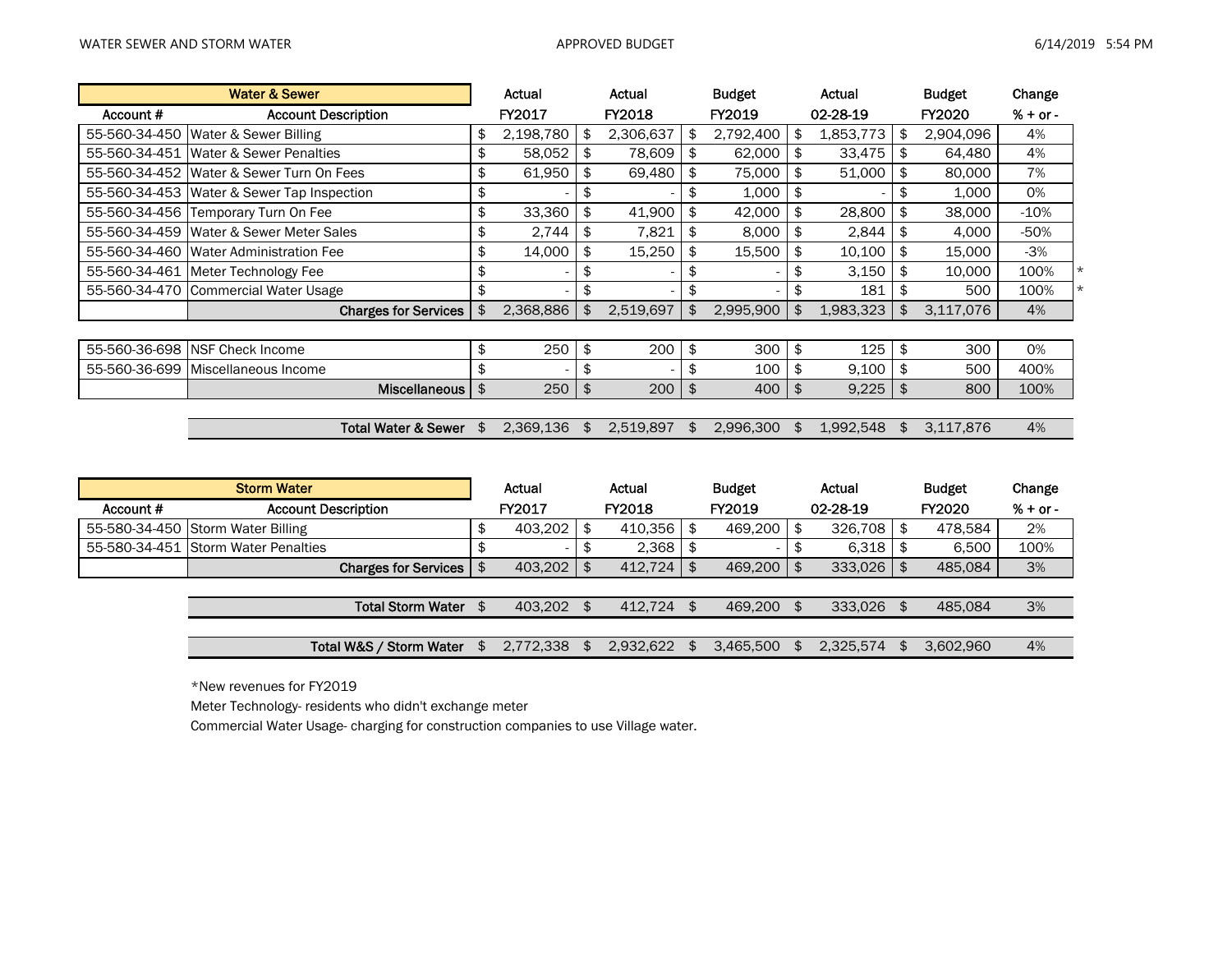|                               | <b>Water &amp; Sewer</b>                    |               | Actual  |                           | Actual  |                        | <b>Budget</b> |               | <b>Actual</b> |                         | <b>Budget</b> | Change     |
|-------------------------------|---------------------------------------------|---------------|---------|---------------------------|---------|------------------------|---------------|---------------|---------------|-------------------------|---------------|------------|
| Account #                     | <b>Account Description</b>                  |               | FY2017  |                           | FY2018  |                        | FY2019        |               | 02-28-19      |                         | FY2020        | $% + or -$ |
|                               |                                             |               |         |                           |         |                        |               |               |               |                         |               |            |
| 55-560-41-101 Supervision     |                                             | \$            |         | \$                        | 35,942  | \$                     | 77,063        | \$            | 54,411        | $\frac{1}{2}$           | 70,000        | $-9%$      |
| 55-560-41-102                 | Labor                                       | $\frac{1}{2}$ | 86,226  | \$                        | 72,271  | \$                     | 144,809       | \$            | 58,126        | \$                      | 98,132        | $-32%$     |
| 55-560-41-120                 | <b>IMRF</b>                                 | \$            | 11,241  | \$                        | 14,342  | \$                     | 29,797        | \$            | 15,682        | $\frac{1}{2}$           | 21,941        | $-26%$     |
| 55-560-41-121 Social Security |                                             | $\frac{1}{2}$ | 7,301   | \$                        | 8,615   | \$                     | 16,971        | \$            | 9,220         | $\frac{1}{2}$           | 12,862        | $-24%$     |
|                               | 55-560-41-125 Health Insurance              | $\frac{1}{2}$ | 6,988   | \$                        | 10,759  | $\frac{1}{2}$          | 41,239        | \$            | 16,570        | $\frac{1}{2}$           | 27,361        | $-34%$     |
|                               | Personnel                                   | $\frac{1}{2}$ | 111,756 | \$                        | 141,929 | $\boldsymbol{\hat{z}}$ | 309,879       | $\frac{1}{2}$ | 154,010       | \$                      | 230,296       | $-26%$     |
|                               |                                             |               |         |                           |         |                        |               |               |               |                         |               |            |
|                               | 55-560-42-232 Motor Fuels & Lubricants      | \$            | 7,361   | \$                        | 10,538  | $\frac{1}{2}$          | 10,000        | \$            | 9,375         | $\frac{1}{2}$           | 11,000        | 10%        |
| 55-560-42-239                 | <b>Operating Supplies</b>                   | \$            | 8,056   | \$                        | 4,078   | \$                     | 9,000         | \$            | 3,649         | $\frac{1}{2}$           | 9,000         | 0%         |
| 55-560-42-240                 | Cards & Forms                               | $\frac{1}{2}$ | 858     | \$                        | 1,560   | \$                     | 1,000         | \$            | 1,052         | \$                      | 2,500         | 150%       |
| 55-560-42-260                 | Purification                                | $\frac{1}{2}$ | 3,369   | \$                        | 5,810   | \$                     | 8,000         | \$            | 3,690         | \$                      | 8,000         | 0%         |
| 55-560-42-290                 | Uniforms                                    | \$            | 1,656   | \$                        | 1,323   | \$                     | 2,000         | \$            | 1,473         | $\frac{1}{2}$           | 2,000         | 0%         |
|                               | <b>Commodities</b>                          | $\frac{1}{2}$ | 21,300  | \$                        | 23,309  | $\boldsymbol{\hat{z}}$ | 30,000        | $\frac{1}{2}$ | 19,240        | $\frac{1}{2}$           | 32,500        | 8%         |
|                               |                                             |               |         |                           |         |                        |               |               |               |                         |               |            |
| 55-560-43-300                 | Legal Services                              | \$            |         | \$                        |         | $\frac{1}{2}$          | 500           | \$            | 420           | $\frac{1}{2}$           | 500           | 0%         |
|                               | 55-560-43-307 Other Professional Services   | $\frac{1}{2}$ | 13,664  | \$                        | 71,074  | \$                     | 20,000        | \$            | 11,811        | \$                      | 16,000        | $-20%$     |
|                               | 55-560-43-310 Payment Verification          | $\frac{1}{2}$ | 35,635  | \$                        | 43,070  | $\frac{1}{2}$          | 37,000        | \$            | 30,324        | $\frac{1}{2}$           | 35,000        | $-5%$      |
| 55-560-43-321                 | Utilities                                   | \$            | 198,516 | $\boldsymbol{\hat{\phi}}$ | 101,705 | $\frac{1}{2}$          | 110,000       | \$            | 66,772        | $\frac{1}{2}$           | 90,000        | $-18%$     |
| 55-560-43-323                 | Julie                                       | \$            |         | \$                        |         | \$                     | 1,500         | \$            |               | \$                      | 3,500         | 133%       |
|                               | 55-560-43-327 Training & Travel             | \$            | 631     | \$                        | 1,463   | $\frac{1}{2}$          | 3,500         | \$            | 832           | \$                      | 3,500         | 0%         |
| 55-560-43-330 Advertising     |                                             | \$            | 683     | $\frac{1}{2}$             | 2,363   | $\frac{1}{2}$          | 750           | $\frac{1}{2}$ | 178           | $\sqrt[6]{\frac{1}{2}}$ | 1,000         | 33%        |
| 55-560-43-331                 | Printing                                    | \$            | 3,540   | \$                        | 3,792   | $\frac{1}{2}$          | 4,000         | \$            | 2,710         | $\frac{1}{2}$           | 4,000         | 0%         |
|                               | 55-560-43-335 Postage & Meter Rental        | $\frac{1}{2}$ | 6,833   | \$                        | 7,009   | \$                     | 4,000         | \$            | 6,348         | $\frac{1}{2}$           | 5,000         | 25%        |
| 55-560-43-345 Dues            |                                             | \$            | 955     | \$                        | 981     | \$                     | 1,000         | \$            | 1,000         | \$                      | 1,000         | 0%         |
| 55-560-43-354                 | Vehicle Maintenance-Outside                 | \$            | (60)    | \$                        | 60      | \$                     | 1,000         | \$            |               | \$                      | 500           | $-50%$     |
|                               | 55-560-43-360 Building Maintenance-Outside  | $\frac{1}{2}$ |         | \$                        | 223     | \$                     | 750           | \$            |               | \$                      | 1,000         | 33%        |
|                               | 55-560-43-363 Equipment Maintenance-Outside | \$            | 2,740   | \$                        | 9,255   | \$                     | 24,000        | \$            | 11,009        | $\frac{1}{2}$           | 33,000        | 38%        |
| 55-560-43-365                 | Rental                                      | $\frac{1}{2}$ | 581     | \$                        |         | \$                     | 750           | \$            | 581           | \$                      | 1,000         | 33%        |
| 55-560-43-386 Water Projects  |                                             | \$            | 8,225   | \$                        | 8,042   | \$                     | 60,000        | \$            | 31,195        | \$                      | 70,000        | 17%        |
|                               | 55-560-43-387 Cathodic Protection           | \$            |         | \$                        |         | \$                     | 1,500         | \$            |               | \$                      | 1,500         | 0%         |
| 55-560-43-388 Lab Analysis    |                                             | \$            | 3,348   | \$                        | 5,180   | $\frac{1}{2}$          | 5,000         | \$            | 4,531         | $\frac{1}{2}$           | 9,000         | 80%        |
| 55-560-43-395                 | Tax Equivalent                              | \$            | 163,978 | \$                        | 235,857 | \$                     | 173,000       | \$            | 190,590       | $\frac{1}{2}$           | 240,000       | 39%        |
|                               | Contractual \$                              |               | 439,269 | $\frac{1}{2}$             | 490,074 | $\sqrt{2}$             | 448,250       | $\frac{1}{2}$ | 358,301       | $\sqrt{2}$              | 515,500       | 15%        |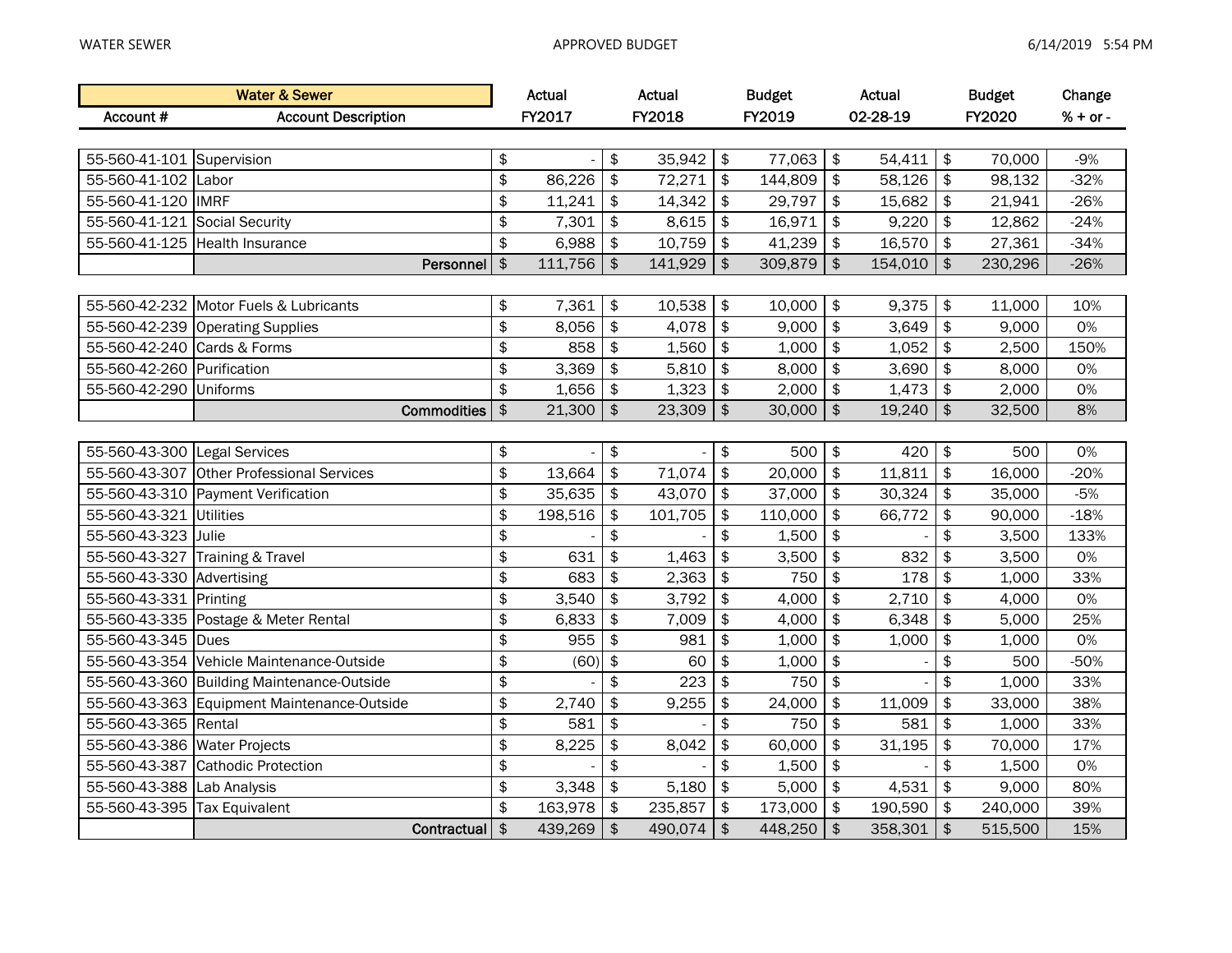|                                                                             |                           |               |                          | \$  | 35,000    | 0%      |
|-----------------------------------------------------------------------------|---------------------------|---------------|--------------------------|-----|-----------|---------|
| \$<br>1,176<br>279<br>55-560-44-454 Vehicle Maintenance<br>£                |                           | 3,000<br>\$   | 133                      |     | 1,000     | $-67%$  |
| \$<br>279<br>1,285<br>55-560-44-465 Commercial Meters<br>\$                 | \$                        | 6,000<br>\$   |                          | \$  | 500       | $-92%$  |
| \$<br>7,577<br>55-560-44-466 Residential Meters<br>\$                       | \$                        | 7,500<br>\$   | 133                      | \$  | 500       | $-93%$  |
| \$<br>6,088<br>55-560-44-467 Construction Meters<br>\$                      | \$                        | 1,000<br>\$   |                          | \$  |           | $-100%$ |
| \$<br>55-560-44-473 Well Maintenance<br>\$                                  | \$<br>20,000              | \$            | 5,946                    | \$  | 40,000    | 100%    |
| \$<br>9,723<br>13,992<br>55-560-44-474 Watermain Restoration<br>\$          | \$<br>15,000              | \$            | 1,124                    | \$  | 15,000    | 0%      |
| \$<br>10,014<br>6,772<br>55-560-44-488 Sewer Solvent<br>\$                  | \$                        | 7,500<br>\$   | $\overline{\phantom{0}}$ | \$  |           | $-100%$ |
| \$<br>55-560-44-491<br><b>TV Testing</b><br>\$                              | \$<br>20,000              | \$            | $\overline{\phantom{0}}$ | \$  | 5,000     | $-75%$  |
| \$<br>55-560-44-492 Salt for Treatment Plants<br>165,791<br>\$<br>149,819   | 150,000<br>\$             | \$            | 133,239                  | \$  | 160,000   | 7%      |
| \$<br>55-560-44-498 Manholes<br>\$                                          | \$<br>10,000              | \$            | $\overline{\phantom{0}}$ | \$  | 10,000    | 0%      |
| \$<br>\$<br>195,566<br>184,983<br>Operating                                 | \$<br>275,000             | $\frac{1}{2}$ | 140,575                  | \$  | 267,000   | $-3%$   |
|                                                                             |                           |               |                          |     |           |         |
| \$<br>55-370-46-591 Series 2017 Principal<br>\$<br>$\overline{\phantom{a}}$ | \$<br>336,625             | \$            | $\overline{\phantom{0}}$ | \$  | 215,000   | 100%    |
| \$<br>\$<br>55-370-46-592 Series 2017 Interest<br>44,826                    | \$<br>243,250             | \$            | 124,775                  | \$  | 243,250   | 0%      |
| \$<br>\$<br>44,826<br><b>Debt Service</b>                                   | $\mathfrak{L}$<br>579,875 | $\frac{1}{2}$ | 124,775                  | \$  | 458,250   | $-21%$  |
|                                                                             |                           |               |                          |     |           |         |
| 767,891<br>\$<br>\$<br>885,120<br>Total Water & Sewer                       | 1,643,004<br>\$           | \$            | 796,901                  | \$. | 1,503,546 | $-8%$   |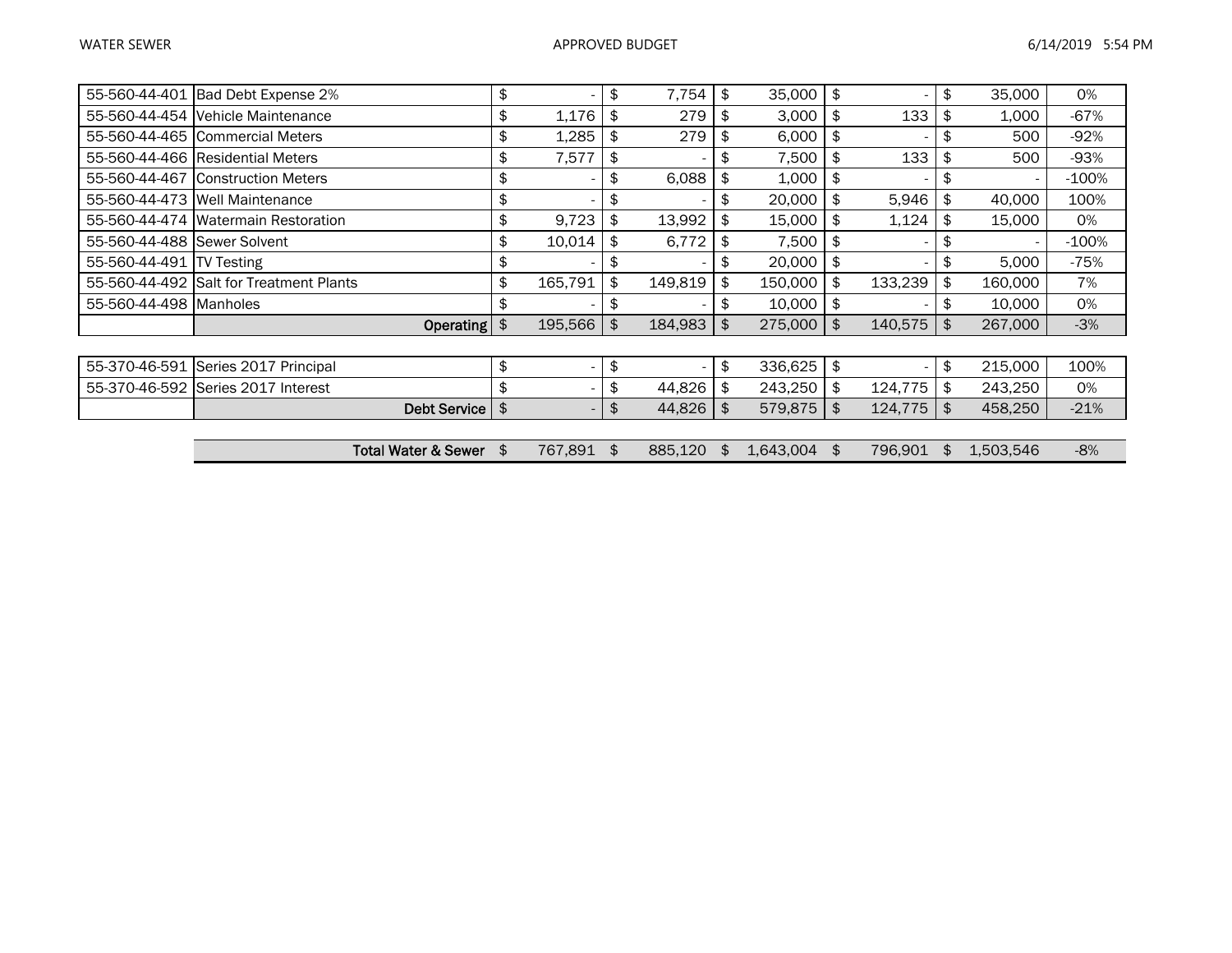|                  |                   |              |                                           | FY18-19  | FY19-20                    | FY19-20           |          |           | Crew   |                          |           | Longevity | Allowance    |
|------------------|-------------------|--------------|-------------------------------------------|----------|----------------------------|-------------------|----------|-----------|--------|--------------------------|-----------|-----------|--------------|
| <b>Last Name</b> | <b>First Name</b> | <b>Union</b> | <b>Title</b>                              |          | Salary                     | <b>Base Wages</b> | Grade II | Grade III | Leader | Stipend                  | Education | Pay       | & Incentives |
|                  |                   |              |                                           |          |                            |                   |          |           |        |                          |           |           |              |
| Vacant           | Vacant            | No           | Supervision                               |          | $\degree$ 70,000   .<br>\$ | 70.000            |          |           |        |                          |           |           |              |
| <b>Derrick</b>   | Danny             | Yes          | Water Operator #2   \$ 51,603   \$ 52,816 |          |                            | $45.316$   \$     | 2.500    |           |        |                          |           | 5.000     | 7,500        |
| Gasik            | Jacob             | Yes          | Water Operator #1                         | 44.103   | \$45.316                   | 45,316            |          |           |        |                          |           |           |              |
|                  |                   |              |                                           | \$95.706 | #######                    | 160.632           | 2.500    |           |        | $\overline{\phantom{a}}$ |           | 5.000     | 7,500        |

|                  |                   |             |        |               |      | 80.00%          | 13.05%   | 28.20%  |             |                 | 1.45%    | 6.20%        |              |
|------------------|-------------------|-------------|--------|---------------|------|-----------------|----------|---------|-------------|-----------------|----------|--------------|--------------|
|                  |                   |             |        |               |      | Insurance       |          | Police  |             | Pension         |          | Social       |              |
| <b>Last Name</b> | <b>First Name</b> | Medical     | Dental | <b>Vision</b> | Life | <b>Benefits</b> | IMRF     | Pension | <b>ICMA</b> | <b>Benefits</b> | Medicare | Security     | <b>Taxes</b> |
| Vacant           | Vacant            | 16.912   \$ | 832    | 130           | 275  | 18.149          | 9.135    |         |             | 9,135           | 1.015    | $4,340$   \$ | 5,355        |
| <b>Derrick</b>   | Danny             | 8.236       | 404    | 96            | 202  | 8.938           | 6.892    |         |             | 6,892           | 766      | $3,275$   \$ | 4,040        |
| Gasik            | Jacob             |             |        | 96            | 178  | 274             | 5.914    |         |             | 5,914           | 657      | 2,810        | 3,467        |
|                  |                   | $25,148$ \$ | 1,236  | 322           | 655  | 27.361          | \$21.941 |         |             | \$21.941        | 2.438    | \$10,424     | 12,862       |

|                  |                   | Total         |
|------------------|-------------------|---------------|
| <b>Last Name</b> | <b>First Name</b> | Compensation  |
| Vacant           | Vacant            | \$<br>102,639 |
| <b>Derrick</b>   | Danny             | \$<br>72,687  |
| Gasik            | Jacob             | 54,970        |
|                  |                   | 230,296       |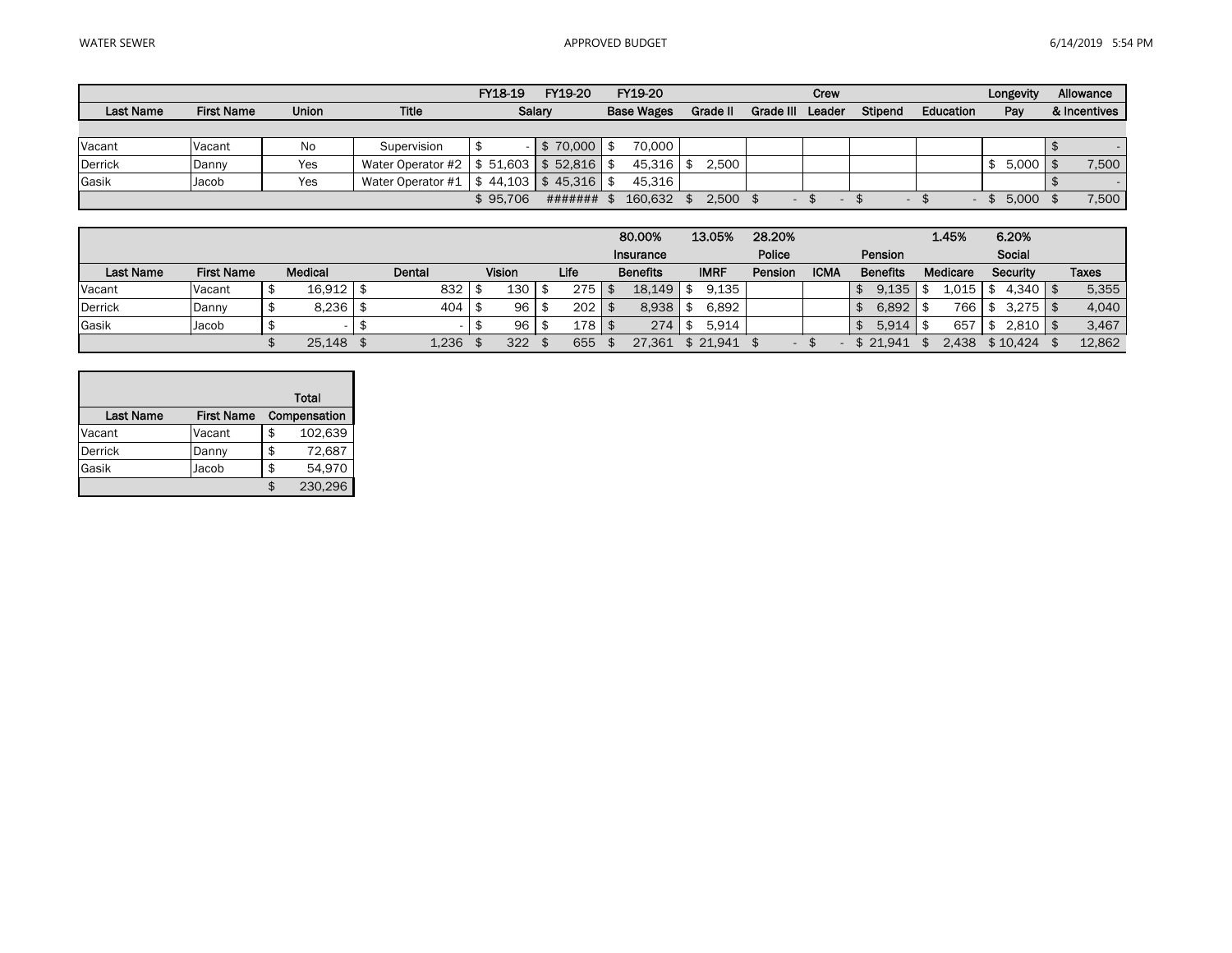|                               | <b>Storm Water</b>                 |               | Actual | Actual                         |               | <b>Budget</b> |               | Actual                       | <b>Budget</b> | Change     |
|-------------------------------|------------------------------------|---------------|--------|--------------------------------|---------------|---------------|---------------|------------------------------|---------------|------------|
| Account #                     | <b>Account Description</b>         |               | FY2017 | FY2018                         |               | FY2019        |               | 02-28-19                     | FY2020        | $% + or -$ |
|                               |                                    |               |        |                                |               |               |               |                              |               |            |
| 55-580-41-102 Labor           |                                    | \$            | 32,856 | \$<br>39,027                   | \$            | 79,240        | \$            | 5,100                        | \$<br>81,420  | 3%         |
| 55-580-41-120                 | <b>IMRF</b>                        | \$            | 3,917  | \$<br>4,991                    | \$            | 10,642        | \$            | 992                          | \$<br>10,625  | 0%         |
| 55-580-41-121 Social Security |                                    | \$            | 2,494  | \$<br>2,759                    |               | 6,060         | \$            | 502                          | \$<br>6,229   | 3%         |
| 55-580-41-125                 | <b>Health Insurance</b>            | \$            | 5,173  | \$<br>13,268                   | \$            | 37,458        | \$            | 337                          | \$<br>26,136  | $-30%$     |
|                               | Personnel                          | \$            | 44,440 | \$<br>60,045                   | \$            | 133,400       | $\frac{1}{2}$ | 6,931                        | \$<br>124,410 | $-7%$      |
|                               |                                    |               |        |                                |               |               |               |                              |               |            |
| 55-580-42-290                 | <b>Uniforms</b>                    | \$            |        | \$                             | \$            | 2,000         | \$            | $\overline{\phantom{0}}$     | \$<br>1,200   | $-40%$     |
|                               | Commodities                        | $\frac{1}{2}$ |        | \$                             | $\frac{1}{2}$ | 2,000         | $\frac{1}{2}$ |                              | \$<br>1,200   | $-40%$     |
|                               |                                    |               |        |                                |               |               |               |                              |               |            |
| 55-580-43-300                 | Legal Services                     | \$            |        | \$                             | \$            | 500           | $\frac{1}{2}$ | $\overline{\phantom{0}}$     | \$            | $-100%$    |
| 55-580-43-307                 | <b>Other Professional Services</b> | \$            | 4,000  | \$                             | \$            | 2,500         | \$            | $\overline{\phantom{0}}$     | \$            | $-100%$    |
|                               | Contractual                        | \$            | 4,000  | \$<br>$\overline{\phantom{a}}$ | \$            | 3,000         | $\frac{1}{2}$ | $\qquad \qquad \blacksquare$ | \$            | $-100%$    |
|                               |                                    |               |        |                                |               |               |               |                              |               |            |
| 55-580-44-400                 | Depreciation Expense               | \$            |        | \$<br>86,478                   | \$            |               | \$            | $\overline{\phantom{0}}$     | \$            | 0%         |
|                               | 55-580-44-401 Bad Debt Expense 2%  | \$            |        | \$                             | \$            | 8,000         | \$            |                              | \$<br>8,000   | 0%         |
| 55-580-44-475                 | Storm Water Maintenance            | \$            |        | \$                             | \$            | 1,000         | \$            | 80                           | \$<br>5,000   | 400%       |
|                               | Operating                          | $\frac{1}{2}$ |        | \$<br>86,478                   | $\frac{1}{2}$ | 9,000         | $\frac{1}{2}$ | 80                           | \$<br>13,000  | 44%        |
|                               |                                    |               |        |                                |               |               |               |                              |               |            |
|                               | <b>Total Storm Water</b>           | \$            | 48,440 | \$<br>146,523                  | \$            | 147,400       | \$            | 7,011                        | \$<br>138,610 | $-6%$      |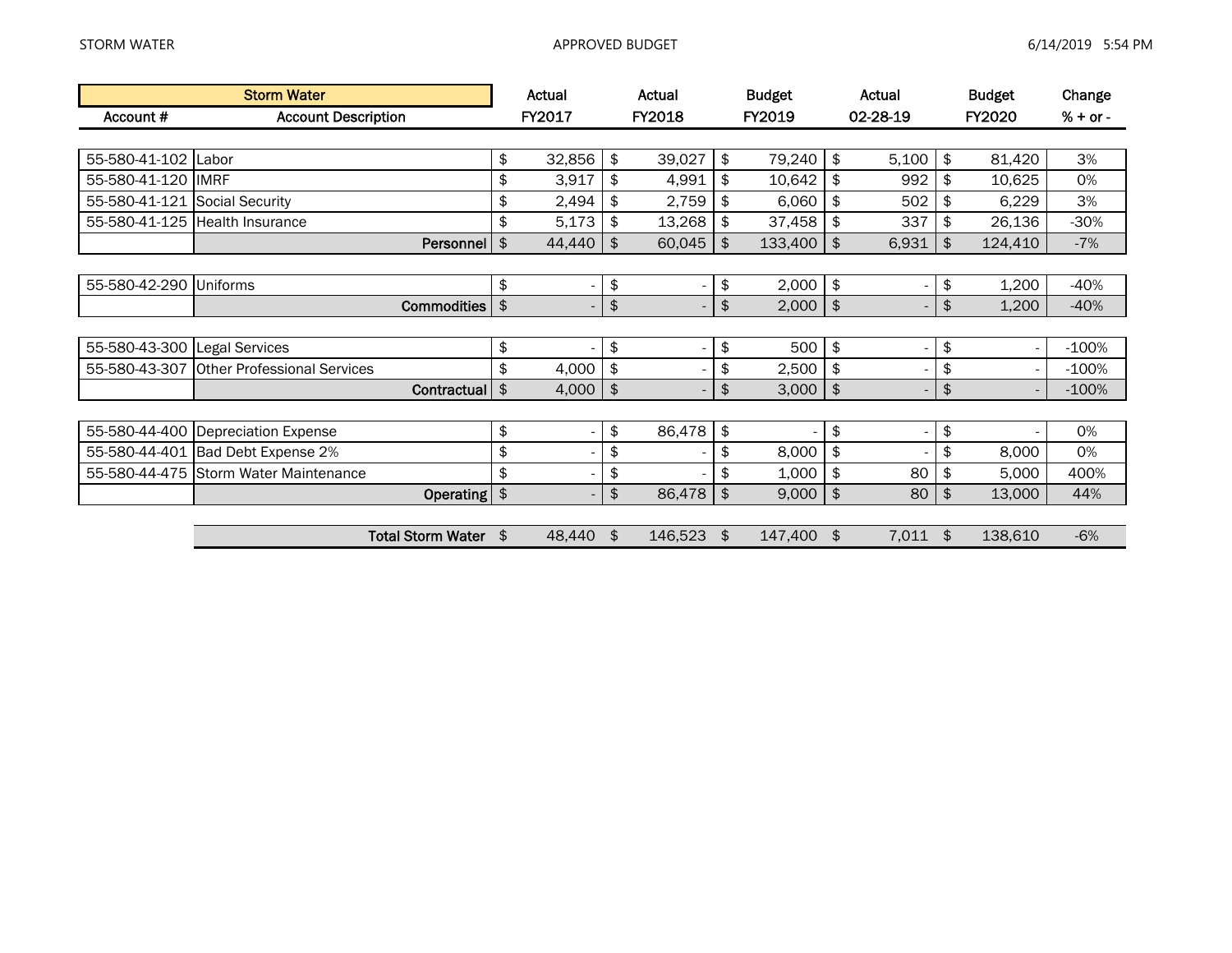|                  |                   |              |       | FY18-19             | FY19-20 | FY19-20           |          |           | Crew   |         |           | Longevity | Allowance    |
|------------------|-------------------|--------------|-------|---------------------|---------|-------------------|----------|-----------|--------|---------|-----------|-----------|--------------|
| <b>Last Name</b> | <b>First Name</b> | <b>Union</b> | Title |                     | Salary  | <b>Base Wages</b> | Grade II | Grade III | Leader | Stipend | Education | Pay       | & Incentives |
| McDonald         | Andre             | Yes          | Labor | $39.620$ \ \$       | 40.710  | 40.710            |          |           |        |         |           |           |              |
| Smith            | John              | Yes          | Labor | $39.620$ $\sqrt{5}$ | 40.710  | 40.710            |          |           |        |         |           |           |              |
|                  |                   |              |       | 79,240              | 81.420  | 81.420            |          |           |        |         |           |           |              |

|                  |                   |                |          |        |      | 80,00%          | 13.05%      | 28.20%                   |             |                 | 1.45%    | 6.20%              |              |
|------------------|-------------------|----------------|----------|--------|------|-----------------|-------------|--------------------------|-------------|-----------------|----------|--------------------|--------------|
|                  |                   |                |          |        |      | Insurance       |             | Police                   |             | Pension         |          | Social             |              |
| <b>Last Name</b> | <b>First Name</b> | <b>Medical</b> | Dental   | Vision | Life | <b>Benefits</b> | <b>IMRF</b> | Pension                  | <b>ICMA</b> | <b>Benefits</b> | Medicare | Security           | <b>Taxes</b> |
| McDonald         | Andre             | $14,798$ \$    | $822$ \$ | 130    | 178  | 15.928          | 5,313       |                          |             | $5,313$ \\$     | 590      | \$<br>$2,524$   \$ | 3,114        |
| Smith            | John              | 9,235          | $404$ \; | 391    | 178  | 10.208          | 5,313       |                          |             | $5,313$ \\$     | 590      | $2,524$   \$       | 3,114        |
|                  |                   | 24,033         | 1,226    | 521    | 356  | 26.136          | 10.625      | $\overline{\phantom{a}}$ |             | 10.625          | 181      | 5.048              | 6,229        |

|                  |                   | Total        |
|------------------|-------------------|--------------|
| <b>Last Name</b> | <b>First Name</b> | Compensation |
| McDonald         | Andre             | \$<br>65,065 |
| Smith            | John              | \$<br>59.345 |
|                  |                   | 124.410      |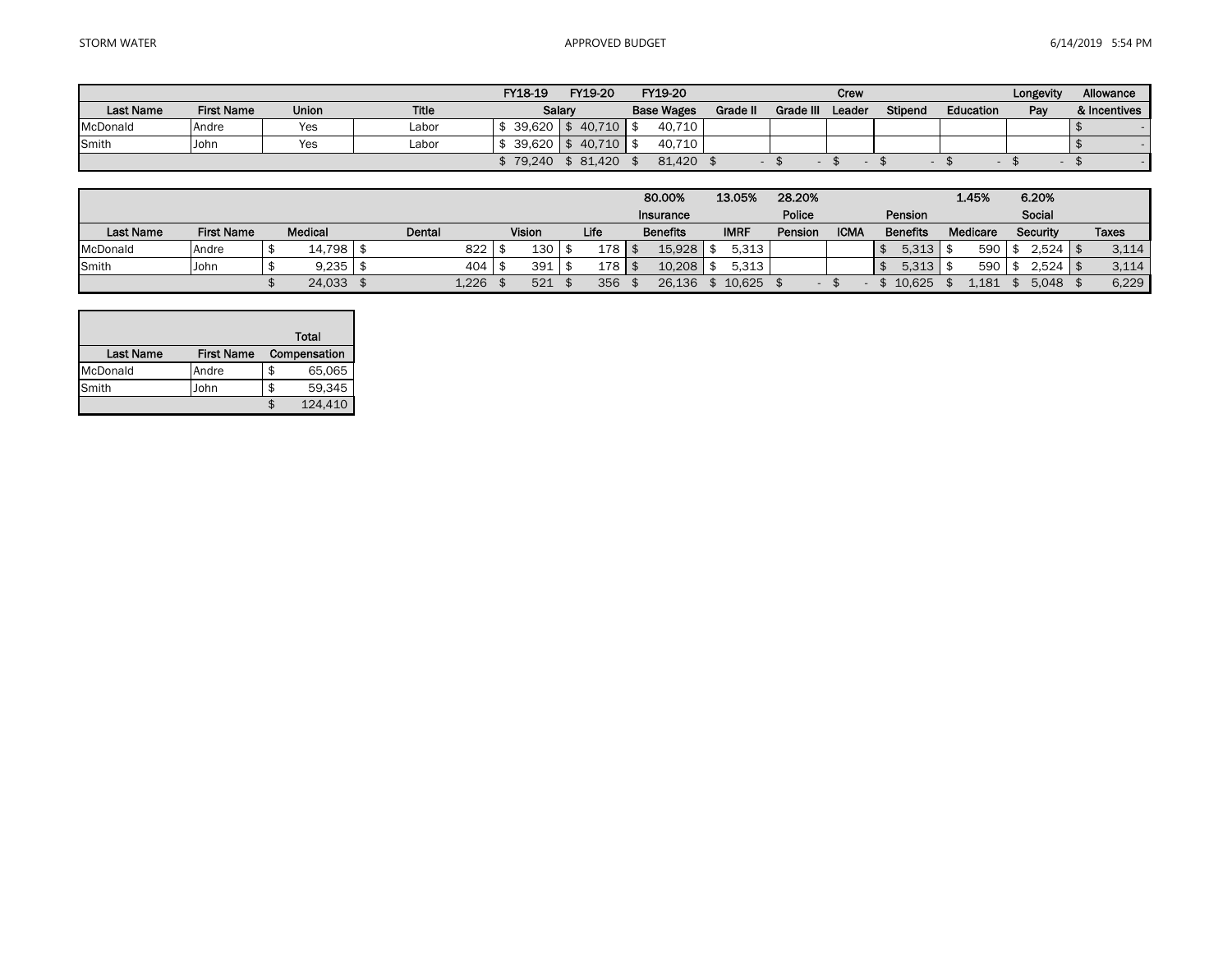|               | <b>Scholarship</b>         | Actual       | Actual            | <b>Budget</b>    |     | Actual                   | <b>Budget</b>                      | Change     |
|---------------|----------------------------|--------------|-------------------|------------------|-----|--------------------------|------------------------------------|------------|
| Account #     | <b>Account Description</b> | FY2017       | <b>FY2018</b>     | FY2019           |     | 02-28-19                 | <b>FY2020</b>                      | $% + or -$ |
| 08-400-36-692 | Scholarship Contributions  | \$<br>4,461  | \$<br>4,622       | \$<br>5,000      | \$  | $\overline{\phantom{a}}$ | \$                                 | $-100%$    |
| 08-400-36-693 | <b>Fundraisers</b>         | \$<br>6,775  | \$<br>17,590      | \$<br>7,500      |     | $\overline{\phantom{a}}$ | \$                                 | $-100%$    |
|               | <b>Total Revenues</b>      | \$<br>11,236 | \$<br>$22,212$ \$ | $12,500$ \$      |     | $\overline{\phantom{a}}$ | \$<br>$\qquad \qquad \blacksquare$ | $-100%$    |
|               |                            |              |                   |                  |     |                          |                                    |            |
| 08-400-42-239 | <b>Operating Expenses</b>  | \$<br>3,651  | \$<br>4,224       | \$<br>4,000      |     |                          | \$<br>$\overline{\phantom{a}}$     | $-100%$    |
|               | Commodities                | \$<br>3,651  | \$<br>4,224       | \$<br>$4,000$ \$ |     | $\overline{\phantom{a}}$ | \$<br>$\overline{\phantom{a}}$     | $-100%$    |
|               |                            |              |                   |                  |     |                          |                                    |            |
| 08-400-44-456 | Scholarship                | \$<br>6,400  | \$<br>6,207       | \$<br>6,000      | \$  | $\overline{\phantom{a}}$ | \$                                 | $-100%$    |
|               | Operating \$               | $6,400$ \$   | 6,207             | \$<br>6,000      | -\$ | $\overline{\phantom{a}}$ | \$<br>$\overline{\phantom{a}}$     | $-100%$    |
|               |                            |              |                   |                  |     |                          |                                    |            |
|               | Total Expenditures \$      | $10,051$ \$  | $10,431$ \$       | $10,000$ \$      |     | $\overline{\phantom{a}}$ | \$<br>$\overline{\phantom{a}}$     | $-100%$    |
|               |                            |              |                   |                  |     |                          |                                    |            |
|               | Fund Surplus (Deficit) \$  | 1,185        | \$<br>11,781      | \$<br>2,500      | \$  | $\sim$                   | \$<br>$\qquad \qquad \blacksquare$ | $-100%$    |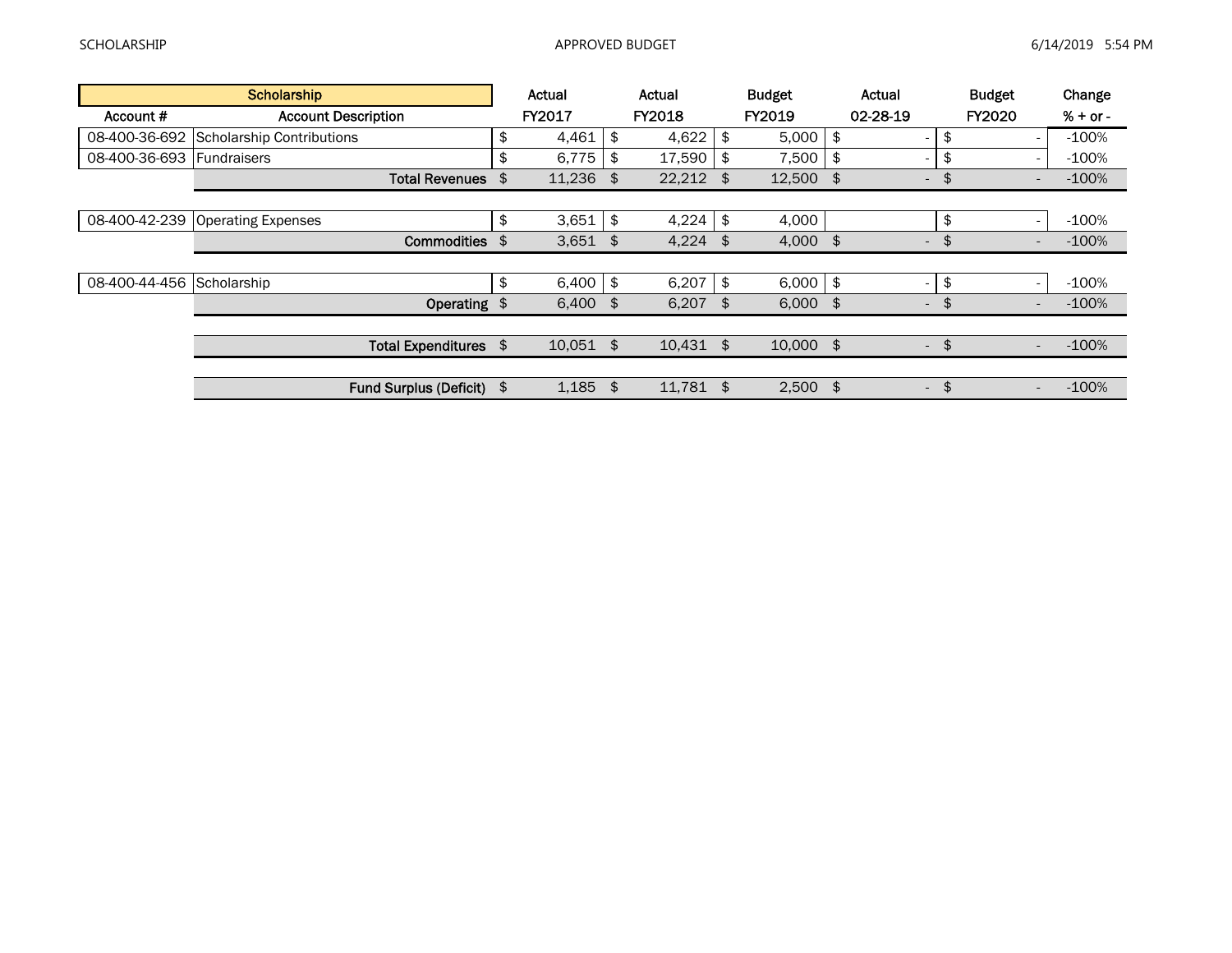L,

|               | <b>Friends of Richton Park</b>     | Actual                                    | Actual                                    | <b>Budget</b>                             | Actual                         | <b>Budget</b>           | Change     |
|---------------|------------------------------------|-------------------------------------------|-------------------------------------------|-------------------------------------------|--------------------------------|-------------------------|------------|
| Account #     | <b>Account Description</b>         | FY2017                                    | FY2018                                    | FY2019                                    | 02-28-19                       | <b>FY2020</b>           | $% + or -$ |
| 96-400-36-690 | <b>General Contributions</b>       | \$                                        | \$                                        | \$<br>$\overline{\phantom{a}}$            | \$                             | \$<br>7,000             | 100%       |
| 96-400-36-691 | <b>Corporate Contributions</b>     | \$                                        | \$                                        | \$<br>$\overline{\phantom{a}}$            | \$                             | \$<br>10,000            | 100%       |
| 96-400-36-692 | Scholarships                       | \$                                        | \$                                        | \$<br>$\overline{\phantom{a}}$            | \$                             | \$<br>5,000             | 100%       |
| 96-400-36-693 | Fundraising                        | \$                                        | \$                                        | \$<br>$\overline{\phantom{a}}$            | \$                             | \$<br>5,000             | 100%       |
| 96-400-36-694 | <b>Golf Outing</b>                 | \$                                        | \$                                        | \$<br>$\overline{\phantom{a}}$            | \$                             | \$<br>20,000            | 100%       |
| 96-400-36-695 | <b>Bowling Outing</b>              | \$                                        | \$                                        | \$<br>$\overline{\phantom{a}}$            | \$<br>-                        | \$<br>5,000             | 100%       |
|               | <b>Total Revenues</b>              | \$<br>$\overline{\phantom{a}}$            | \$<br>$\overline{\phantom{0}}$            | \$<br>$\overline{\phantom{a}}$            | \$<br>$\overline{\phantom{0}}$ | \$<br>52,000            | 100%       |
|               |                                    |                                           |                                           |                                           |                                |                         |            |
| 96-400-44-239 | <b>Operating Expenditures</b>      | \$                                        | \$                                        | \$<br>$\blacksquare$                      | \$<br>-                        | \$<br>12,500            | 100%       |
|               | Operating \$                       | $\overline{\phantom{a}}$                  | \$<br>$\overline{\phantom{a}}$            | $\frac{1}{2}$<br>$\overline{\phantom{a}}$ | \$<br>$\overline{\phantom{0}}$ | \$<br>12,500            | 100%       |
|               |                                    |                                           |                                           |                                           |                                |                         |            |
| 96-400-46-391 | <b>Fundraising Events</b>          | \$                                        | \$                                        | \$<br>$\overline{\phantom{a}}$            | \$<br>$\overline{a}$           | \$<br>15,000            | 100%       |
| 96-400-46-393 | Scholarships Awarded               | \$                                        | \$                                        | \$<br>$\overline{\phantom{a}}$            | \$<br>-                        | \$<br>6,000             | 100%       |
| 96-400-46-394 | <b>Golf Outing Expenditures</b>    | \$                                        | \$                                        | \$<br>$\overline{\phantom{a}}$            | \$<br>-                        | \$<br>7,000             | 100%       |
| 96-400-46-395 | <b>Bowling Outing Expenditures</b> | \$                                        | \$                                        | \$<br>$\overline{\phantom{a}}$            | \$<br>-                        | \$<br>2,500             | 100%       |
|               | <b>Miscellaneous</b>               | $\frac{1}{2}$<br>$\overline{\phantom{a}}$ | \$<br>$\overline{\phantom{a}}$            | \$<br>$\overline{\phantom{a}}$            | \$<br>$\overline{\phantom{0}}$ | \$<br>30,500            | 100%       |
|               |                                    |                                           |                                           |                                           |                                |                         |            |
|               | Total Expenditures \$              | $\overline{\phantom{a}}$                  | $\frac{1}{2}$<br>$\overline{\phantom{a}}$ | $\frac{1}{2}$<br>$\overline{\phantom{a}}$ | \$<br>$\overline{\phantom{a}}$ | $\frac{1}{2}$<br>43,000 | 100%       |
|               |                                    |                                           |                                           |                                           |                                |                         |            |
|               | <b>Fund Surplus (Deficit)</b>      | \$<br>$\overline{\phantom{a}}$            | $\frac{1}{2}$<br>$\overline{\phantom{a}}$ | \$<br>$\overline{\phantom{a}}$            | \$<br>$\overline{\phantom{0}}$ | \$<br>9,000             | 100%       |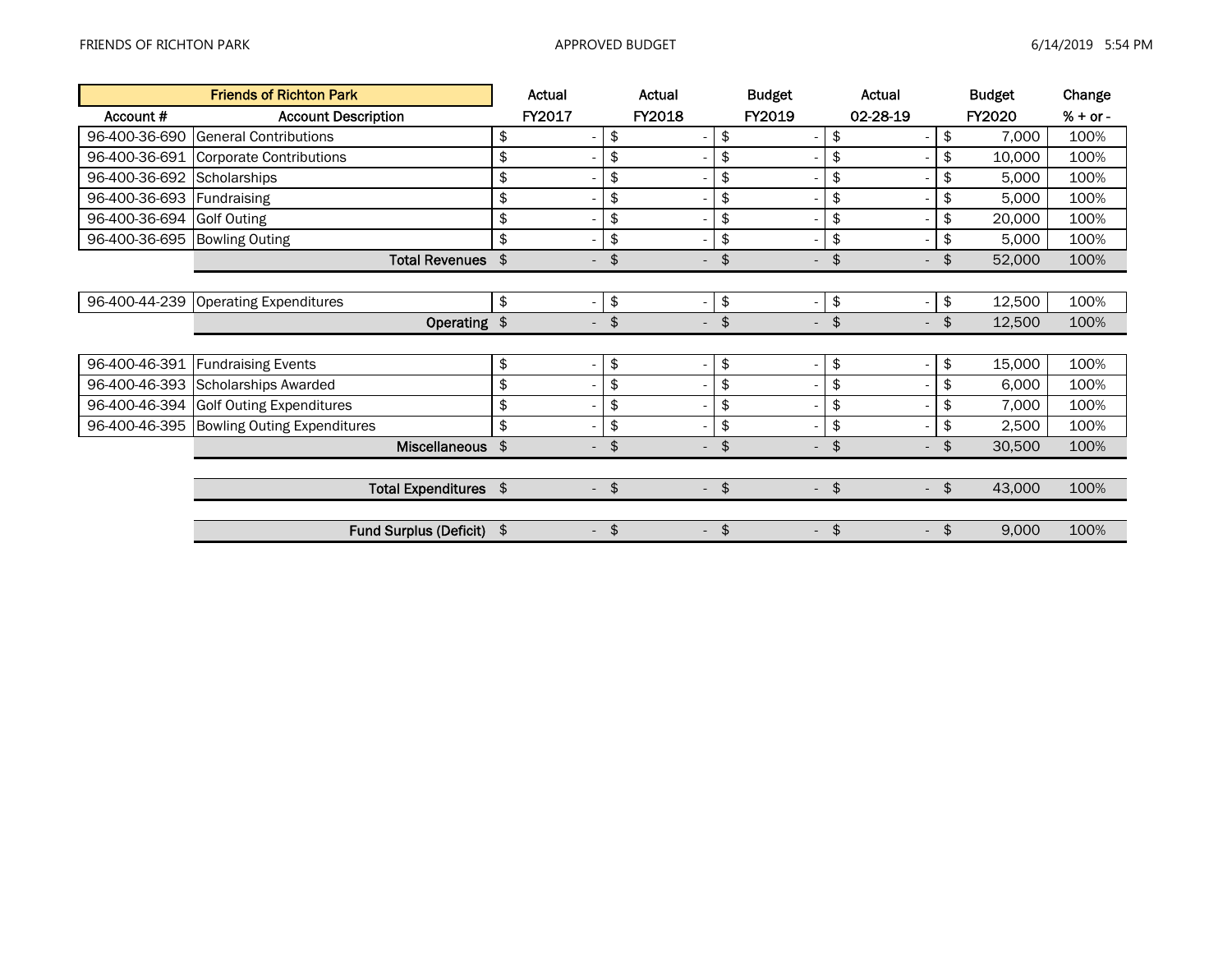|                                 | <b>Police Pension</b>                      | Actual          |               | Actual    |               | <b>Budget</b>  |               | Actual                   |        | <b>Budget</b> | Change     |
|---------------------------------|--------------------------------------------|-----------------|---------------|-----------|---------------|----------------|---------------|--------------------------|--------|---------------|------------|
| Account #                       | <b>Account Description</b>                 | FY2017          |               | FY2018    |               | FY2019         |               | 02-28-19                 |        | FY2020        | $% + or -$ |
| 65-600-31-101 Property Tax      |                                            | \$<br>533,182   | \$            | 1,167,734 | \$            | 1,100,640      | \$            | 464,623                  | \$     | 1,118,604     | 2%         |
| 65-600-31-102                   | Contributions                              | \$<br>217,214   | \$            | 237,433   | \$            | 249,000        | \$            | 173,569                  | \$     | 254,000       | 2%         |
| 65-600-36-601   Interest Income |                                            | \$<br>(4, 434)  | \$            | 472,899   | \$            |                | \$            | 492,895                  | \$     |               | 0%         |
| 65-600-36-604                   | Capital Gains                              | \$<br>416,870   | \$            | 426,600   | \$            |                | \$            | (941, 488)               | \$     |               | 0%         |
|                                 | <b>Total Revenues</b>                      | \$<br>1,162,832 | \$            | 2,304,666 | \$            | 1,349,640      | \$            | 189,599                  | \$     | 1,372,604     | 2%         |
|                                 |                                            |                 |               |           |               |                |               |                          |        |               |            |
| 65-600-41-126                   | Pension Payments                           | \$<br>1,022,933 | \$            | 1,051,748 | \$            | 1,000,000      | \$            | 712,747                  | \$     | 1,075,000     | 8%         |
|                                 | 65-600-41-128 On Duty Disability           | \$              | \$            |           | $\frac{1}{2}$ |                | \$            | 54,877                   | \$     |               | 0%         |
|                                 | 65-600-41-129 NLN-Duty Disability Pensions | \$              | \$            |           | \$            |                | \$            | 14,746                   | \$     |               | 0%         |
|                                 | Personnel                                  | \$<br>1,022,933 | $\frac{2}{3}$ | 1,051,748 | \$            | 1,000,000      | \$            | 782,370 \$               |        | 1,075,000     | 8%         |
|                                 |                                            |                 |               |           |               |                |               |                          |        |               |            |
| 65-600-43-300                   | Legal Services                             | \$<br>2,309     | \$            | 788       | \$            | 14,000         | $\,$          | 7,799                    | \$     | 14,000        | 0%         |
|                                 | 65-600-43-301 Accounting Services          | \$<br>17,173    | \$            | 10,490    | \$            | 3,500          | \$            | 6,715                    | \$     | 3,500         | 0%         |
| 65-600-43-304                   | <b>Custodial Fees</b>                      | \$              | \$            | 56,192    | \$            |                | \$            |                          | \$     |               | 0%         |
|                                 | 65-600-43-314 Auditing Services            | \$<br>1,625     | \$            | 3,300     | \$            | 12,000         | \$            |                          | \$     | 12,000        | 0%         |
| 65-600-43-322                   | <b>Recording Secretary</b>                 | \$<br>9,420     | \$            | 9,660     | \$            | 7,500          | \$            | 4,100                    | \$     | 7,500         | 0%         |
| 65-600-43-325                   | <b>Conference Seminars</b>                 | \$<br>1,805     | \$            | 1,195     | \$            | 2,000          | \$            | 750                      | \$     | 2,000         | 0%         |
| 65-600-43-326                   | <b>Association Fees</b>                    | \$<br>795       | \$            | 795       | \$            | 1,000          | \$            | 795                      | \$     | 1,000         | 0%         |
| 65-600-43-327                   | Training & Travel                          | \$<br>1,407     | \$            | 2,576     | \$            | 3,900          | \$            | 1,324                    | \$     | 3,900         | 0%         |
| 65-600-43-334                   | <b>IDOI</b> Filing Fee                     | \$<br>2,696     | \$            | 2,593     | \$            | 2,700          | \$            | 2,716                    | \$     | 3,500         | 30%        |
| 65-600-43-353                   | Investment Advisor Fee                     | \$              | \$            |           | \$            | 60,000         | \$            | 31,134                   | \$     | 60,000        | 0%         |
|                                 | Contractual \$                             | 37,230          | \$            | 87,589    | \$            | 106,600        | \$            | 55,333 \$                |        | 107,400       | 1%         |
|                                 |                                            |                 |               |           |               |                |               |                          |        |               |            |
| 65-600-44-494                   | Miscellaneous                              | \$              | \$            | 3,717     | \$            | 500            | \$            | $\overline{\phantom{a}}$ | \$     | 500           | 0%         |
|                                 | Operating \$                               |                 | $-$ \$        | 3,717     | $\frac{4}{5}$ | 500            | $\frac{1}{2}$ |                          | $-$ \$ | 500           | 0%         |
|                                 |                                            |                 |               |           |               |                |               |                          |        |               |            |
|                                 | Total Expenditures \$                      | 1,060,163       | $\sqrt{3}$    | 1,143,054 | \$            | $1,107,100$ \$ |               | 837,703 \$               |        | 1,182,900     | 7%         |
|                                 |                                            |                 |               |           |               |                |               |                          |        |               |            |
|                                 | Fund Surplus (Deficit) \$                  | 102,669         | $\frac{1}{2}$ | 1,161,611 | \$            | 242,540        | $\frac{1}{2}$ | $(648, 104)$ \$          |        | 189,704       | $-22%$     |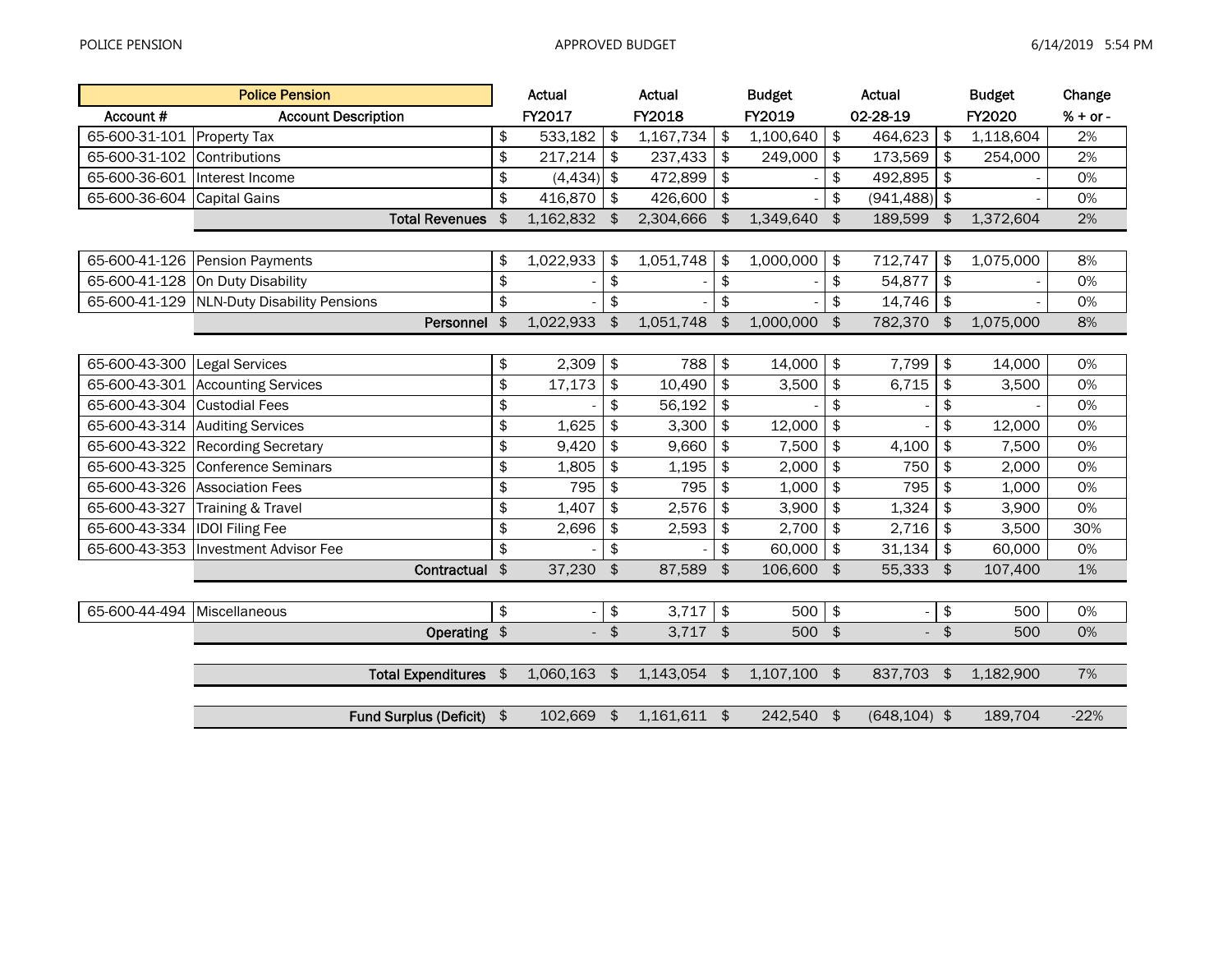|                        | <b>Drug Asset Seizure</b>        | Actual |                          |    | Actual        |  | <b>Budget</b> | Actual     | <b>Budget</b> | Change     |
|------------------------|----------------------------------|--------|--------------------------|----|---------------|--|---------------|------------|---------------|------------|
| Account #              |                                  |        | FY2017                   |    | <b>FY2018</b> |  | FY2019        | 02-28-19   | <b>FY2020</b> | $% + or -$ |
| 10-600-35-510 Seizures |                                  |        | 730                      | \$ | 8,280         |  | 1,000         | 384        | 1,000         | 0%         |
|                        | Total Revenues I                 |        | 730                      | \$ | 8,280         |  | 1,000         | 384        | 1,000         | 0%         |
|                        |                                  |        |                          |    |               |  |               |            |               |            |
|                        | 10-600-44-476 Operating Expenses |        |                          | \$ | 14,909        |  | 500           | 591        | 500           | 0%         |
|                        | <b>Total Expenditures</b>        |        | $\overline{\phantom{a}}$ | จ  | 14,909        |  | 500           | 591        | 500           | 0%         |
|                        |                                  |        |                          |    |               |  |               |            |               |            |
|                        | <b>Fund Surplus (Deficit)</b>    |        | 730                      | \$ | $(6,629)$ \$  |  | 500           | $(207)$ \$ | 500           | 0%         |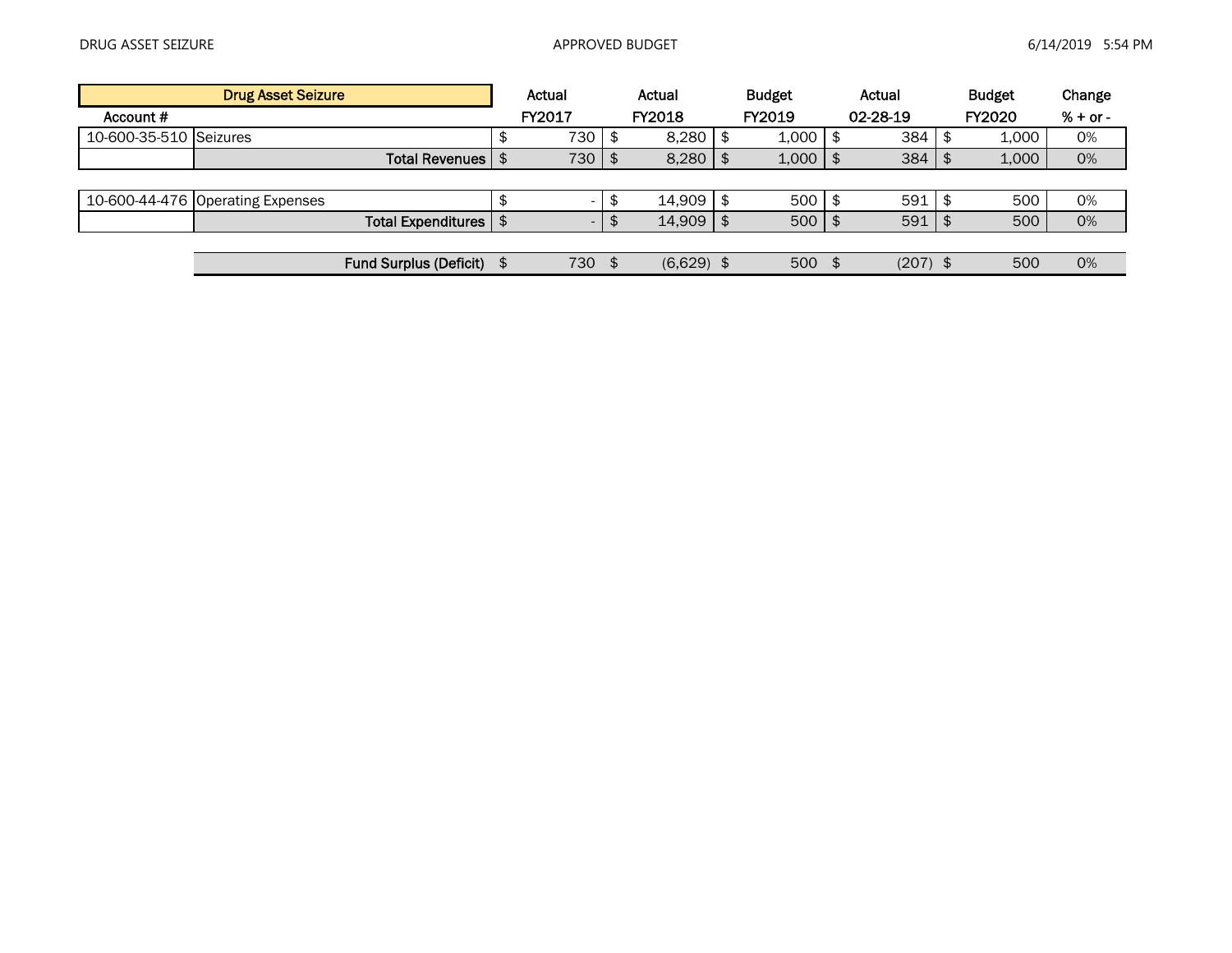|               | <b>Administrative Seizure</b> | Actual       | Actual               |               | <b>Budget</b> | Actual              | <b>Budget</b> | Change     |
|---------------|-------------------------------|--------------|----------------------|---------------|---------------|---------------------|---------------|------------|
| Account #     | <b>Account Description</b>    | FY2017       | <b>FY2018</b>        |               | <b>FY2019</b> | 02-28-19            | <b>FY2020</b> | $% + or -$ |
| 15-600-35-513 | Administrative Seizure        | \$<br>56.750 | \$<br>34,015         | \$            | 45.000        | \$<br>30,500        | \$<br>40,000  | $-11%$     |
|               | <b>Total Revenues I</b>       | \$<br>56,750 | \$<br>34,015         | \$            | 45,000        | \$<br>$30,500$   \$ | 40,000        | $-11%$     |
|               |                               |              |                      |               |               |                     |               |            |
| 15-600-44-477 | Refund of Seizure Fees        | \$<br>11,000 | \$<br>250            | $\frac{1}{2}$ | 5,000         | \$                  | \$<br>1,000   | $-80%$     |
|               | <b>Operating</b>              | \$<br>11,000 | \$<br>250            | \$            | 5,000         | \$                  | \$<br>1,000   | $-80%$     |
|               |                               |              |                      |               |               |                     |               |            |
| 15-600-45-571 | <b>Vehicles</b>               | \$<br>27,690 | \$<br>80,238         | \$            | 37,000        | \$<br>$17,205$ \$   | 25,000        | $-32%$     |
|               | Capital                       | \$<br>27,690 | \$<br>80,238         | \$            | 37,000        | \$<br>$17,205$ \$   | 25,000        | $-32%$     |
|               |                               |              |                      |               |               |                     |               |            |
|               | Total Expenditures \$         | 38,690 \$    | 80,488 \$            |               | 42,000 \$     | $17,205$ \$         | 26,000        | $-38%$     |
|               |                               |              |                      |               |               |                     |               |            |
|               | <b>Fund Surplus (Deficit)</b> | \$<br>18,060 | \$<br>$(46, 473)$ \$ |               | 3,000         | \$<br>$13,295$ \$   | 14,000        | 367%       |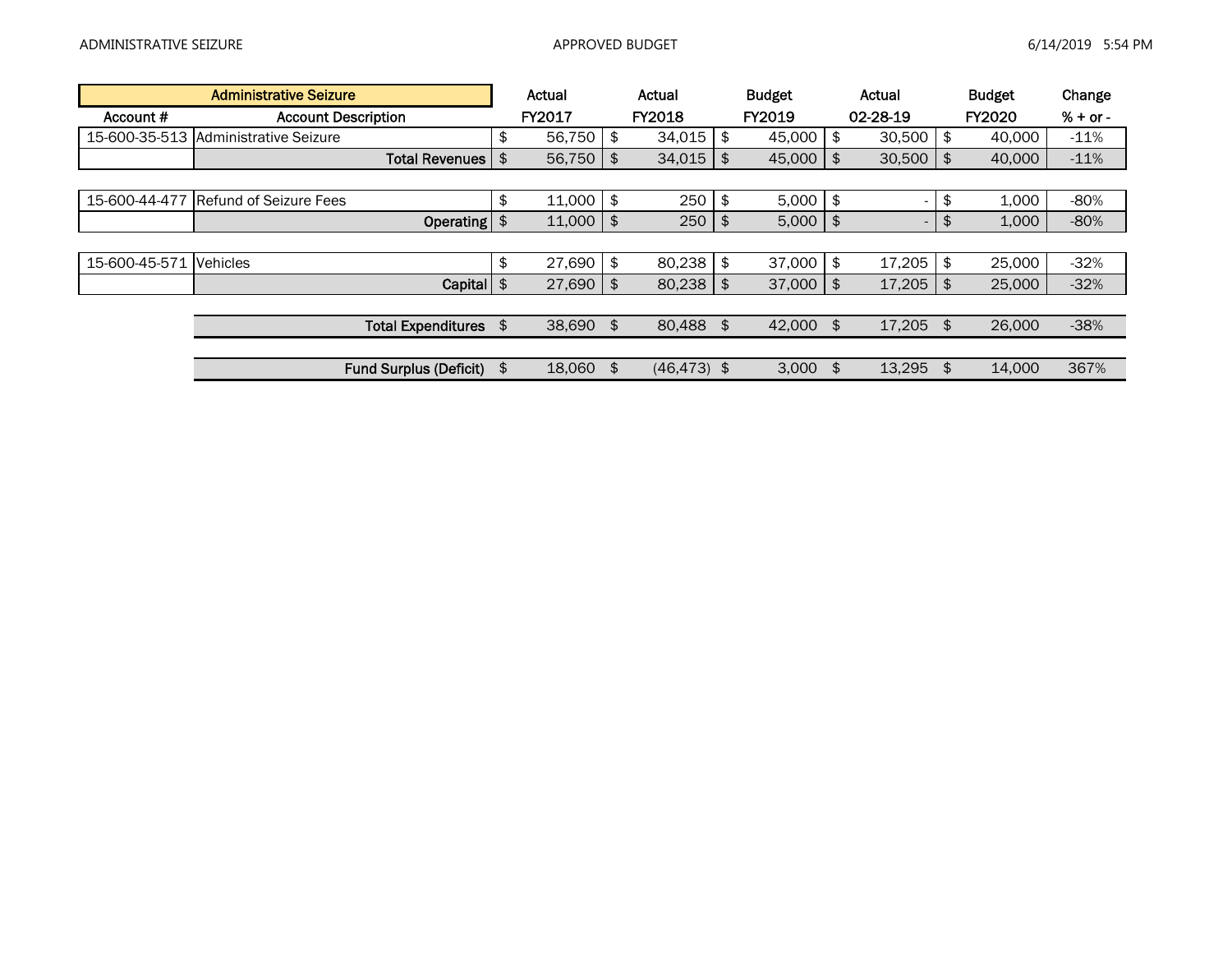|                               | <b>MFT</b>                                |            | Actual  |                       | Actual  |               | <b>Budget</b> | Actual        |                | <b>Budget</b> | Change     |
|-------------------------------|-------------------------------------------|------------|---------|-----------------------|---------|---------------|---------------|---------------|----------------|---------------|------------|
| Account#                      | <b>Account Description</b>                |            | FY2017  |                       | FY2018  |               | FY2019        | 02-28-19      |                | FY2020        | $% + or -$ |
|                               | 14-540-33-308  IL State Allotment         | \$         | 358,453 | \$                    | 358,309 | \$            | 170,000       | \$<br>246,661 | \$             | 175,000       | 3%         |
| 14-540-36-601 Interest Income |                                           | \$         | 908     | \$                    | 1,522   | \$            | 2,000         | \$<br>455     | \$             | 2,000         | 0%         |
|                               | <b>Revenues</b>                           | \$         | 359,362 | $\frac{1}{2}$         | 359,831 | $\frac{1}{2}$ | 172,000       | \$<br>247,116 | $\mathfrak{L}$ | 177,000       | 3%         |
|                               |                                           |            |         |                       |         |               |               |               |                |               |            |
|                               | 14-540-42-293 Supplies-Patch Mix/Stone    | \$         | 4,629   | \$                    | 12,295  | \$            | 8,000         | \$<br>1,632   | $\frac{1}{2}$  | 8,000         | 0%         |
|                               | 14-540-42-294 Supplies-Nacl Salt          | \$         | 61,739  | \$                    | 65,580  | \$            | 60,000        | \$<br>450     | \$             | 40,000        | $-33%$     |
|                               | 14-540-42-295 Supplies-Replacement Sign   | \$         | 2,651   | \$                    | 4,570   | \$            | 8,000         | \$<br>5,894   | \$             | 10,000        | 25%        |
|                               | <b>Commodities</b>                        | \$         | 69,019  | $\boldsymbol{\theta}$ | 82,446  | $\frac{1}{2}$ | 76,000        | \$<br>7,975   | \$             | 58,000        | $-24%$     |
|                               |                                           |            |         |                       |         |               |               |               |                |               |            |
| 14-540-43-321 Utilities       |                                           | \$         |         | \$                    | 56,710  | \$            | 50,000        | \$<br>24,378  | \$             | 35,000        | $-30%$     |
|                               | 14-540-43-355 Streetlight Maintenance     | \$         | 15,713  | \$                    | 35,388  | \$            | 20,000        | \$<br>19,325  | \$             | 30,000        | 50%        |
|                               | 14-540-43-356 Traffic Signal Maintenance  | \$         | 16,034  | \$                    | 9,915   | \$            | 10,000        | \$<br>16,667  | \$             | 20,000        | 100%       |
|                               | 14-540-43-359 Road & Sidewalk Evaluations | \$         |         | \$                    |         | \$            |               | \$            | \$             | 15,000        | 0%         |
|                               | Contractual                               | \$         | 31,747  | \$                    | 102,013 | \$            | 80,000        | \$<br>60,370  | $\frac{1}{2}$  | 100,000       | 25%        |
|                               |                                           |            |         |                       |         |               |               |               |                |               |            |
|                               | 14-540-44-440 Tree Replacement Program    | \$         |         | \$                    |         | \$            | 5,000         | \$<br>262     | \$             | 5,000         | 0%         |
|                               | 14-540-44-441 Tree & Stump Removal        | \$         | 135     | \$                    | 324     | \$            | 5,000         | \$<br>3,741   | \$             | 1,000         | $-80%$     |
|                               | Operating $\frac{1}{2}$                   |            | 135     | $\boldsymbol{\theta}$ | 324     | \$            | 10,000        | \$<br>4,002   | $\frac{4}{5}$  | 6,000         | $-40%$     |
|                               |                                           |            |         |                       |         |               |               |               |                |               |            |
|                               | <b>Total Expenses</b>                     | $\sqrt{2}$ | 100,901 | $\frac{1}{2}$         | 184,783 | \$            | 166,000 \$    | 72,348 \$     |                | 164,000       | $-1%$      |
|                               |                                           |            |         |                       |         |               |               |               |                |               |            |
|                               | <b>Fund Surplus (Deficit)</b>             | \$         | 258,461 | \$                    | 175,047 | \$            | 6,000         | \$<br>174,768 | \$             | 13,000        | 117%       |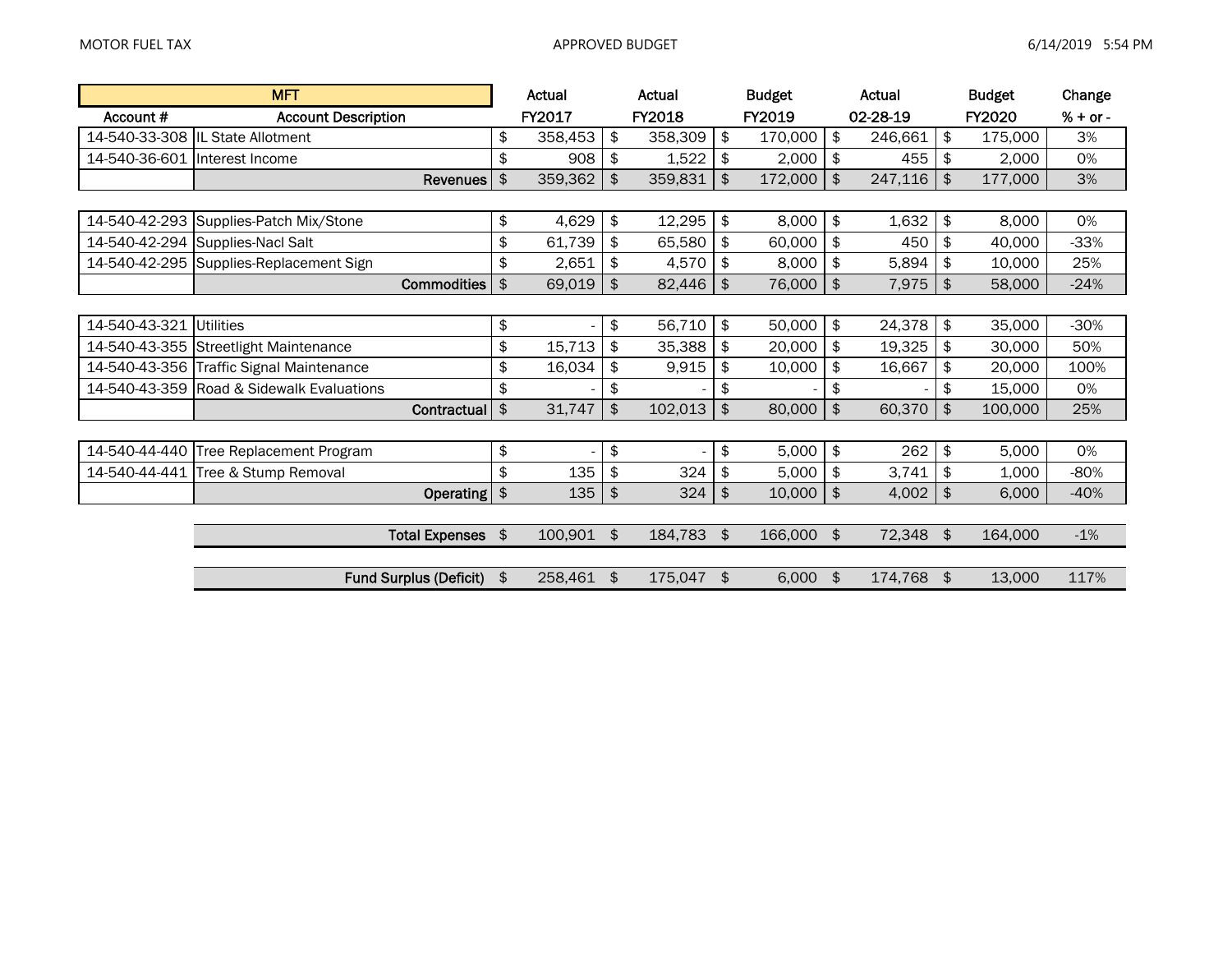|           | <b>Foreign Fire</b>                  | Actual       |      | Actual        |      | <b>Budget</b> |      | Actual   |      | <b>Budget</b> | Change     |
|-----------|--------------------------------------|--------------|------|---------------|------|---------------|------|----------|------|---------------|------------|
| Account # | <b>Account Description</b>           | FY2017       |      | <b>FY2018</b> |      | FY2019        |      | 02-28-19 |      | <b>FY2020</b> | $% + or -$ |
|           | 16-100-36-695 Foreign Fire Insurance | $11.970$ \$  |      | 12,113        | l \$ | 12,200        | \$   | 14,083   | l \$ | 12,500        | 2%         |
|           | <b>Total Revenues</b>                | 11,970       | - \$ | 12,113        | \$   | 12,200        | \$   | 14,083   | \$   | 12,500        | 2%         |
|           |                                      |              |      |               |      |               |      |          |      |               |            |
|           | 16-500-44-494 Miscellaneous Expense  | 13,737       | \$   | $20,670$ \$   |      | 10,000        | l \$ | 1,689    | l \$ | 10,000        | 0%         |
|           | <b>Total Expenses</b>                | 13,737       | \$   | 20,670        | - \$ | 10,000        | -\$  | 1,689    | \$   | 10,000        | 0%         |
|           |                                      |              |      |               |      |               |      |          |      |               |            |
|           | Surplus (Deficit) \$                 | $(1,767)$ \$ |      | $(8,557)$ \$  |      | 2,200         | \$   | 12,394   | - \$ | 2,500         | 14%        |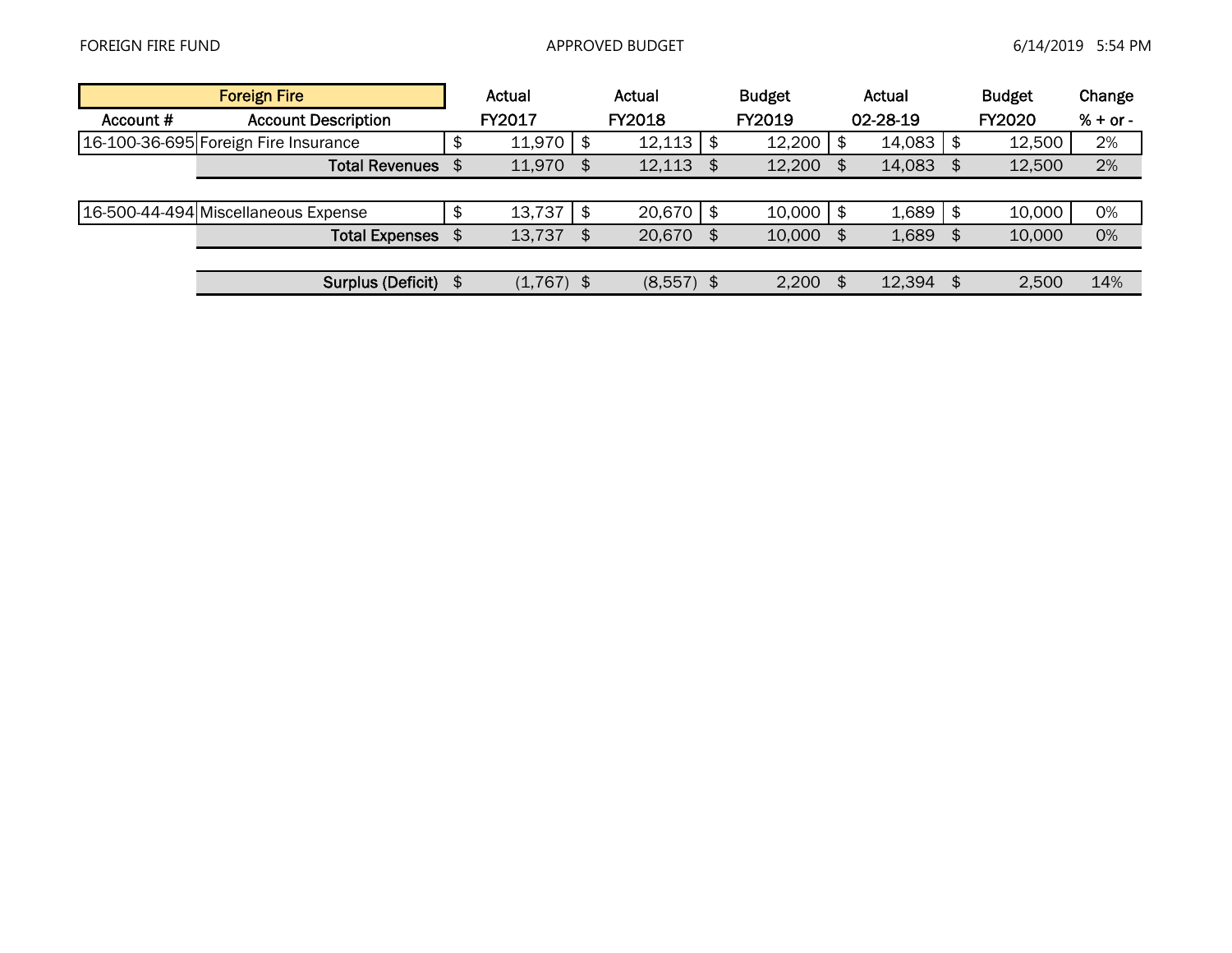| <b>DUI Fines</b> |                                      |    | Actual        |  | Actual |    | <b>Budget</b>            | Actual |                          |     | <b>Budget</b>            | Change     |
|------------------|--------------------------------------|----|---------------|--|--------|----|--------------------------|--------|--------------------------|-----|--------------------------|------------|
| Account #        | <b>Account Description</b>           |    | FY2017        |  | FY2018 |    | FY2019                   |        | 02-28-19                 |     | <b>FY2020</b>            | $% + or -$ |
|                  | 17-600-35-519 DUI Fines Returned     |    | $2,048$ \$    |  | 9,775  |    | 5,000                    |        | 1.612                    | \$  | 2.500                    | $-50%$     |
|                  | Total Revenues   \$                  |    | $2,048$ \$    |  | 9,775  |    | 5,000                    |        | 1,612                    |     | 2,500                    | $-50%$     |
|                  |                                      |    |               |  |        |    |                          |        |                          |     |                          |            |
|                  | 17-600-44-494 Miscellaneous Expenses |    | 14,069        |  |        |    |                          |        |                          |     | $\overline{\phantom{0}}$ | 0%         |
|                  | Total Expenditures   \$              |    | $14,069$ \ \$ |  |        |    | $\overline{\phantom{a}}$ |        | $\overline{\phantom{a}}$ |     |                          | 0%         |
|                  |                                      |    |               |  |        |    |                          |        |                          |     |                          |            |
|                  | <b>Fund Surplus (Deficit)</b>        | \$ | $(12,021)$ \$ |  | 9,775  | \$ | 5.000                    |        | 1.612                    | \$. | 2.500                    | $-50%$     |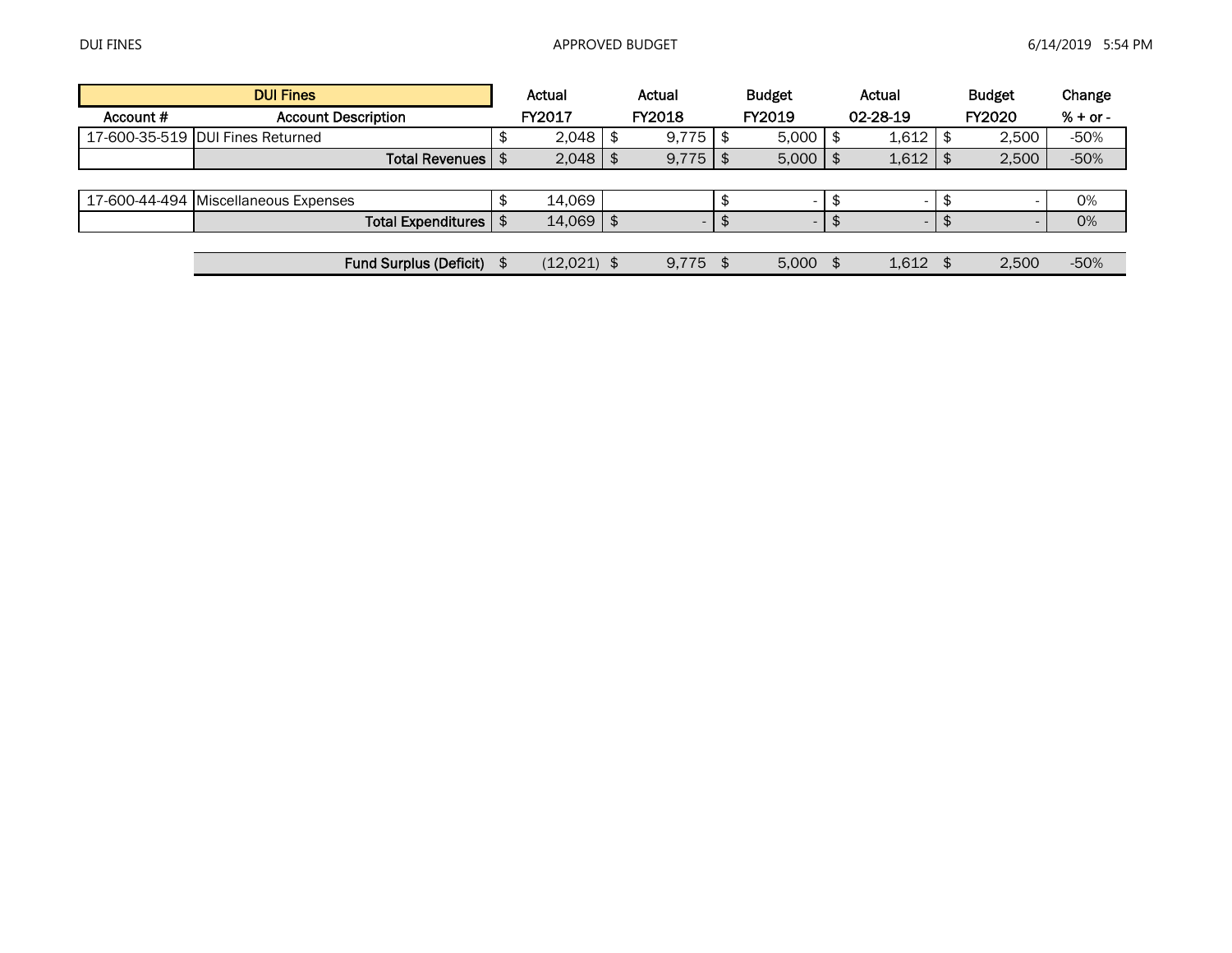| <b>CPR</b> |                                      |  | Actual |      | Actual        | <b>Budget</b> |        |          | Actual |      | <b>Budget</b> | Change     |
|------------|--------------------------------------|--|--------|------|---------------|---------------|--------|----------|--------|------|---------------|------------|
| Account #  | <b>Account Description</b>           |  | FY2017 |      | <b>FY2018</b> |               | FY2019 | 02-28-19 |        |      | <b>FY2020</b> | $% + or -$ |
|            | 18-500-34-425 CPR Class Revenue      |  | 1,335  | \$   | $1,355$   \$  |               | 1,200  | l \$     | 1,145  |      | 1,200         | 0%         |
|            | Total Revenues   \$                  |  | 1,335  | l \$ | $1,355$   \$  |               | 1,200  | l \$     | 1,145  |      | 1,200         | 0%         |
|            |                                      |  |        |      |               |               |        |          |        |      |               |            |
|            | 18-500-44-455 CPR Training Materials |  | 1,052  | l \$ | $1,574$   \$  |               | 1,000  | l \$     |        |      | 1,000         | 0%         |
|            | <b>Total Expenses</b>                |  | 1,052  | \$   | 1,574         |               | 1,000  |          | $\sim$ |      | 1,000         | 0%         |
|            |                                      |  |        |      |               |               |        |          |        |      |               |            |
|            | Surplus (Deficit) \$                 |  | 283    | - \$ | $(219)$ \$    |               | 200    | - \$     | 1,145  | - \$ | 200           | 0%         |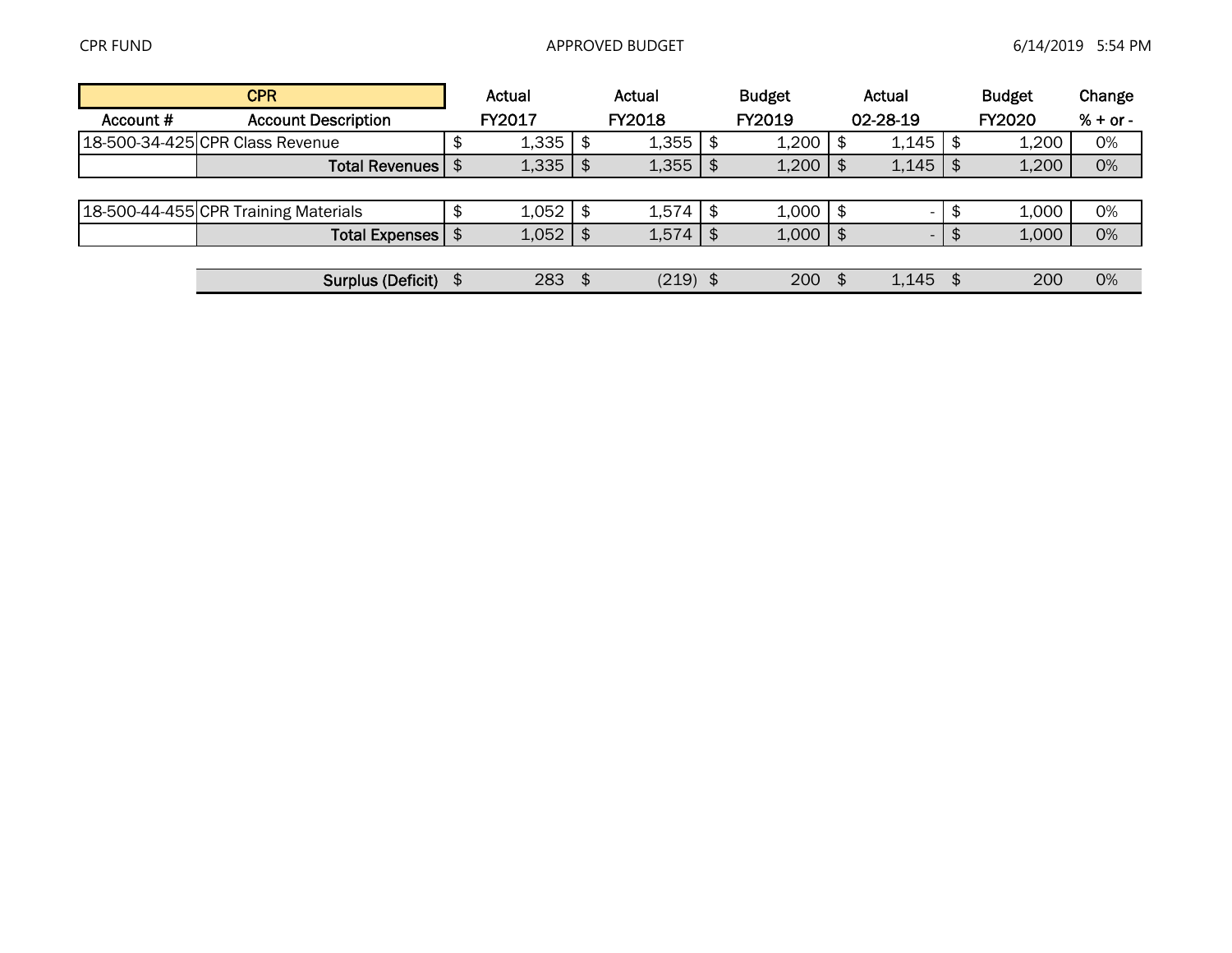| <b>Community Development Block Grant</b> |                                        |    | Actual                   | Actual                         | <b>Budget</b>        |               | Actual                          | <b>Budget</b> | Change     |
|------------------------------------------|----------------------------------------|----|--------------------------|--------------------------------|----------------------|---------------|---------------------------------|---------------|------------|
| Account #                                | <b>Account Description</b>             |    | FY2017                   | <b>FY2018</b>                  | FY2019               | 02-28-19      |                                 | <b>FY2020</b> | $% + or -$ |
|                                          |                                        |    |                          |                                |                      |               |                                 |               |            |
| 45-560-38-100 Grant Income               |                                        | \$ | 364,036                  | \$<br>73,682                   | \$<br>1,600,000      | \$            | \$<br>$\overline{\phantom{0}}$  | 1,600,000     | 0%         |
|                                          | <b>Total Revenues</b>                  | \$ | 364,036                  | \$<br>73,682                   | \$<br>1,600,000      | \$            | $\overline{\phantom{a}}$        | 1,600,000     | 0%         |
|                                          |                                        |    |                          |                                |                      |               |                                 |               |            |
|                                          | 45-560-43-302 Engineering Services     | \$ | $\overline{\phantom{0}}$ | \$<br>$\overline{\phantom{a}}$ | \$<br>100,000        | \$            | \$<br>$\overline{\phantom{0}}$  | 100,000       | 0%         |
|                                          | Contractual \$                         |    | $\overline{\phantom{a}}$ | \$<br>$\sim$                   | \$<br>100,000 \$     |               | \$<br>$\overline{\phantom{0}}$  | 100,000       | 0%         |
|                                          |                                        |    |                          |                                |                      |               |                                 |               |            |
|                                          | 45-560-48-100 Watermain Upsizing Grant | \$ | $412,038$ \$             |                                | \$<br>1,600,000      | $\frac{1}{2}$ | \$.<br>$\overline{\phantom{0}}$ | 1,600,000     | 0%         |
|                                          | Capital \$                             |    | 412,038                  | \$<br>$\overline{\phantom{a}}$ | 1,600,000            | \$            | $\overline{\phantom{a}}$        | 1,600,000     | 0%         |
|                                          |                                        |    |                          |                                |                      |               |                                 |               |            |
|                                          | <b>Total Expenses</b>                  | \$ | 412,038 \$               | $\overline{\phantom{a}}$       | \$<br>1,700,000 \$   |               | \$<br>$\sim$                    | 1,700,000     | 0%         |
|                                          |                                        |    |                          |                                |                      |               |                                 |               |            |
|                                          | Surplus (Deficit)                      | \$ | $(48,002)$ \$            | 73,682                         | \$<br>$(100,000)$ \$ |               | \$<br>$\sim$                    | (100,000)     | 100%       |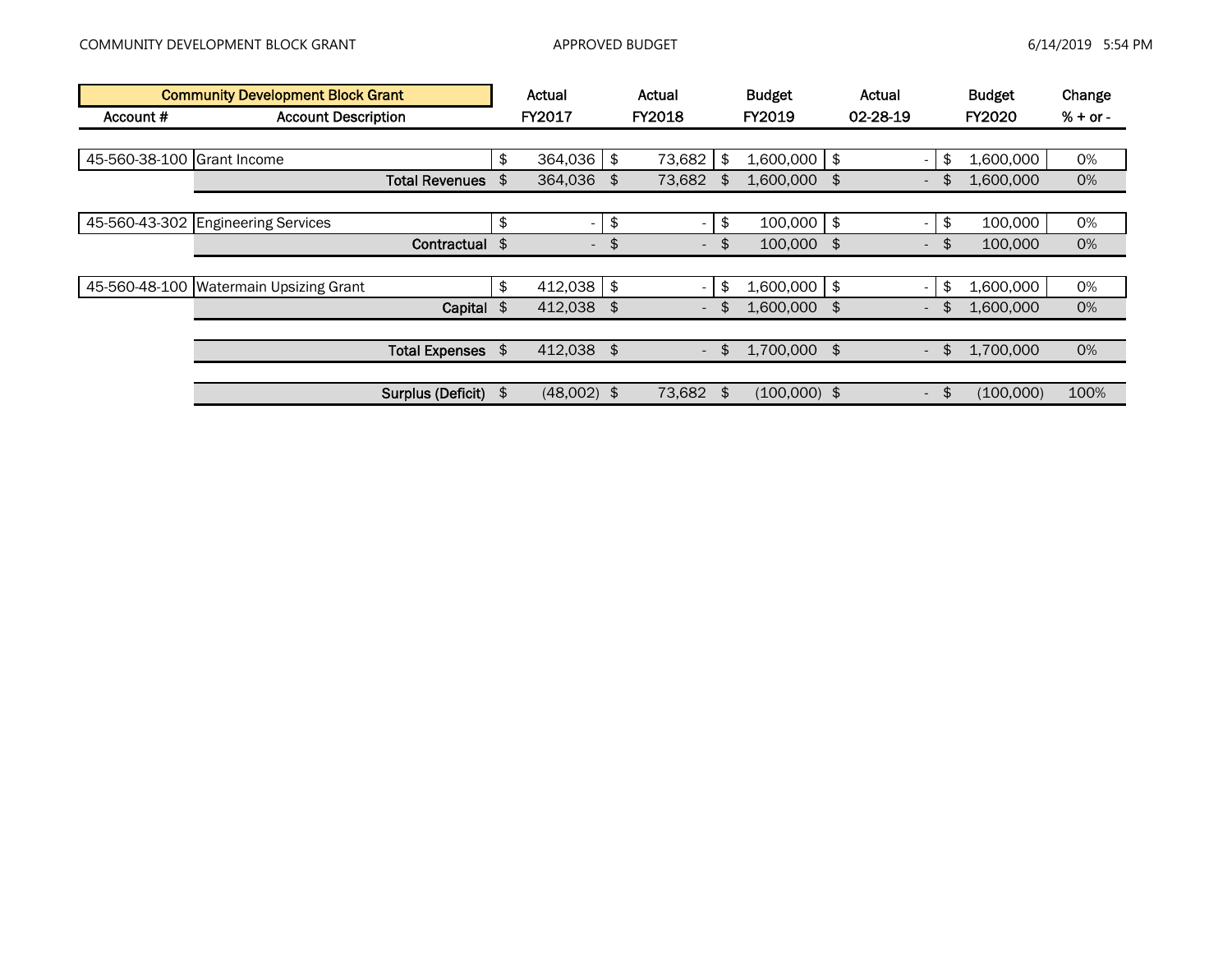|                             | <b>Capital Project Fund</b>                            |                         | Actual                   |                         | Actual                   |                        | <b>Budget</b>   |                         | Actual          |                         | <b>Budget</b>            | Change     |
|-----------------------------|--------------------------------------------------------|-------------------------|--------------------------|-------------------------|--------------------------|------------------------|-----------------|-------------------------|-----------------|-------------------------|--------------------------|------------|
| Account #                   | <b>Account Description</b>                             |                         | FY2017                   |                         | FY2018                   |                        | FY2019          |                         | 02-28-19        |                         | FY2020                   | $% + or -$ |
|                             |                                                        |                         |                          |                         |                          |                        |                 |                         |                 |                         |                          |            |
|                             | 68-100-36-697 Transfer from General Fund               | \$                      | 458,000                  | \$                      | 300,000                  | \$                     | 791,000         | \$                      |                 | \$                      |                          | $-100%$    |
|                             | 68-540-33-308 IL State Allotment                       | \$                      |                          | \$                      |                          | \$                     | 130,000         | \$                      |                 | \$                      | 117,000                  | $-10%$     |
| 68-560-38-100 Grant Income  |                                                        | \$                      |                          | $\overline{\mathbf{e}}$ |                          | \$                     | 300,000         | $\pmb{\$}$              |                 | $\frac{1}{2}$           |                          | $-100%$    |
|                             | <b>Total Revenues</b>                                  | $\frac{1}{2}$           | 458,000                  | $\frac{1}{2}$           | 300,000                  | $\frac{1}{2}$          | 1,221,000       | $\overline{\mathbf{3}}$ |                 | $\overline{\mathbf{6}}$ | 117,000                  | $-90%$     |
|                             |                                                        |                         |                          |                         |                          |                        |                 |                         |                 |                         |                          |            |
| 68-100-44-461 Software      |                                                        | \$                      | $\overline{\phantom{a}}$ | \$                      |                          | \$                     | 175,000         | \$                      | 53,815          | \$                      | 14,870                   | $-92%$     |
|                             | 68-600-44-430 Portable Video Surveillance              | $\overline{\mathbf{e}}$ | ÷,                       | $\overline{\mathbf{e}}$ |                          | \$                     | 75,000          | \$                      | 7,768           |                         |                          | $-100%$    |
|                             | 68-600-44-431 Metra Station Video                      | \$                      |                          | \$                      |                          | \$                     | 125,000         | $\frac{1}{2}$           | 85,226          |                         |                          | $-100%$    |
|                             | Operating $\sqrt[3]{ }$                                |                         |                          | $\frac{1}{2}$           |                          | $\frac{1}{2}$          | 375,000         | $\frac{1}{2}$           | 146,809         | $\frac{1}{2}$           | 14,870                   | $-96%$     |
|                             |                                                        |                         |                          |                         |                          |                        |                 |                         |                 |                         |                          |            |
|                             | 68-100-45-643 Streetlight Project                      | \$                      | 110,802                  | \$                      | 119,554                  | \$                     | 155,000         | \$                      | 12,216          | $\frac{1}{2}$           |                          | $-100%$    |
|                             | 68-100-45-644 Vehicle Leasing Program                  | \$                      |                          | \$                      |                          | \$                     |                 | \$                      |                 | \$                      | 25,000                   | 100%       |
|                             | 68-400-45-500 Playground Resurfacing                   | \$                      |                          | \$                      |                          | \$                     |                 | \$                      |                 | \$                      | 12,000                   | 100%       |
|                             | 68-400-45-501 Glaeser Park Concrete Repair/Replacement | \$                      |                          | \$                      |                          | \$                     |                 | \$                      |                 | \$                      | 10,000                   | 100%       |
|                             | 68-540-45-568 Sidewalks/Curbs                          | \$                      | 60,000                   | \$                      | 7,850                    | \$                     | 60,000          | \$                      | 54,649          | \$                      | 15,000                   | $-75%$     |
|                             | 68-540-45-591 Roadway Patching                         | \$                      |                          | \$                      | $\overline{\phantom{a}}$ | \$                     | 35,000          | \$                      | 20,473          | \$                      | 35,000                   | 0%         |
| 68-540-45-592 Crack Sealing |                                                        | \$                      |                          | \$                      |                          | \$                     | 15,000          | \$                      | 15,000          | \$                      | 15,000                   | 0%         |
|                             | 68-540-45-593 Structural Overlay                       | \$                      |                          | \$                      | $\overline{\phantom{a}}$ | \$                     | 80,000          |                         |                 | \$                      | 12,000                   | $-85%$     |
|                             | 68-540-45-594 VH Parking Lot Resurfacing               | \$                      |                          | \$                      |                          | \$                     |                 | \$                      |                 | \$                      | 40,000                   | 100%       |
|                             | 68-560-45-561 Sanitary Sewer Lining                    | \$                      |                          | \$                      |                          | \$                     | 25,000          |                         |                 | \$                      | 25,000                   | 0%         |
|                             | 68-560-45-562 Village Wide Water Valve Replacement     | \$                      |                          | \$                      |                          | \$                     | 35,000          |                         |                 | \$                      | 35,000                   | 0%         |
|                             | 68-560-45-563 Salt Application Pre-Wetting Eq          | \$                      |                          | \$                      |                          | \$                     | 52,000          |                         |                 | \$                      | 52,000                   | 0%         |
|                             | 68-560-45-566 Water Main Replacement                   | \$                      |                          | \$                      |                          | \$                     | 154,000         |                         |                 | \$                      |                          | $-100%$    |
|                             | 68-560-45-599 Emergency Capital                        | \$                      | 50,000                   | \$                      | 60,083                   | \$                     | 50,000          | \$                      | 52,680          | \$                      | 50,000                   | 0%         |
|                             | 68-600-45-495 Police Dept-Radios                       | \$                      |                          | \$                      |                          | \$                     |                 | \$                      |                 | \$                      | 60,000                   | 100%       |
|                             | 68-700-45-571 KSB-Plow Financing                       | \$                      | 36,863                   | $\sqrt{2}$              | 34,626                   | \$                     | 35,727          |                         |                 | \$                      |                          | $-100%$    |
| 68-811-45-560 CPL Paving    |                                                        | $\overline{\mathbf{S}}$ |                          | \$                      |                          | \$                     | 50,000          |                         |                 | \$                      | 50,000                   | 0%         |
|                             | Capital \$                                             |                         | 257,666                  | \$                      | 222,113                  | $\boldsymbol{\hat{z}}$ | 746,727         | $\sqrt{3}$              | 155,019         | \$                      | 436,000                  | $-42%$     |
|                             |                                                        |                         |                          |                         |                          |                        |                 |                         |                 |                         |                          |            |
|                             | 68-560-48-100 Water Main Upsizing Grant                | \$                      |                          | \$                      |                          | \$                     | 400,000         |                         |                 | \$                      |                          | $-100%$    |
|                             | <b>Grant Expense</b>                                   | $\frac{1}{2}$           |                          | $\sqrt{2}$              | $\overline{\phantom{a}}$ | $\frac{1}{2}$          | 400,000 \$      |                         | $\Box$          | $\frac{1}{2}$           | $\overline{\phantom{a}}$ | $-100%$    |
|                             |                                                        |                         |                          |                         |                          |                        |                 |                         |                 |                         |                          |            |
|                             | <b>Total Expenses</b>                                  | $\frac{1}{2}$           | 257,666                  | $\frac{1}{2}$           | 222,113                  | $\frac{1}{2}$          | 1,521,727 \$    |                         | 301,828         | $\sqrt{3}$              | 450,870                  | $-70%$     |
|                             |                                                        |                         |                          |                         |                          |                        |                 |                         |                 |                         |                          |            |
|                             | Surplus (Deficit) \$                                   |                         | 200,334 \$               |                         | 77,887 \$                |                        | $(300, 727)$ \$ |                         | $(301, 828)$ \$ |                         | (333, 870)               | 11%        |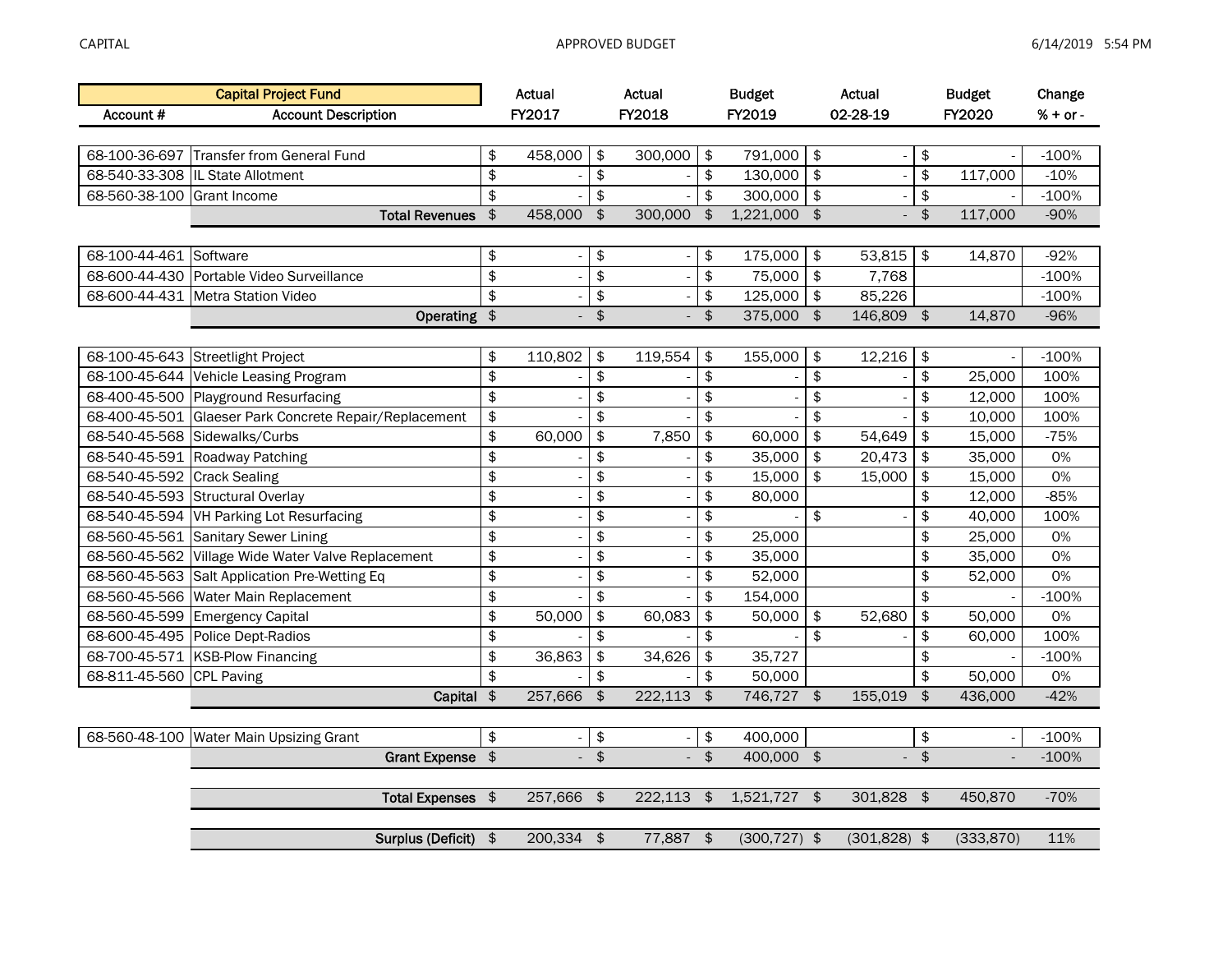## Capital Spending Plan FY 19-20

|                                            |               | <u>Village</u> |               | <b>Grant</b> |                                       | <b>Annual Financed</b> |               | <u>Total</u> |               |
|--------------------------------------------|---------------|----------------|---------------|--------------|---------------------------------------|------------------------|---------------|--------------|---------------|
| <b>Description</b>                         |               | <b>Funds</b>   |               | <b>Funds</b> |                                       | <b>Funds</b>           |               | <b>Funds</b> |               |
| <b>New Financial Software</b>              | \$            | 14,870         |               |              |                                       |                        | \$            | 14,870       | Finance       |
| <b>Playground Resurfacing</b>              | \$            | 12,000         |               |              |                                       |                        | \$            | 12,000       | Parks         |
| Glaser Park Concrete Repair/Replacement    | \$            | 10,000         |               |              |                                       |                        | \$            | 10,000       | <b>DPW</b>    |
| Village Wide Water Valve Repl              | \$            | 35,000         |               |              |                                       |                        | \$            | 35,000       | Water         |
| <b>Sanitary Sewer Lining</b>               | \$            | 25,000         |               |              |                                       |                        | \$            | 25,000       | Water         |
| Salt Application Pre-wetting Eq            | \$            | 52,000         |               |              |                                       |                        |               | 52,000       | Water         |
| Police Dept. Radios                        | \$            | 60,000         |               |              |                                       |                        |               | 60,000       | Water         |
| Automobile Lease Program                   | \$            | 25,000         |               |              |                                       |                        |               | 25,000       | Water         |
| <b>Total Capital &amp; Water and Sewer</b> | \$            | 233,870        | $\frac{1}{2}$ |              | \$                                    |                        | \$            | 233,870      |               |
|                                            |               |                |               |              |                                       |                        |               |              |               |
|                                            | \$            |                |               |              |                                       |                        | \$            |              |               |
| <b>Total CDBG</b>                          | \$            |                | \$            |              | \$                                    |                        | \$            |              |               |
| Metra Station Parking Lot Pavement         | \$            | 50,000         |               |              |                                       |                        | \$            | 50,000       | Paving at CPL |
| <b>Total Commuter Parking Capital</b>      | $\frac{1}{2}$ | 50,000         | $\frac{1}{2}$ |              | \$                                    |                        | \$            | 50,000       |               |
|                                            |               |                |               |              |                                       |                        |               |              |               |
| Roadway Patching                           | \$            | 35,000         |               |              |                                       |                        | \$            | 35,000       | Village Wide  |
| <b>Crack Sealing</b>                       | \$            | 15,000         |               |              |                                       |                        |               | 15,000       | Village Wide  |
| Sidewalk Replacment                        | \$            | 15,000         |               |              |                                       |                        |               | 15,000       |               |
| <b>Back Parking Lot Resurfacing</b>        | \$            | 40,000         |               |              |                                       |                        |               | 40,000       |               |
| <b>Structural Overlay</b>                  | \$            | 12,000         |               |              |                                       |                        |               | 12,000       | Carlborg      |
| <b>Total MFT Capital</b>                   | \$            | 117,000        | $\frac{1}{2}$ |              | $\boldsymbol{\phi}$<br>$\blacksquare$ |                        | $\frac{1}{2}$ | 117,000      |               |
| <b>Total</b>                               | \$            | 400,870        | \$            |              | $\pmb{\$}$                            | $\blacksquare$         | \$            | 400,870      |               |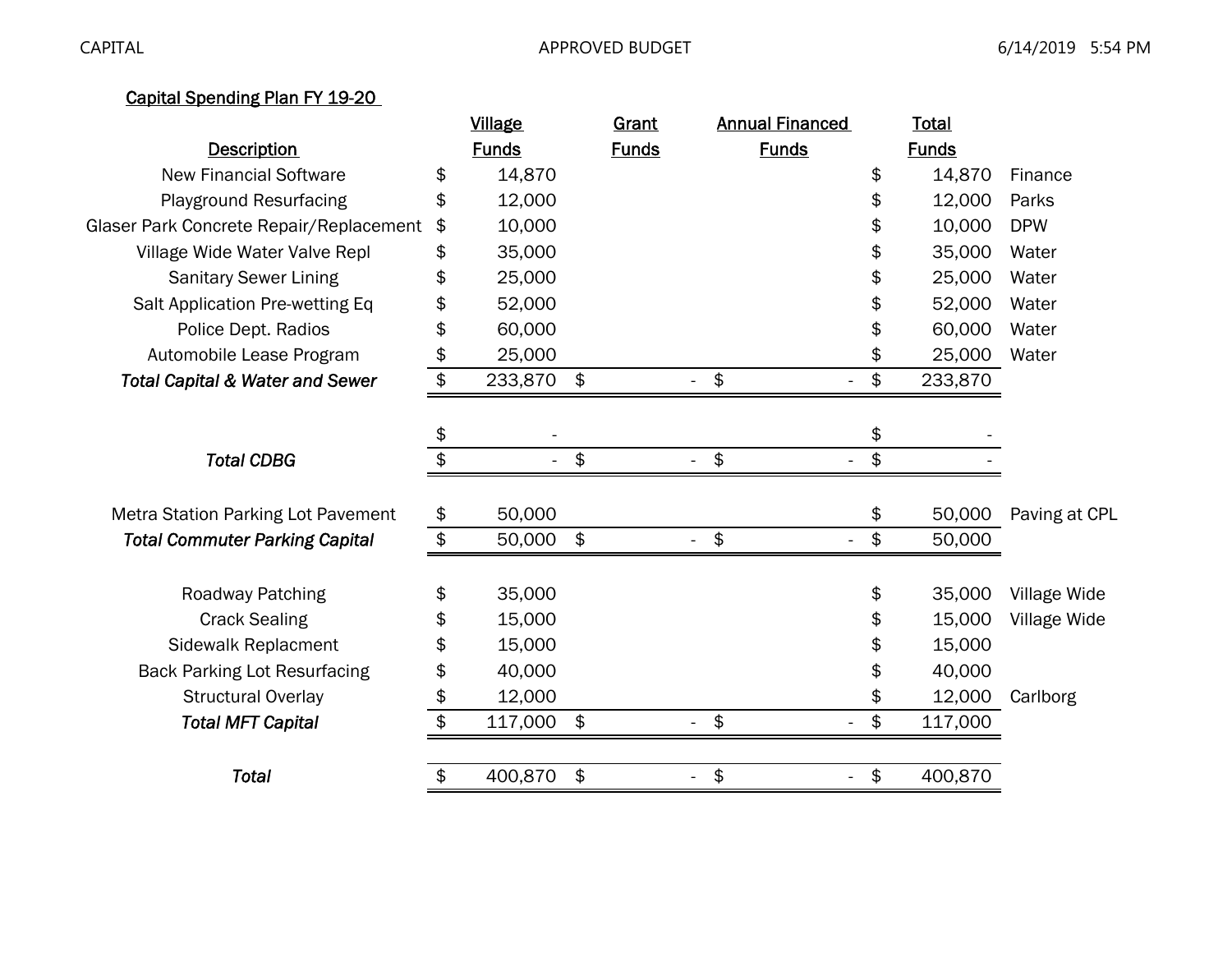| <b>TIF Bohlman</b> |                                     |    | Actual       |     | Actual         |    | <b>Budget</b> | Actual                   | <b>Budget</b>   | Change     |
|--------------------|-------------------------------------|----|--------------|-----|----------------|----|---------------|--------------------------|-----------------|------------|
| Account #          | <b>Account Description</b>          |    | FY2017       |     | <b>FY2018</b>  |    | FY2019        | 02-28-19                 | <b>FY2020</b>   | $% + or -$ |
| 74-100-31-101      | <b>Property Taxes</b>               | \$ | 96,567       | \$  | 45,349         | \$ | 90,000        | \$<br>48,235             | \$<br>50,000    | $-44%$     |
|                    | <b>Total Revenues</b>               | \$ | 96,567       | \$  | 45,349         | \$ | 90,000        | \$<br>48,235             | \$<br>50,000    | $-44%$     |
|                    |                                     |    |              |     |                |    |               |                          |                 |            |
| 74-100-43-307      | <b>Other Professional Services</b>  | \$ | $6,469$   \$ |     | 5,200          | \$ | 12,000        | \$<br>2,421              | \$<br>12,000    | 0%         |
|                    | Contractual \$                      |    | $6,469$ \$   |     | 5,200          | \$ | 12,000        | \$<br>$2,421$ \$         | 12,000          | 0%         |
|                    |                                     |    |              |     |                |    |               |                          |                 |            |
|                    | 74-100-46-585 Principal Series 1996 | \$ | 60,286       | \$  | 60,286         | \$ | 60,285        | \$<br>$\sim$             | \$<br>60,285    | 0%         |
|                    | 74-100-46-586 Interest Series 1996  | \$ | 7,889        | -\$ | 6,290          | S  | 4,720         | \$<br>-                  | \$<br>3,147     | $-33%$     |
|                    | <b>Debt Service</b>                 | \$ | 68,175       | \$  | 66,576         | \$ | 65.005 \$     | $\overline{\phantom{0}}$ | \$<br>63.432    | $-2%$      |
|                    |                                     |    |              |     |                |    |               |                          |                 |            |
|                    | <b>Total Expenditures</b>           | \$ | 74,644 \$    |     | 71,776 \$      |    | 77,005        | \$<br>$2,421$ \$         | 75,432          | $-2%$      |
|                    |                                     |    |              |     |                |    |               |                          |                 |            |
|                    | <b>Fund Surplus (Deficit)</b>       | \$ | 21,923       |     | $(26, 427)$ \$ |    | 12,995        | \$<br>45,814             | \$<br>(25, 432) | $-296%$    |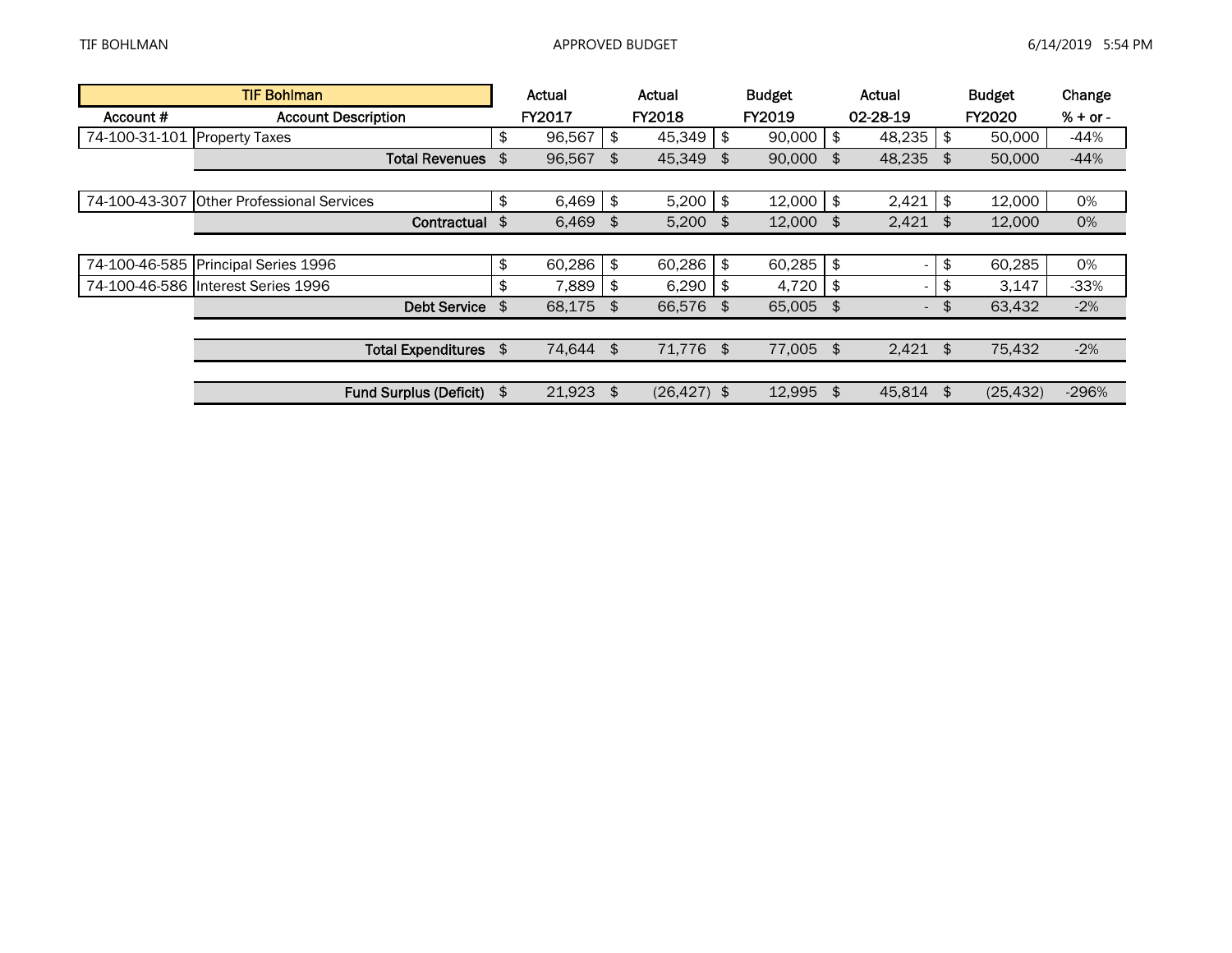| <b>TIF Lakewood</b>          |                                                           | Actual                   | Actual          | <b>Budget</b>   | Actual                         | <b>Budget</b>   | Change     |
|------------------------------|-----------------------------------------------------------|--------------------------|-----------------|-----------------|--------------------------------|-----------------|------------|
| Account #                    | <b>Account Description</b>                                | <b>FY2017</b>            | <b>FY2018</b>   | FY2019          | 02-28-19                       | <b>FY2020</b>   | $% + or -$ |
| 76-100-31-101 Property Taxes |                                                           | \$<br>198,837            | \$<br>1,900,646 | \$<br>2,000,000 | \$<br>2,575,755                | \$<br>2,600,000 | 30%        |
|                              | <b>Total Revenues</b>                                     | \$<br>198,837            | \$<br>1,900,646 | \$<br>2,000,000 | \$<br>2,575,755                | 2,600,000       | 30%        |
|                              |                                                           |                          |                 |                 |                                |                 |            |
| 76-100-43-300 Legal Services |                                                           | \$<br>641                | \$<br>29,611    | \$<br>20,000    | \$<br>$\sim$                   | \$              | 100%       |
|                              | 76-100-43-302 Engineering Services                        | \$                       | \$<br>108,207   | \$<br>15,000    | \$<br>$\overline{\phantom{0}}$ | \$              | 100%       |
|                              | 76-100-43-307 Other Professional Services                 | \$<br>36,146             | \$<br>12,196    | \$<br>15,000    | \$<br>6,887                    | \$<br>15,000    | 100%       |
| 76-100-43-309 Janitorial     |                                                           | \$                       | \$              | \$<br>500       | \$                             | \$              | 100%       |
| 76-100-43-321 Utilities      |                                                           | \$<br>1,333              | \$<br>110       | \$<br>500       | \$<br>$\overline{\phantom{0}}$ | \$              | 100%       |
|                              | 76-100-43-340 Property Rental-Other Professional Services | \$                       | \$<br>580       | \$<br>1,000     | \$<br>$\overline{\phantom{0}}$ | \$              | 100%       |
|                              | Contractual                                               | \$<br>38,119             | \$<br>150,704   | \$<br>52,000    | \$<br>6,887                    | \$<br>15,000    | 100%       |
|                              |                                                           |                          |                 |                 |                                |                 |            |
|                              | 76-100-44-472 TIF Reimbursement Expense                   | \$                       | \$<br>1,716,835 | \$<br>1,800,000 | \$<br>42,436                   | \$<br>2,470,000 | 100%       |
|                              | Operating \$                                              | $\overline{\phantom{a}}$ | 1,716,835       | \$<br>1,800,000 | \$<br>42,436                   | 2,470,000       | 100%       |
|                              |                                                           |                          |                 |                 |                                |                 |            |
|                              | Total Expenditures \$                                     | 38,119                   | \$<br>1,867,539 | \$<br>1,852,000 | \$<br>49,323                   | \$<br>2,485,000 | 100%       |
|                              |                                                           |                          |                 |                 |                                |                 |            |
|                              | <b>Fund Surplus (Deficit)</b>                             | \$<br>160,718            | \$<br>33,107    | \$<br>148,000   | \$<br>2,526,432                | \$<br>115,000   | $-22%$     |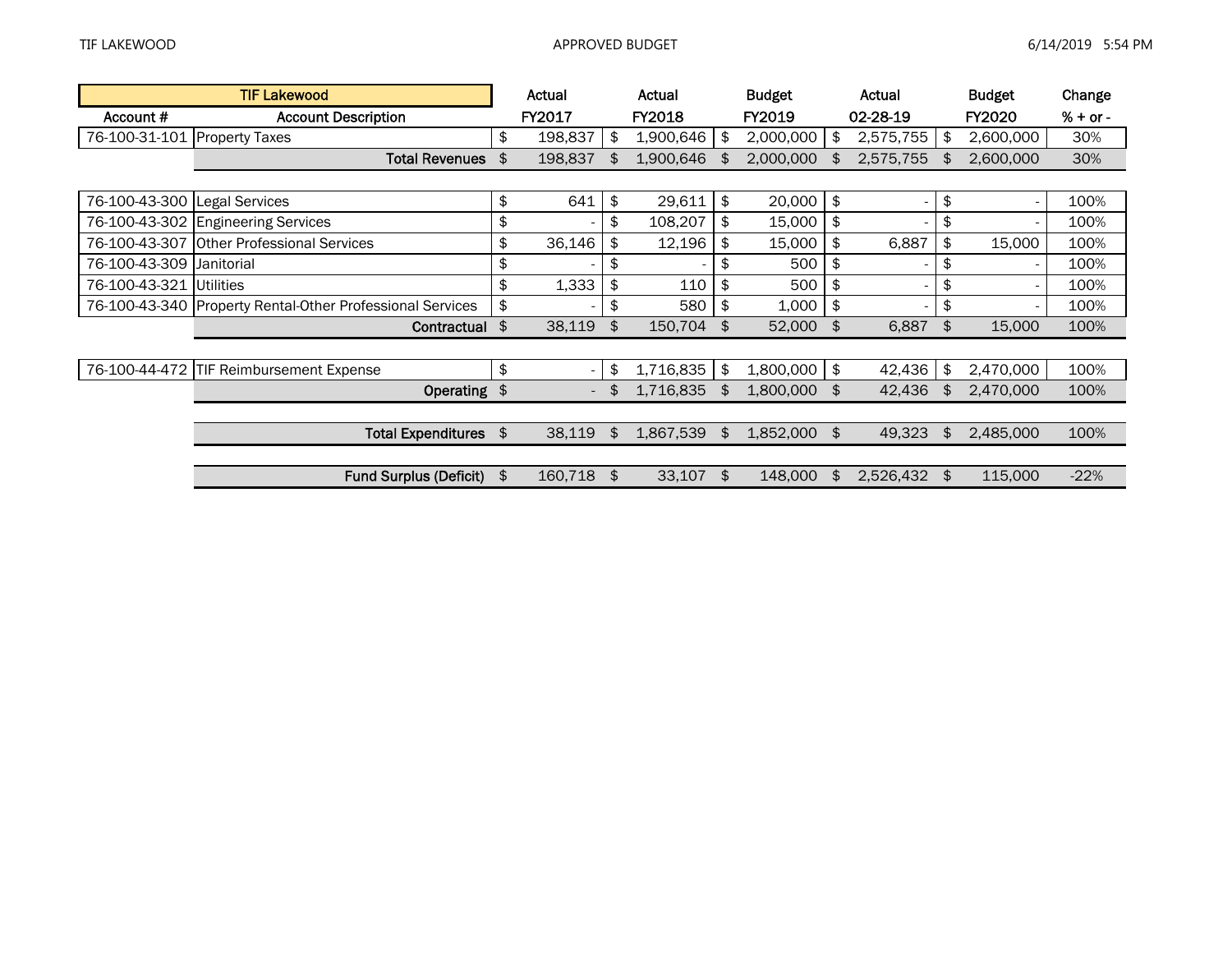| <b>TIF Governors/Sauk Trail</b> |                                    | Actual        |               | Actual | <b>Budget</b> |         |               | Actual    | <b>Budget</b> |               | Change     |
|---------------------------------|------------------------------------|---------------|---------------|--------|---------------|---------|---------------|-----------|---------------|---------------|------------|
| Account #                       | <b>Account Description</b>         | FY2017        |               | FY2018 |               | FY2019  |               | 02-28-19  |               | <b>FY2020</b> | $% + or -$ |
| 77-100-31-101                   | <b>Property Taxes</b>              | \$<br>104,079 | \$            | 51,398 | \$            | 102,000 | \$            | 89,719    | \$            | 103,000       | 1%         |
|                                 | <b>Property Taxes</b>              | \$<br>104,079 | \$            | 51,398 | \$            | 102,000 | \$            | 89,719    | \$            | 103,000       | 1%         |
|                                 |                                    |               |               |        |               |         |               |           |               |               |            |
| 77-100-39-600                   | Governors Highway Rent             | \$<br>34,414  | \$            | 24,595 | \$            | 36,000  | \$            | 33,859    | \$            | 36,000        | 0%         |
|                                 | Rental Income                      | \$<br>34,414  | \$            | 24,595 | \$            | 36,000  | \$            | 33,859    | \$            | 36,000        | 0%         |
|                                 |                                    |               |               |        |               |         |               |           |               |               |            |
|                                 | <b>Total Revenues</b>              | \$<br>138,493 | \$            | 75,993 | \$            | 138,000 | \$            | 123,578   | \$            | 139,000       | 1%         |
|                                 |                                    |               |               |        |               |         |               |           |               |               |            |
| 77-100-43-307                   | <b>Other Professional Services</b> | \$<br>16,674  | $\frac{1}{2}$ | 10,640 | \$            | 12,000  | \$            | 8,687     | \$            | 12,000        | 0%         |
|                                 | Contractual                        | \$<br>16,674  | \$            | 10,640 | \$            | 12,000  | \$            | 8,687     | \$            | 12,000        | 0%         |
|                                 |                                    |               |               |        |               |         |               |           |               |               |            |
| 77-100-44-470                   | Prop Rental-Bldg Repairs/Mtce      | \$<br>5,898   | \$            | 725    | \$            | 2,000   | \$            | 4,179     | $\frac{1}{2}$ | 6,000         | 200%       |
| 77-100-44-471                   | <b>Prop Rental-Property Taxes</b>  | \$<br>29,359  | \$            |        | \$            | 30,000  | \$            | 10,941    | \$            | 25,000        | $-17%$     |
|                                 | Contractual                        | \$<br>35,257  | \$            | 725    | \$            | 32,000  | \$            | 15,120    | \$            | 31,000        | $-3%$      |
|                                 |                                    |               |               |        |               |         |               |           |               |               |            |
|                                 | <b>Total Expenditures</b>          | \$<br>51,931  | $\frac{1}{2}$ | 11,365 | $\frac{1}{2}$ | 44,000  | $\frac{4}{5}$ | 23,807    | $\frac{1}{2}$ | 43,000        | $-2%$      |
|                                 |                                    |               |               |        |               |         |               |           |               |               |            |
|                                 | <b>Fund Surplus (Deficit)</b>      | \$<br>86,562  | \$            | 64,628 | \$            | 94,000  | \$            | 99,771 \$ |               | 96,000        | 2%         |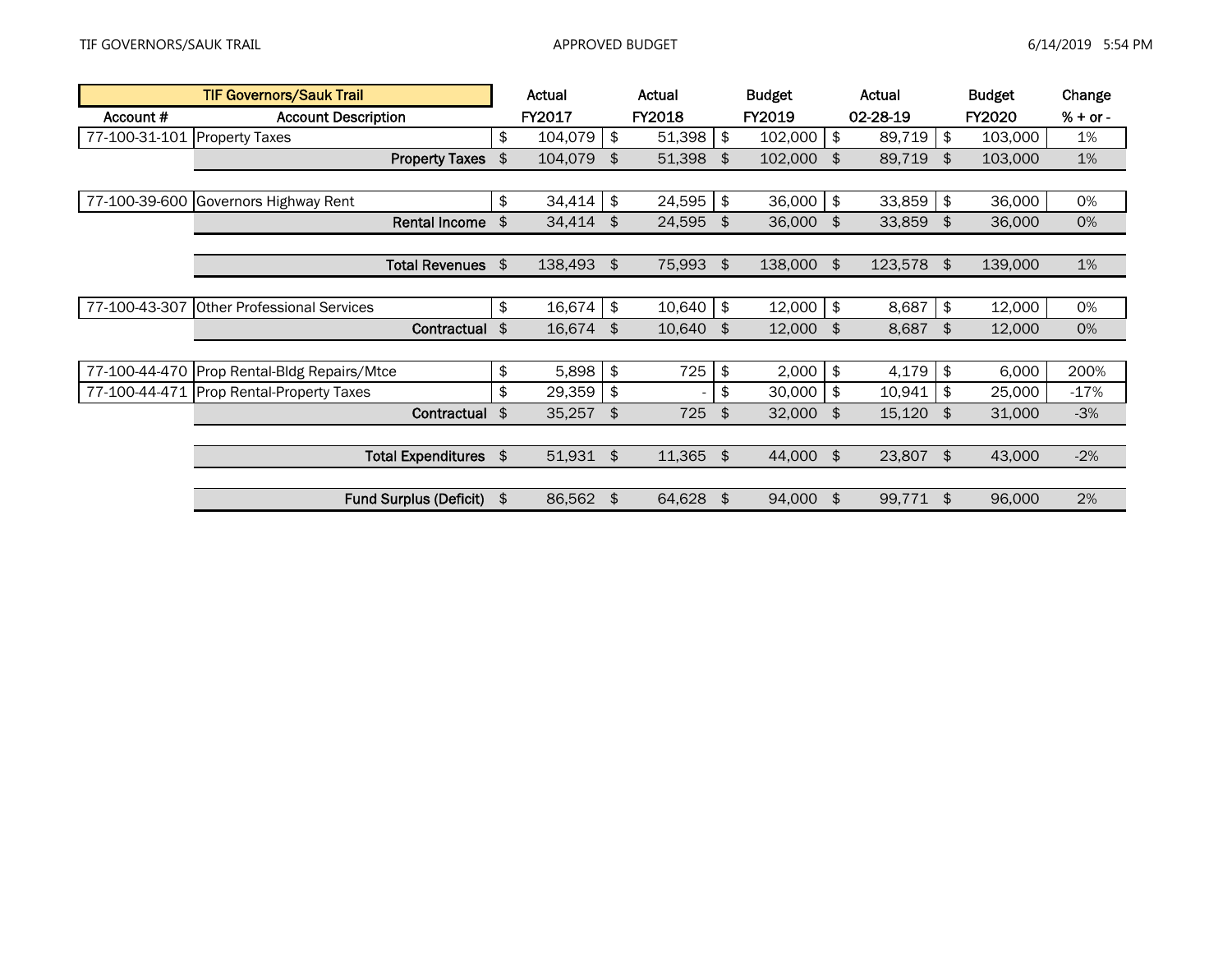|                              | <b>TIF Town Center</b>                                | Actual          |    | Actual        | <b>Budget</b> |     | Actual                   | <b>Budget</b>                  | Change     |
|------------------------------|-------------------------------------------------------|-----------------|----|---------------|---------------|-----|--------------------------|--------------------------------|------------|
| Account #                    | <b>Account Description</b>                            | FY2017          |    | <b>FY2018</b> | FY2019        |     | 02-28-19                 | <b>FY2020</b>                  | $% + or -$ |
| 78-100-31-101 Property Taxes |                                                       | \$<br>33,369    | \$ | 14,988        | \$<br>30,000  | \$  | 466,164                  | \$<br>930,000                  | 3000%      |
|                              | <b>Total Revenues</b>                                 | \$<br>33,369    | \$ | 14,988        | \$<br>30,000  | \$  | 466,164                  | 930,000                        | 3000%      |
|                              |                                                       |                 |    |               |               |     |                          |                                |            |
|                              | 78-100-43-307 Other Professional Services             | \$<br>14,069    | \$ | 11,388        | \$<br>28,000  | \$  | 17,926                   | \$<br>28,000                   | 0%         |
|                              | 78-100-43-340 Prop Rental-Other Professional Services | \$              | Ъ  | 390           | 1,000         | \$  | $\overline{\phantom{a}}$ | \$<br>$\overline{\phantom{0}}$ | 100%       |
|                              | Contratual                                            | \$<br>14,069    | \$ | 11.778        | \$<br>29,000  | \$  | 17.926                   | \$<br>28,000                   | $-3%$      |
|                              |                                                       |                 |    |               |               |     |                          |                                |            |
|                              | <b>Total Expenditures</b>                             | \$<br>14,069    | \$ | 11,778 \$     | 29,000        | -\$ | 17,926 \$                | 28,000                         | $-3%$      |
|                              |                                                       |                 |    |               |               |     |                          |                                |            |
|                              | <b>Fund Surplus (Deficit)</b>                         | \$<br>19,300 \$ |    | $3.210$ \$    | 1.000         | \$  | 448.238                  | \$<br>902,000                  | 90100%     |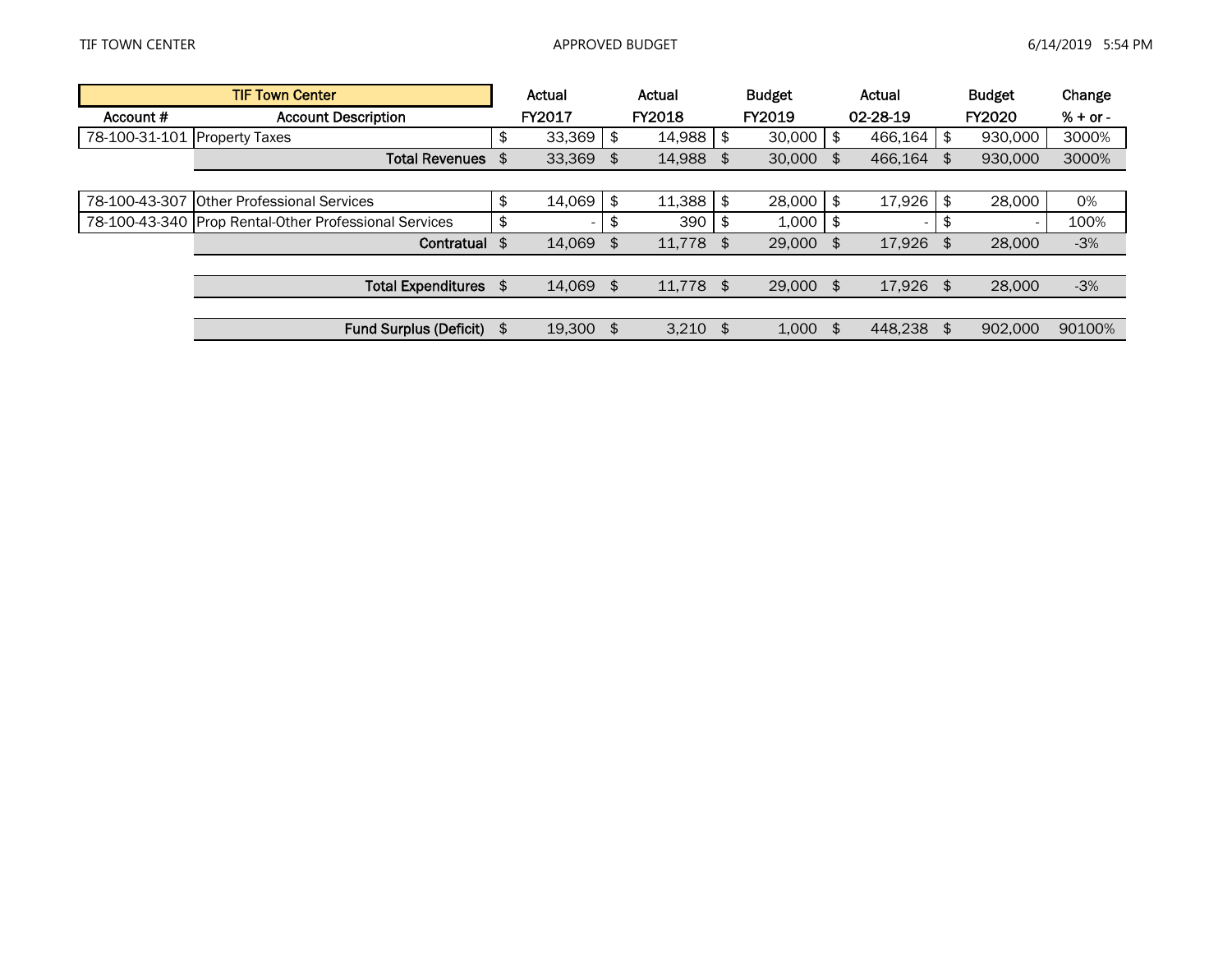|                              | <b>TIF Sauk West</b>                      | Actual                         |    | Actual                   | <b>Budget</b>                  |               | Actual                   | <b>Budget</b>                  | Change     |
|------------------------------|-------------------------------------------|--------------------------------|----|--------------------------|--------------------------------|---------------|--------------------------|--------------------------------|------------|
| Account #                    | <b>Account Description</b>                | FY2017                         |    | <b>FY2018</b>            | <b>FY2019</b>                  |               | 02-28-19                 | <b>FY2020</b>                  | $% + or -$ |
| 79-100-31-101 Property Taxes |                                           | \$<br>$\overline{\phantom{0}}$ | \$ | $(67,863)$ \$            |                                | \$            | 3,024                    | \$<br>6,000                    | 100%       |
|                              | <b>Total Revenues</b>                     | \$<br>$\overline{\phantom{a}}$ | \$ | $(67,863)$ \$            | $\overline{\phantom{a}}$       | \$            | 3,024                    | \$<br>6,000                    | 0%         |
|                              |                                           |                                |    |                          |                                |               |                          |                                |            |
| 79-100-43-300 Legal Services |                                           | \$<br>7,286                    | \$ | 2,472                    | \$<br>6,500                    | $\frac{1}{2}$ | 420                      | \$<br>1,000                    | $-85%$     |
|                              | 79-100-43-302 Engineering Services        | \$<br>870                      | \$ |                          | \$                             | \$            | $\overline{\phantom{0}}$ | \$                             | 0%         |
|                              | 79-100-43-307 Other Professional Services | \$<br>23,308                   | £. | 11,663                   | \$<br>20,000                   | \$            | 9,503                    | \$<br>12,000                   | $-40%$     |
|                              | Contratual                                | \$<br>31,464                   | \$ | 14,135                   | \$<br>26,500                   | \$            | $9,923$ \$               | 13,000                         | $-51%$     |
|                              |                                           |                                |    |                          |                                |               |                          |                                |            |
| 79-100-44-471 Property Taxes |                                           | \$<br>821                      | \$ |                          | \$<br>$\overline{\phantom{a}}$ | \$            | $\sim$                   | \$<br>$\overline{\phantom{a}}$ | 0%         |
|                              | Operating \$                              | 821                            | \$ | $\overline{\phantom{a}}$ | \$<br>$\overline{\phantom{a}}$ | \$            | $\overline{\phantom{a}}$ | $\overline{\phantom{a}}$       | 0%         |
|                              |                                           |                                |    |                          |                                |               |                          |                                |            |
|                              | <b>Total Expenditures</b>                 | \$<br>$32,286$ \$              |    | 14,135                   | \$<br>26,500 \$                |               | $9,923$ \$               | 13,000                         | $-51%$     |
|                              |                                           |                                |    |                          |                                |               |                          |                                |            |
|                              | <b>Fund Surplus (Deficit)</b>             | \$<br>$(32, 286)$ \$           |    | $(81,998)$ \$            | $(26,500)$ \$                  |               | $(6,899)$ \$             | (7,000)                        | $-74%$     |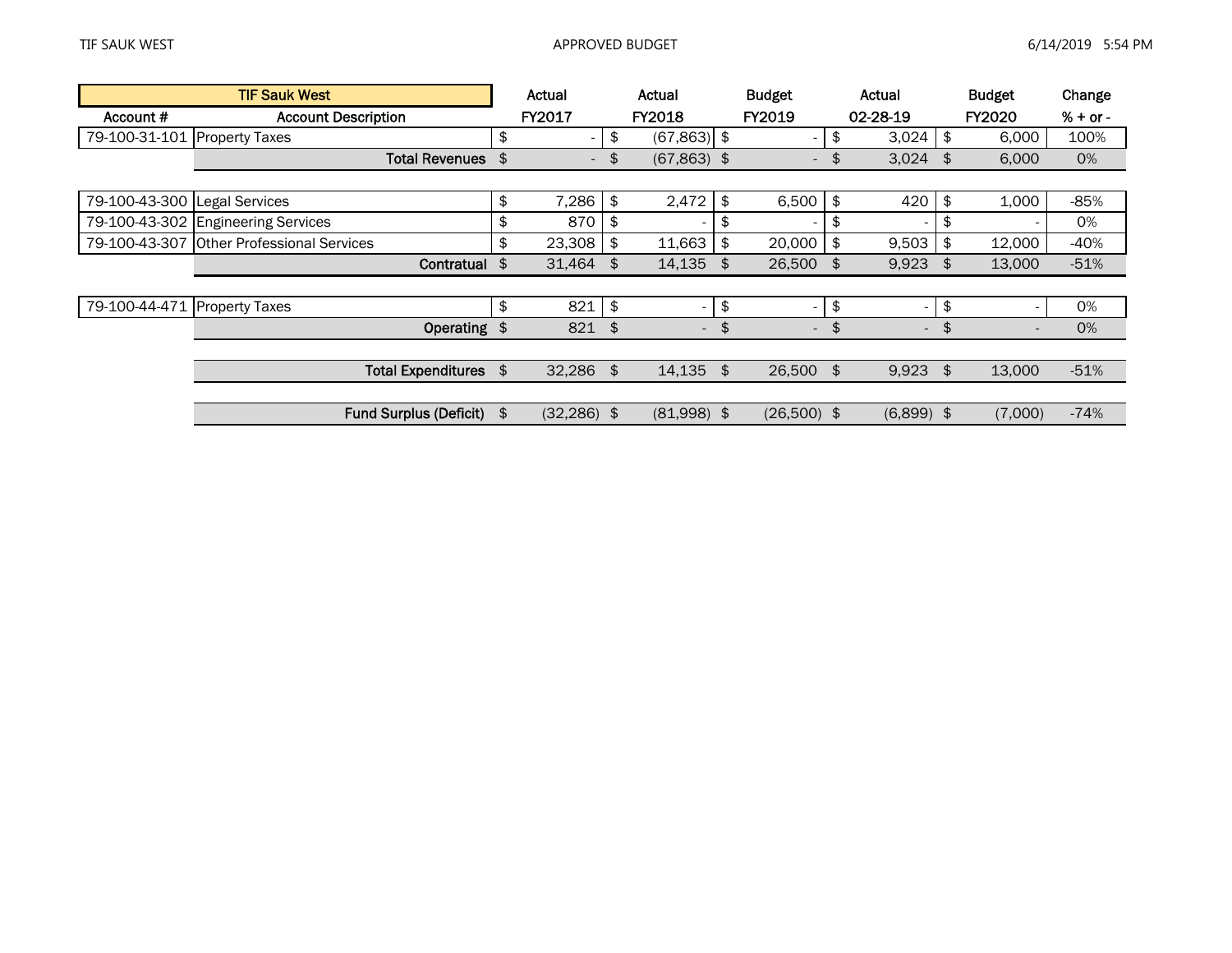|                              | <b>TIF Crossings</b>                                  | Actual                         | Actual                         |               | <b>Budget</b>            |                     | Actual                   | <b>Budget</b>                  | Change     |
|------------------------------|-------------------------------------------------------|--------------------------------|--------------------------------|---------------|--------------------------|---------------------|--------------------------|--------------------------------|------------|
| Account #                    | <b>Account Description</b>                            | FY2017                         | <b>FY2018</b>                  |               | FY2019                   |                     | 02-28-19                 | <b>FY2020</b>                  | $% + or -$ |
| 70-100-31-101 Property Taxes |                                                       | \$<br>$\overline{\phantom{a}}$ | \$<br>$\overline{\phantom{0}}$ | \$            | $\overline{\phantom{a}}$ | \$                  | $\overline{\phantom{0}}$ | \$                             | 0%         |
|                              | <b>Total Revenues</b>                                 | \$<br>$\overline{\phantom{a}}$ | \$<br>$\overline{\phantom{a}}$ | \$            | $\overline{\phantom{0}}$ | \$                  | $\overline{\phantom{0}}$ |                                | 0%         |
|                              |                                                       |                                |                                |               |                          |                     |                          |                                |            |
| 70-100-43-300 Legal Services |                                                       | \$                             | \$                             | \$            | $\overline{\phantom{a}}$ | \$                  | $\overline{\phantom{0}}$ | \$                             | 0%         |
|                              | 70-100-43-302 Engineering Services                    | \$                             | \$                             | \$            | ٠                        | \$                  | $\overline{\phantom{0}}$ | \$                             | 0%         |
|                              | 70-100-43-307 Other Professional Services             | \$                             | \$                             | \$            | $\overline{\phantom{a}}$ | \$                  | $\overline{\phantom{0}}$ | \$                             | 0%         |
|                              | 70-100-43-340 Prop Rental-Other Professional Services | \$                             | \$                             | \$            | $\overline{\phantom{0}}$ | \$                  | $\overline{\phantom{0}}$ | \$                             | 0%         |
|                              | Contratual \$                                         | $\overline{\phantom{a}}$       | \$<br>$\overline{\phantom{a}}$ | \$            | $\overline{\phantom{a}}$ | \$                  | $\overline{\phantom{a}}$ | \$                             | 0%         |
|                              |                                                       |                                |                                |               |                          |                     |                          |                                |            |
| 70-100-44-450 Property Taxes |                                                       | \$<br>$\overline{\phantom{0}}$ | \$                             | \$            | $\overline{\phantom{0}}$ | \$                  | $\overline{\phantom{0}}$ | \$                             | 0%         |
|                              | Operating \$                                          | $\sim$                         | \$<br>$\overline{\phantom{a}}$ | \$            | $\overline{\phantom{a}}$ | \$                  | $\sim$                   | \$<br>$\overline{\phantom{a}}$ | 0%         |
|                              |                                                       |                                |                                |               |                          |                     |                          |                                |            |
|                              | Total Expenditures \$                                 | $\overline{\phantom{a}}$       | \$<br>$\overline{\phantom{a}}$ | $\frac{4}{5}$ | $\overline{\phantom{a}}$ | $\boldsymbol{\phi}$ | $\overline{\phantom{a}}$ | \$                             | 0%         |
|                              |                                                       |                                |                                |               |                          |                     |                          |                                |            |
|                              | <b>Fund Surplus (Deficit)</b>                         | \$<br>$\overline{\phantom{a}}$ | \$<br>$\overline{\phantom{a}}$ | \$            | $\sim$                   | \$                  | $\sim$                   | \$<br>$\overline{\phantom{a}}$ | 0%         |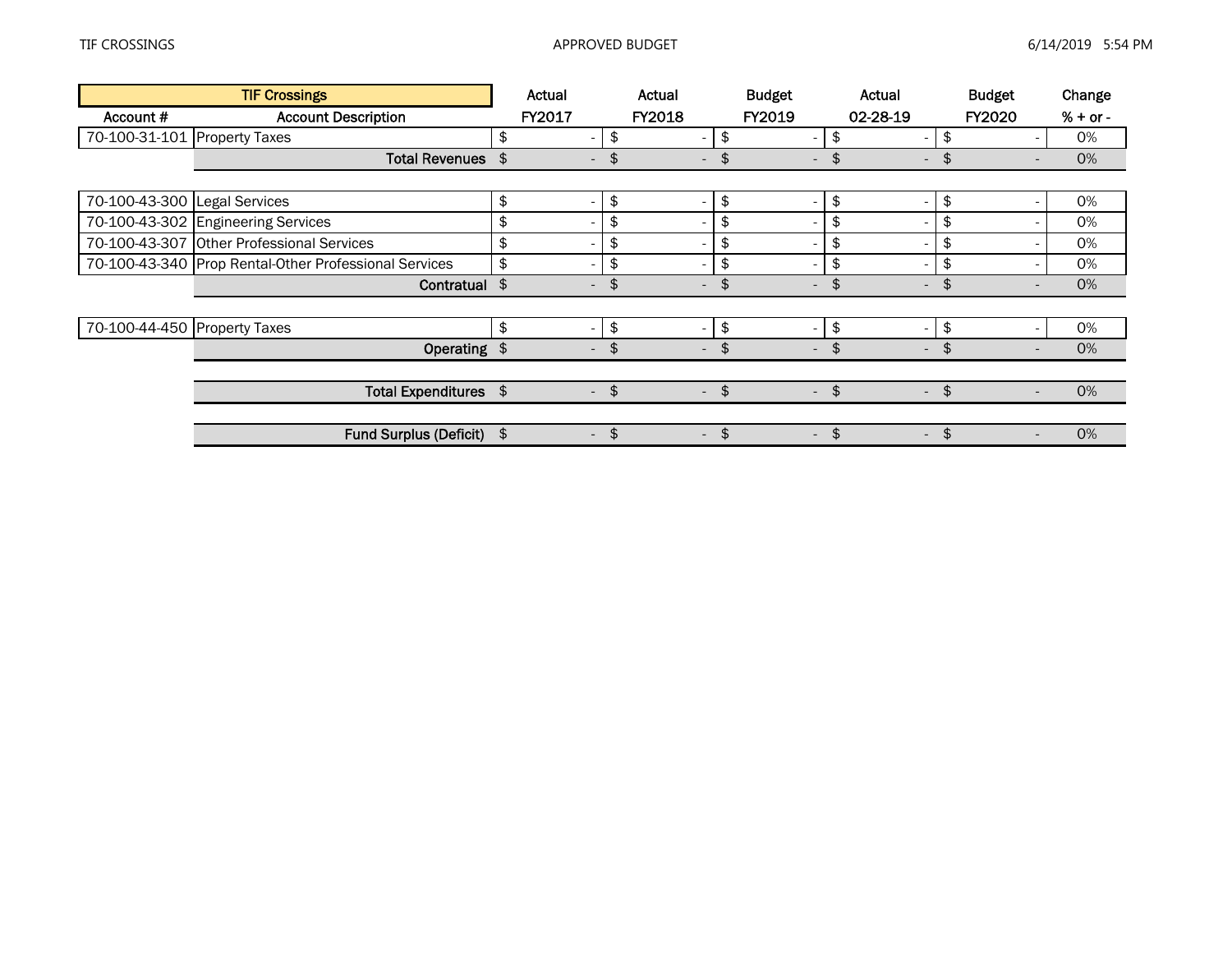|                              | <b>TIF Governors Hwy</b>                              | Actual                         |               | Actual                   | <b>Budget</b>                  | Actual                         |               | <b>Budget</b>            | Change     |  |
|------------------------------|-------------------------------------------------------|--------------------------------|---------------|--------------------------|--------------------------------|--------------------------------|---------------|--------------------------|------------|--|
| Account #                    | <b>Account Description</b>                            | FY2017                         |               | FY2018                   | <b>FY2019</b>                  | 02-28-19                       |               | <b>FY2020</b>            | $% + or -$ |  |
| 72-100-31-101                | <b>Property Taxes</b>                                 | \$<br>$\overline{\phantom{a}}$ | \$            | $\overline{\phantom{a}}$ | \$<br>$\overline{\phantom{a}}$ | \$<br>$\overline{\phantom{0}}$ | \$            |                          | 0%         |  |
|                              | <b>Total Revenues</b>                                 | \$                             | \$            | $\overline{\phantom{a}}$ | \$<br>$\overline{\phantom{a}}$ | \$<br>$\overline{\phantom{0}}$ |               |                          | 0%         |  |
|                              |                                                       |                                |               |                          |                                |                                |               |                          |            |  |
| 72-100-43-300 Legal Services |                                                       | \$                             | \$            |                          | \$<br>$\overline{\phantom{a}}$ | \$<br>$\overline{\phantom{0}}$ | \$            |                          | 0%         |  |
|                              | 72-100-43-302 Engineering Services                    | \$                             | \$            |                          | \$<br>$\overline{\phantom{a}}$ | \$<br>-                        | \$            |                          | 0%         |  |
|                              | 72-100-43-307 Other Professional Services             | \$                             | \$            |                          | \$<br>$\overline{\phantom{a}}$ | \$<br>$\overline{\phantom{0}}$ | \$            |                          | 0%         |  |
|                              | 72-100-43-340 Prop Rental-Other Professional Services | \$                             | \$            |                          | \$<br>$\overline{\phantom{a}}$ | \$<br>-                        | \$            |                          | 0%         |  |
|                              | Contratual \$                                         | $\overline{\phantom{a}}$       | \$            | $\overline{\phantom{a}}$ | \$<br>$\overline{\phantom{a}}$ | \$<br>$\overline{\phantom{a}}$ | \$            |                          | 0%         |  |
|                              |                                                       |                                |               |                          |                                |                                |               |                          |            |  |
| 72-100-44-450 Property Taxes |                                                       | \$<br>$\overline{\phantom{a}}$ | \$            | $\overline{\phantom{a}}$ | \$<br>$\overline{\phantom{a}}$ | \$<br>$\sim$                   | \$            |                          | 0%         |  |
|                              | Operating \$                                          | $\sim$                         | \$            | $\overline{\phantom{a}}$ | \$<br>$\overline{\phantom{a}}$ | \$<br>$\sim$                   | \$            |                          | 0%         |  |
|                              |                                                       |                                |               |                          |                                |                                |               |                          |            |  |
|                              | Total Expenditures \$                                 | $\overline{\phantom{a}}$       | \$            | $\overline{\phantom{a}}$ | \$<br>$\overline{\phantom{a}}$ | \$<br>$\overline{\phantom{a}}$ | \$            |                          | 0%         |  |
|                              |                                                       |                                |               |                          |                                |                                |               |                          |            |  |
|                              | <b>Fund Surplus (Deficit)</b>                         | \$<br>$\sim$                   | $\frac{1}{2}$ | $\sim$                   | \$<br>$\sim$                   | \$<br>$\sim$                   | $\frac{4}{5}$ | $\overline{\phantom{a}}$ | 0%         |  |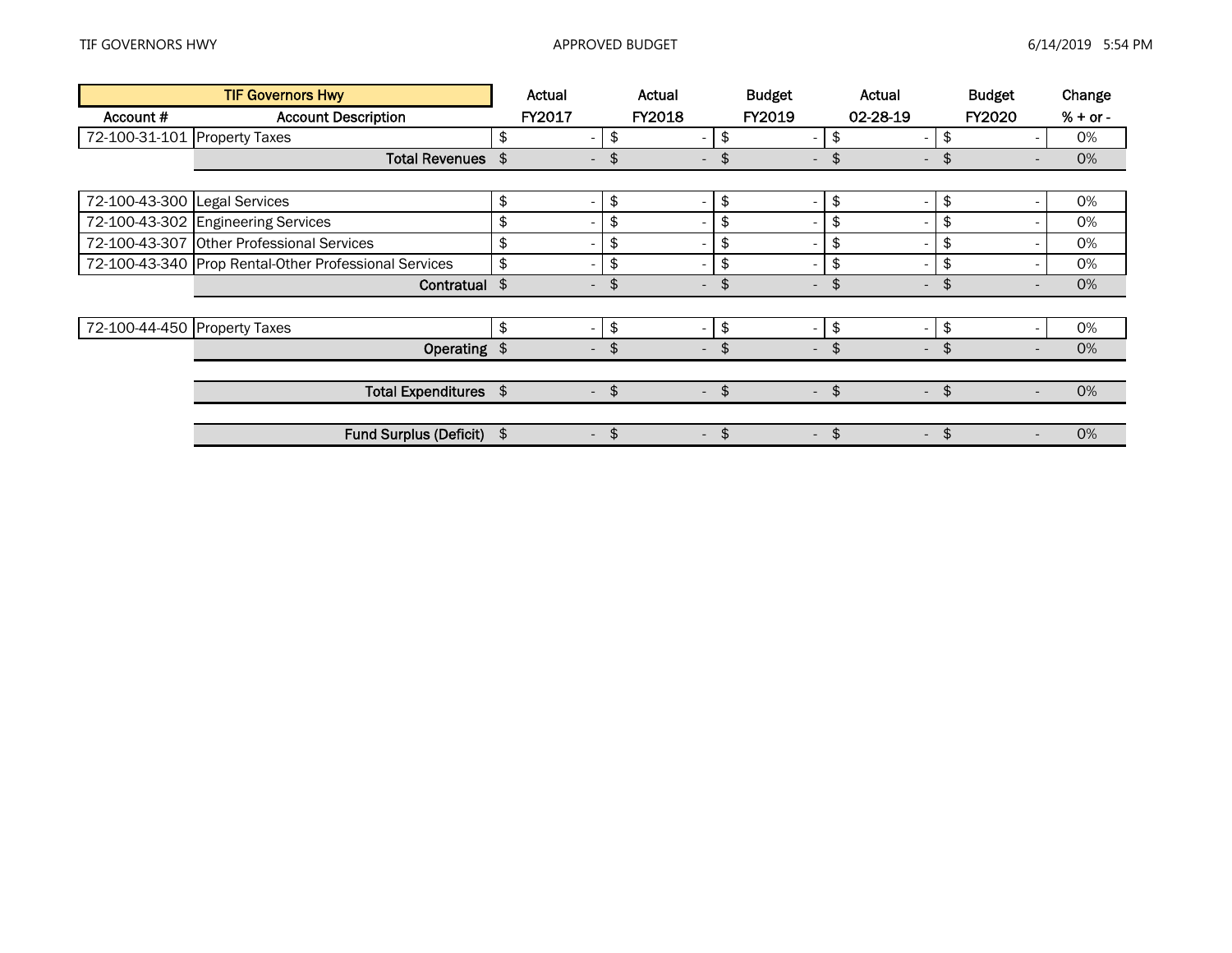|        | <b>TIF Gov Sauk</b>       | <b>TIF Bohlman</b>    |               |        | <b>TIF Crossings</b> |        | <b>TIF Lakewood</b> |
|--------|---------------------------|-----------------------|---------------|--------|----------------------|--------|---------------------|
| ###### | $\boldsymbol{\hat{\phi}}$ | ######                | \$176,531     | ###### | \$1,399,557          | ###### | \$<br>1,704         |
| ###### | \$<br>91,258              | ######                | \$<br>85,579  | ###### | \$1,481,654          | ###### | \$<br>4,888         |
| ###### | \$<br>38,426              | ######                | \$<br>73,432  | ###### | \$1,622,876          | ###### | \$<br>6,198         |
| ###### | \$438,065                 | ######                | \$<br>77,482  | ###### | \$1,916,914          | ###### | \$<br>59,807        |
| ###### | \$265,005                 | ######                | \$<br>77,673  | ###### | \$1,726,062          | ###### | \$<br>24,322        |
| ###### | \$191,299                 | ######                | \$<br>85,019  | ###### | \$1,730,950          | ###### | \$<br>33,767        |
| ###### | \$279,231                 | ######                | \$<br>104,943 | ###### | \$1,612,434          | ###### | \$<br>200,308       |
| ###### | \$338,536                 | ######                | \$<br>55,435  | ###### | \$1,202,717          | ###### | \$<br>16,811        |
| ###### | \$222,134                 | ######                | \$<br>73,523  | ###### | \$1,288,545          | ###### | \$<br>195,149       |
| ###### | 95,116<br>\$              | ######                | \$<br>81,586  | ###### | \$<br>762,650        | ###### | \$<br>37,390        |
| ###### | \$<br>38,412              | ######                | \$<br>42,048  | ###### | \$<br>1,633          | ###### | \$<br>101,172       |
| ###### | \$120,245                 | ######                | \$134,591     | ###### | \$<br>229            | ###### | \$<br>82,347        |
| ###### | 99,857<br>\$              | ######                | \$<br>98,552  | ###### | \$                   | ###### | \$<br>198,837       |
| ###### | \$104,079                 | ######                | \$<br>96,567  | ###### | \$                   | ###### | \$<br>4             |
| ###### | \$124,587                 | ######                | \$<br>98,391  | ###### | \$                   | ###### | \$<br>1,906,654     |
| ###### | 89,719<br>\$              | ######                | \$<br>48,235  | ###### | \$                   | ###### | \$2,575,755         |
|        |                           |                       |               |        |                      |        |                     |
|        | <b>TIF Gov Hwy</b>        | <b>TIF Towncenter</b> |               |        | <b>TIF Sauk West</b> |        |                     |
| ###### | \$<br>41,211              | ######                | \$            | ###### | \$                   |        |                     |
| ###### | \$<br>26,819              | ######                | \$            | ###### | \$                   |        |                     |
|        |                           |                       |               |        |                      |        |                     |

| ###### | \$<br>26,819 | ###### | \$  |         | ###### | \$                             |
|--------|--------------|--------|-----|---------|--------|--------------------------------|
| ###### | \$           | ###### | \$  |         | ###### | \$                             |
| ###### | \$           | ###### | \$  |         | ###### | \$                             |
| ###### | \$<br>1,901  | ###### | \$  |         | ###### | \$                             |
| ###### | \$<br>70,675 | ###### | \$  |         | ###### | \$<br>$\overline{\phantom{a}}$ |
| ###### | \$           | ###### | \$  |         | ###### | \$                             |
| ###### | \$           | ###### | \$  |         | ###### | \$                             |
| ###### | \$           | ###### | \$  |         | ###### | \$                             |
| ###### | \$           | ###### | \$  | 13,908  | ###### | \$                             |
| ###### | \$           | ###### | \$  | 33,369  | ###### | \$                             |
| ###### | \$           | ###### | \$  | 28,154  | ###### | \$<br>6,687                    |
| ###### | \$           | ###### | \$. | 466,164 | ###### | \$<br>3.024                    |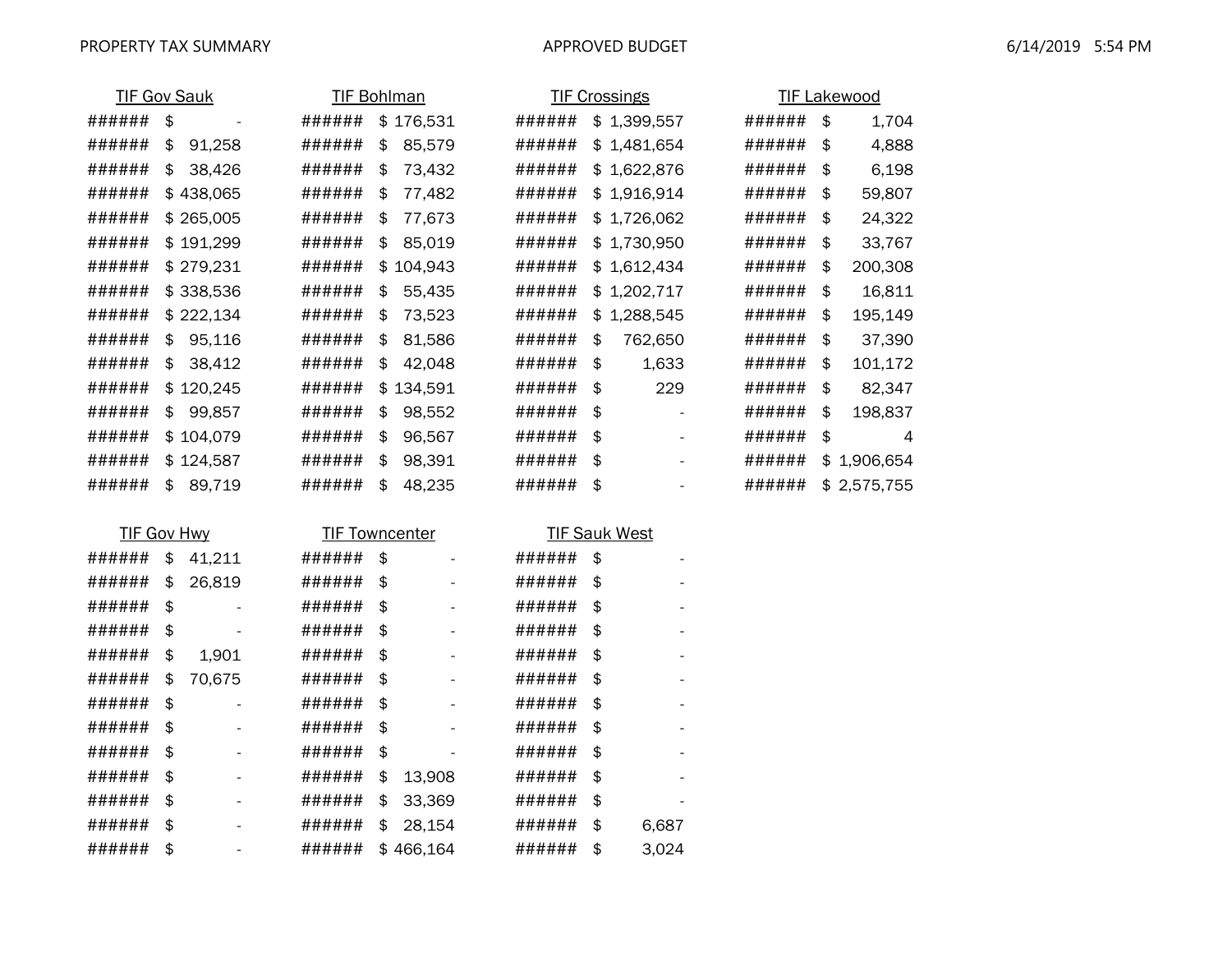|           | <b>Overhead Distribution Summary</b> | <b>Budget</b> | General   |     | Water/Sewer | Refuse      | <b>Gov Sauk</b> | <b>CPL</b>  | Due from           |
|-----------|--------------------------------------|---------------|-----------|-----|-------------|-------------|-----------------|-------------|--------------------|
| Account # | <b>Account Description</b>           | FY2020        | Fund      |     | <b>Fund</b> | <b>Fund</b> | <b>TIF</b>      | <b>Fund</b> | <b>Other Funds</b> |
|           |                                      |               |           |     |             |             |                 |             |                    |
| 01-101    | Administration                       | 1.132.247     | 622.736   | -\$ | 396.286     | 113,225     |                 |             | 509.511            |
| 01-111    | <b>IRMA</b>                          | 271.740       | 127.718   |     | 95,109      | 27.174      | 13.587          | 8,152       | 135.870            |
| 01-216    | Community Services                   | 338,076       | 185,942   |     | 118.327     | 33,808      |                 |             | 152.134            |
| 01-226    | Economic Development                 | 151,792       | 3.036     |     |             |             | 148,756         |             | 148.756            |
| 01-301    | Finance                              | 884.702       | 486.586   |     | 309.646     | 88.470      |                 |             | 398.116            |
| 01-701    | <b>Public Works</b>                  | 1,412,301     | 635,536   |     | 564,921     | 141.230     | 70,615          |             | 776,766            |
|           | <b>Total Overhead Distribution</b>   | 4,190,859     | 2.061.553 |     | 1.484.289   | 403.907     | 232.958         | 8.152       | \$2.121.154        |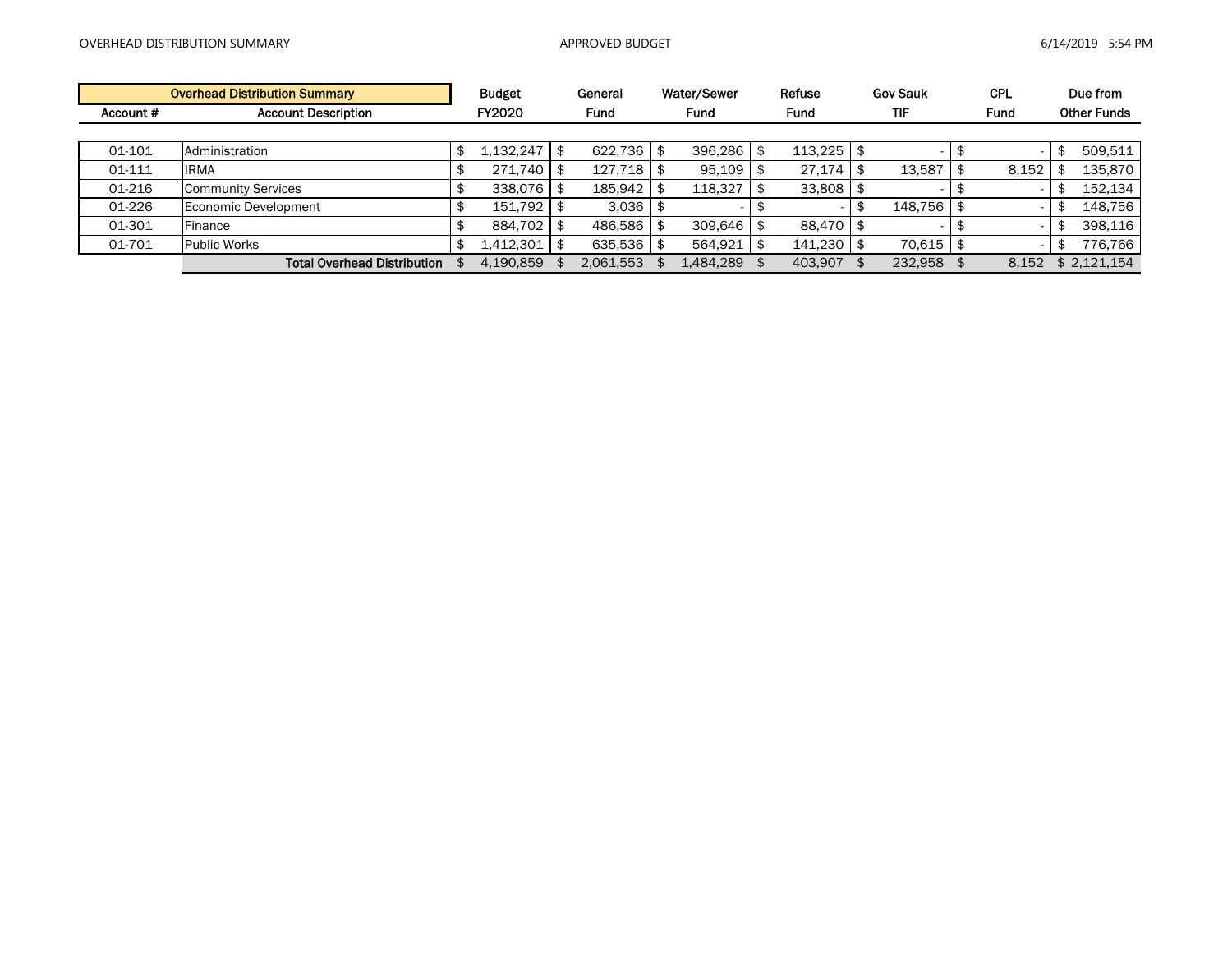|                               | <b>Administrative Department</b>            |                         | <b>Budget</b>   |                                | General          |               | Water/Sewer    |                | Refuse       | <b>Gov Sauk</b> |                          | <b>CPL</b>                                 |          | Due from           |
|-------------------------------|---------------------------------------------|-------------------------|-----------------|--------------------------------|------------------|---------------|----------------|----------------|--------------|-----------------|--------------------------|--------------------------------------------|----------|--------------------|
| Account#                      | <b>Account Description</b>                  |                         | FY2020          |                                | 55%              |               | 35%            |                | 10%          | 0%              |                          | 0%                                         |          | <b>Other Funds</b> |
| 01-101-41-101 Supervision     |                                             | \$                      | 143,337         | \$                             | 78,835           | \$            | 50,168         | \$             | 14,334       | \$              |                          | \$                                         | \$       | 64,502             |
| 01-101-41-102 Clerical        |                                             | \$                      | 169,929         | $\frac{4}{5}$                  | 93,461           | $\frac{1}{2}$ | 59,475         | \$             | 16,993       | $\frac{1}{2}$   | $\overline{\phantom{a}}$ | $\frac{1}{2}$                              | \$       | 76,468             |
| 01-101-41-103 Part-Time       |                                             | \$                      | 19,000          | \$                             | 10,450           | \$            | 6,650          | \$             | 1,900        | $\mathfrak{s}$  |                          | \$                                         | \$       | 8,550              |
|                               | 01-101-41-104 Emergency Overtime            | \$                      | 50,000          | \$                             | 27,500           | $\frac{1}{2}$ | 17,500         | \$             | 5,000        | $\mathfrak{s}$  | $\overline{\phantom{a}}$ | \$<br>$\sim$                               | \$       | 22,500             |
| 01-101-41-105  ICMA Benefit   |                                             | \$                      | 5,733           | \$                             | 3,153            | \$            | 2,007          | \$             | 573          | \$              |                          | \$                                         | \$       | 2,580              |
|                               | 01-101-41-106 Village Officials Salaries    | \$                      | 111,916         | \$                             | 61,554           | \$            | 39,171         | $\frac{1}{2}$  | 11,192       | \$              |                          | \$                                         | \$       | 50,362             |
| 01-101-41-120  IMRF           |                                             | \$                      | 40,881          | \$                             | 22,485           | \$            | 14,308         | \$             | 4,088        | \$              |                          | \$                                         | \$       | 18,397             |
| 01-101-41-121 Social Security |                                             | \$                      | 31,018          | \$                             | 17,060           | \$            | 10,856         | \$             | 3,102        | \$              | $\sim$                   | \$<br>$\overline{\phantom{a}}$             | \$       | 13,958             |
|                               | 01-101-41-125 Health Insurance              | \$                      | 96,733          | \$                             | 53,203           | \$            | 33,857         | \$             | 9,673        | $\frac{1}{2}$   |                          | \$                                         | \$       | 43,530             |
|                               | Personnel                                   | \$                      | 668,547         | $\frac{4}{5}$                  | 367,701          | $\sqrt{2}$    | $233,991$ \$   |                | 66,855       | $\frac{1}{2}$   | ÷.                       | $\frac{1}{2}$<br>$\overline{\phantom{a}}$  | \$       | 300,846            |
|                               |                                             |                         |                 |                                |                  |               |                |                |              |                 |                          |                                            |          |                    |
| 01-101-42-220 Office Supplies |                                             | \$                      | 10,000          | \$                             | 5,500            | \$            | 3,500          | \$             | 1,000        | \$              | ÷.                       | \$<br>$\overline{\phantom{a}}$             | \$       | 4,500              |
|                               | 01-101-42-232 Motor Fuels & Lubricants      | \$                      | 1,000           | \$                             | 550              | \$            | 350            | \$             | 100          | \$              |                          | \$                                         | \$       | 450                |
|                               | 01-101-42-235 Maintenance Supplies          | \$                      | 1,000           | $\frac{4}{5}$                  | 550              | \$            | 350            | \$             | 100          | \$              |                          | \$                                         | \$       | 450                |
|                               | 01-101-42-239 Operating Supplies            | \$                      | 2,000           | \$                             | 1,100            | \$            | 700            | \$             | 200          | \$              |                          | \$                                         | \$       | 900                |
| 01-101-42-290 Uniforms        |                                             | \$                      | 450             | \$                             | $\overline{248}$ | \$            | 158            | \$             | 45           | \$              | $\sim$                   | \$<br>$\overline{\phantom{a}}$             | \$       | 203                |
| 01-101-42-291 Publications    |                                             | \$                      | 10,000          | $\frac{1}{2}$                  | 5,500            | $\frac{1}{2}$ | 3,500          | \$             | 1,000        | \$              |                          | \$                                         | \$       | 4,500              |
| 01-101-42-292 Other Supplies  |                                             | \$                      | 500             | $\frac{4}{5}$                  | 275              | $\frac{1}{2}$ | 175            | \$             | 50           | \$              |                          | \$                                         | \$       | 225                |
|                               | <b>Commodities</b>                          | \$                      | 24,950          | \$                             | 13,723           | \$            | 8,733          | $\mathfrak{S}$ | 2,495        | $\mathfrak{S}$  | $\blacksquare$           | $\mathfrak{S}$<br>$\overline{\phantom{a}}$ | \$       | 11,228             |
|                               |                                             |                         |                 |                                |                  |               |                |                |              |                 |                          |                                            |          |                    |
| 01-101-43-300 Legal Services  |                                             | \$                      | 48,000          | \$                             | 26,400           | \$            | 16,800         | \$             | 4,800        | \$              |                          | \$                                         | \$       | 21,600             |
|                               | 01-101-43-305 Unemployment Expense          | \$                      | 5,000           | $\mathfrak{s}$                 | 2,750            | $\frac{1}{2}$ | 1,750          | \$             | 500          | \$              |                          | \$                                         | \$       | 2,250              |
|                               | 01-101-43-307 Other Professional Services   | \$                      | 80,000          | \$                             | 44,000           | \$            | 28,000         | \$             | 8,000        | \$              |                          | \$                                         | \$       | 36,000             |
| 01-101-43-309                 | Janitorial                                  | \$                      | 15,000          | $\frac{4}{5}$                  | 8,250            | \$            | 5,250          | \$             | 1,500        | \$              |                          | \$                                         | \$       | 6,750              |
|                               | 01-101-43-311 Interest Expense              | \$                      | 25,000          | $\frac{4}{5}$                  | 13,750           | $\frac{1}{2}$ | 8,750          | \$             | 2,500        | \$              |                          | \$                                         | \$       | 11,250             |
| 01-101-43-320 Telephone       |                                             | \$                      | 105,000         | $\frac{4}{5}$                  | 57,750           | \$            | 36,750         | \$             | 10,500       | $\frac{1}{2}$   |                          | \$                                         | \$       | 47,250             |
| 01-101-43-321 Utilities       |                                             | \$                      | 3,000           | \$                             | 1,650            | \$            | 1,050          | \$             | 300          | $\mathsf{\$}$   |                          | \$                                         | \$       | 1,350              |
| 01-101-43-330 Advertising     | 01-101-43-327 Training & Travel             | \$                      | 16,000<br>3,000 | $\frac{4}{5}$<br>$\frac{1}{2}$ | 8,800<br>1,650   | $\frac{1}{2}$ | 5,600<br>1,050 | \$<br>\$       | 1,600<br>300 | \$<br>\$        | $\overline{\phantom{a}}$ | \$<br>$\Box$<br>\$                         | \$       | 7,200<br>1,350     |
| 01-101-43-331 Printing        |                                             | \$<br>\$                | 8,000           | \$                             | 4,400            | \$<br>\$      | 2,800          | \$             | 800          | \$              |                          | \$                                         | \$<br>\$ | 3,600              |
|                               | 01-101-43-335 Postage & Meter Rental        | \$                      | 17,500          | $\frac{4}{5}$                  | 9,625            | $\frac{1}{2}$ | 6,125          | $\frac{1}{2}$  | 1,750        | $\frac{1}{2}$   |                          | \$<br>÷,                                   | \$       | 7,875              |
| 01-101-43-345                 | <b>Dues</b>                                 | $\overline{\mathbf{e}}$ | 21,000          | \$                             | 11,550           | \$            | 7,350          | \$             | 2,100        | \$              |                          | \$                                         | \$       | 9,450              |
| 01-101-43-346 Subscriptions   |                                             | \$                      | 1,500           | $\frac{4}{5}$                  | 825              | $\frac{1}{2}$ | 525            | $\frac{1}{2}$  | 150          | \$              |                          | \$                                         | \$       | 675                |
| 01-101-43-350 Bank Fees       |                                             | \$                      | 15,000          | \$                             | 8,250            | \$            | 5,250          | \$             | 1,500        | \$              |                          | \$                                         | \$       | 6,750              |
|                               | 01-101-43-354 Vehicle Maintenance Outside   | \$                      | 250             | \$                             | $\frac{138}{ }$  | \$            | 88             | \$             | 25           | $\mathsf{\$}$   | $\overline{\phantom{a}}$ | \$<br>$\sim$                               | \$       | $\frac{113}{2}$    |
|                               | 01-101-43-360 Building Maintenance Outside  | \$                      | 1,000           | \$                             | 550              | \$            | 350            | \$             | 100          | \$              |                          | \$                                         | \$       | 450                |
|                               | 01-101-43-363 Equipment Maintenance Outside | \$                      | 2,500           | $\frac{4}{5}$                  | 1,375            | \$            | 875            | \$             | 250          | \$              |                          | \$                                         | \$       | 1,125              |
| 01-101-43-391 Events          |                                             | \$                      | 13,500          | \$                             | 7,425            | \$            | 4,725          | \$             | 1,350        | \$              |                          | \$                                         | \$       | 6,075              |
|                               | 01-101-43-392 Employee Committee Functions  | \$                      | 6,500           | \$                             | 3,575            | \$            | 2,275          | \$             | 650          | \$              | $\mathbb{L}$             | \$<br>$\omega$                             | \$       | 2,925              |
|                               | 01-101-43-396 Credit Card Fradulent Charges | \$                      |                 | \$                             |                  | \$            |                | \$             |              | \$              |                          | \$                                         | \$       |                    |
|                               | Contractual                                 | \$                      | 386,750         | $\mathfrak{s}$                 | 212,713          | \$            | 135,363        | $\mathfrak{s}$ | 38,675       | $\frac{1}{2}$   | $\omega_{\rm c}$         | $\mathbf{\hat{S}}$<br>$\mathcal{L}^{\pm}$  | \$       | 174,038            |
|                               |                                             |                         |                 |                                |                  |               |                |                |              |                 |                          |                                            |          |                    |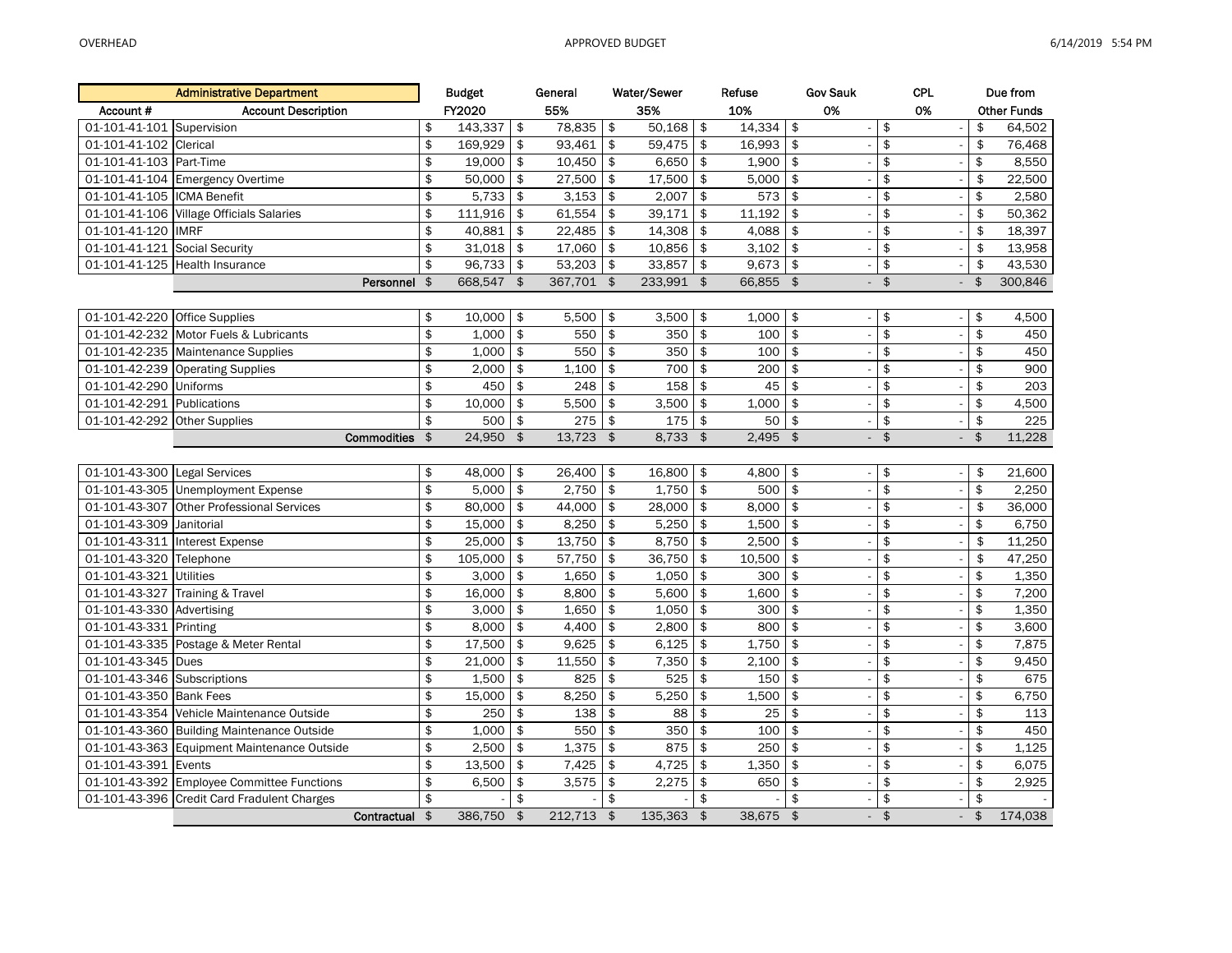|                             | 01-101-44-453 Public Transportation   | \$ |             | \$         | \$  |              |            | \$     | \$           | \$            |
|-----------------------------|---------------------------------------|----|-------------|------------|-----|--------------|------------|--------|--------------|---------------|
|                             | 01-101-44-454 Vehicle Maintenance     |    | 500         | 275        |     | 175          | 50         |        | \$           | \$<br>225     |
| 01-101-44-459 Donations     |                                       |    | 500         | 275        |     | 175          | 50         | \$     | \$           | \$<br>225     |
|                             | 01-101-44-460 Building Improvements   |    | 500         | 275        |     | 175          | 50         |        | \$           | \$<br>225     |
|                             | 01-101-44-482 Employee Assist Program | J  | 3,000       | 1,650      |     | 1,050        | 300        |        |              | \$<br>1,350   |
|                             | 01-101-44-483 President's Expenses    | J. | 4,000       | 2,200      |     | $1.400$   \$ | 400        |        | \$           | \$<br>1,800   |
| 01-101-44-484 Board Events  |                                       |    | 5,000       | 2,750      |     | $1,750$ \$   | 500        |        |              | \$<br>2,250   |
|                             | 01-101-44-486 Board Training & Travel | \$ | $15,000$ \$ | 8,250      |     | $5,250$ \$   | $1,500$ \$ |        | \$           | \$<br>6,750   |
|                             | 01-101-44-487 Manager's Expenses      | \$ | 1.500       | 825        |     | 525          | 150        |        |              | 675           |
|                             | 01-101-44-489 Commissioners Dinner    | \$ | $5,000$ \$  | 2,750      | -\$ | $1,750$ \$   | 500 l      | \$     | \$           | \$<br>2,250   |
|                             | 01-101-44-490 Awards/Holiday Dinner   | \$ | 13.000      | 7,150      |     | $4.550$ \$   | $1,300$ \$ |        | \$           | \$<br>5,850   |
| 01-101-44-494 Miscellaneous |                                       |    | $4.000$ \$  | $2,200$ \$ |     | $1.400$ \$   | 400        |        | \$           | \$<br>1,800   |
|                             | Operating \$                          |    | 52,000 \$   | 28,600 \$  |     | 18,200 \$    | $5,200$ \$ | $\sim$ | \$<br>$\sim$ | \$<br>23,400  |
|                             |                                       |    |             |            |     |              |            |        |              |               |
|                             | <b>Total Administration</b>           |    | 1.132.247   | 622,736 \$ |     | 396,286      | 113,225 \$ | $\sim$ | $\sim$       | \$<br>509,511 |

|                           | <b>IRMA Department</b>             | <b>Budget</b> | General      | Water/Sewer | Refuse        | <b>Gov Sauk</b> | <b>CPL</b> | Due from           |
|---------------------------|------------------------------------|---------------|--------------|-------------|---------------|-----------------|------------|--------------------|
| Account #                 | <b>Account Description</b>         | FY2020        | 47%          | 35%         | 10%           | 5%              | 3%         | <b>Other Funds</b> |
| 01-111-43-383 Deductibles |                                    | $10.000$ \$   | $4,700$ \$   | 3,500       | 1,000         | 500             | 300        | 5,300              |
|                           | 01-111-43-384 Liability Insurance  | $231.740$ \$  | $108.918$ \$ | 81.109      | $23.174$   \$ | 11.587          | 6.952      | 122,822            |
|                           | Contractual                        | 241.740       | 113,618      | 84,609      | 24.174        | 12.087          | 7,252      | 128,122            |
|                           |                                    |               |              |             |               |                 |            |                    |
|                           | 01-111-46-300 IRMA Claims Expenses | $30,000$ \$   | $14.100$ \$  | 10,500      | 3,000         | 1,500           | 900        | 15,900             |
|                           | Miscellaneous                      | 30,000        | 14,100       | 10,500      | 3,000         | 1,500           | 900        | 15,900             |
|                           |                                    |               |              |             |               |                 |            |                    |
|                           | <b>Total IRMA</b>                  | 271.740       | 127.718      | 95.109      | 27.174        | 13.587          | 8.152      | 144.022            |

|                               | <b>Community Services Department</b>   | <b>Budget</b> |      | General |      | Water/Sewer |      | Refuse |     | <b>Gov Sauk</b>          | <b>CPL</b>                     | Due from           |
|-------------------------------|----------------------------------------|---------------|------|---------|------|-------------|------|--------|-----|--------------------------|--------------------------------|--------------------|
| Account #                     | <b>Account Description</b>             | FY2020        |      | 55%     |      | 35%         |      | 10%    |     | 0%                       | 0%                             | <b>Other Funds</b> |
| 01-216-41-101 Supervision     |                                        | \$<br>53,837  | \$   | 29,610  | \$   | 18,843      | \$   | 5,384  |     |                          | \$                             | 24,227             |
| 01-216-41-103 Clerical        |                                        | \$<br>39.656  | \$   | 21,811  | \$   | 13,880      | -\$  | 3,966  | \$  |                          | \$                             | \$<br>17,845       |
| 01-216-41-104 Part Time       |                                        | \$<br>92.050  |      | 50.628  | \$   | 32.218      | - \$ | 9,205  | \$  |                          | \$                             | \$<br>41.423       |
| 01-216-41-120 IMRF            |                                        | \$<br>15,025  | \$   | 8,264   | \$   | 5,259       | - \$ | 1,502  | -\$ |                          | \$                             | \$<br>6,761        |
| 01-216-41-121 Social Security |                                        | \$<br>14.194  | - \$ | 7.807   | \$   | 4,968       |      | 1.419  | -\$ |                          | \$                             | \$<br>6,387        |
|                               | 01-216-41-125 Health Insurance         | \$<br>29,214  | -\$  | 16,068  | -\$  | 10,225      | - \$ | 2,921  | -\$ |                          | \$<br>$\overline{\phantom{a}}$ | 13,146             |
|                               | Personnel \$                           | 243,976 \$    |      | 134,187 | - \$ | 85,392 \$   |      | 24,398 |     | $\overline{\phantom{0}}$ | $\sim$                         | 109,789            |
|                               |                                        |               |      |         |      |             |      |        |     |                          |                                |                    |
| 01-216-42-220 Office Supplies |                                        | \$<br>3.000   |      | 1.650   | \$   | 1,050       | -\$  | 300    | \$  |                          | \$                             | \$<br>1,350        |
|                               | 01-216-42-232 Motor Fuels & Lubricants |               |      |         |      |             |      |        |     |                          |                                |                    |
|                               | 01-216-42-239 Operating Supplies       | \$<br>12.000  |      | 6.600   | \$   | 4.200       |      | 1.200  | \$  |                          | \$                             | \$<br>5,400        |
| 01-216-42-290 Uniforms        |                                        | 500           |      | 275     | \$   | 175         | \$   | 50     | \$  |                          | \$                             | 225                |
|                               | Commodities                            | 15.500        |      | 8.525   | \$   | 5.425       |      | 1,550  |     | $\sim$                   | $\sim$                         | \$<br>6,975        |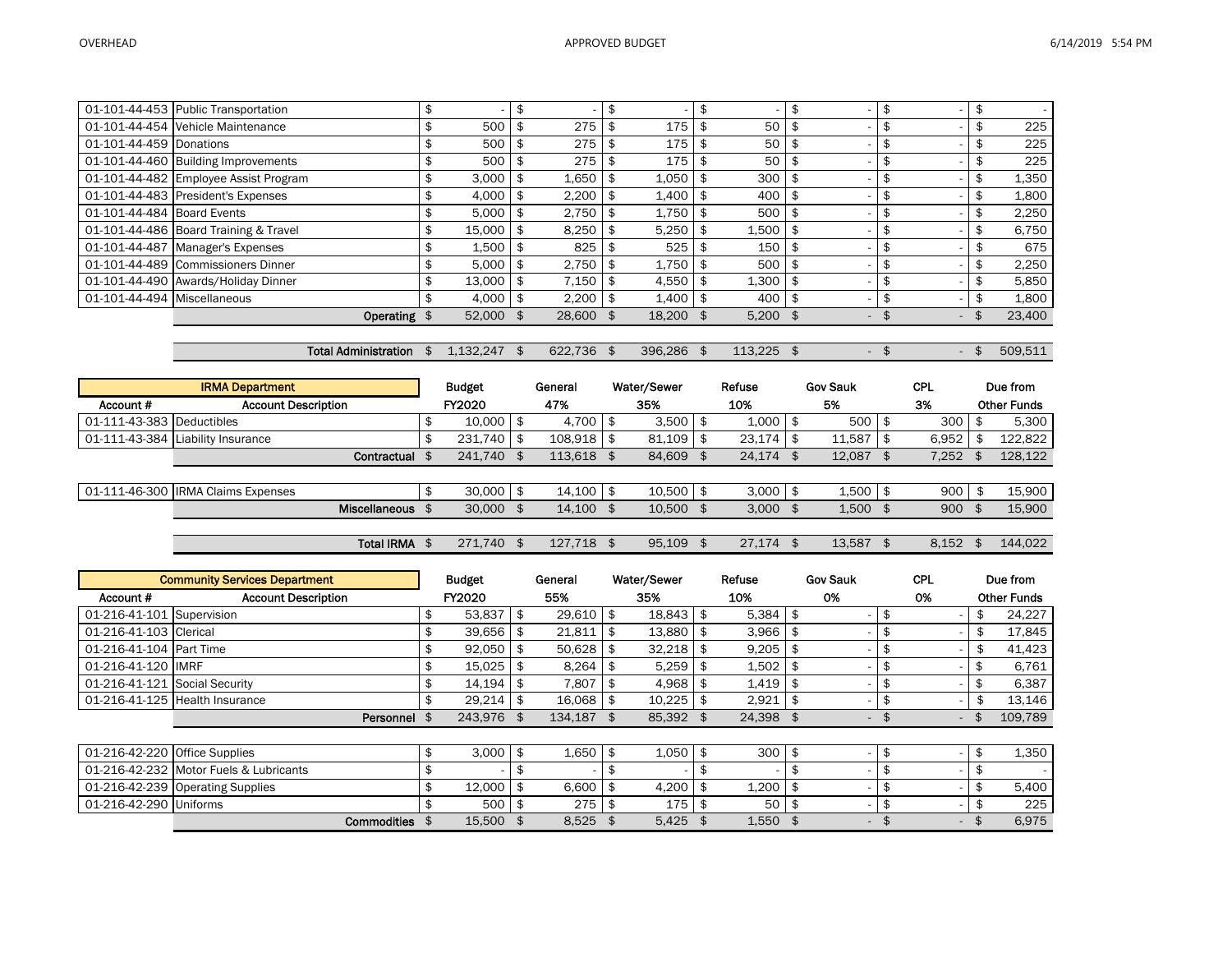| 01-216-43-300 Legal Services |                                             | \$<br>750    | \$  | 413     | \$  | 263     | -\$ | 75         | \$  |                          | \$                             |                | 338     |
|------------------------------|---------------------------------------------|--------------|-----|---------|-----|---------|-----|------------|-----|--------------------------|--------------------------------|----------------|---------|
|                              | 01-216-43-307 Other Professional Services   | \$<br>12,000 | \$  | 6,600   | \$  | 4,200   | \$  | 1,200      | -\$ |                          | \$                             | \$             | 5,400   |
| 01-216-43-309                | Janitorial                                  | \$<br>15,200 | \$  | 8,360   | \$  | 5,320   | \$  | 1,520      | \$  |                          | \$                             | \$             | 6,840   |
|                              | 01-216-43-319 Janitorial Supplies           | \$           |     |         | \$  |         |     |            | \$  |                          | \$                             | \$             |         |
| 01-216-43-321 Utilities      |                                             | \$<br>3,200  |     | 1,760   |     | 1,120   |     | 320        |     |                          | \$                             |                | 1,440   |
|                              | 01-216-43-327 Training & Travel             | \$<br>2,500  | \$  | 1,375   | \$  | 875     | \$  | 250        | \$  |                          | \$                             | \$             | 1,125   |
| 01-216-43-330 Advertising    |                                             | \$<br>250    | -\$ | 138     | \$  | 88      | \$  | 25         | -\$ |                          | \$                             |                | 113     |
| 01-216-43-331 Printing       |                                             | \$<br>250    | -\$ | 138     | -\$ | 88      | \$  | 25         | -\$ |                          | \$                             |                | 113     |
| 01-216-43-345 Dues           |                                             | 500          | \$  | 275     | \$  | 175     | -\$ | 50         | \$  |                          | \$                             |                | 225     |
|                              | 01-216-43-363 Equipment Maintenance-Outside | \$<br>26,000 | \$  | 14,300  | \$  | 9,100   | \$  | 2,600      | -\$ |                          | \$                             | \$             | 11,700  |
| 01-216-43-391 Events         |                                             | \$<br>1,000  | -\$ | 550     | -\$ | 350     | -\$ | 100        | \$  |                          | \$                             | \$             | 450     |
|                              | Contractual                                 | 61,650 \$    |     | 33,908  | \$  | 21,578  | \$  | $6,165$ \$ |     | $\sim$                   | \$<br>$\overline{\phantom{a}}$ | \$             | 27,743  |
|                              |                                             |              |     |         |     |         |     |            |     |                          |                                |                |         |
|                              | 01-216-44-460 Building Maintenance          | \$<br>16,700 | -\$ | 9,185   | \$  | 5,845   | \$  | 1,670      | \$  | $\overline{\phantom{a}}$ | \$                             | \$             | 7,515   |
|                              | 01-216-44-485 Business Expense              | \$<br>250    | -\$ | 138     | \$  | 88      | -\$ | 25         | -\$ |                          | \$                             |                | 113     |
|                              | Operating \$                                | 16,950       | \$  | 9,323   | \$  | 5,933   |     | 1,695      | \$  | $\overline{\phantom{a}}$ | $\overline{\phantom{a}}$       |                | 7,628   |
|                              |                                             |              |     |         |     |         |     |            |     |                          |                                |                |         |
|                              | Total Community Services                    | 338,076      | \$  | 185,942 | \$  | 118,327 | \$  | 33,808 \$  |     | $\overline{\phantom{a}}$ | \$                             | $\mathfrak{L}$ | 152,134 |

| <b>Economic Development Department</b> |                                           |    | <b>Budget</b> |     | General    | Water/Sewer |        | Refuse |        | <b>Gov Sauk</b> | <b>CPL</b> | Due from           |
|----------------------------------------|-------------------------------------------|----|---------------|-----|------------|-------------|--------|--------|--------|-----------------|------------|--------------------|
| Account #                              | <b>Account Description</b>                |    | FY2020        |     | 2%         | 0%          |        | 0%     |        | 98%             | 0%         | <b>Other Funds</b> |
| $01 - 226 - 41 - 103$                  | Clerical                                  | \$ | 57,220        | \$  | 1,144      | \$          | \$     |        | \$     | 56,076          | \$         | \$<br>56,076       |
| 01-226-41-120                          | <b>IMRF</b>                               | \$ | 7,467         | \$  | 149        | \$          | \$     |        | \$     | 7,318           | \$         | \$<br>7,318        |
| 01-226-41-121 Social Security          |                                           | \$ | 4,377         | \$  | 88         | \$          | \$     |        | \$     | 4,290           | \$         | \$<br>4,290        |
| 01-226-41-125                          | <b>Health Insurance</b>                   | \$ | 17,627        | \$  | 353        | \$          | \$     |        | \$     | 17,274          | \$         | \$<br>17,274       |
|                                        | Personnel \$                              |    | 86,692 \$     |     | $1,734$ \$ |             | \$     |        | \$     | 84,958 \$       |            | \$<br>84,958       |
|                                        |                                           |    |               |     |            |             |        |        |        |                 |            |                    |
| 01-226-42-220                          | <b>Office Supplies</b>                    | \$ | 1,000         | \$  | 20         | \$          | \$     |        | \$     | 980             | \$         | \$<br>980          |
|                                        | 01-226-42-232 Motor Fuels & Lubricants    | \$ | 1,000         | \$  | 20         | \$          | \$     |        | \$     | 980             | \$         | \$<br>980          |
| 01-226-42-290 Uniforms                 |                                           | \$ | 500           | \$  | 10         | \$          | \$     |        | \$     | 490             | \$         | \$<br>490          |
|                                        | <b>Commodities</b>                        | \$ | 2,500         | \$  | 50         | \$          | \$     |        | \$     | 2,450           | \$         | \$<br>2,450        |
|                                        |                                           |    |               |     |            |             |        |        |        |                 |            |                    |
| 01-226-43-300 Legal Services           |                                           | \$ | 10,000        | \$  | 200        | \$          | \$     |        | \$     | 9,800           | \$         | \$<br>9,800        |
|                                        | 01-226-43-307 Other Professional Services | \$ | 2,500         | \$  | 50         | \$          | \$     |        | \$     | 2,450           | \$         | \$<br>2,450        |
|                                        | 01-226-43-327 Training & Travel           | \$ | 15.000        | \$  | 300        | \$          | \$     |        | \$     | 14.700          | \$         | \$<br>14,700       |
| 01-226-43-330 Advertising              |                                           | \$ | 10,000        | \$  | 200        | \$          | \$     |        | \$     | 9,800           | \$         | \$<br>9,800        |
| 01-226-43-331                          | Printing                                  | \$ | 1,600         | \$  | 32         | \$          | \$     |        | \$     | 1,568           | \$         | \$<br>1,568        |
| 01-226-43-345 Dues                     |                                           | \$ | 4,300         | \$  | 86         | \$          | \$     |        | \$     | 4,214           | \$         | \$<br>4,214        |
| 01-226-43-346 Subscriptions            |                                           | \$ | 1,700         | \$  | 34         | \$          | \$     |        | \$     | 1,666           | \$         | \$<br>1,666        |
| 01-226-43-375 RP Festival              |                                           | \$ | 15,000        | -\$ | 300        | \$          | \$     |        | \$     | 14,700          | \$         | \$<br>14,700       |
| 01-226-43-391 Events                   |                                           | \$ | 2.500         | \$  | 50         | \$          | \$     |        | \$     | 2,450           | \$         | \$<br>2,450        |
|                                        | Contractual                               | \$ | 62,600 \$     |     | $1,252$ \$ |             | \$     |        | \$     | 61,348 \$       |            | \$<br>61,348       |
|                                        |                                           |    |               |     |            |             |        |        |        |                 |            |                    |
|                                        | <b>Total Economic Development</b>         | \$ | 151,792 \$    |     | $3,036$ \$ |             | $-$ \$ |        | $-$ \$ | 148.756 \$      | $-$ \$     | 148,756            |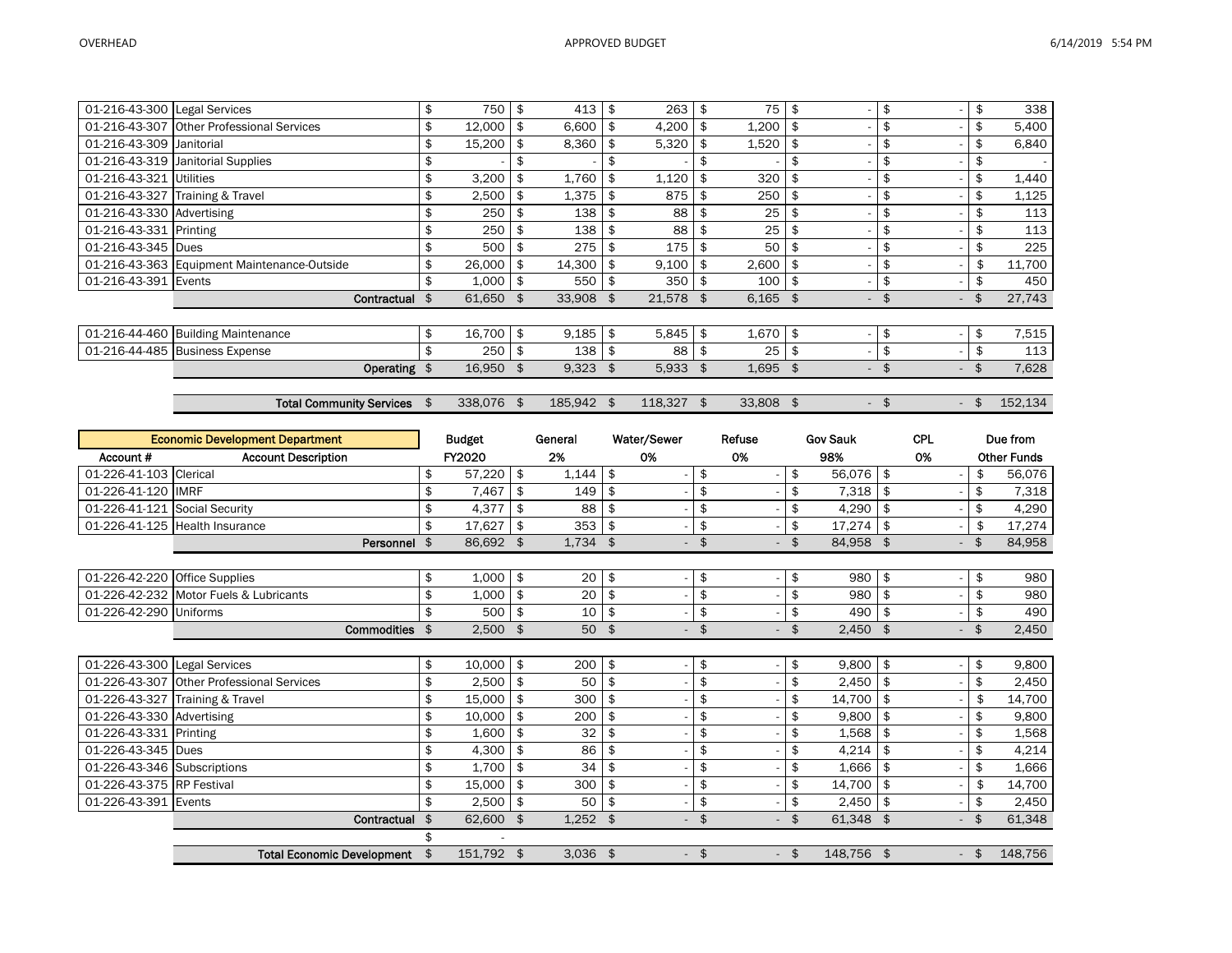| <b>Finance Department</b>                 | <b>Budget</b>    |               | General     |               | Water/Sewer |                    | Refuse    |                | <b>Gov Sauk</b>          |                         | <b>CPL</b>               | Due from     |                    |  |
|-------------------------------------------|------------------|---------------|-------------|---------------|-------------|--------------------|-----------|----------------|--------------------------|-------------------------|--------------------------|--------------|--------------------|--|
| Account#<br><b>Account Description</b>    | FY2020           |               | 55%         |               | 35%         |                    | 10%       |                | 0%                       |                         | 0%                       |              | <b>Other Funds</b> |  |
| 01-301-41-101 Supervision                 | \$<br>216,732    | \$            | 119,203     | $\frac{1}{2}$ | 75,856      | \$                 | 21,673    | \$             |                          | \$                      | $\overline{\phantom{a}}$ | \$           | 97,530             |  |
| 01-301-41-103 Clerical                    | \$<br>223,336    | \$            | 122.835     | \$            | 78,168      | \$                 | 22,334    | \$             |                          | \$                      | $\blacksquare$           | \$           | 100,501            |  |
| 01-301-41-104 Part Time                   | \$<br>50,770     | \$            | 27,924      | \$            | 17,770      | \$                 | 5,077     | \$             |                          | \$                      | ÷,                       | \$           | 22,847             |  |
| 01-301-41-120 IMRF                        | \$<br>61,770     | \$            | 33,974      | \$            | 21,620      | \$                 | 6,177     | \$             |                          | \$                      |                          | \$           | 27,797             |  |
| 01-301-41-121 Social Security             | \$<br>35,188     | \$            | 19,353      | \$            | 12,316      | \$                 | 3,519     | \$             |                          | \$                      | $\blacksquare$           | \$           | 15,835             |  |
| 01-301-41-125 Health Insurance            | \$<br>64,196     | \$            | 35,308      | \$            | 22,469      | \$                 | 6,420     | \$             |                          | \$                      | $\blacksquare$           | \$           | 28,888             |  |
| Personnel                                 | \$<br>651,992 \$ |               | 358,596     | \$            | 228,197 \$  |                    | 65,199    | $\mathfrak{S}$ |                          | \$                      |                          | \$           | 293,397            |  |
|                                           |                  |               |             |               |             |                    |           |                |                          |                         |                          |              |                    |  |
| 01-301-42-220 Office Supplies             | \$<br>4,350      | \$            | 2,393       | \$            | 1,523       | \$                 | 435       | \$             | $\overline{\phantom{a}}$ | \$                      | $\overline{\phantom{a}}$ | \$           | 1,958              |  |
| 01-301-42-239 Operating Supplies          | \$<br>750        | \$            | 413         | \$            | 263         | \$                 | 75        | \$             |                          | \$                      |                          | \$           | 338                |  |
| 01-301-42-290 Uniforms                    | \$<br>500        | \$            | 275         | \$            | 175         | \$                 | 50        | \$             |                          | \$                      |                          | \$           | 225                |  |
| <b>Commodities</b>                        | \$<br>5,600      | $\frac{1}{2}$ | $3,080$ \$  |               | 1,960 \$    |                    | 560 \$    |                |                          | $\frac{1}{2}$           |                          | \$           | 2,520              |  |
|                                           |                  |               |             |               |             |                    |           |                |                          |                         |                          |              |                    |  |
| 01-301-43-301 Legal Services              | \$<br>100        | \$            | 55          | \$            | 35          | \$                 | 10        | \$             |                          | \$                      |                          | \$           | 45                 |  |
| 01-301-43-301 Accounting Services         | \$<br>55,000     | \$            | 30,250      | \$            | 19,250      | \$                 | 5,500     | \$             |                          | \$                      |                          | \$           | 24,750             |  |
| 01-301-43-307 Other Professional Services | \$<br>105,000    | \$            | 57,750      | \$            | 36,750      | \$                 | 10,500    | \$             |                          | \$                      |                          | \$           | 47,250             |  |
| 01-301-43-310 Payment Verification        | \$<br>7,000      | \$            | 3,850       | \$            | 2,450       | \$                 | 700       | \$             |                          | \$                      |                          | \$           | 3,150              |  |
| 01-301-43-327 Training & Travel           | \$<br>7.000      | \$            | 3.850       | \$            | 2,450       | \$                 | 700       | \$             |                          | \$                      |                          | \$           | 3,150              |  |
| 01-301-43-330 Advertising                 | \$<br>500        | \$            | 275         | \$            | 175         | \$                 | 50        | \$             |                          | \$                      |                          | \$           | 225                |  |
| 01-301-43-331 Printing                    | \$<br>1,000      | \$            | 550         | \$            | 350         | \$                 | 100       | $\frac{1}{2}$  |                          | \$                      |                          | \$           | 450                |  |
| 01-301-43-345 Dues                        | \$<br>1,010      | \$            | 556         | \$            | 354         | \$                 | 101       | \$             |                          | $\overline{\mathbf{e}}$ |                          | \$           | 455                |  |
| Contractual                               | \$<br>176,610 \$ |               | 97,136      | \$            | 61,814 \$   |                    | 17,661 \$ |                |                          | $-$ \$                  |                          | \$           | 79,475             |  |
|                                           |                  |               |             |               |             |                    |           |                |                          |                         |                          |              |                    |  |
| 01-301-44-464 Computer Parts & Repairs    | \$<br>45,000     | \$            | 24,750.00   | $\sqrt[6]{3}$ | 15,750      | $\frac{1}{2}$      | 4,500     | $\frac{1}{2}$  |                          | \$                      |                          | \$           | 20,250             |  |
| 01-301-44-485 Business Expense            | \$<br>500        | \$            | 275.00      | \$            | 175         | \$                 | 50        | \$             |                          | \$                      |                          | \$           | 225                |  |
| Operating \$                              | 45,500 \$        |               | $25.025$ \$ |               | 15,925 \$   |                    | 4,550 \$  |                |                          | $-$ \$                  |                          | $-$ \$       | 20,475             |  |
|                                           |                  |               |             |               |             |                    |           |                |                          |                         |                          |              |                    |  |
| 01-301-45-575 Computers                   | \$<br>5,000      | \$            | 2,750.00    | $\frac{1}{2}$ | 1,750       | \$                 | 500       | \$             |                          | $\pmb{\mathfrak{s}}$    |                          | \$           | 2,250              |  |
| Capital \$                                | $5,000$ \$       |               | $2.750$ \$  |               | 1.750       | $\mathbf{\hat{S}}$ | 500 \$    |                |                          | $-$ \$                  | $-$ \$                   |              | 2,250              |  |
|                                           |                  |               |             |               |             |                    |           |                |                          |                         |                          |              |                    |  |
| Total Finance \$                          | 884,702 \$       |               | 486,586 \$  |               | 309,646 \$  |                    | 88,470 \$ |                |                          | $\frac{1}{2}$           |                          | $\mathbf{s}$ | 398,116            |  |

| <b>Public Works Department</b>    |                                |               | <b>Budget</b>  |     | General |      | Water/Sewer |     | Refuse    |    | <b>Gov Sauk</b> |  | <b>CPL</b>               |  | Due from           |  |
|-----------------------------------|--------------------------------|---------------|----------------|-----|---------|------|-------------|-----|-----------|----|-----------------|--|--------------------------|--|--------------------|--|
| Account #                         | <b>Account Description</b>     | <b>FY2020</b> |                | 45% |         | 40%  |             | 10% |           | 5% |                 |  | 0%                       |  | <b>Other Funds</b> |  |
| $\vert$ 01-701-41-101 Supervision |                                |               | $188.738$   \$ |     | 84.932  | - \$ | 75.495      |     | 18.874 \$ |    | 9.437           |  |                          |  | 103.806            |  |
| 01-701-41-102 Labor               |                                |               | 453.134        |     | 203,910 |      | 181.254     |     | 45.313    |    | 22.657          |  | $\overline{\phantom{a}}$ |  | 249.224            |  |
| 01-701-41-103 Clerical            |                                |               | $52.384$ \ \$  |     | 23,573  | - \$ | 20,954      |     | 5,238     |    | 2,619           |  |                          |  | 28,811             |  |
| 01-701-41-104 Part-Time           |                                |               | $20.000$   \$  |     | 9,000   | - \$ | 8.000       |     | 2,000     |    | 1.000           |  | $\overline{\phantom{a}}$ |  | 11.000             |  |
| 01-701-41-120 IMRF                |                                |               | $93.210$   \$  |     | 41.945  | - \$ | 37.284      |     | 9.321     |    | 4.661           |  |                          |  | 51.266             |  |
| 01-701-41-121 Social Security     |                                |               | 54.641         |     | 24,588  |      | 21.856      |     | 5.464     |    | 2.732           |  |                          |  | 30,052             |  |
|                                   | 01-701-41-125 Health Insurance |               | $193.694$ \$   |     | 87.162  | - \$ | 77,478 \$   |     | 19,369    |    | 9.685           |  | $\overline{\phantom{a}}$ |  | 106,532            |  |
|                                   | Personnel                      |               | 1.055.801      |     | 475.111 |      | 422.321     |     | 105,580   |    | 52,790 \$       |  | $\sim$                   |  | 580.691            |  |